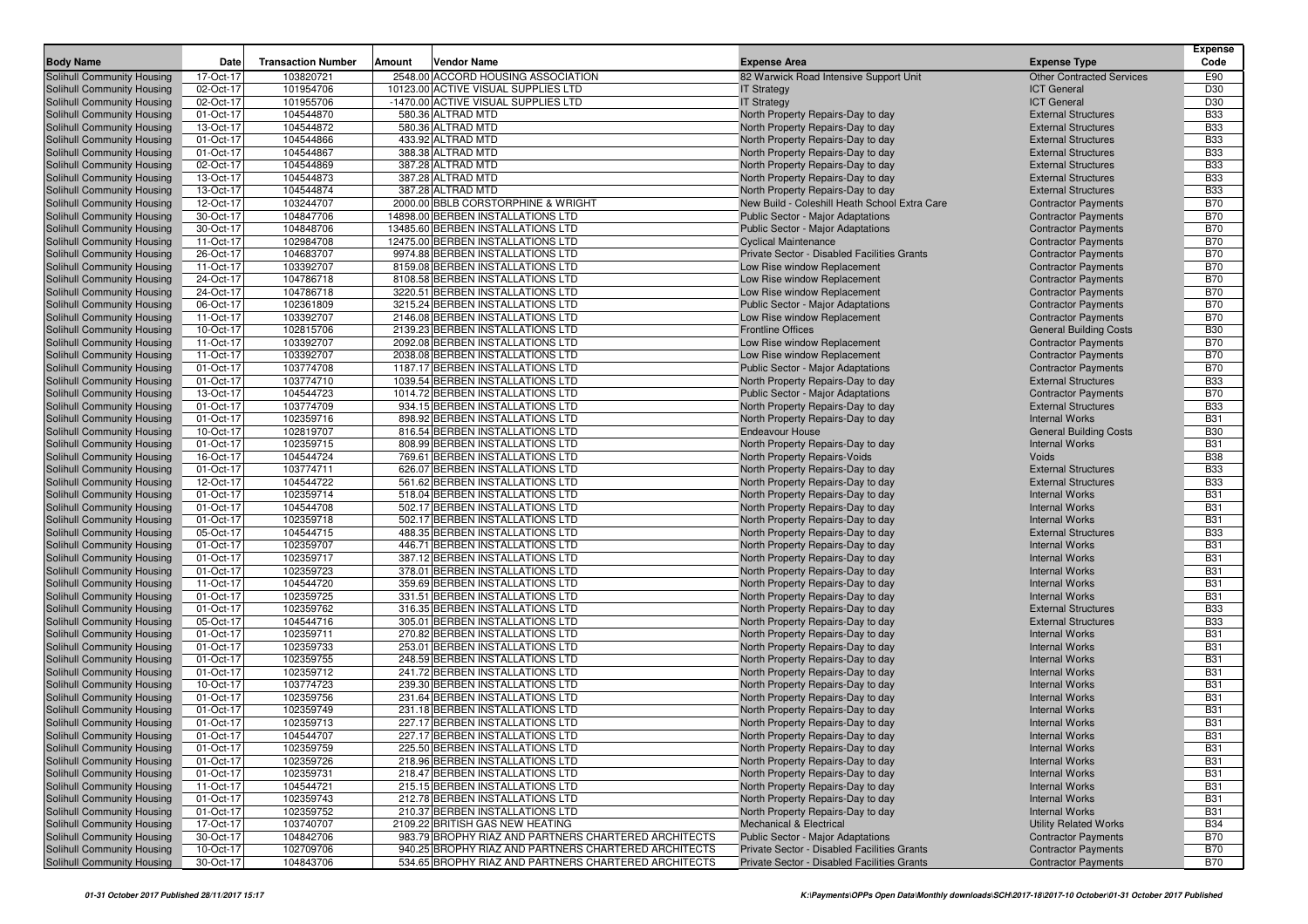| <b>Body Name</b>                  | Date      | <b>Transaction Number</b> | Amount | Vendor Name                                          | <b>Expense Area</b>                         | <b>Expense Type</b>            | <b>Expense</b><br>Code |
|-----------------------------------|-----------|---------------------------|--------|------------------------------------------------------|---------------------------------------------|--------------------------------|------------------------|
| Solihull Community Housing        | 30-Oct-17 | 104841706                 |        | 302.70 BROPHY RIAZ AND PARTNERS CHARTERED ARCHITECTS | Public Sector - Major Adaptations           | <b>Contractor Payments</b>     | <b>B70</b>             |
| Solihull Community Housing        | 10-Oct-17 | 102709706                 |        | 40.50 BROPHY RIAZ AND PARTNERS CHARTERED ARCHITECTS  | Private Sector - Disabled Facilities Grants | <b>Contractor Payments</b>     | <b>B70</b>             |
| Solihull Community Housing        | 10-Oct-17 | 102719706                 |        | 3055.00 CAMPBELL TICKELL LTD                         | <b>Central Administration</b>               | <b>Recruitment Advertising</b> | A71                    |
| Solihull Community Housing        | 25-Oct-17 | 104620706                 |        | 975.00 CAPITA BUSINESS SERVICES LTD.                 | <b>IT Strategy</b>                          | ICT Services & Consultancy     | D38                    |
| Solihull Community Housing        | 16-Oct-17 | 103519706                 |        | 654.00 CAPITAL FURNISHINGS                           | PSL - Private Sector Leasing                | Furniture                      | D <sub>11</sub>        |
| Solihull Community Housing        | 17-Oct-17 | 103820708                 |        | 455.00 CAPITAL FURNISHINGS                           | PSL - Private Sector Leasing                | Furniture                      | D <sub>11</sub>        |
| Solihull Community Housing        | 18-Oct-17 | 103856706                 |        | 420.00 CAPITAL FURNISHINGS                           | Homelessness                                | Furniture                      | D <sub>11</sub>        |
| Solihull Community Housing        | 18-Oct-17 | 103862706                 |        | 385.00 CAPITAL FURNISHINGS                           | Homelessness                                | Furniture                      | D <sub>11</sub>        |
| Solihull Community Housing        | 16-Oct-17 | 103520706                 |        | 375.00 CAPITAL FURNISHINGS                           | Homelessness                                | Furniture                      | D <sub>11</sub>        |
| Solihull Community Housing        | 16-Oct-17 | 103521712                 |        | 350.00 CAPITAL FURNISHINGS                           | PSL - Private Sector Leasing                | Furniture                      | D <sub>11</sub>        |
| Solihull Community Housing        | 18-Oct-17 | 103845706                 |        | 310.00 CAPITAL FURNISHINGS                           | Homelessness                                | Furniture                      | D <sub>11</sub>        |
| Solihull Community Housing        | 18-Oct-17 | 103850706                 |        | 305.00 CAPITAL FURNISHINGS                           | Homelessness                                | Furniture                      | D <sub>11</sub>        |
| Solihull Community Housing        | 16-Oct-17 | 103498706                 |        | 305.00 CAPITAL FURNISHINGS                           | Homelessness                                | Furniture                      | D <sub>11</sub>        |
| Solihull Community Housing        | 18-Oct-17 | 103853706                 |        | 280.00 CAPITAL FURNISHINGS                           | Homelessness                                | Furniture                      | D <sub>11</sub>        |
| Solihull Community Housing        | 26-Oct-17 | 104672706                 |        | 265.00 CAPITAL FURNISHINGS                           | Homelessness                                | Furniture                      | D <sub>11</sub>        |
| Solihull Community Housing        | 01-Oct-17 | 102645814                 |        | 385.56 CAPITOL FLOORING SUPPLIES                     | Stores-Stores and delivery                  | <b>Stocks</b>                  | R <sub>10</sub>        |
| Solihull Community Housing        | 06-Oct-17 | 102361798                 |        | 1400.00 CDC TECHNICAL SERVICES LTD                   | <b>High Rise CCTV</b>                       | <b>Contractor Payments</b>     | <b>B70</b>             |
| Solihull Community Housing        | 06-Oct-17 | 102361767                 |        | 1050.00 CDC TECHNICAL SERVICES LTD                   | <b>High Rise CCTV</b>                       | <b>Contractor Payments</b>     | <b>B70</b>             |
| Solihull Community Housing        | 05-Oct-17 | 102259709                 |        | 366.90 CEL ELECTRICAL                                | Mechanical & Electrical                     | <b>Utility Related Works</b>   | <b>B34</b>             |
| Solihull Community Housing        | 05-Oct-17 | 102254713                 |        | 1392.30 CHAPMANS ELECTRICAL                          | <b>Mechanical &amp; Electrical</b>          | <b>Utility Related Works</b>   | <b>B34</b>             |
| Solihull Community Housing        | 04-Oct-17 | 102170706                 |        | 9000.00 CIVICA UK LTD                                |                                             | <b>ICT</b> General             | D30                    |
| <b>Solihull Community Housing</b> | 02-Oct-17 | 101969706                 |        | 884.84 CLEARWATER TECHNOLOGY LTD                     | <b>IT Strategy</b>                          | <b>Water risks</b>             | <b>B13</b>             |
| Solihull Community Housing        | 27-Oct-17 | 104790708                 |        | 884.84 CLEARWATER TECHNOLOGY LTD                     | Client ¿ H & S Water Risk                   | <b>Water risks</b>             | <b>B13</b>             |
| Solihull Community Housing        |           |                           |        |                                                      | Client ¿ H & S Water Risk                   |                                | R <sub>10</sub>        |
|                                   | 02-Oct-17 | 102645808                 |        | 884.00 CONTOUR SHOWERS LTD                           | Stores-Stores and delivery                  | <b>Stocks</b>                  |                        |
| Solihull Community Housing        | 16-Oct-17 | 103906737                 |        | 884.00 CONTOUR SHOWERS LTD                           | Stores-Stores and delivery                  | <b>Stocks</b>                  | R <sub>10</sub>        |
| Solihull Community Housing        | 17-Oct-17 | 104639757                 |        | 220.00 CONTOUR SHOWERS LTD                           | Stores-Stores and delivery                  | <b>Stocks</b>                  | R <sub>10</sub>        |
| Solihull Community Housing        | 18-Oct-17 | 104639758                 |        | 220.00 CONTOUR SHOWERS LTD                           | Stores-Stores and delivery                  | <b>Stocks</b>                  | R <sub>10</sub>        |
| Solihull Community Housing        | 05-Oct-17 | 102645809                 |        | 201.00 CONTOUR SHOWERS LTD                           | Stores-Stores and delivery                  | <b>Stocks</b>                  | R <sub>10</sub>        |
| Solihull Community Housing        | 05-Oct-17 | 102645809                 |        | 24.00 CONTOUR SHOWERS LTD                            | Stores-Stores and delivery                  | <b>Stocks</b>                  | R <sub>10</sub>        |
| Solihull Community Housing        | 18-Oct-17 | 103933707                 |        | 10000.00 CONTRACTORUMBRELLA LTD                      | <b>Central Administration</b>               | <b>Agency Staff</b>            | A60                    |
| Solihull Community Housing        | 03-Oct-17 | 102090708                 |        | 1257.65 DANIEL OWEN LTD                              | North Property Repairs-Day to day           | <b>Agency Staff</b>            | A60                    |
| Solihull Community Housing        | 03-Oct-17 | 102074742                 |        | 1230.62 DANIEL OWEN LTD                              | North Property Repairs-Day to day           | <b>Agency Staff</b>            | A60                    |
| Solihull Community Housing        | 03-Oct-17 | 102090707                 |        | 1230.62 DANIEL OWEN LTD                              | North Property Repairs-Day to day           | <b>Agency Staff</b>            | A60                    |
| Solihull Community Housing        | 03-Oct-17 | 102090710                 |        | 1230.62 DANIEL OWEN LTD                              | North Property Repairs-Day to day           | <b>Agency Staff</b>            | A60                    |
| Solihull Community Housing        | 26-Oct-17 | 104739706                 |        | 1230.62 DANIEL OWEN LTD                              | North Property Repairs-Day to day           | <b>Agency Staff</b>            | A60                    |
| Solihull Community Housing        | 31-Oct-17 | 104862007                 |        | 1166.19 DANIEL OWEN LTD                              | North Property Repairs-Day to day           | <b>Agency Staff</b>            | A60                    |
| Solihull Community Housing        | 03-Oct-17 | 102090706                 |        | 723.55 DANIEL OWEN LTD                               | North Property Repairs-Day to day           | <b>Agency Staff</b>            | A60                    |
| Solihull Community Housing        | 03-Oct-17 | 102074741                 |        | 664.34 DANIEL OWEN LTD                               | North Property Repairs-Day to day           | <b>Agency Staff</b>            | A60                    |
| Solihull Community Housing        | 11-Oct-17 | 102868706                 |        | 629.00 DANIEL OWEN LTD                               | North Property Repairs-Day to day           | <b>Agency Staff</b>            | A60                    |
| Solihull Community Housing        | 11-Oct-17 | 102868706                 |        | 601.62 DANIEL OWEN LTD                               | North Property Repairs-Day to day           | <b>Agency Staff</b>            | A60                    |
| Solihull Community Housing        | 18-Oct-17 | 103865706                 |        | 601.62 DANIEL OWEN LTD                               | North Property Repairs-Day to day           | <b>Agency Staff</b>            | A60                    |
| Solihull Community Housing        | 03-Oct-17 | 102074741                 |        | 566.28 DANIEL OWEN LTD                               | North Property Repairs-Day to day           | <b>Agency Staff</b>            | A60                    |
| Solihull Community Housing        | 18-Oct-17 | 103865706                 |        | 499.12 DANIEL OWEN LTD                               | North Property Repairs-Day to day           | <b>Agency Staff</b>            | A60                    |
| Solihull Community Housing        | 01-Oct-17 | 103774740                 |        | 225.00 DMW ENVIRONMENTAL                             | North Property Repairs-Day to day           | <b>Internal Works</b>          | <b>B31</b>             |
| Solihull Community Housing        | 01-Oct-17 | 103774740                 |        | 225.00 DMW ENVIRONMENTAL                             | North Property Repairs-Day to day           | <b>Internal Works</b>          | <b>B31</b>             |
| Solihull Community Housing        | 01-Oct-17 | 103774739                 |        | 135.00 DMW ENVIRONMENTAL                             | Kitchens                                    | <b>Contractor Payments</b>     | <b>B70</b>             |
| Solihull Community Housing        | 01-Oct-17 | 103774739                 |        | 135.00 DMW ENVIRONMENTAL                             | Kitchens                                    | <b>Contractor Payments</b>     | <b>B70</b>             |
| Solihull Community Housing        | 01-Oct-17 | 103774739                 |        | 135.00 DMW ENVIRONMENTAL                             | Kitchens                                    | <b>Contractor Payments</b>     | <b>B70</b>             |
| Solihull Community Housing        | 01-Oct-17 | 103774739                 |        | 135.00 DMW ENVIRONMENTAL                             | Kitchens                                    | <b>Contractor Payments</b>     | <b>B70</b>             |
| Solihull Community Housing        | 01-Oct-17 | 103774740                 |        | 135.00 DMW ENVIRONMENTAL                             | North Property Repairs-Day to day           | <b>Internal Works</b>          | <b>B31</b>             |
| Solihull Community Housing        | 01-Oct-17 | 103774740                 |        | 135.00 DMW ENVIRONMENTAL                             | North Property Repairs-Day to day           | <b>Internal Works</b>          | <b>B31</b>             |
| Solihull Community Housing        | 01-Oct-17 | 103774741                 |        | 135.00 DMW ENVIRONMENTAL                             | North Property Repairs-Day to day           | <b>Internal Works</b>          | <b>B31</b>             |
| Solihull Community Housing        | 01-Oct-17 | 103774741                 |        | 135.00 DMW ENVIRONMENTAL                             | North Property Repairs-Day to day           | <b>Internal Works</b>          | <b>B31</b>             |
| Solihull Community Housing        | 01-Oct-17 | 103774741                 |        | 135.00 DMW ENVIRONMENTAL                             | North Property Repairs-Day to day           | <b>Internal Works</b>          | <b>B31</b>             |
| Solihull Community Housing        | 01-Oct-17 | 103774741                 |        | 135.00 DMW ENVIRONMENTAL                             | North Property Repairs-Day to day           | <b>Internal Works</b>          | <b>B31</b>             |
| Solihull Community Housing        | 01-Oct-17 | 103774741                 |        | 135.00 DMW ENVIRONMENTAL                             | Kitchens                                    | <b>Contractor Payments</b>     | <b>B70</b>             |
| Solihull Community Housing        | 01-Oct-17 | 103774741                 |        | 135.00 DMW ENVIRONMENTAL                             | Kitchens                                    | <b>Contractor Payments</b>     | <b>B70</b>             |
| Solihull Community Housing        | 01-Oct-17 | 103774741                 |        | 135.00 DMW ENVIRONMENTAL                             | Kitchens                                    | <b>Contractor Payments</b>     | <b>B70</b>             |
| Solihull Community Housing        | 01-Oct-17 | 103774741                 |        | 135.00 DMW ENVIRONMENTAL                             | Kitchens                                    | <b>Contractor Payments</b>     | <b>B70</b>             |
| Solihull Community Housing        | 01-Oct-17 | 103774741                 |        | 135.00 DMW ENVIRONMENTAL                             | Kitchens                                    | <b>Contractor Payments</b>     | <b>B70</b>             |
| Solihull Community Housing        | 01-Oct-17 | 103774741                 |        | 135.00 DMW ENVIRONMENTAL                             | Kitchens                                    | <b>Contractor Payments</b>     | <b>B70</b>             |
| Solihull Community Housing        | 01-Oct-17 | 103774742                 |        | 135.00 DMW ENVIRONMENTAL                             | Public Sector - Major Adaptations           | <b>Contractor Payments</b>     | <b>B70</b>             |
| Solihull Community Housing        | 01-Oct-17 | 103774742                 |        | 135.00 DMW ENVIRONMENTAL                             | Gas Warm Air/B'boiler/Storage Heater        | <b>Contractor Payments</b>     | <b>B70</b>             |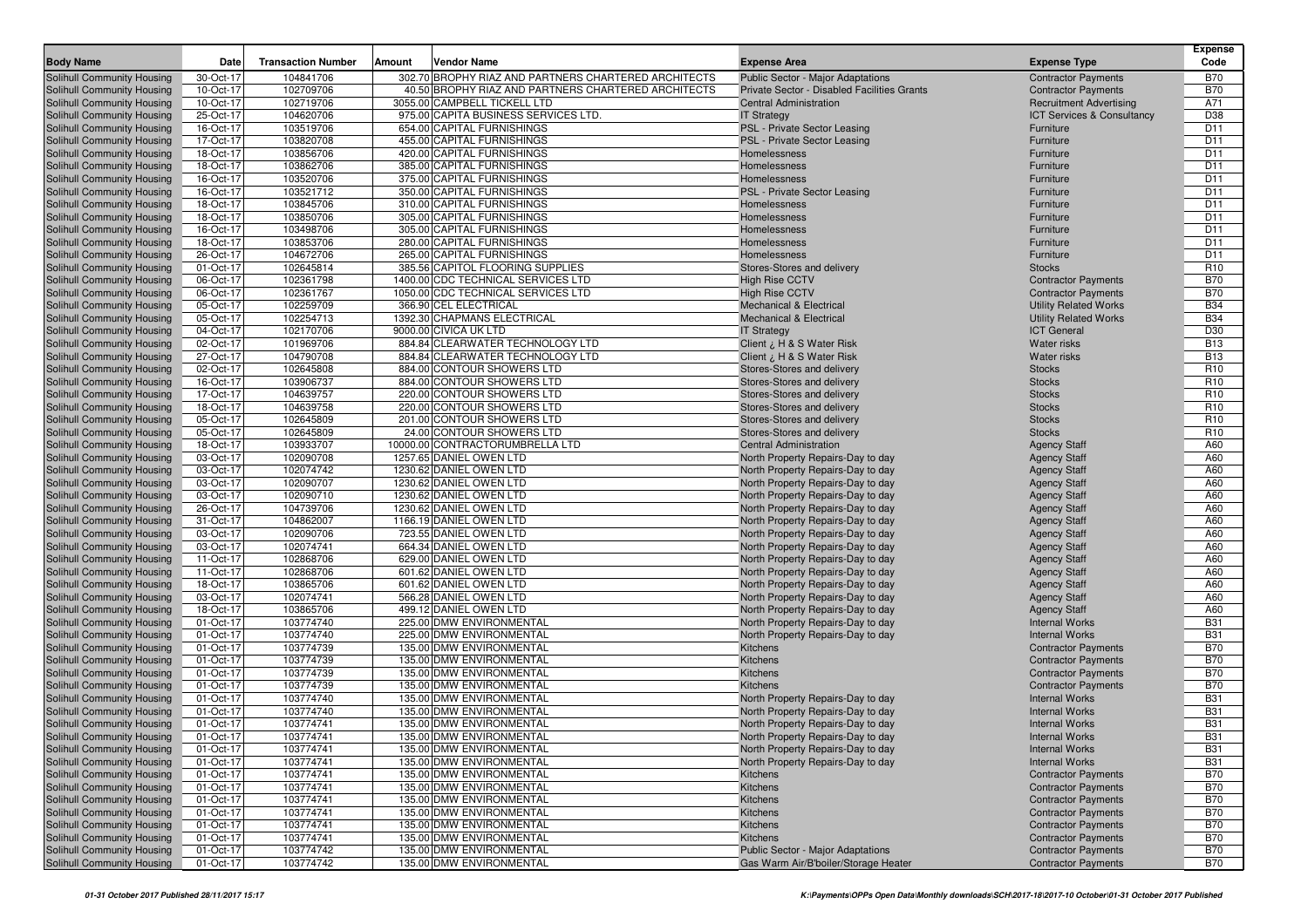| <b>Body Name</b>                                         | Date                   | <b>Transaction Number</b> | Amount<br>Vendor Name                                |                                                                              | <b>Expense Type</b>                                      | <b>Expense</b><br>Code   |
|----------------------------------------------------------|------------------------|---------------------------|------------------------------------------------------|------------------------------------------------------------------------------|----------------------------------------------------------|--------------------------|
|                                                          |                        |                           |                                                      | <b>Expense Area</b>                                                          |                                                          |                          |
| Solihull Community Housing                               | 01-Oct-17              | 103774742                 | 135.00 DMW ENVIRONMENTAL                             | Gas Warm Air/B'boiler/Storage Heater                                         | <b>Contractor Payments</b>                               | <b>B70</b>               |
| Solihull Community Housing                               | 01-Oct-17              | 103774742<br>103774742    | 135.00 DMW ENVIRONMENTAL<br>135.00 DMW ENVIRONMENTAL | Gas Warm Air/B'boiler/Storage Heater                                         | <b>Contractor Payments</b>                               | <b>B70</b><br><b>B70</b> |
| Solihull Community Housing<br>Solihull Community Housing | 01-Oct-17<br>01-Oct-17 | 103774742                 | 135.00 DMW ENVIRONMENTAL                             | Gas Warm Air/B'boiler/Storage Heater<br>Gas Warm Air/B'boiler/Storage Heater | <b>Contractor Payments</b><br><b>Contractor Payments</b> | <b>B70</b>               |
| Solihull Community Housing                               | 01-Oct-17              | 103774742                 | 135.00 DMW ENVIRONMENTAL                             | Gas Warm Air/B'boiler/Storage Heater                                         | <b>Contractor Payments</b>                               | <b>B70</b>               |
| Solihull Community Housing                               | 01-Oct-17              | 103774742                 | 135.00 DMW ENVIRONMENTAL                             | Garage Strategy Implementation                                               | <b>Contractor Payments</b>                               | <b>B70</b>               |
| Solihull Community Housing                               | 01-Oct-17              | 103774742                 | 135.00 DMW ENVIRONMENTAL                             | Garage Strategy Implementation                                               | <b>Contractor Payments</b>                               | <b>B70</b>               |
| Solihull Community Housing                               | 01-Oct-17              | 103774742                 | 135.00 DMW ENVIRONMENTAL                             | Garage Strategy Implementation                                               | <b>Contractor Payments</b>                               | <b>B70</b>               |
| Solihull Community Housing                               | 01-Oct-17              | 103774742                 | 135.00 DMW ENVIRONMENTAL                             | Garage Strategy Implementation                                               | <b>Contractor Payments</b>                               | <b>B70</b>               |
| Solihull Community Housing                               | 01-Oct-17              | 103774742                 | 135.00 DMW ENVIRONMENTAL                             | Garage Strategy Implementation                                               | <b>Contractor Payments</b>                               | <b>B70</b>               |
| Solihull Community Housing                               | 01-Oct-17              | 103774742                 | 135.00 DMW ENVIRONMENTAL                             | Garage Strategy Implementation                                               | <b>Contractor Payments</b>                               | <b>B70</b>               |
| Solihull Community Housing                               | 01-Oct-17              | 103774742                 | 135.00 DMW ENVIRONMENTAL                             | Garage Strategy Implementation                                               | <b>Contractor Payments</b>                               | <b>B70</b>               |
| Solihull Community Housing                               | 01-Oct-17              | 103774740                 | 95.00 DMW ENVIRONMENTAL                              | North Property Repairs-Day to day                                            | <b>Internal Works</b>                                    | <b>B31</b>               |
| Solihull Community Housing                               | 01-Oct-17              | 103774740                 | 95.00 DMW ENVIRONMENTAL                              | North Property Repairs-Day to day                                            | <b>Internal Works</b>                                    | <b>B31</b>               |
| Solihull Community Housing                               | 01-Oct-17              | 103774740                 | 95.00 DMW ENVIRONMENTAL                              | North Property Repairs-Day to day                                            | <b>Internal Works</b>                                    | <b>B31</b>               |
| Solihull Community Housing                               | 01-Oct-17              | 103774740                 | 95.00 DMW ENVIRONMENTAL                              | North Property Repairs-Day to day                                            | <b>Internal Works</b>                                    | <b>B31</b>               |
| Solihull Community Housing                               | 01-Oct-17              | 103774740                 | 95.00 DMW ENVIRONMENTAL                              | North Property Repairs-Day to day                                            | <b>Internal Works</b>                                    | <b>B31</b>               |
| Solihull Community Housing                               | 01-Oct-17              | 103774740                 | 95.00 DMW ENVIRONMENTAL                              | North Property Repairs-Day to day                                            | <b>Internal Works</b>                                    | <b>B31</b>               |
| Solihull Community Housing                               | 01-Oct-17              | 103774740                 | 95.00 DMW ENVIRONMENTAL                              | North Property Repairs-Day to day                                            | <b>Internal Works</b>                                    | <b>B31</b>               |
| Solihull Community Housing                               | 01-Oct-17              | 103774740                 | 95.00 DMW ENVIRONMENTAL                              | North Property Repairs-Day to day                                            | <b>Internal Works</b>                                    | <b>B31</b>               |
| Solihull Community Housing                               | 01-Oct-17              | 103774740                 | 95.00 DMW ENVIRONMENTAL                              | North Property Repairs-Day to day                                            | <b>Internal Works</b>                                    | <b>B31</b>               |
| Solihull Community Housing                               | 01-Oct-17              | 103774740                 | 95.00 DMW ENVIRONMENTAL                              | North Property Repairs-Day to day                                            | <b>Internal Works</b>                                    | <b>B31</b>               |
| Solihull Community Housing                               | 01-Oct-17              | 103774740                 | 95.00 DMW ENVIRONMENTAL                              | North Property Repairs-Day to day                                            | <b>Internal Works</b>                                    | <b>B31</b>               |
| Solihull Community Housing                               | 01-Oct-17              | 103774740                 | 95.00 DMW ENVIRONMENTAL                              | North Property Repairs-Day to day                                            | <b>Internal Works</b>                                    | <b>B31</b>               |
| Solihull Community Housing                               | 01-Oct-17              | 103774740                 | 95.00 DMW ENVIRONMENTAL                              | North Property Repairs-Day to day                                            | <b>Internal Works</b>                                    | <b>B31</b>               |
| Solihull Community Housing                               | 01-Oct-17              | 103774740                 | 95.00 DMW ENVIRONMENTAL                              | North Property Repairs-Day to day                                            | <b>Internal Works</b>                                    | <b>B31</b>               |
| Solihull Community Housing                               | 01-Oct-17              | 103774741                 | 95.00 DMW ENVIRONMENTAL                              | North Property Repairs-Day to day                                            | <b>Internal Works</b>                                    | <b>B31</b>               |
| Solihull Community Housing                               | 01-Oct-17              | 103774741                 | 95.00 DMW ENVIRONMENTAL                              | North Property Repairs-Day to day                                            | <b>Internal Works</b>                                    | <b>B31</b>               |
| Solihull Community Housing                               | 01-Oct-17              | 103774741                 | 95.00 DMW ENVIRONMENTAL                              | North Property Repairs-Day to day                                            | <b>Internal Works</b>                                    | <b>B31</b>               |
| Solihull Community Housing                               | 01-Oct-17              | 103774741                 | 95.00 DMW ENVIRONMENTAL                              | North Property Repairs-Day to day                                            | <b>Internal Works</b>                                    | <b>B31</b>               |
| Solihull Community Housing                               | 01-Oct-17              | 103774741                 | 95.00 DMW ENVIRONMENTAL                              | North Property Repairs-Day to day                                            | <b>Internal Works</b>                                    | <b>B31</b>               |
| Solihull Community Housing                               | 01-Oct-17              | 103774741                 | 95.00 DMW ENVIRONMENTAL                              | North Property Repairs-Day to day                                            | <b>Internal Works</b>                                    | <b>B31</b>               |
| Solihull Community Housing                               | 01-Oct-17              | 103774741                 | 95.00 DMW ENVIRONMENTAL                              | North Property Repairs-Day to day                                            | <b>Internal Works</b>                                    | <b>B31</b>               |
| Solihull Community Housing                               | 01-Oct-17              | 103774741<br>103774741    | 95.00 DMW ENVIRONMENTAL<br>95.00 DMW ENVIRONMENTAL   | North Property Repairs-Day to day                                            | <b>Internal Works</b>                                    | <b>B31</b><br><b>B31</b> |
| Solihull Community Housing<br>Solihull Community Housing | 01-Oct-17<br>01-Oct-17 | 103774741                 | 95.00 DMW ENVIRONMENTAL                              | North Property Repairs-Day to day<br>North Property Repairs-Day to day       | <b>Internal Works</b><br><b>Internal Works</b>           | <b>B31</b>               |
| Solihull Community Housing                               | 01-Oct-17              | 103774741                 | 95.00 DMW ENVIRONMENTAL                              | North Property Repairs-Day to day                                            | <b>Internal Works</b>                                    | <b>B31</b>               |
| Solihull Community Housing                               | 01-Oct-17              | 103774741                 | 95.00 DMW ENVIRONMENTAL                              | North Property Repairs-Day to day                                            | <b>Internal Works</b>                                    | <b>B31</b>               |
| Solihull Community Housing                               | 01-Oct-17              | 103774741                 | 95.00 DMW ENVIRONMENTAL                              | North Property Repairs-Day to day                                            | <b>Internal Works</b>                                    | <b>B31</b>               |
| Solihull Community Housing                               | 01-Oct-17              | 103774741                 | 95.00 DMW ENVIRONMENTAL                              | North Property Repairs-Day to day                                            | <b>Internal Works</b>                                    | <b>B31</b>               |
| Solihull Community Housing                               | 01-Oct-17              | 103774741                 | 95.00 DMW ENVIRONMENTAL                              | North Property Repairs-Day to day                                            | <b>Internal Works</b>                                    | <b>B31</b>               |
| Solihull Community Housing                               | 01-Oct-17              | 103774741                 | 95.00 DMW ENVIRONMENTAL                              | North Property Repairs-Day to day                                            | <b>Internal Works</b>                                    | <b>B31</b>               |
| Solihull Community Housing                               | 01-Oct-17              | 103774741                 | 95.00 DMW ENVIRONMENTAL                              | North Property Repairs-Day to day                                            | <b>Internal Works</b>                                    | <b>B31</b>               |
| Solihull Community Housing                               | 01-Oct-17              | 103774741                 | 95.00 DMW ENVIRONMENTAL                              | North Property Repairs-Day to day                                            | <b>Internal Works</b>                                    | <b>B31</b>               |
| Solihull Community Housing                               | 01-Oct-17              | 103774741                 | 95.00 DMW ENVIRONMENTAL                              | North Property Repairs-Day to day                                            | <b>Internal Works</b>                                    | <b>B31</b>               |
| Solihull Community Housing                               | 01-Oct-17              | 103774741                 | 95.00 DMW ENVIRONMENTAL                              | North Property Repairs-Day to day                                            | <b>Internal Works</b>                                    | <b>B31</b>               |
| Solihull Community Housing                               | 01-Oct-17              | 103774741                 | 95.00 DMW ENVIRONMENTAL                              | North Property Repairs-Day to day                                            | <b>Internal Works</b>                                    | <b>B31</b>               |
| Solihull Community Housing                               | 01-Oct-17              | 103774741                 | 95.00 DMW ENVIRONMENTAL                              | North Property Repairs-Day to day                                            | <b>Internal Works</b>                                    | <b>B31</b>               |
| Solihull Community Housing                               | 01-Oct-17              | 103774741                 | 95.00 DMW ENVIRONMENTAL                              | North Property Repairs-Day to day                                            | <b>Internal Works</b>                                    | <b>B31</b>               |
| Solihull Community Housing                               | 01-Oct-17              | 103774741                 | 95.00 DMW ENVIRONMENTAL                              | North Property Repairs-Day to day                                            | <b>Internal Works</b>                                    | <b>B31</b>               |
| Solihull Community Housing                               | 01-Oct-17              | 103774741                 | 95.00 DMW ENVIRONMENTAL                              | North Property Repairs-Day to day                                            | <b>Internal Works</b>                                    | <b>B31</b>               |
| <b>Solihull Community Housing</b>                        | 01-Oct-17              | 103774741                 | 95.00 DMW ENVIRONMENTAL                              | North Property Repairs-Day to day                                            | <b>Internal Works</b>                                    | <b>B31</b>               |
| Solihull Community Housing                               | 01-Oct-17              | 103774741                 | 95.00 DMW ENVIRONMENTAL                              | North Property Repairs-Day to day                                            | <b>Internal Works</b>                                    | <b>B31</b>               |
| Solihull Community Housing                               | 01-Oct-17              | 103774741                 | 95.00 DMW ENVIRONMENTAL                              | North Property Repairs-Day to day                                            | <b>Internal Works</b>                                    | <b>B31</b>               |
| Solihull Community Housing                               | 01-Oct-17              | 103774741                 | 95.00 DMW ENVIRONMENTAL                              | North Property Repairs-Day to day                                            | <b>Internal Works</b>                                    | <b>B31</b>               |
| Solihull Community Housing                               | 01-Oct-17              | 103774741                 | 95.00 DMW ENVIRONMENTAL                              | North Property Repairs-Day to day                                            | <b>Internal Works</b>                                    | <b>B31</b>               |
| Solihull Community Housing                               | 01-Oct-17              | 103774741                 | 95.00 DMW ENVIRONMENTAL                              | North Property Repairs-Day to day                                            | <b>Internal Works</b>                                    | <b>B31</b>               |
| Solihull Community Housing                               | 01-Oct-17              | 103774741                 | 95.00 DMW ENVIRONMENTAL                              | North Property Repairs-Day to day                                            | <b>Internal Works</b>                                    | <b>B31</b>               |
| Solihull Community Housing                               | 01-Oct-17              | 103774741                 | 95.00 DMW ENVIRONMENTAL                              | North Property Repairs-Day to day                                            | <b>Internal Works</b>                                    | <b>B31</b>               |
| Solihull Community Housing                               | 01-Oct-17              | 103774741                 | 95.00 DMW ENVIRONMENTAL                              | North Property Repairs-Day to day                                            | <b>Internal Works</b>                                    | <b>B31</b>               |
| Solihull Community Housing                               | 01-Oct-17              | 103774741                 | 95.00 DMW ENVIRONMENTAL                              | North Property Repairs-Day to day                                            | <b>Internal Works</b>                                    | <b>B31</b>               |
| Solihull Community Housing                               | 01-Oct-17              | 103774741                 | 95.00 DMW ENVIRONMENTAL                              | North Property Repairs-Day to day                                            | <b>Internal Works</b>                                    | <b>B31</b>               |
| Solihull Community Housing                               | 01-Oct-17              | 103774742                 | 95.00 DMW ENVIRONMENTAL                              | Garage Strategy Implementation                                               | <b>Contractor Payments</b>                               | <b>B70</b>               |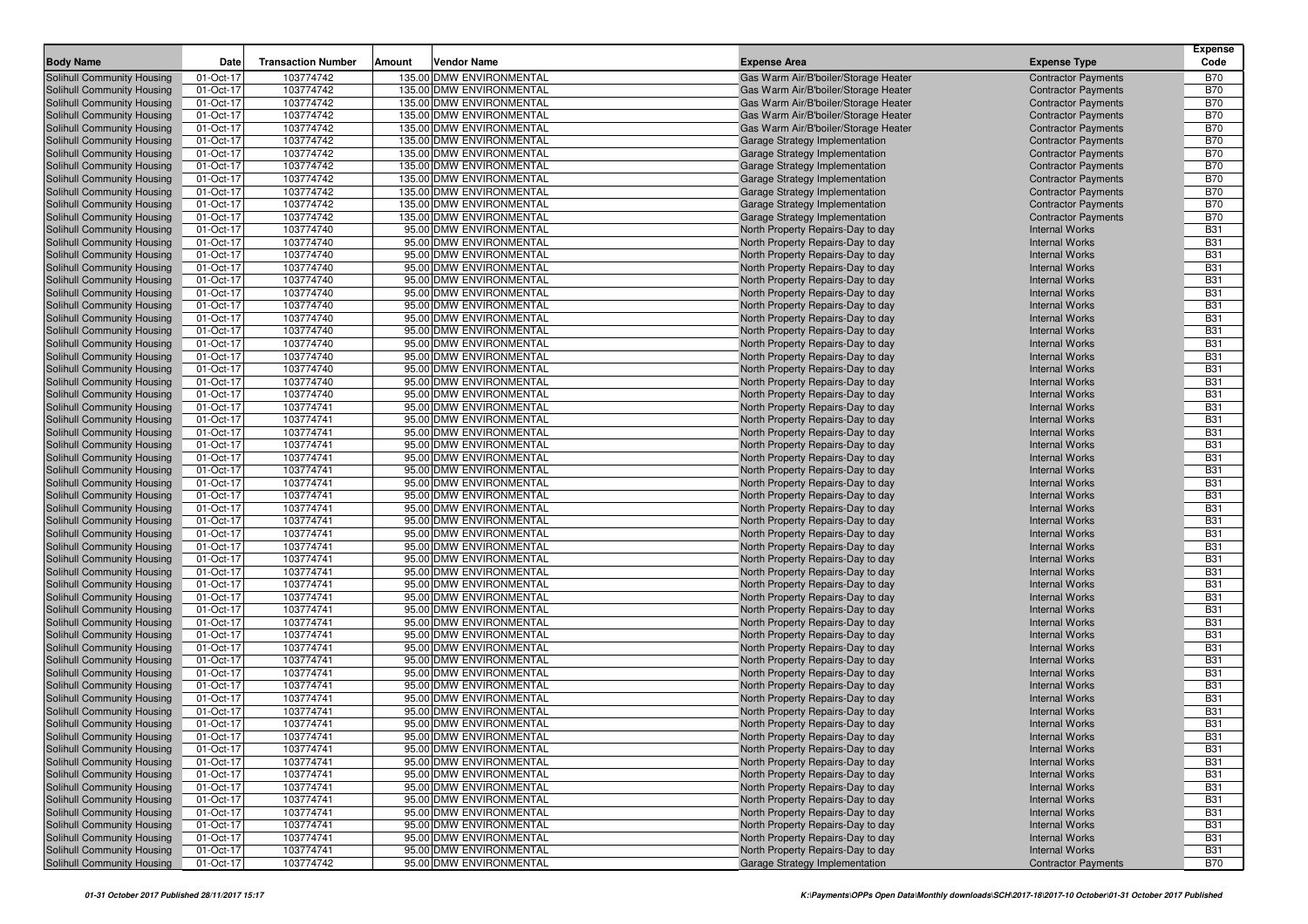| <b>Body Name</b>                                         | Date                   | <b>Transaction Number</b> | Vendor Name<br>Amount                    | <b>Expense Area</b>                                                          | <b>Expense Type</b>                                      | <b>Expense</b><br>Code   |
|----------------------------------------------------------|------------------------|---------------------------|------------------------------------------|------------------------------------------------------------------------------|----------------------------------------------------------|--------------------------|
| Solihull Community Housing                               | 01-Oct-17              | 103774742                 | 95.00 DMW ENVIRONMENTAL                  | Garage Strategy Implementation                                               | <b>Contractor Payments</b>                               | <b>B70</b>               |
| Solihull Community Housing                               | 01-Oct-17              | 103774742                 | 95.00 DMW ENVIRONMENTAL                  | Garage Strategy Implementation                                               | <b>Contractor Payments</b>                               | <b>B70</b>               |
| Solihull Community Housing                               | 01-Oct-17              | 103774739                 | 85.00 DMW ENVIRONMENTAL                  | Kitchens                                                                     | <b>Contractor Payments</b>                               | <b>B70</b>               |
| Solihull Community Housing                               | 01-Oct-17              | 103774739                 | 85.00 DMW ENVIRONMENTAL                  | Kitchens                                                                     | <b>Contractor Payments</b>                               | <b>B70</b>               |
| Solihull Community Housing                               | 01-Oct-17              | 103774739                 | 85.00 DMW ENVIRONMENTAL                  | Kitchens                                                                     | <b>Contractor Payments</b>                               | <b>B70</b>               |
| Solihull Community Housing                               | 01-Oct-17              | 103774739                 | 85.00 DMW ENVIRONMENTAL                  | Kitchens                                                                     | <b>Contractor Payments</b>                               | <b>B70</b>               |
| Solihull Community Housing                               | 01-Oct-17              | 103774742                 | 85.00 DMW ENVIRONMENTAL                  | North Property Repairs-Day to day                                            | <b>Internal Works</b>                                    | <b>B31</b>               |
| Solihull Community Housing                               | 01-Oct-17              | 103774742                 | 85.00 DMW ENVIRONMENTAL                  | North Property Repairs-Day to day                                            | <b>Internal Works</b>                                    | <b>B31</b>               |
| <b>Solihull Community Housing</b>                        | 01-Oct-17              | 103774742                 | 85.00 DMW ENVIRONMENTAL                  | <b>Public Sector - Major Adaptations</b>                                     | <b>Contractor Payments</b>                               | <b>B70</b>               |
| Solihull Community Housing                               | 01-Oct-17              | 103774742                 | 85.00 DMW ENVIRONMENTAL                  | Public Sector - Major Adaptations                                            | <b>Contractor Payments</b>                               | <b>B70</b>               |
| Solihull Community Housing                               | 19-Oct-17              | 104106707                 | 44466.77 DODD GROUP                      | <b>Cyclical Maintenance</b>                                                  | <b>Contractor Payments</b>                               | <b>B70</b>               |
| Solihull Community Housing                               | 04-Oct-17              | 102171706                 | 10464.30 DODD GROUP                      | <b>Mechanical &amp; Electrical</b>                                           | <b>Other Building Costs</b>                              | <b>B39</b>               |
| Solihull Community Housing                               | 23-Oct-17              | 104657865                 | 3435.84 DODD GROUP                       | North Property Repairs-Voids                                                 | Voids                                                    | <b>B38</b>               |
| Solihull Community Housing                               | 01-Oct-17              | 102868176                 | 3085.60 DODD GROUP                       | Gas Warm Air/B'boiler/Storage Heater                                         | <b>Contractor Payments</b>                               | <b>B70</b>               |
| Solihull Community Housing                               | 01-Oct-17              | 102868177                 | 3085.60 DODD GROUP                       | Gas Warm Air/B'boiler/Storage Heater                                         | <b>Contractor Payments</b>                               | <b>B70</b>               |
| Solihull Community Housing                               | 01-Oct-17              | 102868178                 | 3085.60 DODD GROUP                       | Gas Warm Air/B'boiler/Storage Heater                                         | <b>Contractor Payments</b>                               | <b>B70</b>               |
| Solihull Community Housing                               | 01-Oct-17              | 102868179                 | 3085.60 DODD GROUP                       | Gas Warm Air/B'boiler/Storage Heater                                         | <b>Contractor Payments</b>                               | <b>B70</b>               |
| Solihull Community Housing                               | 01-Oct-17<br>02-Oct-17 | 102868180<br>103229711    | 3085.60 DODD GROUP<br>3085.60 DODD GROUP | North Property Repairs-Voids                                                 | Voids                                                    | <b>B38</b><br><b>B70</b> |
| Solihull Community Housing<br>Solihull Community Housing | 02-Oct-17              | 103229712                 | 3085.60 DODD GROUP                       | Gas Warm Air/B'boiler/Storage Heater<br>Gas Warm Air/B'boiler/Storage Heater | <b>Contractor Payments</b><br><b>Contractor Payments</b> | <b>B70</b>               |
| Solihull Community Housing                               | 02-Oct-17              | 103229717                 | 3085.60 DODD GROUP                       | Gas Warm Air/B'boiler/Storage Heater                                         | <b>Contractor Payments</b>                               | <b>B70</b>               |
| Solihull Community Housing                               | 02-Oct-17              | 103229718                 | 3085.60 DODD GROUP                       | Gas Warm Air/B'boiler/Storage Heater                                         | <b>Contractor Payments</b>                               | <b>B70</b>               |
| Solihull Community Housing                               | 02-Oct-17              | 103229719                 | 3085.60 DODD GROUP                       | Gas Warm Air/B'boiler/Storage Heater                                         | <b>Contractor Payments</b>                               | <b>B70</b>               |
| Solihull Community Housing                               | 02-Oct-17              | 103229720                 | 3085.60 DODD GROUP                       | Gas Warm Air/B'boiler/Storage Heater                                         | <b>Contractor Payments</b>                               | <b>B70</b>               |
| Solihull Community Housing                               | 02-Oct-17              | 103229721                 | 3085.60 DODD GROUP                       | Gas Warm Air/B'boiler/Storage Heater                                         | <b>Contractor Payments</b>                               | <b>B70</b>               |
| Solihull Community Housing                               | 17-Oct-17              | 104657715                 | 3085.60 DODD GROUP                       | Gas Warm Air/B'boiler/Storage Heater                                         | <b>Contractor Payments</b>                               | <b>B70</b>               |
| Solihull Community Housing                               | 17-Oct-17              | 104657716                 | 3085.60 DODD GROUP                       | Gas Warm Air/B'boiler/Storage Heater                                         | <b>Contractor Payments</b>                               | <b>B70</b>               |
| Solihull Community Housing                               | 17-Oct-17              | 104657717                 | 3085.60 DODD GROUP                       | Gas Warm Air/B'boiler/Storage Heater                                         | <b>Contractor Payments</b>                               | <b>B70</b>               |
| Solihull Community Housing                               | 17-Oct-17              | 104657718                 | 3085.60 DODD GROUP                       | Gas Warm Air/B'boiler/Storage Heater                                         | <b>Contractor Payments</b>                               | <b>B70</b>               |
| Solihull Community Housing                               | 02-Oct-17              | 103229724                 | 2648.16 DODD GROUP                       | North Property Repairs-Voids                                                 | Voids                                                    | <b>B38</b>               |
| Solihull Community Housing                               | 23-Oct-17              | 104657889                 | 1789.75 DODD GROUP                       | North Property Repairs-Voids                                                 | Voids                                                    | <b>B38</b>               |
| Solihull Community Housing                               | 01-Oct-17              | 103229709                 | 1037.13 DODD GROUP                       | <b>Electrical Improvement Works</b>                                          | <b>Contractor Payments</b>                               | <b>B70</b>               |
| Solihull Community Housing                               | 02-Oct-17              | 103229722                 | 921.11 DODD GROUP                        | North Property Repairs-Voids                                                 | Voids                                                    | <b>B38</b>               |
| Solihull Community Housing                               | 01-Oct-17              | 103229707                 | 773.79 DODD GROUP                        | <b>Electrical Improvement Works</b>                                          | <b>Contractor Payments</b>                               | <b>B70</b>               |
| Solihull Community Housing                               | 23-Oct-17              | 104657886                 | 772.08 DODD GROUP                        | North Property Repairs-Voids                                                 | Voids                                                    | <b>B38</b>               |
| Solihull Community Housing                               | 17-Oct-17              | 104657710                 | 686.78 DODD GROUP                        | <b>Electrical Improvement Works</b>                                          | <b>Contractor Payments</b>                               | <b>B70</b>               |
| Solihull Community Housing                               | 01-Oct-17              | 102867876                 | 659.46 DODD GROUP                        | <b>Mechanical &amp; Electrical</b>                                           | <b>Utility Related Works</b>                             | <b>B34</b>               |
| Solihull Community Housing                               | 23-Oct-17              | 104657866                 | 656.03 DODD GROUP                        | North Property Repairs-Voids                                                 | Voids                                                    | <b>B38</b>               |
| Solihull Community Housing                               | 02-Oct-17<br>23-Oct-17 | 102868409<br>104657853    | 644.53 DODD GROUP<br>636.55 DODD GROUP   | North Property Repairs-Voids                                                 | Voids<br><b>Internal Works</b>                           | <b>B38</b><br><b>B31</b> |
| Solihull Community Housing<br>Solihull Community Housing | 01-Oct-17              | 102867706                 | 632.00 DODD GROUP                        | <b>Adaptations Major</b><br><b>Adaptations Major</b>                         | <b>Internal Works</b>                                    | <b>B31</b>               |
| Solihull Community Housing                               | 01-Oct-17              | 102867837                 | 628.21 DODD GROUP                        | <b>Mechanical &amp; Electrical</b>                                           | <b>Utility Related Works</b>                             | <b>B34</b>               |
| Solihull Community Housing                               | 19-Oct-17              | 104657752                 | 624.99 DODD GROUP                        | <b>Electrical Improvement Works</b>                                          | <b>Contractor Payments</b>                               | <b>B70</b>               |
| Solihull Community Housing                               | 11-Oct-17              | 103229825                 | 613.47 DODD GROUP                        | <b>Electrical Improvement Works</b>                                          | <b>Contractor Payments</b>                               | <b>B70</b>               |
| Solihull Community Housing                               | 19-Oct-17              | 104657753                 | 612.11 DODD GROUP                        | <b>Electrical Improvement Works</b>                                          | <b>Contractor Payments</b>                               | <b>B70</b>               |
| Solihull Community Housing                               | 02-Oct-17              | 102868431                 | 606.70 DODD GROUP                        | North Property Repairs-Voids                                                 | Voids                                                    | <b>B38</b>               |
| Solihull Community Housing                               | 17-Oct-17              | 104657712                 | 577.63 DODD GROUP                        | North Property Repairs-Voids                                                 | Voids                                                    | <b>B38</b>               |
| Solihull Community Housing                               | 01-Oct-17              | 102867882                 | 573.79 DODD GROUP                        | <b>Mechanical &amp; Electrical</b>                                           | <b>Utility Related Works</b>                             | <b>B34</b>               |
| Solihull Community Housing                               | 17-Oct-17              | 104596791                 | 572.23 DODD GROUP                        | <b>Adaptations Major</b>                                                     | <b>Internal Works</b>                                    | <b>B31</b>               |
| Solihull Community Housing                               | 01-Oct-17              | 103229710                 | 570.25 DODD GROUP                        | <b>Electrical Improvement Works</b>                                          | <b>Contractor Payments</b>                               | <b>B70</b>               |
| Solihull Community Housing                               | 17-Oct-17              | 104596797                 | 565.10 DODD GROUP                        | Kitchens                                                                     | <b>Contractor Payments</b>                               | <b>B70</b>               |
| Solihull Community Housing                               | 11-Oct-17              | 103229826                 | 562.12 DODD GROUP                        | <b>Electrical Improvement Works</b>                                          | <b>Contractor Payments</b>                               | <b>B70</b>               |
| Solihull Community Housing                               | 01-Oct-17              | 102867709                 | 558.22 DODD GROUP                        | <b>Adaptations Major</b>                                                     | <b>Internal Works</b>                                    | <b>B31</b>               |
| Solihull Community Housing                               | 17-Oct-17              | 104596758                 | 557.72 DODD GROUP                        | North Property Repairs-Voids                                                 | Voids                                                    | <b>B38</b>               |
| Solihull Community Housing                               | 17-Oct-17              | 104596717                 | 552.64 DODD GROUP                        | North Property Repairs-Voids                                                 | Voids                                                    | <b>B38</b>               |
| Solihull Community Housing                               | 11-Oct-17              | 103229821                 | 552.31 DODD GROUP                        | <b>Electrical Improvement Works</b>                                          | <b>Contractor Payments</b>                               | <b>B70</b>               |
| Solihull Community Housing                               | 17-Oct-17              | 104596793                 | 551.39 DODD GROUP                        | <b>Adaptations Major</b>                                                     | <b>Internal Works</b>                                    | <b>B31</b>               |
| Solihull Community Housing                               | 01-Oct-17              | 103229706                 | 548.93 DODD GROUP                        | <b>Electrical Improvement Works</b>                                          | <b>Contractor Payments</b>                               | <b>B70</b>               |
| Solihull Community Housing                               | 01-Oct-17              | 102867707                 | 542.71 DODD GROUP                        | <b>Adaptations Major</b>                                                     | <b>Internal Works</b>                                    | <b>B31</b>               |
| Solihull Community Housing                               | 23-Oct-17              | 104657769                 | 535.12 DODD GROUP                        | Mechanical & Electrical                                                      | <b>Utility Related Works</b>                             | <b>B34</b>               |
| Solihull Community Housing                               | 01-Oct-17              | 102867708                 | 531.75 DODD GROUP                        | <b>Adaptations Major</b>                                                     | <b>Internal Works</b>                                    | <b>B31</b>               |
| Solihull Community Housing                               | 11-Oct-17              | 103229834                 | 528.64 DODD GROUP                        | <b>Electrical Improvement Works</b>                                          | <b>Contractor Payments</b>                               | <b>B70</b>               |
| Solihull Community Housing                               | 01-Oct-17              | 102868147                 | 521.69 DODD GROUP                        | North Property Repairs-Voids                                                 | Voids                                                    | <b>B38</b>               |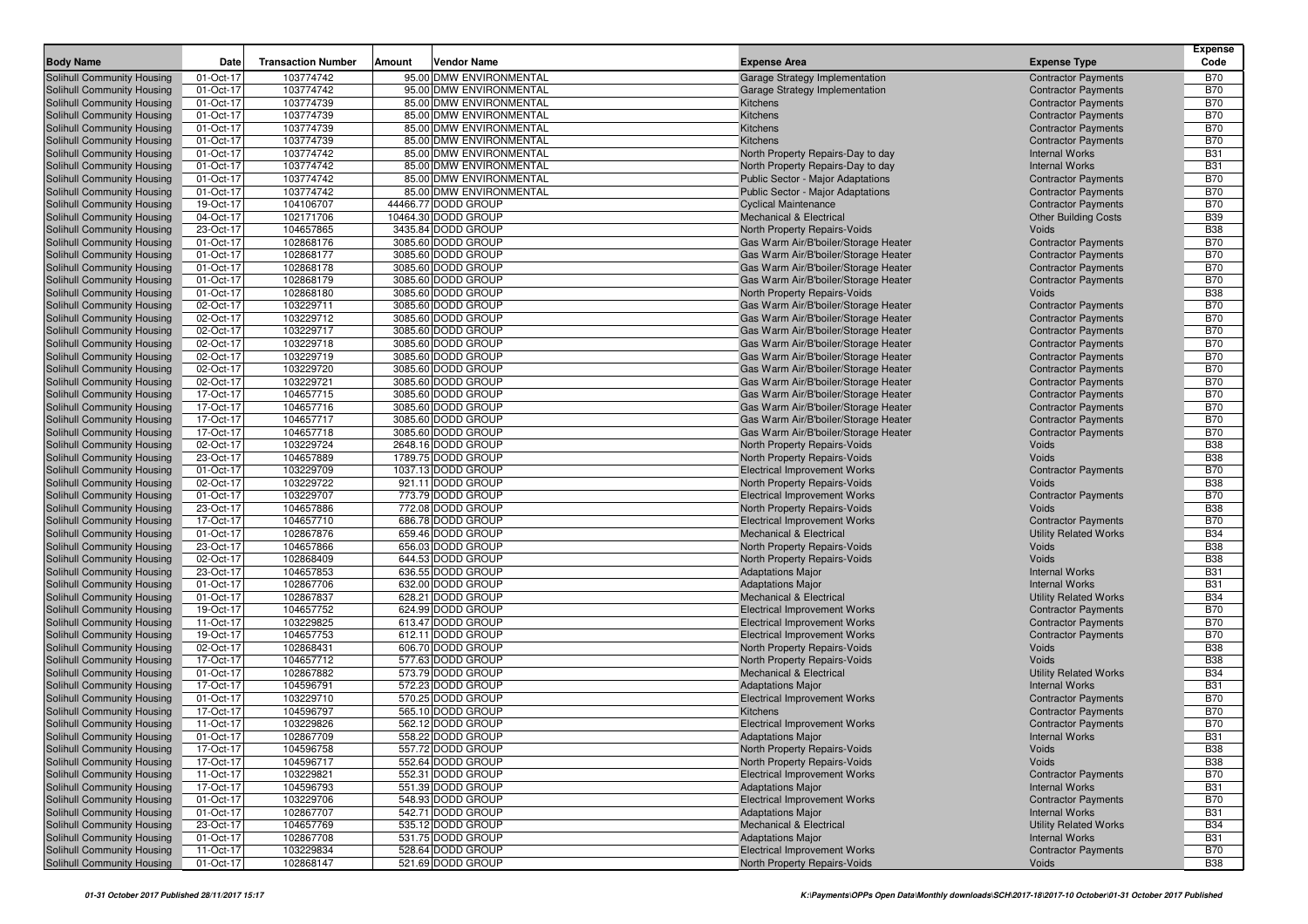|                                                          |                        |                           |        |                                        |                                                                           |                                                              | Expense                  |
|----------------------------------------------------------|------------------------|---------------------------|--------|----------------------------------------|---------------------------------------------------------------------------|--------------------------------------------------------------|--------------------------|
| <b>Body Name</b>                                         | Date                   | <b>Transaction Number</b> | Amount | Vendor Name                            | <b>Expense Area</b>                                                       | <b>Expense Type</b>                                          | Code                     |
| Solihull Community Housing                               | 01-Oct-17              | 103229708                 |        | 516.89 DODD GROUP                      | <b>Electrical Improvement Works</b>                                       | <b>Contractor Payments</b>                                   | <b>B70</b>               |
| Solihull Community Housing                               | 23-Oct-17              | 104657940                 |        | 502.99 DODD GROUP                      | <b>Mechanical &amp; Electrical</b>                                        | <b>Utility Related Works</b>                                 | <b>B34</b>               |
| Solihull Community Housing                               | 23-Oct-17              | 104657852                 |        | 489.99 DODD GROUP                      | <b>Adaptations Major</b>                                                  | <b>Internal Works</b>                                        | <b>B31</b>               |
| Solihull Community Housing<br>Solihull Community Housing | 23-Oct-17              | 104657854                 |        | 480.73 DODD GROUP                      | Kitchens                                                                  | <b>Contractor Payments</b>                                   | <b>B70</b>               |
| Solihull Community Housing                               | 01-Oct-17<br>19-Oct-17 | 102868127<br>104597202    |        | 477.96 DODD GROUP<br>474.67 DODD GROUP | North Property Repairs-Voids<br><b>Electrical Improvement Works</b>       | Voids<br><b>Contractor Payments</b>                          | <b>B38</b><br><b>B70</b> |
| Solihull Community Housing                               | 02-Oct-17              | 102868392                 |        | 474.38 DODD GROUP                      | <b>Adaptations Major</b>                                                  | <b>Internal Works</b>                                        | <b>B31</b>               |
| Solihull Community Housing                               | 23-Oct-17              | 104657874                 |        | 473.98 DODD GROUP                      | North Property Repairs-Voids                                              | Voids                                                        | <b>B38</b>               |
| Solihull Community Housing                               | 01-Oct-17              | 102867720                 |        | 464.45 DODD GROUP                      | <b>Adaptations Major</b>                                                  | <b>Internal Works</b>                                        | <b>B31</b>               |
| Solihull Community Housing                               | 19-Oct-17              | 104597184                 |        | 459.05 DODD GROUP                      | <b>Electrical Improvement Works</b>                                       | <b>Contractor Payments</b>                                   | <b>B70</b>               |
| Solihull Community Housing                               | 02-Oct-17              | 103229725                 |        | 458.55 DODD GROUP                      | <b>North Property Repairs-Voids</b>                                       | Voids                                                        | <b>B38</b>               |
| Solihull Community Housing                               | 01-Oct-17              | 102868136                 |        | 458.27 DODD GROUP                      | North Property Repairs-Voids                                              | Voids                                                        | <b>B38</b>               |
| Solihull Community Housing                               | 17-Oct-17              | 104657708                 |        | 458.03 DODD GROUP                      | North Property Repairs-Voids                                              | Voids                                                        | <b>B38</b>               |
| Solihull Community Housing                               | 19-Oct-17              | 104597188                 |        | 454.41 DODD GROUP                      | <b>Electrical Improvement Works</b>                                       | <b>Contractor Payments</b>                                   | <b>B70</b>               |
| Solihull Community Housing                               | 17-Oct-17              | 104657711                 |        | 449.05 DODD GROUP                      | North Property Repairs-Voids                                              | Voids                                                        | <b>B38</b>               |
| Solihull Community Housing                               | 23-Oct-17              | 104657780                 |        | 447.63 DODD GROUP                      | <b>Mechanical &amp; Electrical</b>                                        | <b>Utility Related Works</b>                                 | <b>B34</b>               |
| Solihull Community Housing                               | 17-Oct-17              | 104657722                 |        | 447.19 DODD GROUP                      | <b>North Property Repairs-Voids</b>                                       | Voids                                                        | <b>B38</b>               |
| Solihull Community Housing                               | 02-Oct-17              | 102868459                 |        | 445.77 DODD GROUP                      | North Property Repairs-Voids                                              | Voids                                                        | <b>B38</b>               |
| Solihull Community Housing                               | 01-Oct-17              | 102867966                 |        | 435.35 DODD GROUP                      | North Property Repairs-Voids                                              | Voids                                                        | <b>B38</b>               |
| Solihull Community Housing                               | 19-Oct-17<br>01-Oct-17 | 104597190<br>102867908    |        | 434.27 DODD GROUP<br>432.22 DODD GROUP | <b>Electrical Improvement Works</b>                                       | <b>Contractor Payments</b><br>Voids                          | <b>B70</b><br><b>B38</b> |
| Solihull Community Housing<br>Solihull Community Housing | 19-Oct-17              | 104657750                 |        | 426.74 DODD GROUP                      | North Property Repairs-Voids<br><b>Electrical Improvement Works</b>       | <b>Contractor Payments</b>                                   | <b>B70</b>               |
| Solihull Community Housing                               | 01-Oct-17              | 102867945                 |        | 425.58 DODD GROUP                      | North Property Repairs-Voids                                              | Voids                                                        | <b>B38</b>               |
| Solihull Community Housing                               | 01-Oct-17              | 102868144                 |        | 425.55 DODD GROUP                      | <b>North Property Repairs-Voids</b>                                       | Voids                                                        | <b>B38</b>               |
| Solihull Community Housing                               | 19-Oct-17              | 104597192                 |        | 421.92 DODD GROUP                      | <b>Electrical Improvement Works</b>                                       | <b>Contractor Payments</b>                                   | <b>B70</b>               |
| Solihull Community Housing                               | 17-Oct-17              | 104596790                 |        | 412.36 DODD GROUP                      | <b>Adaptations Major</b>                                                  | <b>Internal Works</b>                                        | <b>B31</b>               |
| Solihull Community Housing                               | 01-Oct-17              | 102867962                 |        | 411.00 DODD GROUP                      | North Property Repairs-Voids                                              | Voids                                                        | <b>B38</b>               |
| Solihull Community Housing                               | 01-Oct-17              | 102867951                 |        | 409.63 DODD GROUP                      | <b>Electrical Improvement Works</b>                                       | <b>Contractor Payments</b>                                   | <b>B70</b>               |
| Solihull Community Housing                               | 01-Oct-17              | 102868165                 |        | 408.83 DODD GROUP                      | Mechanical & Electrical                                                   | <b>Utility Related Works</b>                                 | <b>B34</b>               |
| Solihull Community Housing                               | 01-Oct-17              | 102867935                 |        | 400.08 DODD GROUP                      | North Property Repairs-Voids                                              | Voids                                                        | <b>B38</b>               |
| Solihull Community Housing                               | 17-Oct-17              | 104657723                 |        | 398.60 DODD GROUP                      | Mechanical & Electrical                                                   | <b>Utility Related Works</b>                                 | <b>B34</b>               |
| Solihull Community Housing                               | 17-Oct-17              | 104657719                 |        | 389.73 DODD GROUP                      | <b>Mechanical &amp; Electrical</b>                                        | <b>Utility Related Works</b>                                 | <b>B34</b>               |
| Solihull Community Housing                               | 17-Oct-17              | 104596737                 |        | 389.17 DODD GROUP                      | <b>Electrical Improvement Works</b>                                       | <b>Contractor Payments</b>                                   | <b>B70</b>               |
| Solihull Community Housing                               | 17-Oct-17              | 104657714                 |        | 385.87 DODD GROUP                      | <b>Mechanical &amp; Electrical</b>                                        | <b>Utility Related Works</b>                                 | <b>B34</b>               |
| Solihull Community Housing<br>Solihull Community Housing | 01-Oct-17<br>17-Oct-17 | 102867797<br>104657741    |        | 379.72 DODD GROUP<br>378.65 DODD GROUP | <b>Electrical Improvement Works</b><br><b>Mechanical &amp; Electrical</b> | <b>Contractor Payments</b><br><b>Utility Related Works</b>   | <b>B70</b><br><b>B34</b> |
| Solihull Community Housing                               | 23-Oct-17              | 104657925                 |        | 376.26 DODD GROUP                      | <b>Mechanical &amp; Electrical</b>                                        | <b>Utility Related Works</b>                                 | <b>B34</b>               |
| Solihull Community Housing                               | 17-Oct-17              | 104596719                 |        | 372.26 DODD GROUP                      | <b>Electrical Improvement Works</b>                                       | <b>Contractor Payments</b>                                   | <b>B70</b>               |
| Solihull Community Housing                               | 02-Oct-17              | 102868420                 |        | 370.38 DODD GROUP                      | North Property Repairs-Voids                                              | Voids                                                        | <b>B38</b>               |
| Solihull Community Housing                               | 01-Oct-17              | 102867881                 |        | 370.13 DODD GROUP                      | Mechanical & Electrical                                                   | <b>Utility Related Works</b>                                 | <b>B34</b>               |
| Solihull Community Housing                               | 17-Oct-17              | 104596708                 |        | 367.56 DODD GROUP                      | <b>Electrical Improvement Works</b>                                       | <b>Contractor Payments</b>                                   | <b>B70</b>               |
| Solihull Community Housing                               | 17-Oct-17              | 104657726                 |        | 367.55 DODD GROUP                      | <b>Mechanical &amp; Electrical</b>                                        | <b>Utility Related Works</b>                                 | <b>B34</b>               |
| Solihull Community Housing                               | 17-Oct-17              | 104657747                 |        | 365.73 DODD GROUP                      | <b>Mechanical &amp; Electrical</b>                                        | <b>Utility Related Works</b>                                 | <b>B34</b>               |
| Solihull Community Housing                               | 23-Oct-17              | 104657888                 |        | 364.79 DODD GROUP                      | North Property Repairs-Voids                                              | Voids                                                        | <b>B38</b>               |
| Solihull Community Housing                               | 23-Oct-17              | 104657855                 |        | 361.85 DODD GROUP                      | Kitchens                                                                  | <b>Contractor Payments</b>                                   | <b>B70</b>               |
| Solihull Community Housing                               | 11-Oct-17              | 103229818                 |        | 361.07 DODD GROUP                      | <b>Electrical Improvement Works</b>                                       | <b>Contractor Payments</b>                                   | <b>B70</b>               |
| Solihull Community Housing                               | 01-Oct-17              | 102867932                 |        | 359.60 DODD GROUP                      | <b>Mechanical &amp; Electrical</b>                                        | <b>Utility Related Works</b>                                 | <b>B34</b>               |
| Solihull Community Housing                               | 23-Oct-17              | 104657990                 |        | 359.58 DODD GROUP                      | <b>Mechanical &amp; Electrical</b>                                        | <b>Utility Related Works</b>                                 | <b>B34</b>               |
| Solihull Community Housing                               | 01-Oct-17              | 102868003<br>104657729    |        | 353.67 DODD GROUP<br>349.64 DODD GROUP | <b>Mechanical &amp; Electrical</b><br><b>Mechanical &amp; Electrical</b>  | <b>Utility Related Works</b>                                 | <b>B34</b><br><b>B34</b> |
| Solihull Community Housing<br>Solihull Community Housing | 17-Oct-17<br>23-Oct-17 | 104657946                 |        | 349.64 DODD GROUP                      | <b>Mechanical &amp; Electrical</b>                                        | <b>Utility Related Works</b><br><b>Utility Related Works</b> | <b>B34</b>               |
| Solihull Community Housing                               | 01-Oct-17              | 102867879                 |        | 349.42 DODD GROUP                      | <b>Mechanical &amp; Electrical</b>                                        | <b>Utility Related Works</b>                                 | <b>B34</b>               |
| Solihull Community Housing                               | 01-Oct-17              | 102867865                 |        | 347.21 DODD GROUP                      | <b>Mechanical &amp; Electrical</b>                                        | <b>Utility Related Works</b>                                 | <b>B34</b>               |
| Solihull Community Housing                               | 01-Oct-17              | 102868081                 |        | 346.01 DODD GROUP                      | Low Rise - Envelope Programme                                             | <b>Contractor Payments</b>                                   | <b>B70</b>               |
| Solihull Community Housing                               | 01-Oct-17              | 102867974                 |        | 343.93 DODD GROUP                      | North Property Repairs-Voids                                              | Voids                                                        | <b>B38</b>               |
| Solihull Community Housing                               | 17-Oct-17              | 104657728                 |        | 342.29 DODD GROUP                      | <b>Mechanical &amp; Electrical</b>                                        | <b>Utility Related Works</b>                                 | <b>B34</b>               |
| Solihull Community Housing                               | 01-Oct-17              | 102868126                 |        | 341.84 DODD GROUP                      | <b>Mechanical &amp; Electrical</b>                                        | <b>Utility Related Works</b>                                 | <b>B34</b>               |
| Solihull Community Housing                               | 02-Oct-17              | 102868444                 |        | 341.84 DODD GROUP                      | North Property Repairs-Voids                                              | Voids                                                        | <b>B38</b>               |
| Solihull Community Housing                               | 17-Oct-17              | 104657721                 |        | 341.84 DODD GROUP                      | Mechanical & Electrical                                                   | <b>Utility Related Works</b>                                 | <b>B34</b>               |
| Solihull Community Housing                               | 23-Oct-17              | 104657930                 |        | 340.76 DODD GROUP                      | <b>Mechanical &amp; Electrical</b>                                        | <b>Utility Related Works</b>                                 | <b>B34</b>               |
| Solihull Community Housing                               | 02-Oct-17              | 102868439                 |        | 339.75 DODD GROUP                      | North Property Repairs-Voids                                              | Voids                                                        | <b>B38</b>               |
| Solihull Community Housing                               | 01-Oct-17              | 102868004                 |        | 338.87 DODD GROUP                      | <b>Mechanical &amp; Electrical</b>                                        | <b>Utility Related Works</b>                                 | <b>B34</b>               |
| Solihull Community Housing                               | 17-Oct-17              | 104596763                 |        | 338.06 DODD GROUP                      | North Property Repairs-Voids                                              | Voids                                                        | <b>B38</b>               |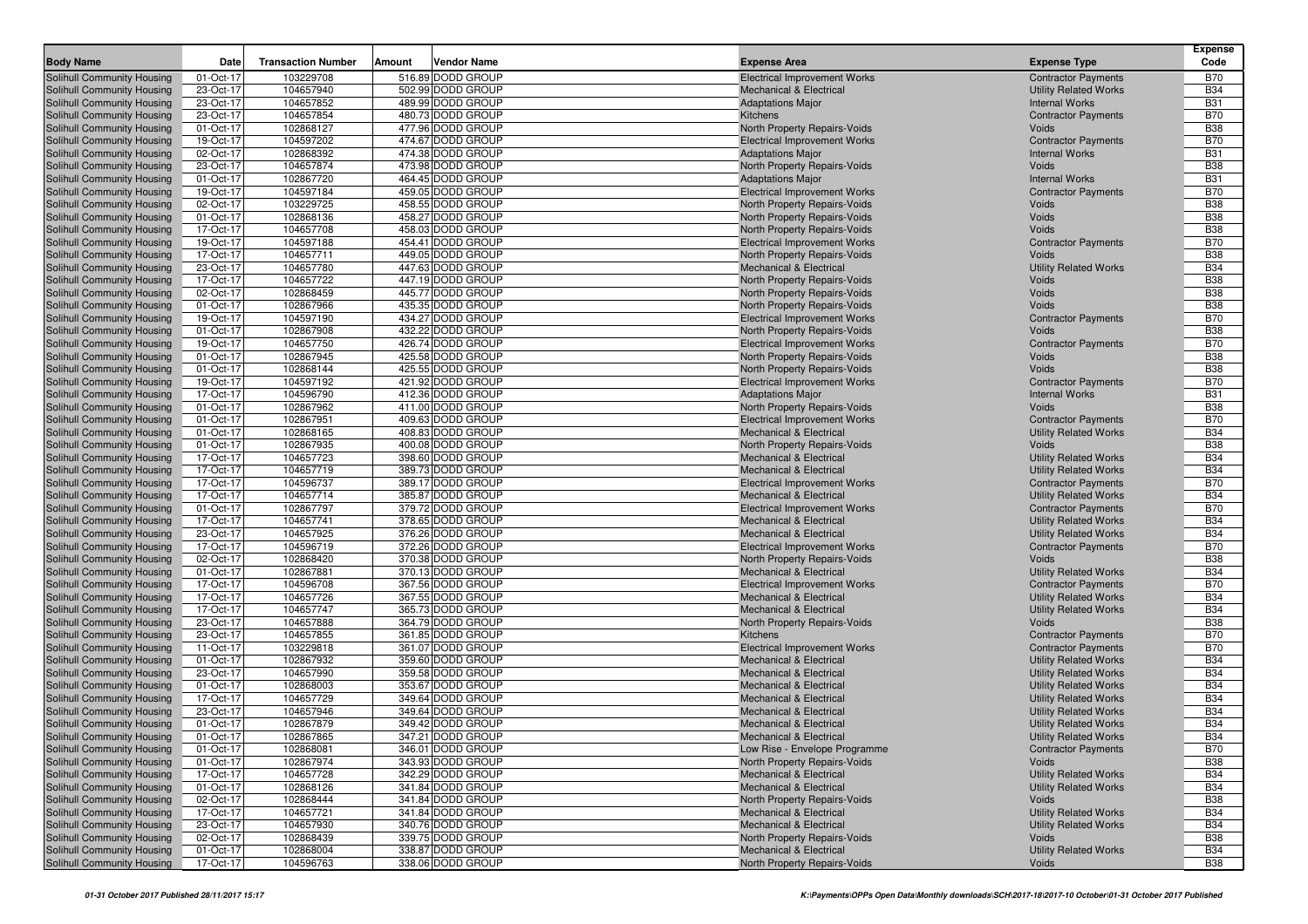|                                                          | Date                   | <b>Transaction Number</b> | Amount | <b>Vendor Name</b>                     |                                                                           |                                                            | <b>Expense</b><br>Code   |
|----------------------------------------------------------|------------------------|---------------------------|--------|----------------------------------------|---------------------------------------------------------------------------|------------------------------------------------------------|--------------------------|
| <b>Body Name</b>                                         |                        |                           |        |                                        | <b>Expense Area</b>                                                       | <b>Expense Type</b>                                        |                          |
| Solihull Community Housing                               | 01-Oct-17              | 102868359                 |        | 338.01 DODD GROUP                      | <b>Electrical Improvement Works</b>                                       | <b>Contractor Payments</b>                                 | <b>B70</b>               |
| Solihull Community Housing                               | 19-Oct-17              | 104597200                 |        | 337.86 DODD GROUP                      | <b>Electrical Improvement Works</b>                                       | <b>Contractor Payments</b>                                 | <b>B70</b>               |
| Solihull Community Housing                               | 01-Oct-17              | 102867868                 |        | 335.72 DODD GROUP                      | <b>Mechanical &amp; Electrical</b>                                        | <b>Utility Related Works</b>                               | <b>B34</b><br><b>B70</b> |
| Solihull Community Housing<br>Solihull Community Housing | 11-Oct-17<br>01-Oct-17 | 103229829<br>102867712    |        | 334.87 DODD GROUP<br>333.17 DODD GROUP | <b>Electrical Improvement Works</b><br><b>Mechanical &amp; Electrical</b> | <b>Contractor Payments</b><br><b>Utility Related Works</b> | <b>B34</b>               |
| Solihull Community Housing                               | 01-Oct-17              | 102868361                 |        | 330.19 DODD GROUP                      | <b>Electrical Improvement Works</b>                                       | <b>Contractor Payments</b>                                 | <b>B70</b>               |
| Solihull Community Housing                               | 17-Oct-17              | 104657745                 |        | 330.15 DODD GROUP                      | <b>Mechanical &amp; Electrical</b>                                        | <b>Utility Related Works</b>                               | <b>B34</b>               |
| Solihull Community Housing                               | 23-Oct-17              | 104657950                 |        | 327.78 DODD GROUP                      | <b>Mechanical &amp; Electrical</b>                                        | <b>Utility Related Works</b>                               | <b>B34</b>               |
| Solihull Community Housing                               | 02-Oct-17              | 102868457                 |        | 327.75 DODD GROUP                      | North Property Repairs-Voids                                              | Voids                                                      | <b>B38</b>               |
| Solihull Community Housing                               | 17-Oct-17              | 104596733                 |        | 326.92 DODD GROUP                      | <b>Electrical Improvement Works</b>                                       | <b>Contractor Payments</b>                                 | <b>B70</b>               |
| Solihull Community Housing                               | 01-Oct-17              | 102867869                 |        | 326.44 DODD GROUP                      | <b>Mechanical &amp; Electrical</b>                                        | <b>Utility Related Works</b>                               | <b>B34</b>               |
| Solihull Community Housing                               | 01-Oct-17              | 102867952                 |        | 325.58 DODD GROUP                      | North Property Repairs-Voids                                              | Voids                                                      | <b>B38</b>               |
| Solihull Community Housing                               | 17-Oct-17              | 104657733                 |        | 325.45 DODD GROUP                      | <b>Mechanical &amp; Electrical</b>                                        | <b>Utility Related Works</b>                               | <b>B34</b>               |
| Solihull Community Housing                               | 17-Oct-17              | 104657709                 |        | 324.94 DODD GROUP                      | <b>Electrical Improvement Works</b>                                       | <b>Contractor Payments</b>                                 | <b>B70</b>               |
| Solihull Community Housing                               | 01-Oct-17              | 102868164                 |        | 324.05 DODD GROUP                      | <b>Mechanical &amp; Electrical</b>                                        | <b>Other Building Costs</b>                                | <b>B39</b>               |
| Solihull Community Housing                               | 23-Oct-17              | 104657923                 |        | 321.89 DODD GROUP                      | <b>Mechanical &amp; Electrical</b>                                        | <b>Utility Related Works</b>                               | <b>B34</b>               |
| Solihull Community Housing                               | 01-Oct-17              | 102867710                 |        | 318.67 DODD GROUP                      | Private Sector - Minor Works                                              | <b>Contractor Payments</b>                                 | <b>B70</b>               |
| Solihull Community Housing                               | 17-Oct-17              | 104596720                 |        | 315.10 DODD GROUP                      | North Property Repairs-Voids                                              | Voids                                                      | <b>B38</b>               |
| Solihull Community Housing                               | 01-Oct-17              | 102868362                 |        | 315.08 DODD GROUP                      | <b>Electrical Improvement Works</b>                                       | <b>Contractor Payments</b>                                 | <b>B70</b>               |
| Solihull Community Housing                               | 17-Oct-17              | 104596707                 |        | 312.24 DODD GROUP                      | <b>Electrical Improvement Works</b>                                       | <b>Contractor Payments</b>                                 | <b>B70</b>               |
| Solihull Community Housing                               | 01-Oct-17              | 102868148                 |        | 308.72 DODD GROUP                      | North Property Repairs-Voids                                              | Voids                                                      | <b>B38</b>               |
| Solihull Community Housing                               | 01-Oct-17              | 102867817                 |        | 307.71 DODD GROUP                      | <b>Mechanical &amp; Electrical</b>                                        | <b>Utility Related Works</b>                               | <b>B34</b>               |
| Solihull Community Housing                               | 17-Oct-17              | 104596718                 |        | 304.86 DODD GROUP                      | <b>Electrical Improvement Works</b>                                       | <b>Contractor Payments</b>                                 | <b>B70</b>               |
| Solihull Community Housing                               | 01-Oct-17              | 102867799                 |        | 299.80 DODD GROUP                      | <b>Mechanical &amp; Electrical</b>                                        | <b>Utility Related Works</b>                               | <b>B34</b>               |
| Solihull Community Housing                               | 01-Oct-17              | 102867711                 |        | 299.05 DODD GROUP                      | Private Sector - Minor Works                                              | <b>Contractor Payments</b>                                 | <b>B70</b>               |
| Solihull Community Housing                               | 01-Oct-17              | 102867742                 |        | 295.40 DODD GROUP                      | <b>Mechanical &amp; Electrical</b>                                        | <b>Utility Related Works</b>                               | <b>B34</b>               |
| Solihull Community Housing                               | 11-Oct-17              | 103229836                 |        | 295.31 DODD GROUP                      | <b>Electrical Improvement Works</b>                                       | <b>Contractor Payments</b>                                 | <b>B70</b>               |
| Solihull Community Housing<br>Solihull Community Housing | 19-Oct-17<br>01-Oct-17 | 104657751<br>102867927    |        | 293.88 DODD GROUP<br>293.59 DODD GROUP | <b>Electrical Improvement Works</b>                                       | <b>Contractor Payments</b><br>Voids                        | <b>B70</b><br><b>B38</b> |
| Solihull Community Housing                               | 01-Oct-17              | 102868070                 |        | 292.59 DODD GROUP                      | North Property Repairs-Voids<br><b>Mechanical &amp; Electrical</b>        | <b>Utility Related Works</b>                               | <b>B34</b>               |
| Solihull Community Housing                               | 01-Oct-17              | 102868074                 |        | 292.59 DODD GROUP                      | <b>Mechanical &amp; Electrical</b>                                        | <b>Utility Related Works</b>                               | <b>B34</b>               |
| Solihull Community Housing                               | 02-Oct-17              | 103229726                 |        | 292.59 DODD GROUP                      | <b>Mechanical &amp; Electrical</b>                                        | <b>Utility Related Works</b>                               | <b>B34</b>               |
| Solihull Community Housing                               | 17-Oct-17              | 104657743                 |        | 292.59 DODD GROUP                      | <b>Mechanical &amp; Electrical</b>                                        | <b>Utility Related Works</b>                               | <b>B34</b>               |
| Solihull Community Housing                               | 17-Oct-17              | 104596725                 |        | 291.44 DODD GROUP                      | North Property Repairs-Voids                                              | Voids                                                      | <b>B38</b>               |
| Solihull Community Housing                               | 17-Oct-17              | 104657724                 |        | 286.24 DODD GROUP                      | <b>Mechanical &amp; Electrical</b>                                        | <b>Utility Related Works</b>                               | <b>B34</b>               |
| Solihull Community Housing                               | 17-Oct-17              | 104657738                 |        | 279.23 DODD GROUP                      | <b>Mechanical &amp; Electrical</b>                                        | <b>Utility Related Works</b>                               | <b>B34</b>               |
| Solihull Community Housing                               | 17-Oct-17              | 104596776                 |        | 278.18 DODD GROUP                      | North Property Repairs-Voids                                              | Voids                                                      | <b>B38</b>               |
| Solihull Community Housing                               | 11-Oct-17              | 103229833                 |        | 276.10 DODD GROUP                      | <b>Electrical Improvement Works</b>                                       | <b>Contractor Payments</b>                                 | <b>B70</b>               |
| Solihull Community Housing                               | 01-Oct-17              | 102868048                 |        | 275.43 DODD GROUP                      | <b>Public Sector - Minor Works</b>                                        | <b>Contractor Payments</b>                                 | <b>B70</b>               |
| Solihull Community Housing                               | 01-Oct-17              | 102868363                 |        | 265.67 DODD GROUP                      | <b>Electrical Improvement Works</b>                                       | <b>Contractor Payments</b>                                 | <b>B70</b>               |
| Solihull Community Housing                               | 17-Oct-17              | 104657740                 |        | 264.53 DODD GROUP                      | <b>Mechanical &amp; Electrical</b>                                        | <b>Utility Related Works</b>                               | <b>B34</b>               |
| Solihull Community Housing                               | 23-Oct-17              | 104657961                 |        | 264.17 DODD GROUP                      | <b>Mechanical &amp; Electrical</b>                                        | <b>Utility Related Works</b>                               | <b>B34</b>               |
| Solihull Community Housing                               | 17-Oct-17              | 104657725                 |        | 262.43 DODD GROUP                      | <b>Mechanical &amp; Electrical</b>                                        | <b>Utility Related Works</b>                               | <b>B34</b>               |
| Solihull Community Housing                               | 01-Oct-17              | 102867894                 |        | 262.36 DODD GROUP                      | North Property Repairs-Voids                                              | Voids                                                      | <b>B38</b>               |
| Solihull Community Housing                               | 17-Oct-17              | 104596753                 |        | 260.67 DODD GROUP                      | North Property Repairs-Voids                                              | Voids                                                      | <b>B38</b>               |
| Solihull Community Housing                               | 17-Oct-17              | 104596899                 |        | 257.59 DODD GROUP                      | Public Sector - Minor Works                                               | <b>Contractor Payments</b>                                 | <b>B70</b>               |
| Solihull Community Housing                               | 01-Oct-17              | 102867794<br>104657727    |        | 253.18 DODD GROUP                      | Public Sector - Major Adaptations                                         | <b>Contractor Payments</b>                                 | <b>B70</b>               |
| Solihull Community Housing<br>Solihull Community Housing | 17-Oct-17<br>17-Oct-17 | 104596757                 |        | 249.65 DODD GROUP<br>248.89 DODD GROUP | Mechanical & Electrical<br>North Property Repairs-Voids                   | <b>Utility Related Works</b><br>Voids                      | <b>B34</b><br><b>B38</b> |
| Solihull Community Housing                               | 17-Oct-17              | 104596710                 |        | 248.40 DODD GROUP                      | North Property Repairs-Voids                                              | Voids                                                      | <b>B38</b>               |
| Solihull Community Housing                               | 17-Oct-17              | 104596713                 |        | 248.12 DODD GROUP                      | North Property Repairs-Voids                                              | Voids                                                      | <b>B38</b>               |
| Solihull Community Housing                               | 23-Oct-17              | 104657759                 |        | 241.02 DODD GROUP                      | <b>Cyclical Maintenance</b>                                               | <b>Contractor Payments</b>                                 | <b>B70</b>               |
| Solihull Community Housing                               | 01-Oct-17              | 102867890                 |        | 240.39 DODD GROUP                      | North Property Repairs-Voids                                              | Voids                                                      | <b>B38</b>               |
| Solihull Community Housing                               | 02-Oct-17              | 102868437                 |        | 239.98 DODD GROUP                      | North Property Repairs-Voids                                              | Voids                                                      | <b>B38</b>               |
| Solihull Community Housing                               | 01-Oct-17              | 102867744                 |        | 236.22 DODD GROUP                      | <b>Mechanical &amp; Electrical</b>                                        | <b>Utility Related Works</b>                               | <b>B34</b>               |
| Solihull Community Housing                               | 23-Oct-17              | 104657777                 |        | 234.79 DODD GROUP                      | <b>Mechanical &amp; Electrical</b>                                        | <b>Utility Related Works</b>                               | <b>B34</b>               |
| Solihull Community Housing                               | 01-Oct-17              | 102867853                 |        | 234.78 DODD GROUP                      | <b>Mechanical &amp; Electrical</b>                                        | <b>Utility Related Works</b>                               | <b>B34</b>               |
| Solihull Community Housing                               | 17-Oct-17              | 104657749                 |        | 234.78 DODD GROUP                      | Mechanical & Electrical                                                   | <b>Utility Related Works</b>                               | <b>B34</b>               |
| Solihull Community Housing                               | 19-Oct-17              | 104597199                 |        | 234.35 DODD GROUP                      | <b>Electrical Improvement Works</b>                                       | <b>Contractor Payments</b>                                 | <b>B70</b>               |
| Solihull Community Housing                               | 02-Oct-17              | 103229714                 |        | 231.65 DODD GROUP                      | <b>Mechanical &amp; Electrical</b>                                        | <b>Utility Related Works</b>                               | <b>B34</b>               |
| Solihull Community Housing                               | 17-Oct-17              | 104657739                 |        | 227.73 DODD GROUP                      | <b>Mechanical &amp; Electrical</b>                                        | <b>Utility Related Works</b>                               | <b>B34</b>               |
| Solihull Community Housing                               | 01-Oct-17              | 102867977                 |        | 224.30 DODD GROUP                      | North Property Repairs-Voids                                              | Voids                                                      | <b>B38</b>               |
| Solihull Community Housing                               | 23-Oct-17              | 104657815                 |        | 222.51 DODD GROUP                      | Mechanical & Electrical                                                   | <b>Utility Related Works</b>                               | <b>B34</b>               |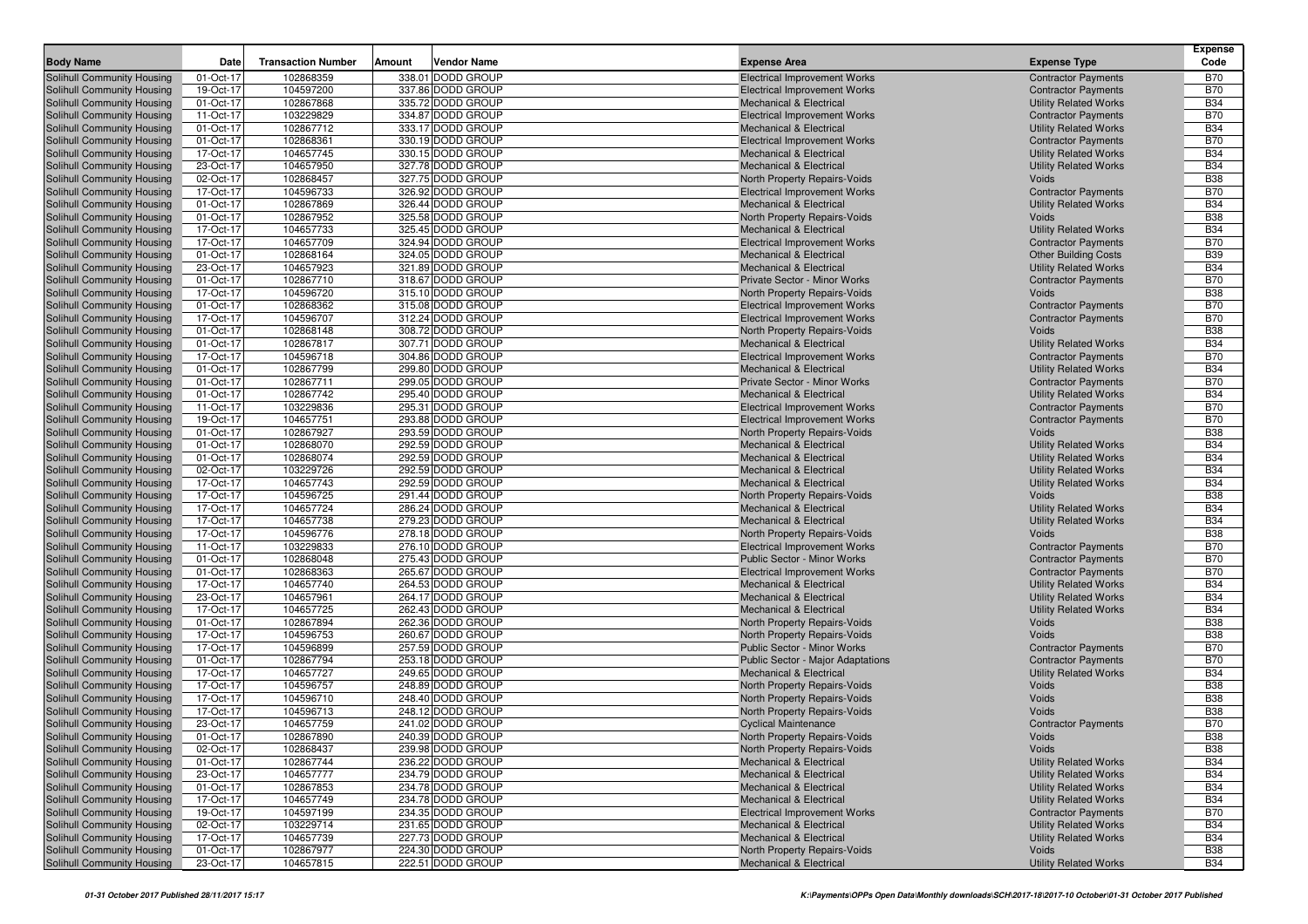| <b>Body Name</b>                                         | Date                   | <b>Transaction Number</b> | Vendor Name<br>Amount                                    | <b>Expense Area</b>                                                                 | <b>Expense Type</b>                                         | <b>Expense</b><br>Code             |
|----------------------------------------------------------|------------------------|---------------------------|----------------------------------------------------------|-------------------------------------------------------------------------------------|-------------------------------------------------------------|------------------------------------|
|                                                          | 17-Oct-17              | 104657736                 | 222.47 DODD GROUP                                        | <b>Mechanical &amp; Electrical</b>                                                  | <b>Utility Related Works</b>                                | <b>B34</b>                         |
| Solihull Community Housing<br>Solihull Community Housing | 01-Oct-17              | 102867922                 | 221.99 DODD GROUP                                        | North Property Repairs-Voids                                                        | Voids                                                       | <b>B38</b>                         |
| Solihull Community Housing                               | 23-Oct-17              | 104657974                 | 220.35 DODD GROUP                                        | <b>Mechanical &amp; Electrical</b>                                                  | <b>Utility Related Works</b>                                | <b>B34</b>                         |
| Solihull Community Housing                               | 01-Oct-17              | 102867866                 | 219.68 DODD GROUP                                        | <b>Mechanical &amp; Electrical</b>                                                  | <b>Utility Related Works</b>                                | <b>B34</b>                         |
| Solihull Community Housing                               | 01-Oct-17              | 102867892                 | 219.67 DODD GROUP                                        | North Property Repairs-Voids                                                        | Voids                                                       | <b>B38</b>                         |
| Solihull Community Housing                               | 23-Oct-17              | 104657928                 | 219.64 DODD GROUP                                        | <b>Mechanical &amp; Electrical</b>                                                  | <b>Utility Related Works</b>                                | <b>B34</b>                         |
| Solihull Community Housing                               | 01-Oct-17              | 102867916                 | 217.72 DODD GROUP                                        | North Property Repairs-Voids                                                        | Voids                                                       | <b>B38</b>                         |
| Solihull Community Housing                               | 01-Oct-17              | 102868086                 | 216.73 DODD GROUP                                        | <b>Mechanical &amp; Electrical</b>                                                  | <b>Utility Related Works</b>                                | <b>B34</b>                         |
| Solihull Community Housing                               | 02-Oct-17              | 103229713                 | 216.06 DODD GROUP                                        | Private Sector - Minor Works                                                        | <b>Contractor Payments</b>                                  | <b>B70</b>                         |
| Solihull Community Housing                               | 17-Oct-17              | 104657730                 | 215.91 DODD GROUP                                        | <b>Mechanical &amp; Electrical</b>                                                  | <b>Utility Related Works</b>                                | <b>B34</b>                         |
| Solihull Community Housing                               | 02-Oct-17              | 104657707                 | 215.85 DODD GROUP                                        | <b>Mechanical &amp; Electrical</b>                                                  | <b>Utility Related Works</b>                                | <b>B34</b>                         |
| Solihull Community Housing                               | 17-Oct-17              | 104657732                 | 215.60 DODD GROUP                                        | <b>Mechanical &amp; Electrical</b>                                                  | <b>Utility Related Works</b>                                | <b>B34</b>                         |
| Solihull Community Housing                               | 02-Oct-17              | 103229728                 | 215.57 DODD GROUP                                        | <b>Mechanical &amp; Electrical</b>                                                  | <b>Utility Related Works</b>                                | <b>B34</b>                         |
| Solihull Community Housing                               | 17-Oct-17              | 104657713                 | 213.28 DODD GROUP                                        | <b>Mechanical &amp; Electrical</b>                                                  | <b>Utility Related Works</b>                                | <b>B34</b>                         |
| Solihull Community Housing                               | 17-Oct-17              | 104657720                 | 213.28 DODD GROUP                                        | <b>Mechanical &amp; Electrical</b>                                                  | <b>Utility Related Works</b>                                | <b>B34</b>                         |
| Solihull Community Housing                               | 17-Oct-17<br>17-Oct-17 | 104657748<br>104596743    | 211.06 DODD GROUP<br>210.64 DODD GROUP                   | <b>Mechanical &amp; Electrical</b>                                                  | <b>Utility Related Works</b><br>Voids                       | <b>B34</b><br><b>B38</b>           |
| Solihull Community Housing<br>Solihull Community Housing | 01-Oct-17              | 102645716                 | 555.00 DOORFIT PRODUCTS LTD                              | North Property Repairs-Voids<br>Stores-Stores and delivery                          | <b>Stocks</b>                                               | R <sub>10</sub>                    |
| Solihull Community Housing                               | 09-Oct-17              | 103697717                 | 363.00 DOORFIT PRODUCTS LTD                              | Stores-Stores and delivery                                                          | <b>Stocks</b>                                               | R <sub>10</sub>                    |
| Solihull Community Housing                               | 13-Oct-17              | 104639713                 | 363.00 DOORFIT PRODUCTS LTD                              | Stores-Stores and delivery                                                          | <b>Stocks</b>                                               | R <sub>10</sub>                    |
| Solihull Community Housing                               | 19-Oct-17              | 104639716                 | 363.00 DOORFIT PRODUCTS LTD                              | Stores-Stores and delivery                                                          | <b>Stocks</b>                                               | R <sub>10</sub>                    |
| Solihull Community Housing                               | 01-Oct-17              | 102645709                 | 239.90 DOORFIT PRODUCTS LTD                              | Stores-Stores and delivery                                                          | <b>Stocks</b>                                               | R <sub>10</sub>                    |
| Solihull Community Housing                               | 01-Oct-17              | 102645717                 | 239.90 DOORFIT PRODUCTS LTD                              | Stores-Stores and delivery                                                          | <b>Stocks</b>                                               | R <sub>10</sub>                    |
| Solihull Community Housing                               | 16-Oct-17              | 104639714                 | 239.90 DOORFIT PRODUCTS LTD                              | Stores-Stores and delivery                                                          | <b>Stocks</b>                                               | R <sub>10</sub>                    |
| Solihull Community Housing                               | 16-Oct-17              | 104639714                 | 172.50 DOORFIT PRODUCTS LTD                              | Stores-Stores and delivery                                                          | <b>Stocks</b>                                               | R <sub>10</sub>                    |
| Solihull Community Housing                               | 01-Oct-17              | 102645710                 | 103.50 DOORFIT PRODUCTS LTD                              | Stores-Stores and delivery                                                          | <b>Stocks</b>                                               | R <sub>10</sub>                    |
| Solihull Community Housing                               | 01-Oct-17              | 102645709                 | 74.52 DOORFIT PRODUCTS LTD                               | Stores-Stores and delivery                                                          | <b>Stocks</b>                                               | R <sub>10</sub>                    |
| Solihull Community Housing                               | 01-Oct-17              | 102645709                 | 69.00 DOORFIT PRODUCTS LTD                               | Stores-Stores and delivery                                                          | <b>Stocks</b>                                               | R <sub>10</sub>                    |
| Solihull Community Housing                               | 01-Oct-17              | 102645710                 | 69.00 DOORFIT PRODUCTS LTD                               | Stores-Stores and delivery                                                          | <b>Stocks</b>                                               | R <sub>10</sub>                    |
| Solihull Community Housing                               | 01-Oct-17              | 102645717                 | 58.68 DOORFIT PRODUCTS LTD                               | Stores-Stores and delivery                                                          | <b>Stocks</b>                                               | R <sub>10</sub>                    |
| Solihull Community Housing<br>Solihull Community Housing | 01-Oct-17<br>01-Oct-17 | 102645710<br>102645710    | 50.10 DOORFIT PRODUCTS LTD<br>40.40 DOORFIT PRODUCTS LTD | Stores-Stores and delivery<br>Stores-Stores and delivery                            | <b>Stocks</b><br><b>Stocks</b>                              | R <sub>10</sub><br>R <sub>10</sub> |
| Solihull Community Housing                               | 01-Oct-17              | 102645717                 | 16.75 DOORFIT PRODUCTS LTD                               | Stores-Stores and delivery                                                          | <b>Stocks</b>                                               | R <sub>10</sub>                    |
| Solihull Community Housing                               | 01-Oct-17              | 102645717                 | 15.00 DOORFIT PRODUCTS LTD                               | Stores-Stores and delivery                                                          | <b>Stocks</b>                                               | R <sub>10</sub>                    |
| Solihull Community Housing                               | 01-Oct-17              | 102645710                 | 12.80 DOORFIT PRODUCTS LTD                               | Stores-Stores and delivery                                                          | <b>Stocks</b>                                               | R <sub>10</sub>                    |
| Solihull Community Housing                               | 01-Oct-17              | 102359777                 | 712.85 DRAINTECH SERVICES (MIDLANDS) LTD                 | North Property Repairs-Day to day                                                   | <b>Other Works</b>                                          | <b>B32</b>                         |
| Solihull Community Housing                               | 01-Oct-17              | 102359798                 | 667.93 DRAINTECH SERVICES (MIDLANDS) LTD                 | North Property Repairs-Day to day                                                   | <b>Other Works</b>                                          | <b>B32</b>                         |
| Solihull Community Housing                               | 01-Oct-17              | 102359771                 | 503.38 DRAINTECH SERVICES (MIDLANDS) LTD                 | North Property Repairs-Day to day                                                   | <b>Other Works</b>                                          | <b>B32</b>                         |
| Solihull Community Housing                               | 01-Oct-17              | 102359797                 | 319.53 DRAINTECH SERVICES (MIDLANDS) LTD                 | <b>MST</b> -Structural Works                                                        | <b>Contractor Payments</b>                                  | <b>B70</b>                         |
| Solihull Community Housing                               | 11-Oct-17              | 102868395                 | 625.39 DULUX DECORATOR CENTRES                           | Gas Warm Air/B'boiler/Storage Heater                                                | <b>Contractor Payments</b>                                  | <b>B70</b>                         |
| Solihull Community Housing                               | 09-Oct-17              | 102399706                 | 8772.00 EDEN ADAPTIONS LTD                               | <b>Public Sector - Major Adaptations</b>                                            | <b>Contractor Payments</b>                                  | <b>B70</b>                         |
| Solihull Community Housing                               | 23-Oct-17              | 104387710                 | 8553.00 EDEN ADAPTIONS LTD                               | <b>Public Sector - Major Adaptations</b>                                            | <b>Contractor Payments</b>                                  | <b>B70</b>                         |
| Solihull Community Housing                               | 23-Oct-17              | 104387710                 | -735.56 EDEN ADAPTIONS LTD                               | Sub Contractors Tax                                                                 | <b>Creditor: Inland Revenue</b>                             | S02                                |
| Solihull Community Housing                               | 09-Oct-17<br>02-Oct-17 | 102399706<br>101953706    | -1754.40 EDEN ADAPTIONS LTD<br>889.54 EDENRED            | <b>Sub Contractors Tax</b>                                                          | <b>Creditor: Inland Revenue</b><br><b>General Creditors</b> | S <sub>02</sub><br>S01             |
| Solihull Community Housing<br>Solihull Community Housing | 30-Oct-17              | 104859727                 | 4171.72 ELDERCARE                                        | <b>Payroll Deductions</b><br>Wellbeing Service (inc. Handy Person & Garden Service) | <b>Other Supplier/Services Costs</b>                        | D90                                |
| Solihull Community Housing                               | 30-Oct-17              | 104859730                 | 1553.42 ELDERCARE                                        | Wellbeing Service (inc. Handy Person & Garden Service)                              | <b>Other Supplier/Services Costs</b>                        | D90                                |
| Solihull Community Housing                               | 30-Oct-17              | 104859721                 | 1347.83 ELDERCARE                                        | Wellbeing Service (inc. Handy Person & Garden Service)                              | Other Supplier/Services Costs                               | D90                                |
| Solihull Community Housing                               | 30-Oct-17              | 104859723                 | 1340.98 ELDERCARE                                        | Wellbeing Service (inc. Handy Person & Garden Service)                              | <b>Other Supplier/Services Costs</b>                        | D90                                |
| Solihull Community Housing                               | 30-Oct-17              | 104859720                 | 1312.24 ELDERCARE                                        | Wellbeing Service (inc. Handy Person & Garden Service)                              | <b>Other Supplier/Services Costs</b>                        | D90                                |
| Solihull Community Housing                               | 30-Oct-17              | 104859728                 | 1008.00 ELDERCARE                                        | Wellbeing Service (inc. Handy Person & Garden Service)                              | <b>Other Supplier/Services Costs</b>                        | D90                                |
| Solihull Community Housing                               | 30-Oct-17              | 104859724                 | 349.86 ELDERCARE                                         | Wellbeing Service (inc. Handy Person & Garden Service)                              | <b>Equipment Rental/Lease</b>                               | D <sub>18</sub>                    |
| <b>Solihull Community Housing</b>                        | 19-Oct-17              | 104544877                 | 399.60 ENVIROCALL LTD                                    | North Property Repairs-Day to day                                                   | <b>Internal Works</b>                                       | <b>B31</b>                         |
| Solihull Community Housing                               | 01-Oct-17              | 103774844                 | 388.80 ENVIROCALL LTD                                    | Public Sector - Major Adaptations                                                   | <b>Contractor Payments</b>                                  | <b>B70</b>                         |
| Solihull Community Housing                               | 19-Oct-17              | 104544877                 | 298.40 ENVIROCALL LTD                                    | North Property Repairs-Day to day                                                   | <b>Internal Works</b>                                       | <b>B31</b>                         |
| Solihull Community Housing                               | 19-Oct-17              | 104544879                 | 292.60 ENVIROCALL LTD                                    | North Property Repairs-Day to day                                                   | <b>Internal Works</b>                                       | <b>B31</b>                         |
| Solihull Community Housing                               | 19-Oct-17              | 104544879                 | 282.12 ENVIROCALL LTD                                    | North Property Repairs-Day to day                                                   | <b>Internal Works</b>                                       | <b>B31</b>                         |
| Solihull Community Housing                               | 19-Oct-17              | 104544877                 | 261.50 ENVIROCALL LTD                                    | North Property Repairs-Day to day                                                   | <b>Internal Works</b>                                       | <b>B31</b>                         |
| Solihull Community Housing<br>Solihull Community Housing | 01-Oct-17<br>01-Oct-17 | 103774845<br>103774844    | 255.00 ENVIROCALL LTD<br>231.00 ENVIROCALL LTD           | <b>MST</b> -Structural Works                                                        | <b>Contractor Payments</b><br><b>Internal Works</b>         | <b>B70</b><br><b>B31</b>           |
| Solihull Community Housing                               | 01-Oct-17              | 103774844                 | 224.00 ENVIROCALL LTD                                    | North Property Repairs-Day to day<br>North Property Repairs-Day to day              | <b>Internal Works</b>                                       | <b>B31</b>                         |
| Solihull Community Housing                               | 19-Oct-17              | 104544879                 | 211.59 ENVIROCALL LTD                                    | North Property Repairs-Day to day                                                   | <b>Internal Works</b>                                       | <b>B31</b>                         |
| Solihull Community Housing                               | 19-Oct-17              | 104544879                 | 208.47 ENVIROCALL LTD                                    | North Property Repairs-Day to day                                                   | <b>Internal Works</b>                                       | <b>B31</b>                         |
|                                                          |                        |                           |                                                          |                                                                                     |                                                             |                                    |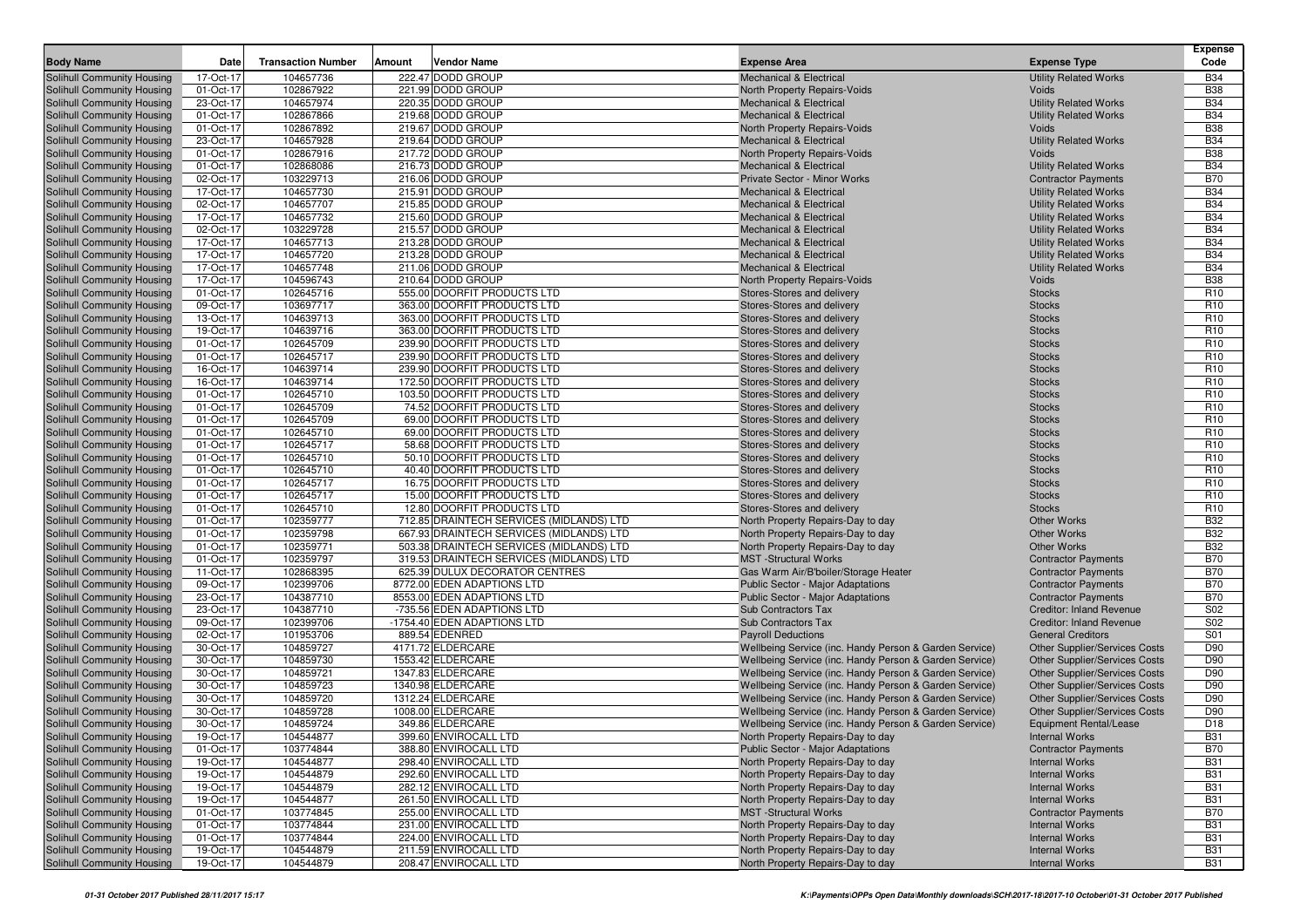|                                                          |                        |                           |        |                                                |                                                                        |                                                | Expense                  |
|----------------------------------------------------------|------------------------|---------------------------|--------|------------------------------------------------|------------------------------------------------------------------------|------------------------------------------------|--------------------------|
| <b>Body Name</b>                                         | Date                   | <b>Transaction Number</b> | Amount | Vendor Name                                    | <b>Expense Area</b>                                                    | <b>Expense Type</b>                            | Code                     |
| Solihull Community Housing                               | 01-Oct-17              | 103774845                 |        | 195.00 ENVIROCALL LTD                          | <b>Cyclical Maintenance</b>                                            | <b>Contractor Payments</b>                     | <b>B70</b>               |
| Solihull Community Housing                               | 19-Oct-17              | 104544878                 |        | 189.00 ENVIROCALL LTD                          | North Property Repairs-Day to day                                      | <b>Internal Works</b>                          | <b>B31</b><br><b>B31</b> |
| Solihull Community Housing<br>Solihull Community Housing | 19-Oct-17<br>01-Oct-17 | 104544879<br>103774844    |        | 168.03 ENVIROCALL LTD<br>167.30 ENVIROCALL LTD | North Property Repairs-Day to day<br>North Property Repairs-Day to day | <b>Internal Works</b><br><b>Internal Works</b> | <b>B31</b>               |
| Solihull Community Housing                               | 19-Oct-17              | 104544877                 |        | 153.00 ENVIROCALL LTD                          | North Property Repairs-Day to day                                      | <b>Internal Works</b>                          | <b>B31</b>               |
| Solihull Community Housing                               | 01-Oct-17              | 103774844                 |        | 144.00 ENVIROCALL LTD                          | North Property Repairs-Day to day                                      | <b>Internal Works</b>                          | <b>B31</b>               |
| Solihull Community Housing                               | 01-Oct-17              | 103774845                 |        | 143.00 ENVIROCALL LTD                          | North Property Repairs-Day to day                                      | <b>Internal Works</b>                          | <b>B31</b>               |
| Solihull Community Housing                               | 01-Oct-17              | 103774844                 |        | 140.70 ENVIROCALL LTD                          | North Property Repairs-Day to day                                      | <b>Internal Works</b>                          | <b>B31</b>               |
| Solihull Community Housing                               | 19-Oct-17              | 104544878                 |        | 136.91 ENVIROCALL LTD                          | <b>Pitched Re-roofing</b>                                              | <b>Contractor Payments</b>                     | <b>B70</b>               |
| Solihull Community Housing                               | 19-Oct-17              | 104544878                 |        | 136.91 ENVIROCALL LTD                          | <b>Pitched Re-roofing</b>                                              | <b>Contractor Payments</b>                     | <b>B70</b>               |
| Solihull Community Housing                               | 19-Oct-17              | 104544878                 |        | 136.91 ENVIROCALL LTD                          | <b>Pitched Re-roofing</b>                                              | <b>Contractor Payments</b>                     | <b>B70</b>               |
| Solihull Community Housing                               | 19-Oct-17              | 104544878                 |        | 136.91 ENVIROCALL LTD                          | <b>Pitched Re-roofing</b>                                              | <b>Contractor Payments</b>                     | <b>B70</b>               |
| Solihull Community Housing                               | 19-Oct-17              | 104544878                 |        | 136.91 ENVIROCALL LTD                          | <b>Pitched Re-roofing</b>                                              | <b>Contractor Payments</b>                     | <b>B70</b>               |
| Solihull Community Housing                               | 19-Oct-17              | 104544878                 |        | 136.91 ENVIROCALL LTD                          | <b>Pitched Re-roofing</b>                                              | <b>Contractor Payments</b>                     | <b>B70</b>               |
| Solihull Community Housing                               | 19-Oct-17              | 104544878                 |        | 136.91 ENVIROCALL LTD                          | <b>Pitched Re-roofing</b>                                              | <b>Contractor Payments</b>                     | <b>B70</b>               |
| Solihull Community Housing                               | 19-Oct-17              | 104544878                 |        | 136.91 ENVIROCALL LTD                          | <b>Pitched Re-roofing</b>                                              | <b>Contractor Payments</b>                     | <b>B70</b>               |
| Solihull Community Housing                               | 19-Oct-17              | 104544878                 |        | 136.91 ENVIROCALL LTD                          | <b>Pitched Re-roofing</b>                                              | <b>Contractor Payments</b>                     | <b>B70</b>               |
| Solihull Community Housing                               | 19-Oct-17              | 104544878                 |        | 136.91 ENVIROCALL LTD                          | Pitched Re-roofing                                                     | <b>Contractor Payments</b>                     | <b>B70</b>               |
| Solihull Community Housing                               | 19-Oct-17              | 104544878                 |        | 121.00 ENVIROCALL LTD                          | North Property Repairs-Day to day                                      | <b>Internal Works</b>                          | <b>B31</b>               |
| Solihull Community Housing                               | 01-Oct-17              | 103774845                 |        | 117.00 ENVIROCALL LTD                          | North Property Repairs-Day to day                                      | <b>Internal Works</b>                          | <b>B31</b>               |
| Solihull Community Housing                               | 01-Oct-17              | 103774844                 |        | 116.60 ENVIROCALL LTD                          | North Property Repairs-Day to day                                      | <b>Internal Works</b>                          | <b>B31</b>               |
| Solihull Community Housing                               | 19-Oct-17              | 104544877                 |        | 115.50 ENVIROCALL LTD                          | North Property Repairs-Day to day                                      | <b>Internal Works</b>                          | <b>B31</b>               |
| Solihull Community Housing                               | 19-Oct-17              | 104544878                 |        | 105.79 ENVIROCALL LTD                          | North Property Repairs-Day to day                                      | <b>Internal Works</b>                          | <b>B31</b>               |
| Solihull Community Housing                               | 01-Oct-17              | 103774844<br>103774844    |        | 102.00 ENVIROCALL LTD                          | North Property Repairs-Day to day                                      | <b>Internal Works</b><br><b>Internal Works</b> | <b>B31</b><br><b>B31</b> |
| Solihull Community Housing<br>Solihull Community Housing | 01-Oct-17<br>19-Oct-17 | 104544879                 |        | 102.00 ENVIROCALL LTD<br>100.00 ENVIROCALL LTD | North Property Repairs-Day to day<br><b>Adaptations Major</b>          | <b>Internal Works</b>                          | <b>B31</b>               |
| Solihull Community Housing                               | 19-Oct-17              | 104544877                 |        | 99.90 ENVIROCALL LTD                           | Pitched Re-roofing                                                     | <b>Contractor Payments</b>                     | <b>B70</b>               |
| Solihull Community Housing                               | 01-Oct-17              | 103774845                 |        | 95.75 ENVIROCALL LTD                           | North Property Repairs-Day to day                                      | <b>Internal Works</b>                          | <b>B31</b>               |
| Solihull Community Housing                               | 01-Oct-17              | 103774844                 |        | 93.80 ENVIROCALL LTD                           | North Property Repairs-Day to day                                      | <b>Internal Works</b>                          | <b>B31</b>               |
| Solihull Community Housing                               | 01-Oct-17              | 103774844                 |        | 93.80 ENVIROCALL LTD                           | North Property Repairs-Day to day                                      | <b>Internal Works</b>                          | <b>B31</b>               |
| Solihull Community Housing                               | 01-Oct-17              | 103774844                 |        | 89.50 ENVIROCALL LTD                           | Gas Warm Air/B'boiler/Storage Heater                                   | <b>Contractor Payments</b>                     | <b>B70</b>               |
| Solihull Community Housing                               | 19-Oct-17              | 104544879                 |        | 80.75 ENVIROCALL LTD                           | Kitchens                                                               | <b>Contractor Payments</b>                     | <b>B70</b>               |
| Solihull Community Housing                               | 19-Oct-17              | 104544877                 |        | 75.30 ENVIROCALL LTD                           | North Property Repairs-Day to day                                      | <b>Internal Works</b>                          | <b>B31</b>               |
| Solihull Community Housing                               | 19-Oct-17              | 104544878                 |        | 75.30 ENVIROCALL LTD                           | North Property Repairs-Day to day                                      | <b>Internal Works</b>                          | <b>B31</b>               |
| Solihull Community Housing                               | 19-Oct-17              | 104544877                 |        | 74.70 ENVIROCALL LTD                           | North Property Repairs-Day to day                                      | <b>Internal Works</b>                          | <b>B31</b>               |
| Solihull Community Housing                               | 19-Oct-17              | 104544879                 |        | 65.34 ENVIROCALL LTD                           | North Property Repairs-Day to day                                      | <b>Internal Works</b>                          | <b>B31</b>               |
| Solihull Community Housing                               | 19-Oct-17              | 104544879                 |        | 51.45 ENVIROCALL LTD                           | North Property Repairs-Day to day                                      | <b>Internal Works</b>                          | <b>B31</b>               |
| Solihull Community Housing                               | 01-Oct-17              | 103774844                 |        | 49.60 ENVIROCALL LTD                           | North Property Repairs-Day to day                                      | <b>Internal Works</b>                          | <b>B31</b>               |
| Solihull Community Housing                               | 01-Oct-17              | 103774845                 |        | 49.60 ENVIROCALL LTD                           | <b>Pitched Re-roofing</b>                                              | <b>Contractor Payments</b>                     | <b>B70</b>               |
| Solihull Community Housing                               | 19-Oct-17              | 104544878                 |        | 49.60 ENVIROCALL LTD                           | North Property Repairs-Day to day                                      | <b>Internal Works</b>                          | <b>B31</b>               |
| Solihull Community Housing                               | 19-Oct-17              | 104544879                 |        | 48.65 ENVIROCALL LTD                           | North Property Repairs-Day to day                                      | <b>Internal Works</b>                          | <b>B31</b>               |
| Solihull Community Housing                               | 01-Oct-17              | 103774845                 |        | 40.50 ENVIROCALL LTD                           | North Property Repairs-Day to day                                      | <b>Internal Works</b>                          | <b>B31</b>               |
| Solihull Community Housing                               | 01-Oct-17<br>19-Oct-17 | 103774845<br>104544877    |        | 38.80 ENVIROCALL LTD<br>38.80 ENVIROCALL LTD   | North Property Repairs-Day to day                                      | <b>Internal Works</b><br><b>Internal Works</b> | <b>B31</b><br><b>B31</b> |
| Solihull Community Housing<br>Solihull Community Housing | 01-Oct-17              | 103774845                 |        | 38.50 ENVIROCALL LTD                           | North Property Repairs-Day to day<br>North Property Repairs-Day to day | <b>Internal Works</b>                          | <b>B31</b>               |
| Solihull Community Housing                               | 19-Oct-17              | 104544878                 |        | 26.97 ENVIROCALL LTD                           | North Property Repairs-Day to day                                      | <b>Internal Works</b>                          | <b>B31</b>               |
| Solihull Community Housing                               | 19-Oct-17              | 104544878                 |        | 26.97 ENVIROCALL LTD                           | North Property Repairs-Day to day                                      | <b>Internal Works</b>                          | <b>B31</b>               |
| Solihull Community Housing                               | 19-Oct-17              | 104544879                 |        | 26.97 ENVIROCALL LTD                           | North Property Repairs-Day to day                                      | <b>Internal Works</b>                          | <b>B31</b>               |
| Solihull Community Housing                               | 01-Oct-17              | 103774844                 |        | 26.00 ENVIROCALL LTD                           | North Property Repairs-Day to day                                      | <b>Internal Works</b>                          | <b>B31</b>               |
| Solihull Community Housing                               | 19-Oct-17              | 104544877                 |        | 26.00 ENVIROCALL LTD                           | North Property Repairs-Day to day                                      | <b>Internal Works</b>                          | <b>B31</b>               |
| Solihull Community Housing                               | 19-Oct-17              | 104544878                 |        | 17.63 ENVIROCALL LTD                           | North Property Repairs-Day to day                                      | <b>Internal Works</b>                          | <b>B31</b>               |
| <b>Solihull Community Housing</b>                        | 01-Oct-17              | 103774844                 |        | 11.20 ENVIROCALL LTD                           | North Property Repairs-Day to day                                      | <b>Internal Works</b>                          | <b>B31</b>               |
| Solihull Community Housing                               | 16-Oct-17              | 103488706                 |        | 12757.57 ENVIRONMENTAL CONTRACTS LTD           | Stores-Stores and delivery                                             | <b>Waste Disposal</b>                          | E20                      |
| Solihull Community Housing                               | 16-Oct-17              | 103488706                 |        | 475.37 ENVIRONMENTAL CONTRACTS LTD             | Direct - Asbestos                                                      | <b>Waste Disposal</b>                          | E20                      |
| Solihull Community Housing                               | 19-Oct-17              | 104053707                 |        | 427.50 EUROPEAN METAL RECYCLING LTD            | Stores-Stores and delivery                                             | <b>Waste Disposal</b>                          | E20                      |
| Solihull Community Housing                               | 19-Oct-17              | 104056708                 |        | 399.00 EUROPEAN METAL RECYCLING LTD            | Stores-Stores and delivery                                             | <b>Waste Disposal</b>                          | E20                      |
| Solihull Community Housing                               | 27-Oct-17              | 104830708                 |        | 35.00 FAMILY CARE TRUST (SOLIHULL)             | PSL - Private Sector Leasing                                           | Other Works                                    | <b>B32</b>               |
| Solihull Community Housing                               | 27-Oct-17              | 104830708                 |        | 25.00 FAMILY CARE TRUST (SOLIHULL)             | PSL - Private Sector Leasing                                           | Other Works                                    | <b>B32</b>               |
| Solihull Community Housing                               | 27-Oct-17              | 104830708                 |        | 25.00 FAMILY CARE TRUST (SOLIHULL)             | PSL - Private Sector Leasing                                           | <b>Other Works</b>                             | <b>B32</b>               |
| Solihull Community Housing                               | 27-Oct-17              | 104830708                 |        | 25.00 FAMILY CARE TRUST (SOLIHULL)             | PSL - Private Sector Leasing                                           | <b>Other Works</b>                             | <b>B32</b>               |
| Solihull Community Housing                               | 27-Oct-17              | 104830708                 |        | 25.00 FAMILY CARE TRUST (SOLIHULL)             | PSL - Private Sector Leasing                                           | <b>Other Works</b>                             | <b>B32</b>               |
| Solihull Community Housing                               | 27-Oct-17              | 104830708                 |        | 25.00 FAMILY CARE TRUST (SOLIHULL)             | PSL - Private Sector Leasing                                           | <b>Other Works</b>                             | <b>B32</b>               |
| Solihull Community Housing                               | 27-Oct-17              | 104830708                 |        | 20.00 FAMILY CARE TRUST (SOLIHULL)             | PSL - Private Sector Leasing                                           | Other Works                                    | <b>B32</b>               |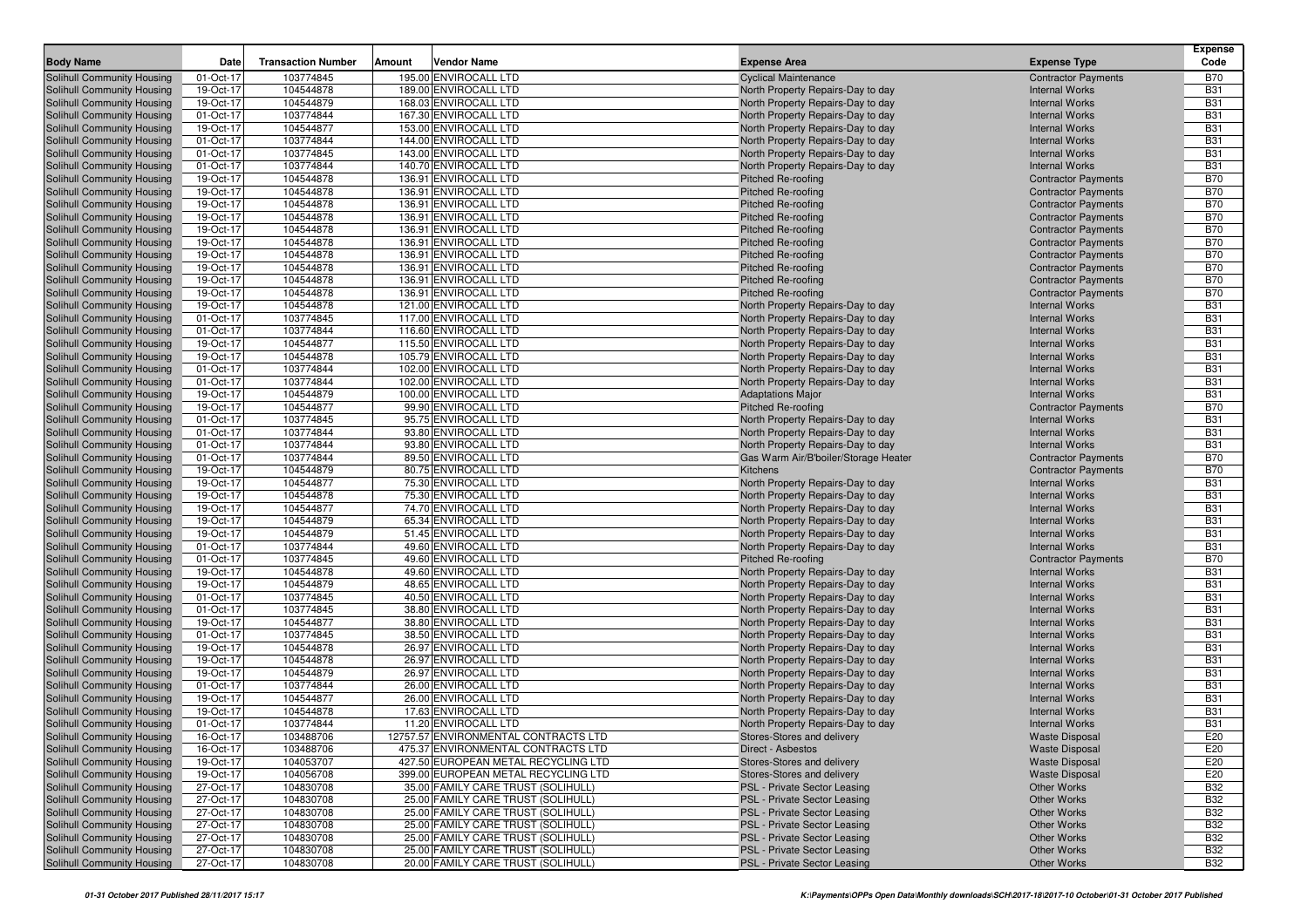| <b>Body Name</b>                                         | Date                   | <b>Transaction Number</b> | Vendor Name<br><b>Amount</b>                                                           | <b>Expense Area</b>                                                                  | <b>Expense Type</b>                                      | <b>Expense</b><br>Code   |
|----------------------------------------------------------|------------------------|---------------------------|----------------------------------------------------------------------------------------|--------------------------------------------------------------------------------------|----------------------------------------------------------|--------------------------|
| Solihull Community Housing                               | 27-Oct-17              | 104830708                 | 20.00 FAMILY CARE TRUST (SOLIHULL)                                                     | PSL - Private Sector Leasing                                                         | <b>Other Works</b>                                       | <b>B32</b>               |
| Solihull Community Housing                               | 27-Oct-17              | 104830708                 | 20.00 FAMILY CARE TRUST (SOLIHULL)                                                     | PSL - Private Sector Leasing                                                         | <b>Other Works</b>                                       | <b>B32</b>               |
| Solihull Community Housing                               | 27-Oct-17              | 104830708                 | 20.00 FAMILY CARE TRUST (SOLIHULL)                                                     | PSL - Private Sector Leasing                                                         | <b>Other Works</b>                                       | <b>B32</b>               |
| Solihull Community Housing                               | 27-Oct-17              | 104830708                 | 15.00 FAMILY CARE TRUST (SOLIHULL)                                                     | <b>PSL - Private Sector Leasing</b>                                                  | <b>Other Works</b>                                       | <b>B32</b>               |
| Solihull Community Housing                               | 27-Oct-17              | 104830708                 | 15.00 FAMILY CARE TRUST (SOLIHULL)                                                     | PSL - Private Sector Leasing                                                         | <b>Other Works</b>                                       | <b>B32</b>               |
| Solihull Community Housing                               | 27-Oct-17              | 104830708                 | 10.00 FAMILY CARE TRUST (SOLIHULL)                                                     | PSL - Private Sector Leasing                                                         | <b>Other Works</b>                                       | <b>B32</b>               |
| Solihull Community Housing                               | 18-Oct-17              | 103973706                 | 648.04 FAST TRACK MANAGEMENT SERVICES LTD                                              | North Property Repairs-Day to day                                                    | <b>Agency Staff</b>                                      | A60                      |
| Solihull Community Housing                               | 11-Oct-17              | 102890718                 | 637.67 FAST TRACK MANAGEMENT SERVICES LTD                                              | North Property Repairs-Day to day                                                    | <b>Agency Staff</b>                                      | A60                      |
| Solihull Community Housing                               | 05-Oct-17              | 102259707                 | 629.00 FAST TRACK MANAGEMENT SERVICES LTD                                              | North Property Repairs-Day to day                                                    | <b>Agency Staff</b>                                      | A60                      |
| Solihull Community Housing                               | 13-Oct-17              | 103312706                 | 629.00 FAST TRACK MANAGEMENT SERVICES LTD                                              | North Property Repairs-Day to day                                                    | <b>Agency Staff</b>                                      | A60                      |
| <b>Solihull Community Housing</b>                        | 12-Oct-17              | 103197707                 | 629.00 FAST TRACK MANAGEMENT SERVICES LTD                                              | North Property Repairs-Day to day                                                    | <b>Agency Staff</b>                                      | A60                      |
| Solihull Community Housing                               | 12-Oct-17              | 103197706                 | 629.00 FAST TRACK MANAGEMENT SERVICES LTD<br>629.00 FAST TRACK MANAGEMENT SERVICES LTD | North Property Repairs-Day to day                                                    | <b>Agency Staff</b>                                      | A60                      |
| Solihull Community Housing<br>Solihull Community Housing | 18-Oct-17<br>26-Oct-17 | 103974706<br>104674706    | 629.00 FAST TRACK MANAGEMENT SERVICES LTD                                              | North Property Repairs-Day to day<br>North Property Repairs-Day to day               | <b>Agency Staff</b><br><b>Agency Staff</b>               | A60<br>A60               |
| Solihull Community Housing                               | 11-Oct-17              | 102867835                 | 612.00 FAST TRACK MANAGEMENT SERVICES LTD                                              | North Property Repairs-Day to day                                                    | <b>Agency Staff</b>                                      | A60                      |
| Solihull Community Housing                               | 11-Oct-17              | 102865706                 | 510.00 FAST TRACK MANAGEMENT SERVICES LTD                                              | North Property Repairs-Day to day                                                    | <b>Agency Staff</b>                                      | A60                      |
| Solihull Community Housing                               | 13-Oct-17              | 103311707                 | 499.12 FAST TRACK MANAGEMENT SERVICES LTD                                              | North Property Repairs-Day to day                                                    | <b>Agency Staff</b>                                      | A60                      |
| Solihull Community Housing                               | 05-Oct-17              | 102259706                 | 495.04 FAST TRACK MANAGEMENT SERVICES LTD                                              | North Property Repairs-Day to day                                                    | <b>Agency Staff</b>                                      | A60                      |
| Solihull Community Housing                               | 26-Oct-17              | 104673706                 | 376.04 FAST TRACK MANAGEMENT SERVICES LTD                                              | North Property Repairs-Day to day                                                    | <b>Agency Staff</b>                                      | A60                      |
| Solihull Community Housing                               | 10-Oct-17              | 102708706                 | 525.00 FERNDOWN ESTATES                                                                | <b>Balance Sheet</b>                                                                 | <b>Provision For Homelessness</b>                        | U20                      |
| Solihull Community Housing                               | 01-Oct-17              | 104544729                 | 414.23 FLOOR RESTORATIONS LTD                                                          | North Property Repairs-Day to day                                                    | <b>Internal Works</b>                                    | <b>B31</b>               |
| Solihull Community Housing                               | 01-Oct-17              | 103774728                 | 344.28 FLOOR RESTORATIONS LTD                                                          | North Property Repairs-Day to day                                                    | <b>Internal Works</b>                                    | <b>B31</b>               |
| Solihull Community Housing                               | 01-Oct-17              | 103774737                 | 333.42 FLOOR RESTORATIONS LTD                                                          | North Property Repairs-Voids                                                         | Voids                                                    | <b>B38</b>               |
| Solihull Community Housing                               | 01-Oct-17              | 103774736                 | 252.08 FLOOR RESTORATIONS LTD                                                          | <b>Adaptations Major</b>                                                             | <b>Internal Works</b>                                    | <b>B31</b>               |
| Solihull Community Housing                               | 01-Oct-17              | 104544733                 | 210.24 FLOOR RESTORATIONS LTD                                                          | <b>Adaptations Major</b>                                                             | <b>Internal Works</b>                                    | <b>B31</b>               |
| Solihull Community Housing                               | 16-Oct-17              | 104544735                 | 210.24 FLOOR RESTORATIONS LTD                                                          | <b>Adaptations Major</b>                                                             | <b>Internal Works</b>                                    | <b>B31</b>               |
| Solihull Community Housing                               | 19-Oct-17              | 104013706                 | 230.00 GRANGE REMOVAL CO LTD                                                           | <b>Tenancy Sustainment</b>                                                           | <b>Professional Fees</b>                                 | D <sub>50</sub>          |
| Solihull Community Housing                               | 19-Oct-17              | 104015706                 | 230.00 GRANGE REMOVAL CO LTD                                                           | <b>Tenancy Sustainment</b>                                                           | <b>Professional Fees</b>                                 | D <sub>50</sub>          |
| Solihull Community Housing                               | 19-Oct-17              | 104014706                 | -230.00 GRANGE REMOVAL CO LTD                                                          | <b>Tenancy Sustainment</b>                                                           | <b>Professional Fees</b>                                 | D <sub>50</sub>          |
| Solihull Community Housing<br>Solihull Community Housing | 01-Oct-17<br>01-Oct-17 | 104544757<br>104544761    | 2653.00 HANDICARE ACCESSIBILITY LTD<br>2385.00 HANDICARE ACCESSIBILITY LTD             | <b>Public Sector - Major Adaptations</b><br><b>Public Sector - Major Adaptations</b> | <b>Contractor Payments</b><br><b>Contractor Payments</b> | <b>B70</b><br><b>B70</b> |
| Solihull Community Housing                               | 01-Oct-17              | 104544760                 | 2276.00 HANDICARE ACCESSIBILITY LTD                                                    | Private Sector - Disabled Facilities Grants                                          | <b>Contractor Payments</b>                               | <b>B70</b>               |
| Solihull Community Housing                               | 01-Oct-17              | 104544756                 | 2209.00 HANDICARE ACCESSIBILITY LTD                                                    | Private Sector - Disabled Facilities Grants                                          | <b>Contractor Payments</b>                               | <b>B70</b>               |
| Solihull Community Housing                               | 01-Oct-17              | 104544759                 | 2171.00 HANDICARE ACCESSIBILITY LTD                                                    | Public Sector - Major Adaptations                                                    | <b>Contractor Payments</b>                               | <b>B70</b>               |
| Solihull Community Housing                               | 01-Oct-17              | 104544758                 | 2135.00 HANDICARE ACCESSIBILITY LTD                                                    | <b>Public Sector - Major Adaptations</b>                                             | <b>Contractor Payments</b>                               | <b>B70</b>               |
| Solihull Community Housing                               | 18-Oct-17              | 103870706                 | 975.00 HANDICARE ACCESSIBILITY LTD                                                     | Home Improvement Agency                                                              | Adaptations                                              | <b>B83</b>               |
| Solihull Community Housing                               | 18-Oct-17              | 103871706                 | 612.57 HANDICARE ACCESSIBILITY LTD                                                     | Home Improvement Agency                                                              | Adaptations                                              | <b>B83</b>               |
| Solihull Community Housing                               | 23-Oct-17              | 104383783                 | 2204.40 HARDYMAN GROUP LTD                                                             | Private Sector - Disabled Facilities Grants                                          | <b>Contractor Payments</b>                               | <b>B70</b>               |
| Solihull Community Housing                               | 23-Oct-17              | 104385708                 | 251.27 HARDYMAN GROUP LTD                                                              | Private Sector - Disabled Facilities Grants                                          | <b>Contractor Payments</b>                               | <b>B70</b>               |
| Solihull Community Housing                               | 09-Oct-17              | 102411706                 | 2476.59 HI-SPEC FACILITIES SERVICES PLC                                                | <b>Endeavour House</b>                                                               | Cleaning                                                 | <b>B50</b>               |
| Solihull Community Housing                               | 09-Oct-17              | 102411706                 | 1051.67 HI-SPEC FACILITIES SERVICES PLC                                                | <b>Endeavour House</b>                                                               | <b>Other Premises Costs</b>                              | <b>B90</b>               |
| Solihull Community Housing                               | 09-Oct-17              | 102411706                 | 924.92 HI-SPEC FACILITIES SERVICES PLC                                                 | Business Support - MST Back Office Support                                           | Cleaning                                                 | <b>B50</b>               |
| Solihull Community Housing                               | 09-Oct-17              | 102411706                 | 830.85 HI-SPEC FACILITIES SERVICES PLC                                                 | <b>Frontline Offices</b>                                                             | Cleaning                                                 | <b>B50</b>               |
| Solihull Community Housing<br>Solihull Community Housing | 09-Oct-17<br>09-Oct-17 | 102411706<br>102411706    | 398.09 HI-SPEC FACILITIES SERVICES PLC<br>276.95 HI-SPEC FACILITIES SERVICES PLC       | <b>CCTV</b><br><b>Crabtree Hall</b>                                                  | Cleaning<br>Cleaning                                     | <b>B50</b><br><b>B50</b> |
| Solihull Community Housing                               | 09-Oct-17              | 102411706                 | 209.59 HI-SPEC FACILITIES SERVICES PLC                                                 | <b>Auckland Hall</b>                                                                 | Cleaning                                                 | <b>B50</b>               |
| Solihull Community Housing                               | 09-Oct-17              | 102411706                 | 209.58 HI-SPEC FACILITIES SERVICES PLC                                                 | Whar Hall Farm Community Hall                                                        | Cleaning                                                 | <b>B50</b>               |
| Solihull Community Housing                               | 04-Oct-17              | 102157706                 | 138.75 HI-SPEC FACILITIES SERVICES PLC                                                 | <b>Frontline Offices</b>                                                             | Cleaning                                                 | <b>B50</b>               |
| Solihull Community Housing                               | 04-Oct-17              | 102157706                 | 74.00 HI-SPEC FACILITIES SERVICES PLC                                                  | <b>CCTV</b>                                                                          | Cleaning                                                 | <b>B50</b>               |
| Solihull Community Housing                               | 04-Oct-17              | 102157706                 | 46.25 HI-SPEC FACILITIES SERVICES PLC                                                  | <b>Crabtree Hall</b>                                                                 | Cleaning                                                 | <b>B50</b>               |
| Solihull Community Housing                               | 04-Oct-17              | 102157706                 | 35.00 HI-SPEC FACILITIES SERVICES PLC                                                  | <b>Auckland Hall</b>                                                                 | Cleaning                                                 | <b>B50</b>               |
| Solihull Community Housing                               | 04-Oct-17              | 102157706                 | 35.00 HI-SPEC FACILITIES SERVICES PLC                                                  | Whar Hall Farm Community Hall                                                        | Cleaning                                                 | <b>B50</b>               |
| Solihull Community Housing                               | 16-Oct-17              | 103521708                 | 209.00 HQN LTD                                                                         | Training                                                                             | Training                                                 | A80                      |
| Solihull Community Housing                               | 04-Oct-17              | 102212706                 | 990.00 HUGHES TRADE                                                                    | <b>Electrical Improvement Works</b>                                                  | <b>Contractor Payments</b>                               | <b>B70</b>               |
| Solihull Community Housing                               | 11-Oct-17              | 103016706                 | 302.80 HUGHES TRADE                                                                    | PSL - Private Sector Leasing                                                         | Furniture                                                | D <sub>11</sub>          |
| Solihull Community Housing                               | 04-Oct-17              | 102163706                 | 3687.90 HUNTLEY REFRIGERATION LTD                                                      | <b>Endeavour House</b>                                                               | <b>General Building Costs</b>                            | <b>B30</b>               |
| Solihull Community Housing                               | 25-Oct-17              | 104623706                 | 869.50 JAMES ANDREWS RECRUITMENT SOLUTIONS LTD                                         | <b>Housing Aid &amp; Homelessness</b>                                                | <b>Agency Staff</b>                                      | A60                      |
| Solihull Community Housing                               | 19-Oct-17              | 104023707                 | 552.25 JAMES ANDREWS RECRUITMENT SOLUTIONS LTD                                         | Housing Aid & Homelessness                                                           | <b>Agency Staff</b>                                      | A60                      |
| Solihull Community Housing                               | 04-Oct-17              | 102167706                 | 528.75 JAMES ANDREWS RECRUITMENT SOLUTIONS LTD                                         | Housing Aid & Homelessness                                                           | <b>Agency Staff</b>                                      | A60                      |
| Solihull Community Housing<br>Solihull Community Housing | 11-Oct-17<br>06-Oct-17 | 102882707<br>102361801    | 423.00 JAMES ANDREWS RECRUITMENT SOLUTIONS LTD<br>182587.77 JESSUP BROTHERS LTD        | Housing Aid & Homelessness<br>New Build - Coleshill Heath School Extra Care          | <b>Agency Staff</b><br><b>Contractor Payments</b>        | A60<br><b>B70</b>        |
| Solihull Community Housing                               | 01-Oct-17              | 102645747                 | 1950.00 JEWSON LTD                                                                     | Stores-Stores and delivery                                                           | <b>Stocks</b>                                            | R <sub>10</sub>          |
| Solihull Community Housing                               | 10-Oct-17              | 103906708                 | 1166.00 JEWSON LTD                                                                     | Stores-Stores and delivery                                                           | <b>Stocks</b>                                            | R <sub>10</sub>          |
|                                                          |                        |                           |                                                                                        |                                                                                      |                                                          |                          |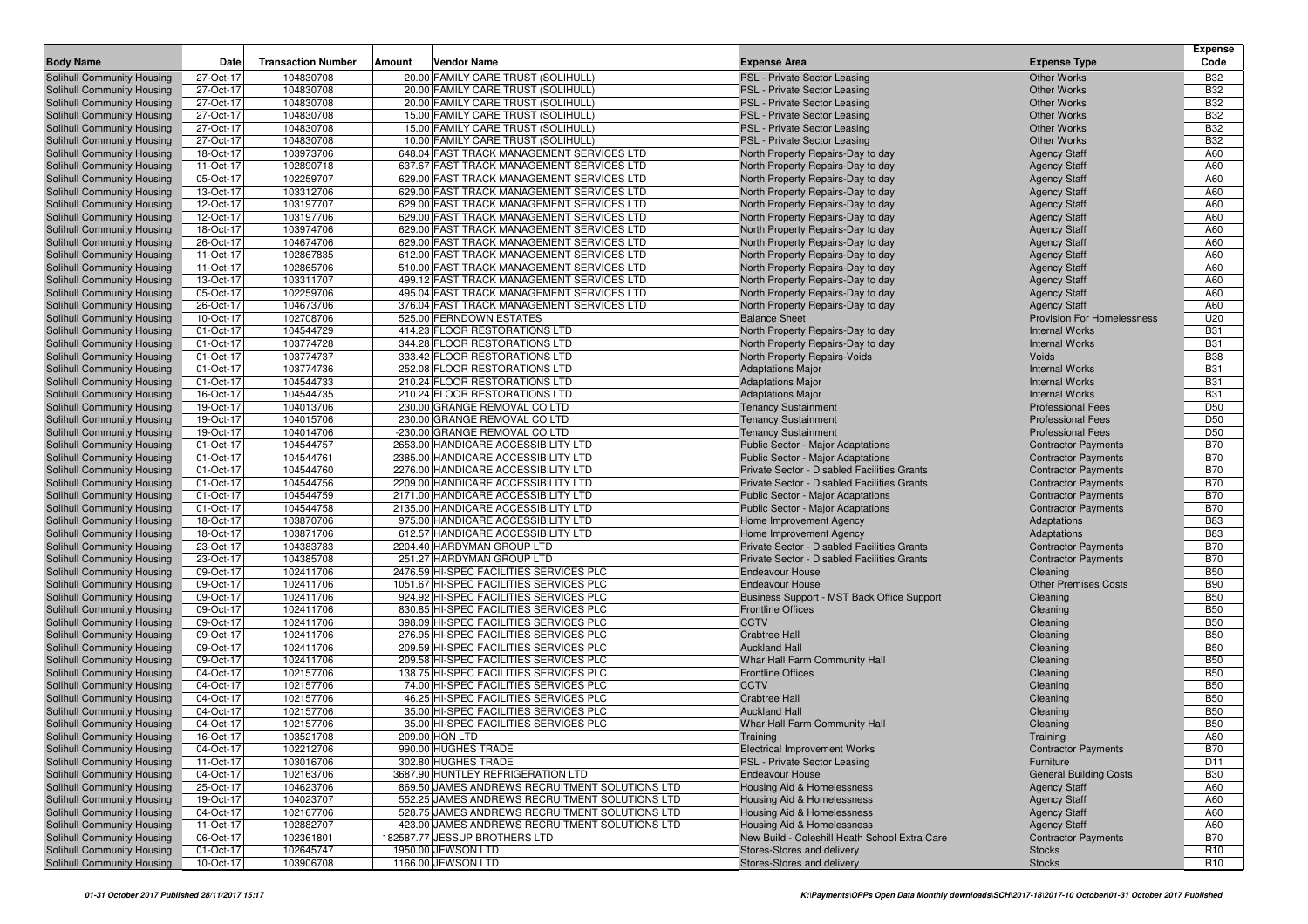| 19-Oct-17<br>104639736<br>1078.55 JEWSON LTD<br>Stores-Stores and delivery<br>Solihull Community Housing<br><b>Stocks</b><br>R <sub>10</sub><br>102090716<br>1000.00 JEWSON LTD<br>D <sub>16</sub><br>Solihull Community Housing<br>03-Oct-17<br>North Property Repairs-Day to day<br><b>Tools</b><br>R <sub>10</sub><br>102645730<br>Solihull Community Housing<br>01-Oct-17<br>975.00 JEWSON LTD<br>Stores-Stores and delivery<br><b>Stocks</b><br>17-Oct-17<br>104639721<br>975.00 JEWSON LTD<br>R <sub>10</sub><br>Solihull Community Housing<br>Stores-Stores and delivery<br><b>Stocks</b><br>09-Oct-17<br>103697768<br>935.00 JEWSON LTD<br>R <sub>10</sub><br>Solihull Community Housing<br>Stores-Stores and delivery<br><b>Stocks</b><br>R <sub>10</sub><br>Solihull Community Housing<br>01-Oct-17<br>102645726<br>852.02 JEWSON LTD<br>Stores-Stores and delivery<br><b>Stocks</b><br>01-Oct-17<br>102645743<br>747.20 JEWSON LTD<br>R <sub>10</sub><br>Solihull Community Housing<br>Stores-Stores and delivery<br><b>Stocks</b><br>05-Oct-17<br>103697738<br>705.00 JEWSON LTD<br>R <sub>10</sub><br>Stores-Stores and delivery<br><b>Stocks</b><br>103697724<br>703.23 JEWSON LTD<br>R <sub>10</sub><br>03-Oct-17<br>Stores-Stores and delivery<br><b>Stocks</b><br>103697762<br>R <sub>10</sub><br>11-Oct-17<br>635.70 JEWSON LTD<br>Stores-Stores and delivery<br><b>Stocks</b><br>01-Oct-17<br>102645758<br>615.68 JEWSON LTD<br>R <sub>10</sub><br>Stores-Stores and delivery<br><b>Stocks</b><br>103906718<br>588.64 JEWSON LTD<br>R <sub>10</sub><br>12-Oct-17<br>Stores-Stores and delivery<br><b>Stocks</b><br>01-Oct-17<br>102645725<br>583.00 JEWSON LTD<br>R <sub>10</sub><br>Stores-Stores and delivery<br><b>Stocks</b><br>102645730<br>R <sub>10</sub><br>Solihull Community Housing<br>01-Oct-17<br>583.00 JEWSON LTD<br><b>Stocks</b><br>Stores-Stores and delivery<br>102645751<br>R <sub>10</sub><br>Solihull Community Housing<br>01-Oct-17<br>583.00 JEWSON LTD<br>Stores-Stores and delivery<br><b>Stocks</b><br>102645766<br>583.00 JEWSON LTD<br>R <sub>10</sub><br>Solihull Community Housing<br>01-Oct-17<br>Stores-Stores and delivery<br><b>Stocks</b><br>R <sub>10</sub><br>102645786<br>Solihull Community Housing<br>02-Oct-17<br>583.00 JEWSON LTD<br>Stores-Stores and delivery<br><b>Stocks</b><br>12-Oct-17<br>103906718<br>572.00 JEWSON LTD<br>R <sub>10</sub><br>Solihull Community Housing<br>Stores-Stores and delivery<br><b>Stocks</b><br>R <sub>10</sub><br>Solihull Community Housing<br>01-Oct-17<br>102645730<br>565.00 JEWSON LTD<br>Stores-Stores and delivery<br><b>Stocks</b><br>20-Oct-17<br>104639739<br>565.00 JEWSON LTD<br>R <sub>10</sub><br>Solihull Community Housing<br>Stores-Stores and delivery<br><b>Stocks</b><br>102645772<br>552.11 JEWSON LTD<br>R <sub>10</sub><br>Solihull Community Housing<br>01-Oct-17<br>Stores-Stores and delivery<br><b>Stocks</b><br>01-Oct-17<br>102645778<br>550.00 JEWSON LTD<br>R <sub>10</sub><br>Solihull Community Housing<br>Stores-Stores and delivery<br><b>Stocks</b><br>103697733<br>R <sub>10</sub><br>04-Oct-17<br>549.29 JEWSON LTD<br><b>Stocks</b><br>Solihull Community Housing<br>Stores-Stores and delivery<br>R <sub>10</sub><br>102645766<br>Solihull Community Housing<br>01-Oct-17<br>501.00 JEWSON LTD<br>Stores-Stores and delivery<br><b>Stocks</b><br>102645725<br>494.30 JEWSON LTD<br>R <sub>10</sub><br>Solihull Community Housing<br>01-Oct-17<br>Stores-Stores and delivery<br><b>Stocks</b><br>102645739<br>494.30 JEWSON LTD<br>R <sub>10</sub><br>Solihull Community Housing<br>01-Oct-17<br>Stores-Stores and delivery<br><b>Stocks</b><br>102645754<br>470.00 JEWSON LTD<br>R <sub>10</sub><br>Solihull Community Housing<br>01-Oct-17<br>Stores-Stores and delivery<br><b>Stocks</b><br>R <sub>10</sub><br>01-Oct-17<br>102645754<br>459.90 JEWSON LTD<br>Stores-Stores and delivery<br><b>Stocks</b><br>11-Oct-17<br>103697758<br>458.49 JEWSON LTD<br>R <sub>10</sub><br>Stores-Stores and delivery<br><b>Stocks</b><br>103697735<br>450.28 JEWSON LTD<br>R <sub>10</sub><br>05-Oct-17<br>Stores-Stores and delivery<br><b>Stocks</b><br>R <sub>10</sub><br>01-Oct-17<br>102645779<br>449.25 JEWSON LTD<br>Stores-Stores and delivery<br><b>Stocks</b><br>102645727<br>440.70 JEWSON LTD<br>R <sub>10</sub><br>01-Oct-17<br>Stores-Stores and delivery<br><b>Stocks</b><br>R <sub>10</sub><br>01-Oct-17<br>102645733<br>434.48 JEWSON LTD<br>Stores-Stores and delivery<br><b>Stocks</b><br>102645727<br>421.20 JEWSON LTD<br>R <sub>10</sub><br>Solihull Community Housing<br>01-Oct-17<br>Stores-Stores and delivery<br><b>Stocks</b><br>20-Oct-17<br>104639740<br>421.20 JEWSON LTD<br>R <sub>10</sub><br>Solihull Community Housing<br>Stores-Stores and delivery<br><b>Stocks</b><br>418.05 JEWSON LTD<br>R <sub>10</sub><br>Solihull Community Housing<br>01-Oct-17<br>102645734<br>Stores-Stores and delivery<br><b>Stocks</b><br>103697725<br>400.00 JEWSON LTD<br>R <sub>10</sub><br>Solihull Community Housing<br>03-Oct-17<br>Stores-Stores and delivery<br><b>Stocks</b><br>17-Oct-17<br>103712706<br>400.00 JEWSON LTD<br>R <sub>10</sub><br>Solihull Community Housing<br>Stores-Stores and delivery<br><b>Stocks</b><br>103697744<br>R <sub>10</sub><br>Solihull Community Housing<br>06-Oct-17<br>400.00 JEWSON LTD<br>Stores-Stores and delivery<br><b>Stocks</b><br>R <sub>10</sub><br>Solihull Community Housing<br>01-Oct-17<br>102645780<br>390.00 JEWSON LTD<br>Stores-Stores and delivery<br><b>Stocks</b><br>13-Oct-17<br>103906726<br>390.00 JEWSON LTD<br>R <sub>10</sub><br>Solihull Community Housing<br>Stores-Stores and delivery<br><b>Stocks</b><br>R <sub>10</sub><br>103697762<br>Solihull Community Housing<br>11-Oct-17<br>367.76 JEWSON LTD<br>Stores-Stores and delivery<br><b>Stocks</b><br>01-Oct-17<br>102645730<br>360.80 JEWSON LTD<br>R <sub>10</sub><br>Solihull Community Housing<br>Stores-Stores and delivery<br><b>Stocks</b><br>103906726<br>R <sub>10</sub><br>Solihull Community Housing<br>13-Oct-17<br>360.80 JEWSON LTD<br>Stores-Stores and delivery<br><b>Stocks</b><br>102645742<br>R <sub>10</sub><br>Solihull Community Housing<br>01-Oct-17<br>360.00 JEWSON LTD<br>Stores-Stores and delivery<br><b>Stocks</b><br>20-Oct-17<br>104639743<br>354.70 JEWSON LTD<br>R <sub>10</sub><br>Stores-Stores and delivery<br><b>Stocks</b><br>05-Oct-17<br>353.15 JEWSON LTD<br>R <sub>10</sub><br>103697738<br>Stores-Stores and delivery<br><b>Stocks</b><br>102645763<br>R <sub>10</sub><br>01-Oct-17<br>346.80 JEWSON LTD<br><b>Stocks</b><br>Stores-Stores and delivery<br>10-Oct-17<br>103697753<br>R <sub>10</sub><br>345.43 JEWSON LTD<br>Stores-Stores and delivery<br><b>Stocks</b><br>103697737<br>340.64 JEWSON LTD<br>R <sub>10</sub><br>05-Oct-17<br>Stores-Stores and delivery<br><b>Stocks</b><br>05-Oct-17<br>103697738<br>337.50 JEWSON LTD<br>R <sub>10</sub><br>Stores-Stores and delivery<br><b>Stocks</b><br><b>Solihull Community Housing</b><br>10-Oct-17<br>103697756<br>329.50 JEWSON LTD<br>R <sub>10</sub><br>Stores-Stores and delivery<br><b>Stocks</b><br>R <sub>10</sub><br>Solihull Community Housing<br>01-Oct-17<br>322.56 JEWSON LTD<br>Stores-Stores and delivery<br>102645723<br><b>Stocks</b><br><b>Solihull Community Housing</b><br>319.85 JEWSON LTD<br>R <sub>10</sub><br>01-Oct-17<br>102645778<br>Stores-Stores and delivery<br><b>Stocks</b><br>Solihull Community Housing<br>12-Oct-17<br>103906711<br>319.85 JEWSON LTD<br>Stores-Stores and delivery<br>R <sub>10</sub><br><b>Stocks</b><br>Solihull Community Housing<br>103906731<br>317.32 JEWSON LTD<br>Stores-Stores and delivery<br>R <sub>10</sub><br>16-Oct-17<br><b>Stocks</b><br>Solihull Community Housing<br>102645768<br>311.20 JEWSON LTD<br>Stores-Stores and delivery<br>01-Oct-17<br><b>Stocks</b><br>R <sub>10</sub><br><b>Solihull Community Housing</b><br>13-Oct-17<br>103906729<br>310.80 JEWSON LTD<br>R <sub>10</sub><br>Stores-Stores and delivery<br><b>Stocks</b><br>Solihull Community Housing<br>104639745<br>310.80 JEWSON LTD<br>Stores-Stores and delivery<br>R <sub>10</sub><br>20-Oct-17<br><b>Stocks</b><br>Solihull Community Housing<br>18-Oct-17<br>104639732<br>306.00 JEWSON LTD<br>Stores-Stores and delivery<br>R <sub>10</sub><br><b>Stocks</b><br>Solihull Community Housing<br>294.32 JEWSON LTD<br>11-Oct-17<br>103906709<br>Stores-Stores and delivery<br><b>Stocks</b><br>R <sub>10</sub><br>Solihull Community Housing<br>01-Oct-17<br>102645739<br>281.80 JEWSON LTD<br>Stores-Stores and delivery<br>R <sub>10</sub><br><b>Stocks</b><br>01-Oct-17<br>102645766<br>281.80 JEWSON LTD<br>Stores-Stores and delivery<br>R <sub>10</sub><br><b>Stocks</b> | <b>Body Name</b>           | Date | <b>Transaction Number</b> | Amount | <b>Vendor Name</b> | <b>Expense Area</b> | <b>Expense Type</b> | <b>Expense</b><br>Code |
|------------------------------------------------------------------------------------------------------------------------------------------------------------------------------------------------------------------------------------------------------------------------------------------------------------------------------------------------------------------------------------------------------------------------------------------------------------------------------------------------------------------------------------------------------------------------------------------------------------------------------------------------------------------------------------------------------------------------------------------------------------------------------------------------------------------------------------------------------------------------------------------------------------------------------------------------------------------------------------------------------------------------------------------------------------------------------------------------------------------------------------------------------------------------------------------------------------------------------------------------------------------------------------------------------------------------------------------------------------------------------------------------------------------------------------------------------------------------------------------------------------------------------------------------------------------------------------------------------------------------------------------------------------------------------------------------------------------------------------------------------------------------------------------------------------------------------------------------------------------------------------------------------------------------------------------------------------------------------------------------------------------------------------------------------------------------------------------------------------------------------------------------------------------------------------------------------------------------------------------------------------------------------------------------------------------------------------------------------------------------------------------------------------------------------------------------------------------------------------------------------------------------------------------------------------------------------------------------------------------------------------------------------------------------------------------------------------------------------------------------------------------------------------------------------------------------------------------------------------------------------------------------------------------------------------------------------------------------------------------------------------------------------------------------------------------------------------------------------------------------------------------------------------------------------------------------------------------------------------------------------------------------------------------------------------------------------------------------------------------------------------------------------------------------------------------------------------------------------------------------------------------------------------------------------------------------------------------------------------------------------------------------------------------------------------------------------------------------------------------------------------------------------------------------------------------------------------------------------------------------------------------------------------------------------------------------------------------------------------------------------------------------------------------------------------------------------------------------------------------------------------------------------------------------------------------------------------------------------------------------------------------------------------------------------------------------------------------------------------------------------------------------------------------------------------------------------------------------------------------------------------------------------------------------------------------------------------------------------------------------------------------------------------------------------------------------------------------------------------------------------------------------------------------------------------------------------------------------------------------------------------------------------------------------------------------------------------------------------------------------------------------------------------------------------------------------------------------------------------------------------------------------------------------------------------------------------------------------------------------------------------------------------------------------------------------------------------------------------------------------------------------------------------------------------------------------------------------------------------------------------------------------------------------------------------------------------------------------------------------------------------------------------------------------------------------------------------------------------------------------------------------------------------------------------------------------------------------------------------------------------------------------------------------------------------------------------------------------------------------------------------------------------------------------------------------------------------------------------------------------------------------------------------------------------------------------------------------------------------------------------------------------------------------------------------------------------------------------------------------------------------------------------------------------------------------------------------------------------------------------------------------------------------------------------------------------------------------------------------------------------------------------------------------------------------------------------------------------------------------------------------------------------------------------------------------------------------------------------------------------------------------------------------------------------------------------------------------------------------------------------------------------------------------------------------------------------------------------------------------------------------------------------------------------------------------------------------------------------------------------------------------------------------------------------------------------------------------------------------------------------------------------------------------------------------------------------------------------------------------------------------------------------------------------------------------------------------------------------------------------------------------------------------------------------------------------------------------------------------------------------------------------------------------------------------------------------------------------------------------------------------------------------------------------------------------------------------------------------------------------------------------------------------------------------------------------------------------------------------------------------------------------------------------------------------------------------------------------------------------------------------------------------------------------------------------------------------------------------------------------------------------------------------------------------------------------------------------------------------------------------------------------------------------------------------------------------------------------------------------------------------------------------------------------------------------------------------------------------------------------------------------------------------------------------------------|----------------------------|------|---------------------------|--------|--------------------|---------------------|---------------------|------------------------|
|                                                                                                                                                                                                                                                                                                                                                                                                                                                                                                                                                                                                                                                                                                                                                                                                                                                                                                                                                                                                                                                                                                                                                                                                                                                                                                                                                                                                                                                                                                                                                                                                                                                                                                                                                                                                                                                                                                                                                                                                                                                                                                                                                                                                                                                                                                                                                                                                                                                                                                                                                                                                                                                                                                                                                                                                                                                                                                                                                                                                                                                                                                                                                                                                                                                                                                                                                                                                                                                                                                                                                                                                                                                                                                                                                                                                                                                                                                                                                                                                                                                                                                                                                                                                                                                                                                                                                                                                                                                                                                                                                                                                                                                                                                                                                                                                                                                                                                                                                                                                                                                                                                                                                                                                                                                                                                                                                                                                                                                                                                                                                                                                                                                                                                                                                                                                                                                                                                                                                                                                                                                                                                                                                                                                                                                                                                                                                                                                                                                                                                                                                                                                                                                                                                                                                                                                                                                                                                                                                                                                                                                                                                                                                                                                                                                                                                                                                                                                                                                                                                                                                                                                                                                                                                                                                                                                                                                                                                                                                                                                                                                                                                                                                                                                                                                                                                                                                                                                                                                                                                                                                                                                                                                                                                                                                                                                                  |                            |      |                           |        |                    |                     |                     |                        |
|                                                                                                                                                                                                                                                                                                                                                                                                                                                                                                                                                                                                                                                                                                                                                                                                                                                                                                                                                                                                                                                                                                                                                                                                                                                                                                                                                                                                                                                                                                                                                                                                                                                                                                                                                                                                                                                                                                                                                                                                                                                                                                                                                                                                                                                                                                                                                                                                                                                                                                                                                                                                                                                                                                                                                                                                                                                                                                                                                                                                                                                                                                                                                                                                                                                                                                                                                                                                                                                                                                                                                                                                                                                                                                                                                                                                                                                                                                                                                                                                                                                                                                                                                                                                                                                                                                                                                                                                                                                                                                                                                                                                                                                                                                                                                                                                                                                                                                                                                                                                                                                                                                                                                                                                                                                                                                                                                                                                                                                                                                                                                                                                                                                                                                                                                                                                                                                                                                                                                                                                                                                                                                                                                                                                                                                                                                                                                                                                                                                                                                                                                                                                                                                                                                                                                                                                                                                                                                                                                                                                                                                                                                                                                                                                                                                                                                                                                                                                                                                                                                                                                                                                                                                                                                                                                                                                                                                                                                                                                                                                                                                                                                                                                                                                                                                                                                                                                                                                                                                                                                                                                                                                                                                                                                                                                                                                                  |                            |      |                           |        |                    |                     |                     |                        |
|                                                                                                                                                                                                                                                                                                                                                                                                                                                                                                                                                                                                                                                                                                                                                                                                                                                                                                                                                                                                                                                                                                                                                                                                                                                                                                                                                                                                                                                                                                                                                                                                                                                                                                                                                                                                                                                                                                                                                                                                                                                                                                                                                                                                                                                                                                                                                                                                                                                                                                                                                                                                                                                                                                                                                                                                                                                                                                                                                                                                                                                                                                                                                                                                                                                                                                                                                                                                                                                                                                                                                                                                                                                                                                                                                                                                                                                                                                                                                                                                                                                                                                                                                                                                                                                                                                                                                                                                                                                                                                                                                                                                                                                                                                                                                                                                                                                                                                                                                                                                                                                                                                                                                                                                                                                                                                                                                                                                                                                                                                                                                                                                                                                                                                                                                                                                                                                                                                                                                                                                                                                                                                                                                                                                                                                                                                                                                                                                                                                                                                                                                                                                                                                                                                                                                                                                                                                                                                                                                                                                                                                                                                                                                                                                                                                                                                                                                                                                                                                                                                                                                                                                                                                                                                                                                                                                                                                                                                                                                                                                                                                                                                                                                                                                                                                                                                                                                                                                                                                                                                                                                                                                                                                                                                                                                                                                                  |                            |      |                           |        |                    |                     |                     |                        |
|                                                                                                                                                                                                                                                                                                                                                                                                                                                                                                                                                                                                                                                                                                                                                                                                                                                                                                                                                                                                                                                                                                                                                                                                                                                                                                                                                                                                                                                                                                                                                                                                                                                                                                                                                                                                                                                                                                                                                                                                                                                                                                                                                                                                                                                                                                                                                                                                                                                                                                                                                                                                                                                                                                                                                                                                                                                                                                                                                                                                                                                                                                                                                                                                                                                                                                                                                                                                                                                                                                                                                                                                                                                                                                                                                                                                                                                                                                                                                                                                                                                                                                                                                                                                                                                                                                                                                                                                                                                                                                                                                                                                                                                                                                                                                                                                                                                                                                                                                                                                                                                                                                                                                                                                                                                                                                                                                                                                                                                                                                                                                                                                                                                                                                                                                                                                                                                                                                                                                                                                                                                                                                                                                                                                                                                                                                                                                                                                                                                                                                                                                                                                                                                                                                                                                                                                                                                                                                                                                                                                                                                                                                                                                                                                                                                                                                                                                                                                                                                                                                                                                                                                                                                                                                                                                                                                                                                                                                                                                                                                                                                                                                                                                                                                                                                                                                                                                                                                                                                                                                                                                                                                                                                                                                                                                                                                                  |                            |      |                           |        |                    |                     |                     |                        |
|                                                                                                                                                                                                                                                                                                                                                                                                                                                                                                                                                                                                                                                                                                                                                                                                                                                                                                                                                                                                                                                                                                                                                                                                                                                                                                                                                                                                                                                                                                                                                                                                                                                                                                                                                                                                                                                                                                                                                                                                                                                                                                                                                                                                                                                                                                                                                                                                                                                                                                                                                                                                                                                                                                                                                                                                                                                                                                                                                                                                                                                                                                                                                                                                                                                                                                                                                                                                                                                                                                                                                                                                                                                                                                                                                                                                                                                                                                                                                                                                                                                                                                                                                                                                                                                                                                                                                                                                                                                                                                                                                                                                                                                                                                                                                                                                                                                                                                                                                                                                                                                                                                                                                                                                                                                                                                                                                                                                                                                                                                                                                                                                                                                                                                                                                                                                                                                                                                                                                                                                                                                                                                                                                                                                                                                                                                                                                                                                                                                                                                                                                                                                                                                                                                                                                                                                                                                                                                                                                                                                                                                                                                                                                                                                                                                                                                                                                                                                                                                                                                                                                                                                                                                                                                                                                                                                                                                                                                                                                                                                                                                                                                                                                                                                                                                                                                                                                                                                                                                                                                                                                                                                                                                                                                                                                                                                                  |                            |      |                           |        |                    |                     |                     |                        |
|                                                                                                                                                                                                                                                                                                                                                                                                                                                                                                                                                                                                                                                                                                                                                                                                                                                                                                                                                                                                                                                                                                                                                                                                                                                                                                                                                                                                                                                                                                                                                                                                                                                                                                                                                                                                                                                                                                                                                                                                                                                                                                                                                                                                                                                                                                                                                                                                                                                                                                                                                                                                                                                                                                                                                                                                                                                                                                                                                                                                                                                                                                                                                                                                                                                                                                                                                                                                                                                                                                                                                                                                                                                                                                                                                                                                                                                                                                                                                                                                                                                                                                                                                                                                                                                                                                                                                                                                                                                                                                                                                                                                                                                                                                                                                                                                                                                                                                                                                                                                                                                                                                                                                                                                                                                                                                                                                                                                                                                                                                                                                                                                                                                                                                                                                                                                                                                                                                                                                                                                                                                                                                                                                                                                                                                                                                                                                                                                                                                                                                                                                                                                                                                                                                                                                                                                                                                                                                                                                                                                                                                                                                                                                                                                                                                                                                                                                                                                                                                                                                                                                                                                                                                                                                                                                                                                                                                                                                                                                                                                                                                                                                                                                                                                                                                                                                                                                                                                                                                                                                                                                                                                                                                                                                                                                                                                                  |                            |      |                           |        |                    |                     |                     |                        |
|                                                                                                                                                                                                                                                                                                                                                                                                                                                                                                                                                                                                                                                                                                                                                                                                                                                                                                                                                                                                                                                                                                                                                                                                                                                                                                                                                                                                                                                                                                                                                                                                                                                                                                                                                                                                                                                                                                                                                                                                                                                                                                                                                                                                                                                                                                                                                                                                                                                                                                                                                                                                                                                                                                                                                                                                                                                                                                                                                                                                                                                                                                                                                                                                                                                                                                                                                                                                                                                                                                                                                                                                                                                                                                                                                                                                                                                                                                                                                                                                                                                                                                                                                                                                                                                                                                                                                                                                                                                                                                                                                                                                                                                                                                                                                                                                                                                                                                                                                                                                                                                                                                                                                                                                                                                                                                                                                                                                                                                                                                                                                                                                                                                                                                                                                                                                                                                                                                                                                                                                                                                                                                                                                                                                                                                                                                                                                                                                                                                                                                                                                                                                                                                                                                                                                                                                                                                                                                                                                                                                                                                                                                                                                                                                                                                                                                                                                                                                                                                                                                                                                                                                                                                                                                                                                                                                                                                                                                                                                                                                                                                                                                                                                                                                                                                                                                                                                                                                                                                                                                                                                                                                                                                                                                                                                                                                                  |                            |      |                           |        |                    |                     |                     |                        |
|                                                                                                                                                                                                                                                                                                                                                                                                                                                                                                                                                                                                                                                                                                                                                                                                                                                                                                                                                                                                                                                                                                                                                                                                                                                                                                                                                                                                                                                                                                                                                                                                                                                                                                                                                                                                                                                                                                                                                                                                                                                                                                                                                                                                                                                                                                                                                                                                                                                                                                                                                                                                                                                                                                                                                                                                                                                                                                                                                                                                                                                                                                                                                                                                                                                                                                                                                                                                                                                                                                                                                                                                                                                                                                                                                                                                                                                                                                                                                                                                                                                                                                                                                                                                                                                                                                                                                                                                                                                                                                                                                                                                                                                                                                                                                                                                                                                                                                                                                                                                                                                                                                                                                                                                                                                                                                                                                                                                                                                                                                                                                                                                                                                                                                                                                                                                                                                                                                                                                                                                                                                                                                                                                                                                                                                                                                                                                                                                                                                                                                                                                                                                                                                                                                                                                                                                                                                                                                                                                                                                                                                                                                                                                                                                                                                                                                                                                                                                                                                                                                                                                                                                                                                                                                                                                                                                                                                                                                                                                                                                                                                                                                                                                                                                                                                                                                                                                                                                                                                                                                                                                                                                                                                                                                                                                                                                                  | Solihull Community Housing |      |                           |        |                    |                     |                     |                        |
|                                                                                                                                                                                                                                                                                                                                                                                                                                                                                                                                                                                                                                                                                                                                                                                                                                                                                                                                                                                                                                                                                                                                                                                                                                                                                                                                                                                                                                                                                                                                                                                                                                                                                                                                                                                                                                                                                                                                                                                                                                                                                                                                                                                                                                                                                                                                                                                                                                                                                                                                                                                                                                                                                                                                                                                                                                                                                                                                                                                                                                                                                                                                                                                                                                                                                                                                                                                                                                                                                                                                                                                                                                                                                                                                                                                                                                                                                                                                                                                                                                                                                                                                                                                                                                                                                                                                                                                                                                                                                                                                                                                                                                                                                                                                                                                                                                                                                                                                                                                                                                                                                                                                                                                                                                                                                                                                                                                                                                                                                                                                                                                                                                                                                                                                                                                                                                                                                                                                                                                                                                                                                                                                                                                                                                                                                                                                                                                                                                                                                                                                                                                                                                                                                                                                                                                                                                                                                                                                                                                                                                                                                                                                                                                                                                                                                                                                                                                                                                                                                                                                                                                                                                                                                                                                                                                                                                                                                                                                                                                                                                                                                                                                                                                                                                                                                                                                                                                                                                                                                                                                                                                                                                                                                                                                                                                                                  | Solihull Community Housing |      |                           |        |                    |                     |                     |                        |
|                                                                                                                                                                                                                                                                                                                                                                                                                                                                                                                                                                                                                                                                                                                                                                                                                                                                                                                                                                                                                                                                                                                                                                                                                                                                                                                                                                                                                                                                                                                                                                                                                                                                                                                                                                                                                                                                                                                                                                                                                                                                                                                                                                                                                                                                                                                                                                                                                                                                                                                                                                                                                                                                                                                                                                                                                                                                                                                                                                                                                                                                                                                                                                                                                                                                                                                                                                                                                                                                                                                                                                                                                                                                                                                                                                                                                                                                                                                                                                                                                                                                                                                                                                                                                                                                                                                                                                                                                                                                                                                                                                                                                                                                                                                                                                                                                                                                                                                                                                                                                                                                                                                                                                                                                                                                                                                                                                                                                                                                                                                                                                                                                                                                                                                                                                                                                                                                                                                                                                                                                                                                                                                                                                                                                                                                                                                                                                                                                                                                                                                                                                                                                                                                                                                                                                                                                                                                                                                                                                                                                                                                                                                                                                                                                                                                                                                                                                                                                                                                                                                                                                                                                                                                                                                                                                                                                                                                                                                                                                                                                                                                                                                                                                                                                                                                                                                                                                                                                                                                                                                                                                                                                                                                                                                                                                                                                  | Solihull Community Housing |      |                           |        |                    |                     |                     |                        |
|                                                                                                                                                                                                                                                                                                                                                                                                                                                                                                                                                                                                                                                                                                                                                                                                                                                                                                                                                                                                                                                                                                                                                                                                                                                                                                                                                                                                                                                                                                                                                                                                                                                                                                                                                                                                                                                                                                                                                                                                                                                                                                                                                                                                                                                                                                                                                                                                                                                                                                                                                                                                                                                                                                                                                                                                                                                                                                                                                                                                                                                                                                                                                                                                                                                                                                                                                                                                                                                                                                                                                                                                                                                                                                                                                                                                                                                                                                                                                                                                                                                                                                                                                                                                                                                                                                                                                                                                                                                                                                                                                                                                                                                                                                                                                                                                                                                                                                                                                                                                                                                                                                                                                                                                                                                                                                                                                                                                                                                                                                                                                                                                                                                                                                                                                                                                                                                                                                                                                                                                                                                                                                                                                                                                                                                                                                                                                                                                                                                                                                                                                                                                                                                                                                                                                                                                                                                                                                                                                                                                                                                                                                                                                                                                                                                                                                                                                                                                                                                                                                                                                                                                                                                                                                                                                                                                                                                                                                                                                                                                                                                                                                                                                                                                                                                                                                                                                                                                                                                                                                                                                                                                                                                                                                                                                                                                                  | Solihull Community Housing |      |                           |        |                    |                     |                     |                        |
|                                                                                                                                                                                                                                                                                                                                                                                                                                                                                                                                                                                                                                                                                                                                                                                                                                                                                                                                                                                                                                                                                                                                                                                                                                                                                                                                                                                                                                                                                                                                                                                                                                                                                                                                                                                                                                                                                                                                                                                                                                                                                                                                                                                                                                                                                                                                                                                                                                                                                                                                                                                                                                                                                                                                                                                                                                                                                                                                                                                                                                                                                                                                                                                                                                                                                                                                                                                                                                                                                                                                                                                                                                                                                                                                                                                                                                                                                                                                                                                                                                                                                                                                                                                                                                                                                                                                                                                                                                                                                                                                                                                                                                                                                                                                                                                                                                                                                                                                                                                                                                                                                                                                                                                                                                                                                                                                                                                                                                                                                                                                                                                                                                                                                                                                                                                                                                                                                                                                                                                                                                                                                                                                                                                                                                                                                                                                                                                                                                                                                                                                                                                                                                                                                                                                                                                                                                                                                                                                                                                                                                                                                                                                                                                                                                                                                                                                                                                                                                                                                                                                                                                                                                                                                                                                                                                                                                                                                                                                                                                                                                                                                                                                                                                                                                                                                                                                                                                                                                                                                                                                                                                                                                                                                                                                                                                                                  | Solihull Community Housing |      |                           |        |                    |                     |                     |                        |
|                                                                                                                                                                                                                                                                                                                                                                                                                                                                                                                                                                                                                                                                                                                                                                                                                                                                                                                                                                                                                                                                                                                                                                                                                                                                                                                                                                                                                                                                                                                                                                                                                                                                                                                                                                                                                                                                                                                                                                                                                                                                                                                                                                                                                                                                                                                                                                                                                                                                                                                                                                                                                                                                                                                                                                                                                                                                                                                                                                                                                                                                                                                                                                                                                                                                                                                                                                                                                                                                                                                                                                                                                                                                                                                                                                                                                                                                                                                                                                                                                                                                                                                                                                                                                                                                                                                                                                                                                                                                                                                                                                                                                                                                                                                                                                                                                                                                                                                                                                                                                                                                                                                                                                                                                                                                                                                                                                                                                                                                                                                                                                                                                                                                                                                                                                                                                                                                                                                                                                                                                                                                                                                                                                                                                                                                                                                                                                                                                                                                                                                                                                                                                                                                                                                                                                                                                                                                                                                                                                                                                                                                                                                                                                                                                                                                                                                                                                                                                                                                                                                                                                                                                                                                                                                                                                                                                                                                                                                                                                                                                                                                                                                                                                                                                                                                                                                                                                                                                                                                                                                                                                                                                                                                                                                                                                                                                  | Solihull Community Housing |      |                           |        |                    |                     |                     |                        |
|                                                                                                                                                                                                                                                                                                                                                                                                                                                                                                                                                                                                                                                                                                                                                                                                                                                                                                                                                                                                                                                                                                                                                                                                                                                                                                                                                                                                                                                                                                                                                                                                                                                                                                                                                                                                                                                                                                                                                                                                                                                                                                                                                                                                                                                                                                                                                                                                                                                                                                                                                                                                                                                                                                                                                                                                                                                                                                                                                                                                                                                                                                                                                                                                                                                                                                                                                                                                                                                                                                                                                                                                                                                                                                                                                                                                                                                                                                                                                                                                                                                                                                                                                                                                                                                                                                                                                                                                                                                                                                                                                                                                                                                                                                                                                                                                                                                                                                                                                                                                                                                                                                                                                                                                                                                                                                                                                                                                                                                                                                                                                                                                                                                                                                                                                                                                                                                                                                                                                                                                                                                                                                                                                                                                                                                                                                                                                                                                                                                                                                                                                                                                                                                                                                                                                                                                                                                                                                                                                                                                                                                                                                                                                                                                                                                                                                                                                                                                                                                                                                                                                                                                                                                                                                                                                                                                                                                                                                                                                                                                                                                                                                                                                                                                                                                                                                                                                                                                                                                                                                                                                                                                                                                                                                                                                                                                                  |                            |      |                           |        |                    |                     |                     |                        |
|                                                                                                                                                                                                                                                                                                                                                                                                                                                                                                                                                                                                                                                                                                                                                                                                                                                                                                                                                                                                                                                                                                                                                                                                                                                                                                                                                                                                                                                                                                                                                                                                                                                                                                                                                                                                                                                                                                                                                                                                                                                                                                                                                                                                                                                                                                                                                                                                                                                                                                                                                                                                                                                                                                                                                                                                                                                                                                                                                                                                                                                                                                                                                                                                                                                                                                                                                                                                                                                                                                                                                                                                                                                                                                                                                                                                                                                                                                                                                                                                                                                                                                                                                                                                                                                                                                                                                                                                                                                                                                                                                                                                                                                                                                                                                                                                                                                                                                                                                                                                                                                                                                                                                                                                                                                                                                                                                                                                                                                                                                                                                                                                                                                                                                                                                                                                                                                                                                                                                                                                                                                                                                                                                                                                                                                                                                                                                                                                                                                                                                                                                                                                                                                                                                                                                                                                                                                                                                                                                                                                                                                                                                                                                                                                                                                                                                                                                                                                                                                                                                                                                                                                                                                                                                                                                                                                                                                                                                                                                                                                                                                                                                                                                                                                                                                                                                                                                                                                                                                                                                                                                                                                                                                                                                                                                                                                                  |                            |      |                           |        |                    |                     |                     |                        |
|                                                                                                                                                                                                                                                                                                                                                                                                                                                                                                                                                                                                                                                                                                                                                                                                                                                                                                                                                                                                                                                                                                                                                                                                                                                                                                                                                                                                                                                                                                                                                                                                                                                                                                                                                                                                                                                                                                                                                                                                                                                                                                                                                                                                                                                                                                                                                                                                                                                                                                                                                                                                                                                                                                                                                                                                                                                                                                                                                                                                                                                                                                                                                                                                                                                                                                                                                                                                                                                                                                                                                                                                                                                                                                                                                                                                                                                                                                                                                                                                                                                                                                                                                                                                                                                                                                                                                                                                                                                                                                                                                                                                                                                                                                                                                                                                                                                                                                                                                                                                                                                                                                                                                                                                                                                                                                                                                                                                                                                                                                                                                                                                                                                                                                                                                                                                                                                                                                                                                                                                                                                                                                                                                                                                                                                                                                                                                                                                                                                                                                                                                                                                                                                                                                                                                                                                                                                                                                                                                                                                                                                                                                                                                                                                                                                                                                                                                                                                                                                                                                                                                                                                                                                                                                                                                                                                                                                                                                                                                                                                                                                                                                                                                                                                                                                                                                                                                                                                                                                                                                                                                                                                                                                                                                                                                                                                                  |                            |      |                           |        |                    |                     |                     |                        |
|                                                                                                                                                                                                                                                                                                                                                                                                                                                                                                                                                                                                                                                                                                                                                                                                                                                                                                                                                                                                                                                                                                                                                                                                                                                                                                                                                                                                                                                                                                                                                                                                                                                                                                                                                                                                                                                                                                                                                                                                                                                                                                                                                                                                                                                                                                                                                                                                                                                                                                                                                                                                                                                                                                                                                                                                                                                                                                                                                                                                                                                                                                                                                                                                                                                                                                                                                                                                                                                                                                                                                                                                                                                                                                                                                                                                                                                                                                                                                                                                                                                                                                                                                                                                                                                                                                                                                                                                                                                                                                                                                                                                                                                                                                                                                                                                                                                                                                                                                                                                                                                                                                                                                                                                                                                                                                                                                                                                                                                                                                                                                                                                                                                                                                                                                                                                                                                                                                                                                                                                                                                                                                                                                                                                                                                                                                                                                                                                                                                                                                                                                                                                                                                                                                                                                                                                                                                                                                                                                                                                                                                                                                                                                                                                                                                                                                                                                                                                                                                                                                                                                                                                                                                                                                                                                                                                                                                                                                                                                                                                                                                                                                                                                                                                                                                                                                                                                                                                                                                                                                                                                                                                                                                                                                                                                                                                                  |                            |      |                           |        |                    |                     |                     |                        |
|                                                                                                                                                                                                                                                                                                                                                                                                                                                                                                                                                                                                                                                                                                                                                                                                                                                                                                                                                                                                                                                                                                                                                                                                                                                                                                                                                                                                                                                                                                                                                                                                                                                                                                                                                                                                                                                                                                                                                                                                                                                                                                                                                                                                                                                                                                                                                                                                                                                                                                                                                                                                                                                                                                                                                                                                                                                                                                                                                                                                                                                                                                                                                                                                                                                                                                                                                                                                                                                                                                                                                                                                                                                                                                                                                                                                                                                                                                                                                                                                                                                                                                                                                                                                                                                                                                                                                                                                                                                                                                                                                                                                                                                                                                                                                                                                                                                                                                                                                                                                                                                                                                                                                                                                                                                                                                                                                                                                                                                                                                                                                                                                                                                                                                                                                                                                                                                                                                                                                                                                                                                                                                                                                                                                                                                                                                                                                                                                                                                                                                                                                                                                                                                                                                                                                                                                                                                                                                                                                                                                                                                                                                                                                                                                                                                                                                                                                                                                                                                                                                                                                                                                                                                                                                                                                                                                                                                                                                                                                                                                                                                                                                                                                                                                                                                                                                                                                                                                                                                                                                                                                                                                                                                                                                                                                                                                                  |                            |      |                           |        |                    |                     |                     |                        |
|                                                                                                                                                                                                                                                                                                                                                                                                                                                                                                                                                                                                                                                                                                                                                                                                                                                                                                                                                                                                                                                                                                                                                                                                                                                                                                                                                                                                                                                                                                                                                                                                                                                                                                                                                                                                                                                                                                                                                                                                                                                                                                                                                                                                                                                                                                                                                                                                                                                                                                                                                                                                                                                                                                                                                                                                                                                                                                                                                                                                                                                                                                                                                                                                                                                                                                                                                                                                                                                                                                                                                                                                                                                                                                                                                                                                                                                                                                                                                                                                                                                                                                                                                                                                                                                                                                                                                                                                                                                                                                                                                                                                                                                                                                                                                                                                                                                                                                                                                                                                                                                                                                                                                                                                                                                                                                                                                                                                                                                                                                                                                                                                                                                                                                                                                                                                                                                                                                                                                                                                                                                                                                                                                                                                                                                                                                                                                                                                                                                                                                                                                                                                                                                                                                                                                                                                                                                                                                                                                                                                                                                                                                                                                                                                                                                                                                                                                                                                                                                                                                                                                                                                                                                                                                                                                                                                                                                                                                                                                                                                                                                                                                                                                                                                                                                                                                                                                                                                                                                                                                                                                                                                                                                                                                                                                                                                                  |                            |      |                           |        |                    |                     |                     |                        |
|                                                                                                                                                                                                                                                                                                                                                                                                                                                                                                                                                                                                                                                                                                                                                                                                                                                                                                                                                                                                                                                                                                                                                                                                                                                                                                                                                                                                                                                                                                                                                                                                                                                                                                                                                                                                                                                                                                                                                                                                                                                                                                                                                                                                                                                                                                                                                                                                                                                                                                                                                                                                                                                                                                                                                                                                                                                                                                                                                                                                                                                                                                                                                                                                                                                                                                                                                                                                                                                                                                                                                                                                                                                                                                                                                                                                                                                                                                                                                                                                                                                                                                                                                                                                                                                                                                                                                                                                                                                                                                                                                                                                                                                                                                                                                                                                                                                                                                                                                                                                                                                                                                                                                                                                                                                                                                                                                                                                                                                                                                                                                                                                                                                                                                                                                                                                                                                                                                                                                                                                                                                                                                                                                                                                                                                                                                                                                                                                                                                                                                                                                                                                                                                                                                                                                                                                                                                                                                                                                                                                                                                                                                                                                                                                                                                                                                                                                                                                                                                                                                                                                                                                                                                                                                                                                                                                                                                                                                                                                                                                                                                                                                                                                                                                                                                                                                                                                                                                                                                                                                                                                                                                                                                                                                                                                                                                                  |                            |      |                           |        |                    |                     |                     |                        |
|                                                                                                                                                                                                                                                                                                                                                                                                                                                                                                                                                                                                                                                                                                                                                                                                                                                                                                                                                                                                                                                                                                                                                                                                                                                                                                                                                                                                                                                                                                                                                                                                                                                                                                                                                                                                                                                                                                                                                                                                                                                                                                                                                                                                                                                                                                                                                                                                                                                                                                                                                                                                                                                                                                                                                                                                                                                                                                                                                                                                                                                                                                                                                                                                                                                                                                                                                                                                                                                                                                                                                                                                                                                                                                                                                                                                                                                                                                                                                                                                                                                                                                                                                                                                                                                                                                                                                                                                                                                                                                                                                                                                                                                                                                                                                                                                                                                                                                                                                                                                                                                                                                                                                                                                                                                                                                                                                                                                                                                                                                                                                                                                                                                                                                                                                                                                                                                                                                                                                                                                                                                                                                                                                                                                                                                                                                                                                                                                                                                                                                                                                                                                                                                                                                                                                                                                                                                                                                                                                                                                                                                                                                                                                                                                                                                                                                                                                                                                                                                                                                                                                                                                                                                                                                                                                                                                                                                                                                                                                                                                                                                                                                                                                                                                                                                                                                                                                                                                                                                                                                                                                                                                                                                                                                                                                                                                                  |                            |      |                           |        |                    |                     |                     |                        |
|                                                                                                                                                                                                                                                                                                                                                                                                                                                                                                                                                                                                                                                                                                                                                                                                                                                                                                                                                                                                                                                                                                                                                                                                                                                                                                                                                                                                                                                                                                                                                                                                                                                                                                                                                                                                                                                                                                                                                                                                                                                                                                                                                                                                                                                                                                                                                                                                                                                                                                                                                                                                                                                                                                                                                                                                                                                                                                                                                                                                                                                                                                                                                                                                                                                                                                                                                                                                                                                                                                                                                                                                                                                                                                                                                                                                                                                                                                                                                                                                                                                                                                                                                                                                                                                                                                                                                                                                                                                                                                                                                                                                                                                                                                                                                                                                                                                                                                                                                                                                                                                                                                                                                                                                                                                                                                                                                                                                                                                                                                                                                                                                                                                                                                                                                                                                                                                                                                                                                                                                                                                                                                                                                                                                                                                                                                                                                                                                                                                                                                                                                                                                                                                                                                                                                                                                                                                                                                                                                                                                                                                                                                                                                                                                                                                                                                                                                                                                                                                                                                                                                                                                                                                                                                                                                                                                                                                                                                                                                                                                                                                                                                                                                                                                                                                                                                                                                                                                                                                                                                                                                                                                                                                                                                                                                                                                                  |                            |      |                           |        |                    |                     |                     |                        |
|                                                                                                                                                                                                                                                                                                                                                                                                                                                                                                                                                                                                                                                                                                                                                                                                                                                                                                                                                                                                                                                                                                                                                                                                                                                                                                                                                                                                                                                                                                                                                                                                                                                                                                                                                                                                                                                                                                                                                                                                                                                                                                                                                                                                                                                                                                                                                                                                                                                                                                                                                                                                                                                                                                                                                                                                                                                                                                                                                                                                                                                                                                                                                                                                                                                                                                                                                                                                                                                                                                                                                                                                                                                                                                                                                                                                                                                                                                                                                                                                                                                                                                                                                                                                                                                                                                                                                                                                                                                                                                                                                                                                                                                                                                                                                                                                                                                                                                                                                                                                                                                                                                                                                                                                                                                                                                                                                                                                                                                                                                                                                                                                                                                                                                                                                                                                                                                                                                                                                                                                                                                                                                                                                                                                                                                                                                                                                                                                                                                                                                                                                                                                                                                                                                                                                                                                                                                                                                                                                                                                                                                                                                                                                                                                                                                                                                                                                                                                                                                                                                                                                                                                                                                                                                                                                                                                                                                                                                                                                                                                                                                                                                                                                                                                                                                                                                                                                                                                                                                                                                                                                                                                                                                                                                                                                                                                                  |                            |      |                           |        |                    |                     |                     |                        |
|                                                                                                                                                                                                                                                                                                                                                                                                                                                                                                                                                                                                                                                                                                                                                                                                                                                                                                                                                                                                                                                                                                                                                                                                                                                                                                                                                                                                                                                                                                                                                                                                                                                                                                                                                                                                                                                                                                                                                                                                                                                                                                                                                                                                                                                                                                                                                                                                                                                                                                                                                                                                                                                                                                                                                                                                                                                                                                                                                                                                                                                                                                                                                                                                                                                                                                                                                                                                                                                                                                                                                                                                                                                                                                                                                                                                                                                                                                                                                                                                                                                                                                                                                                                                                                                                                                                                                                                                                                                                                                                                                                                                                                                                                                                                                                                                                                                                                                                                                                                                                                                                                                                                                                                                                                                                                                                                                                                                                                                                                                                                                                                                                                                                                                                                                                                                                                                                                                                                                                                                                                                                                                                                                                                                                                                                                                                                                                                                                                                                                                                                                                                                                                                                                                                                                                                                                                                                                                                                                                                                                                                                                                                                                                                                                                                                                                                                                                                                                                                                                                                                                                                                                                                                                                                                                                                                                                                                                                                                                                                                                                                                                                                                                                                                                                                                                                                                                                                                                                                                                                                                                                                                                                                                                                                                                                                                                  |                            |      |                           |        |                    |                     |                     |                        |
|                                                                                                                                                                                                                                                                                                                                                                                                                                                                                                                                                                                                                                                                                                                                                                                                                                                                                                                                                                                                                                                                                                                                                                                                                                                                                                                                                                                                                                                                                                                                                                                                                                                                                                                                                                                                                                                                                                                                                                                                                                                                                                                                                                                                                                                                                                                                                                                                                                                                                                                                                                                                                                                                                                                                                                                                                                                                                                                                                                                                                                                                                                                                                                                                                                                                                                                                                                                                                                                                                                                                                                                                                                                                                                                                                                                                                                                                                                                                                                                                                                                                                                                                                                                                                                                                                                                                                                                                                                                                                                                                                                                                                                                                                                                                                                                                                                                                                                                                                                                                                                                                                                                                                                                                                                                                                                                                                                                                                                                                                                                                                                                                                                                                                                                                                                                                                                                                                                                                                                                                                                                                                                                                                                                                                                                                                                                                                                                                                                                                                                                                                                                                                                                                                                                                                                                                                                                                                                                                                                                                                                                                                                                                                                                                                                                                                                                                                                                                                                                                                                                                                                                                                                                                                                                                                                                                                                                                                                                                                                                                                                                                                                                                                                                                                                                                                                                                                                                                                                                                                                                                                                                                                                                                                                                                                                                                                  |                            |      |                           |        |                    |                     |                     |                        |
|                                                                                                                                                                                                                                                                                                                                                                                                                                                                                                                                                                                                                                                                                                                                                                                                                                                                                                                                                                                                                                                                                                                                                                                                                                                                                                                                                                                                                                                                                                                                                                                                                                                                                                                                                                                                                                                                                                                                                                                                                                                                                                                                                                                                                                                                                                                                                                                                                                                                                                                                                                                                                                                                                                                                                                                                                                                                                                                                                                                                                                                                                                                                                                                                                                                                                                                                                                                                                                                                                                                                                                                                                                                                                                                                                                                                                                                                                                                                                                                                                                                                                                                                                                                                                                                                                                                                                                                                                                                                                                                                                                                                                                                                                                                                                                                                                                                                                                                                                                                                                                                                                                                                                                                                                                                                                                                                                                                                                                                                                                                                                                                                                                                                                                                                                                                                                                                                                                                                                                                                                                                                                                                                                                                                                                                                                                                                                                                                                                                                                                                                                                                                                                                                                                                                                                                                                                                                                                                                                                                                                                                                                                                                                                                                                                                                                                                                                                                                                                                                                                                                                                                                                                                                                                                                                                                                                                                                                                                                                                                                                                                                                                                                                                                                                                                                                                                                                                                                                                                                                                                                                                                                                                                                                                                                                                                                                  |                            |      |                           |        |                    |                     |                     |                        |
|                                                                                                                                                                                                                                                                                                                                                                                                                                                                                                                                                                                                                                                                                                                                                                                                                                                                                                                                                                                                                                                                                                                                                                                                                                                                                                                                                                                                                                                                                                                                                                                                                                                                                                                                                                                                                                                                                                                                                                                                                                                                                                                                                                                                                                                                                                                                                                                                                                                                                                                                                                                                                                                                                                                                                                                                                                                                                                                                                                                                                                                                                                                                                                                                                                                                                                                                                                                                                                                                                                                                                                                                                                                                                                                                                                                                                                                                                                                                                                                                                                                                                                                                                                                                                                                                                                                                                                                                                                                                                                                                                                                                                                                                                                                                                                                                                                                                                                                                                                                                                                                                                                                                                                                                                                                                                                                                                                                                                                                                                                                                                                                                                                                                                                                                                                                                                                                                                                                                                                                                                                                                                                                                                                                                                                                                                                                                                                                                                                                                                                                                                                                                                                                                                                                                                                                                                                                                                                                                                                                                                                                                                                                                                                                                                                                                                                                                                                                                                                                                                                                                                                                                                                                                                                                                                                                                                                                                                                                                                                                                                                                                                                                                                                                                                                                                                                                                                                                                                                                                                                                                                                                                                                                                                                                                                                                                                  | Solihull Community Housing |      |                           |        |                    |                     |                     |                        |
|                                                                                                                                                                                                                                                                                                                                                                                                                                                                                                                                                                                                                                                                                                                                                                                                                                                                                                                                                                                                                                                                                                                                                                                                                                                                                                                                                                                                                                                                                                                                                                                                                                                                                                                                                                                                                                                                                                                                                                                                                                                                                                                                                                                                                                                                                                                                                                                                                                                                                                                                                                                                                                                                                                                                                                                                                                                                                                                                                                                                                                                                                                                                                                                                                                                                                                                                                                                                                                                                                                                                                                                                                                                                                                                                                                                                                                                                                                                                                                                                                                                                                                                                                                                                                                                                                                                                                                                                                                                                                                                                                                                                                                                                                                                                                                                                                                                                                                                                                                                                                                                                                                                                                                                                                                                                                                                                                                                                                                                                                                                                                                                                                                                                                                                                                                                                                                                                                                                                                                                                                                                                                                                                                                                                                                                                                                                                                                                                                                                                                                                                                                                                                                                                                                                                                                                                                                                                                                                                                                                                                                                                                                                                                                                                                                                                                                                                                                                                                                                                                                                                                                                                                                                                                                                                                                                                                                                                                                                                                                                                                                                                                                                                                                                                                                                                                                                                                                                                                                                                                                                                                                                                                                                                                                                                                                                                                  | Solihull Community Housing |      |                           |        |                    |                     |                     |                        |
|                                                                                                                                                                                                                                                                                                                                                                                                                                                                                                                                                                                                                                                                                                                                                                                                                                                                                                                                                                                                                                                                                                                                                                                                                                                                                                                                                                                                                                                                                                                                                                                                                                                                                                                                                                                                                                                                                                                                                                                                                                                                                                                                                                                                                                                                                                                                                                                                                                                                                                                                                                                                                                                                                                                                                                                                                                                                                                                                                                                                                                                                                                                                                                                                                                                                                                                                                                                                                                                                                                                                                                                                                                                                                                                                                                                                                                                                                                                                                                                                                                                                                                                                                                                                                                                                                                                                                                                                                                                                                                                                                                                                                                                                                                                                                                                                                                                                                                                                                                                                                                                                                                                                                                                                                                                                                                                                                                                                                                                                                                                                                                                                                                                                                                                                                                                                                                                                                                                                                                                                                                                                                                                                                                                                                                                                                                                                                                                                                                                                                                                                                                                                                                                                                                                                                                                                                                                                                                                                                                                                                                                                                                                                                                                                                                                                                                                                                                                                                                                                                                                                                                                                                                                                                                                                                                                                                                                                                                                                                                                                                                                                                                                                                                                                                                                                                                                                                                                                                                                                                                                                                                                                                                                                                                                                                                                                                  | Solihull Community Housing |      |                           |        |                    |                     |                     |                        |
|                                                                                                                                                                                                                                                                                                                                                                                                                                                                                                                                                                                                                                                                                                                                                                                                                                                                                                                                                                                                                                                                                                                                                                                                                                                                                                                                                                                                                                                                                                                                                                                                                                                                                                                                                                                                                                                                                                                                                                                                                                                                                                                                                                                                                                                                                                                                                                                                                                                                                                                                                                                                                                                                                                                                                                                                                                                                                                                                                                                                                                                                                                                                                                                                                                                                                                                                                                                                                                                                                                                                                                                                                                                                                                                                                                                                                                                                                                                                                                                                                                                                                                                                                                                                                                                                                                                                                                                                                                                                                                                                                                                                                                                                                                                                                                                                                                                                                                                                                                                                                                                                                                                                                                                                                                                                                                                                                                                                                                                                                                                                                                                                                                                                                                                                                                                                                                                                                                                                                                                                                                                                                                                                                                                                                                                                                                                                                                                                                                                                                                                                                                                                                                                                                                                                                                                                                                                                                                                                                                                                                                                                                                                                                                                                                                                                                                                                                                                                                                                                                                                                                                                                                                                                                                                                                                                                                                                                                                                                                                                                                                                                                                                                                                                                                                                                                                                                                                                                                                                                                                                                                                                                                                                                                                                                                                                                                  | Solihull Community Housing |      |                           |        |                    |                     |                     |                        |
|                                                                                                                                                                                                                                                                                                                                                                                                                                                                                                                                                                                                                                                                                                                                                                                                                                                                                                                                                                                                                                                                                                                                                                                                                                                                                                                                                                                                                                                                                                                                                                                                                                                                                                                                                                                                                                                                                                                                                                                                                                                                                                                                                                                                                                                                                                                                                                                                                                                                                                                                                                                                                                                                                                                                                                                                                                                                                                                                                                                                                                                                                                                                                                                                                                                                                                                                                                                                                                                                                                                                                                                                                                                                                                                                                                                                                                                                                                                                                                                                                                                                                                                                                                                                                                                                                                                                                                                                                                                                                                                                                                                                                                                                                                                                                                                                                                                                                                                                                                                                                                                                                                                                                                                                                                                                                                                                                                                                                                                                                                                                                                                                                                                                                                                                                                                                                                                                                                                                                                                                                                                                                                                                                                                                                                                                                                                                                                                                                                                                                                                                                                                                                                                                                                                                                                                                                                                                                                                                                                                                                                                                                                                                                                                                                                                                                                                                                                                                                                                                                                                                                                                                                                                                                                                                                                                                                                                                                                                                                                                                                                                                                                                                                                                                                                                                                                                                                                                                                                                                                                                                                                                                                                                                                                                                                                                                                  | Solihull Community Housing |      |                           |        |                    |                     |                     |                        |
|                                                                                                                                                                                                                                                                                                                                                                                                                                                                                                                                                                                                                                                                                                                                                                                                                                                                                                                                                                                                                                                                                                                                                                                                                                                                                                                                                                                                                                                                                                                                                                                                                                                                                                                                                                                                                                                                                                                                                                                                                                                                                                                                                                                                                                                                                                                                                                                                                                                                                                                                                                                                                                                                                                                                                                                                                                                                                                                                                                                                                                                                                                                                                                                                                                                                                                                                                                                                                                                                                                                                                                                                                                                                                                                                                                                                                                                                                                                                                                                                                                                                                                                                                                                                                                                                                                                                                                                                                                                                                                                                                                                                                                                                                                                                                                                                                                                                                                                                                                                                                                                                                                                                                                                                                                                                                                                                                                                                                                                                                                                                                                                                                                                                                                                                                                                                                                                                                                                                                                                                                                                                                                                                                                                                                                                                                                                                                                                                                                                                                                                                                                                                                                                                                                                                                                                                                                                                                                                                                                                                                                                                                                                                                                                                                                                                                                                                                                                                                                                                                                                                                                                                                                                                                                                                                                                                                                                                                                                                                                                                                                                                                                                                                                                                                                                                                                                                                                                                                                                                                                                                                                                                                                                                                                                                                                                                                  | Solihull Community Housing |      |                           |        |                    |                     |                     |                        |
|                                                                                                                                                                                                                                                                                                                                                                                                                                                                                                                                                                                                                                                                                                                                                                                                                                                                                                                                                                                                                                                                                                                                                                                                                                                                                                                                                                                                                                                                                                                                                                                                                                                                                                                                                                                                                                                                                                                                                                                                                                                                                                                                                                                                                                                                                                                                                                                                                                                                                                                                                                                                                                                                                                                                                                                                                                                                                                                                                                                                                                                                                                                                                                                                                                                                                                                                                                                                                                                                                                                                                                                                                                                                                                                                                                                                                                                                                                                                                                                                                                                                                                                                                                                                                                                                                                                                                                                                                                                                                                                                                                                                                                                                                                                                                                                                                                                                                                                                                                                                                                                                                                                                                                                                                                                                                                                                                                                                                                                                                                                                                                                                                                                                                                                                                                                                                                                                                                                                                                                                                                                                                                                                                                                                                                                                                                                                                                                                                                                                                                                                                                                                                                                                                                                                                                                                                                                                                                                                                                                                                                                                                                                                                                                                                                                                                                                                                                                                                                                                                                                                                                                                                                                                                                                                                                                                                                                                                                                                                                                                                                                                                                                                                                                                                                                                                                                                                                                                                                                                                                                                                                                                                                                                                                                                                                                                                  |                            |      |                           |        |                    |                     |                     |                        |
|                                                                                                                                                                                                                                                                                                                                                                                                                                                                                                                                                                                                                                                                                                                                                                                                                                                                                                                                                                                                                                                                                                                                                                                                                                                                                                                                                                                                                                                                                                                                                                                                                                                                                                                                                                                                                                                                                                                                                                                                                                                                                                                                                                                                                                                                                                                                                                                                                                                                                                                                                                                                                                                                                                                                                                                                                                                                                                                                                                                                                                                                                                                                                                                                                                                                                                                                                                                                                                                                                                                                                                                                                                                                                                                                                                                                                                                                                                                                                                                                                                                                                                                                                                                                                                                                                                                                                                                                                                                                                                                                                                                                                                                                                                                                                                                                                                                                                                                                                                                                                                                                                                                                                                                                                                                                                                                                                                                                                                                                                                                                                                                                                                                                                                                                                                                                                                                                                                                                                                                                                                                                                                                                                                                                                                                                                                                                                                                                                                                                                                                                                                                                                                                                                                                                                                                                                                                                                                                                                                                                                                                                                                                                                                                                                                                                                                                                                                                                                                                                                                                                                                                                                                                                                                                                                                                                                                                                                                                                                                                                                                                                                                                                                                                                                                                                                                                                                                                                                                                                                                                                                                                                                                                                                                                                                                                                                  |                            |      |                           |        |                    |                     |                     |                        |
|                                                                                                                                                                                                                                                                                                                                                                                                                                                                                                                                                                                                                                                                                                                                                                                                                                                                                                                                                                                                                                                                                                                                                                                                                                                                                                                                                                                                                                                                                                                                                                                                                                                                                                                                                                                                                                                                                                                                                                                                                                                                                                                                                                                                                                                                                                                                                                                                                                                                                                                                                                                                                                                                                                                                                                                                                                                                                                                                                                                                                                                                                                                                                                                                                                                                                                                                                                                                                                                                                                                                                                                                                                                                                                                                                                                                                                                                                                                                                                                                                                                                                                                                                                                                                                                                                                                                                                                                                                                                                                                                                                                                                                                                                                                                                                                                                                                                                                                                                                                                                                                                                                                                                                                                                                                                                                                                                                                                                                                                                                                                                                                                                                                                                                                                                                                                                                                                                                                                                                                                                                                                                                                                                                                                                                                                                                                                                                                                                                                                                                                                                                                                                                                                                                                                                                                                                                                                                                                                                                                                                                                                                                                                                                                                                                                                                                                                                                                                                                                                                                                                                                                                                                                                                                                                                                                                                                                                                                                                                                                                                                                                                                                                                                                                                                                                                                                                                                                                                                                                                                                                                                                                                                                                                                                                                                                                                  |                            |      |                           |        |                    |                     |                     |                        |
|                                                                                                                                                                                                                                                                                                                                                                                                                                                                                                                                                                                                                                                                                                                                                                                                                                                                                                                                                                                                                                                                                                                                                                                                                                                                                                                                                                                                                                                                                                                                                                                                                                                                                                                                                                                                                                                                                                                                                                                                                                                                                                                                                                                                                                                                                                                                                                                                                                                                                                                                                                                                                                                                                                                                                                                                                                                                                                                                                                                                                                                                                                                                                                                                                                                                                                                                                                                                                                                                                                                                                                                                                                                                                                                                                                                                                                                                                                                                                                                                                                                                                                                                                                                                                                                                                                                                                                                                                                                                                                                                                                                                                                                                                                                                                                                                                                                                                                                                                                                                                                                                                                                                                                                                                                                                                                                                                                                                                                                                                                                                                                                                                                                                                                                                                                                                                                                                                                                                                                                                                                                                                                                                                                                                                                                                                                                                                                                                                                                                                                                                                                                                                                                                                                                                                                                                                                                                                                                                                                                                                                                                                                                                                                                                                                                                                                                                                                                                                                                                                                                                                                                                                                                                                                                                                                                                                                                                                                                                                                                                                                                                                                                                                                                                                                                                                                                                                                                                                                                                                                                                                                                                                                                                                                                                                                                                                  |                            |      |                           |        |                    |                     |                     |                        |
|                                                                                                                                                                                                                                                                                                                                                                                                                                                                                                                                                                                                                                                                                                                                                                                                                                                                                                                                                                                                                                                                                                                                                                                                                                                                                                                                                                                                                                                                                                                                                                                                                                                                                                                                                                                                                                                                                                                                                                                                                                                                                                                                                                                                                                                                                                                                                                                                                                                                                                                                                                                                                                                                                                                                                                                                                                                                                                                                                                                                                                                                                                                                                                                                                                                                                                                                                                                                                                                                                                                                                                                                                                                                                                                                                                                                                                                                                                                                                                                                                                                                                                                                                                                                                                                                                                                                                                                                                                                                                                                                                                                                                                                                                                                                                                                                                                                                                                                                                                                                                                                                                                                                                                                                                                                                                                                                                                                                                                                                                                                                                                                                                                                                                                                                                                                                                                                                                                                                                                                                                                                                                                                                                                                                                                                                                                                                                                                                                                                                                                                                                                                                                                                                                                                                                                                                                                                                                                                                                                                                                                                                                                                                                                                                                                                                                                                                                                                                                                                                                                                                                                                                                                                                                                                                                                                                                                                                                                                                                                                                                                                                                                                                                                                                                                                                                                                                                                                                                                                                                                                                                                                                                                                                                                                                                                                                                  |                            |      |                           |        |                    |                     |                     |                        |
|                                                                                                                                                                                                                                                                                                                                                                                                                                                                                                                                                                                                                                                                                                                                                                                                                                                                                                                                                                                                                                                                                                                                                                                                                                                                                                                                                                                                                                                                                                                                                                                                                                                                                                                                                                                                                                                                                                                                                                                                                                                                                                                                                                                                                                                                                                                                                                                                                                                                                                                                                                                                                                                                                                                                                                                                                                                                                                                                                                                                                                                                                                                                                                                                                                                                                                                                                                                                                                                                                                                                                                                                                                                                                                                                                                                                                                                                                                                                                                                                                                                                                                                                                                                                                                                                                                                                                                                                                                                                                                                                                                                                                                                                                                                                                                                                                                                                                                                                                                                                                                                                                                                                                                                                                                                                                                                                                                                                                                                                                                                                                                                                                                                                                                                                                                                                                                                                                                                                                                                                                                                                                                                                                                                                                                                                                                                                                                                                                                                                                                                                                                                                                                                                                                                                                                                                                                                                                                                                                                                                                                                                                                                                                                                                                                                                                                                                                                                                                                                                                                                                                                                                                                                                                                                                                                                                                                                                                                                                                                                                                                                                                                                                                                                                                                                                                                                                                                                                                                                                                                                                                                                                                                                                                                                                                                                                                  |                            |      |                           |        |                    |                     |                     |                        |
|                                                                                                                                                                                                                                                                                                                                                                                                                                                                                                                                                                                                                                                                                                                                                                                                                                                                                                                                                                                                                                                                                                                                                                                                                                                                                                                                                                                                                                                                                                                                                                                                                                                                                                                                                                                                                                                                                                                                                                                                                                                                                                                                                                                                                                                                                                                                                                                                                                                                                                                                                                                                                                                                                                                                                                                                                                                                                                                                                                                                                                                                                                                                                                                                                                                                                                                                                                                                                                                                                                                                                                                                                                                                                                                                                                                                                                                                                                                                                                                                                                                                                                                                                                                                                                                                                                                                                                                                                                                                                                                                                                                                                                                                                                                                                                                                                                                                                                                                                                                                                                                                                                                                                                                                                                                                                                                                                                                                                                                                                                                                                                                                                                                                                                                                                                                                                                                                                                                                                                                                                                                                                                                                                                                                                                                                                                                                                                                                                                                                                                                                                                                                                                                                                                                                                                                                                                                                                                                                                                                                                                                                                                                                                                                                                                                                                                                                                                                                                                                                                                                                                                                                                                                                                                                                                                                                                                                                                                                                                                                                                                                                                                                                                                                                                                                                                                                                                                                                                                                                                                                                                                                                                                                                                                                                                                                                                  |                            |      |                           |        |                    |                     |                     |                        |
|                                                                                                                                                                                                                                                                                                                                                                                                                                                                                                                                                                                                                                                                                                                                                                                                                                                                                                                                                                                                                                                                                                                                                                                                                                                                                                                                                                                                                                                                                                                                                                                                                                                                                                                                                                                                                                                                                                                                                                                                                                                                                                                                                                                                                                                                                                                                                                                                                                                                                                                                                                                                                                                                                                                                                                                                                                                                                                                                                                                                                                                                                                                                                                                                                                                                                                                                                                                                                                                                                                                                                                                                                                                                                                                                                                                                                                                                                                                                                                                                                                                                                                                                                                                                                                                                                                                                                                                                                                                                                                                                                                                                                                                                                                                                                                                                                                                                                                                                                                                                                                                                                                                                                                                                                                                                                                                                                                                                                                                                                                                                                                                                                                                                                                                                                                                                                                                                                                                                                                                                                                                                                                                                                                                                                                                                                                                                                                                                                                                                                                                                                                                                                                                                                                                                                                                                                                                                                                                                                                                                                                                                                                                                                                                                                                                                                                                                                                                                                                                                                                                                                                                                                                                                                                                                                                                                                                                                                                                                                                                                                                                                                                                                                                                                                                                                                                                                                                                                                                                                                                                                                                                                                                                                                                                                                                                                                  |                            |      |                           |        |                    |                     |                     |                        |
|                                                                                                                                                                                                                                                                                                                                                                                                                                                                                                                                                                                                                                                                                                                                                                                                                                                                                                                                                                                                                                                                                                                                                                                                                                                                                                                                                                                                                                                                                                                                                                                                                                                                                                                                                                                                                                                                                                                                                                                                                                                                                                                                                                                                                                                                                                                                                                                                                                                                                                                                                                                                                                                                                                                                                                                                                                                                                                                                                                                                                                                                                                                                                                                                                                                                                                                                                                                                                                                                                                                                                                                                                                                                                                                                                                                                                                                                                                                                                                                                                                                                                                                                                                                                                                                                                                                                                                                                                                                                                                                                                                                                                                                                                                                                                                                                                                                                                                                                                                                                                                                                                                                                                                                                                                                                                                                                                                                                                                                                                                                                                                                                                                                                                                                                                                                                                                                                                                                                                                                                                                                                                                                                                                                                                                                                                                                                                                                                                                                                                                                                                                                                                                                                                                                                                                                                                                                                                                                                                                                                                                                                                                                                                                                                                                                                                                                                                                                                                                                                                                                                                                                                                                                                                                                                                                                                                                                                                                                                                                                                                                                                                                                                                                                                                                                                                                                                                                                                                                                                                                                                                                                                                                                                                                                                                                                                                  |                            |      |                           |        |                    |                     |                     |                        |
|                                                                                                                                                                                                                                                                                                                                                                                                                                                                                                                                                                                                                                                                                                                                                                                                                                                                                                                                                                                                                                                                                                                                                                                                                                                                                                                                                                                                                                                                                                                                                                                                                                                                                                                                                                                                                                                                                                                                                                                                                                                                                                                                                                                                                                                                                                                                                                                                                                                                                                                                                                                                                                                                                                                                                                                                                                                                                                                                                                                                                                                                                                                                                                                                                                                                                                                                                                                                                                                                                                                                                                                                                                                                                                                                                                                                                                                                                                                                                                                                                                                                                                                                                                                                                                                                                                                                                                                                                                                                                                                                                                                                                                                                                                                                                                                                                                                                                                                                                                                                                                                                                                                                                                                                                                                                                                                                                                                                                                                                                                                                                                                                                                                                                                                                                                                                                                                                                                                                                                                                                                                                                                                                                                                                                                                                                                                                                                                                                                                                                                                                                                                                                                                                                                                                                                                                                                                                                                                                                                                                                                                                                                                                                                                                                                                                                                                                                                                                                                                                                                                                                                                                                                                                                                                                                                                                                                                                                                                                                                                                                                                                                                                                                                                                                                                                                                                                                                                                                                                                                                                                                                                                                                                                                                                                                                                                                  |                            |      |                           |        |                    |                     |                     |                        |
|                                                                                                                                                                                                                                                                                                                                                                                                                                                                                                                                                                                                                                                                                                                                                                                                                                                                                                                                                                                                                                                                                                                                                                                                                                                                                                                                                                                                                                                                                                                                                                                                                                                                                                                                                                                                                                                                                                                                                                                                                                                                                                                                                                                                                                                                                                                                                                                                                                                                                                                                                                                                                                                                                                                                                                                                                                                                                                                                                                                                                                                                                                                                                                                                                                                                                                                                                                                                                                                                                                                                                                                                                                                                                                                                                                                                                                                                                                                                                                                                                                                                                                                                                                                                                                                                                                                                                                                                                                                                                                                                                                                                                                                                                                                                                                                                                                                                                                                                                                                                                                                                                                                                                                                                                                                                                                                                                                                                                                                                                                                                                                                                                                                                                                                                                                                                                                                                                                                                                                                                                                                                                                                                                                                                                                                                                                                                                                                                                                                                                                                                                                                                                                                                                                                                                                                                                                                                                                                                                                                                                                                                                                                                                                                                                                                                                                                                                                                                                                                                                                                                                                                                                                                                                                                                                                                                                                                                                                                                                                                                                                                                                                                                                                                                                                                                                                                                                                                                                                                                                                                                                                                                                                                                                                                                                                                                                  |                            |      |                           |        |                    |                     |                     |                        |
|                                                                                                                                                                                                                                                                                                                                                                                                                                                                                                                                                                                                                                                                                                                                                                                                                                                                                                                                                                                                                                                                                                                                                                                                                                                                                                                                                                                                                                                                                                                                                                                                                                                                                                                                                                                                                                                                                                                                                                                                                                                                                                                                                                                                                                                                                                                                                                                                                                                                                                                                                                                                                                                                                                                                                                                                                                                                                                                                                                                                                                                                                                                                                                                                                                                                                                                                                                                                                                                                                                                                                                                                                                                                                                                                                                                                                                                                                                                                                                                                                                                                                                                                                                                                                                                                                                                                                                                                                                                                                                                                                                                                                                                                                                                                                                                                                                                                                                                                                                                                                                                                                                                                                                                                                                                                                                                                                                                                                                                                                                                                                                                                                                                                                                                                                                                                                                                                                                                                                                                                                                                                                                                                                                                                                                                                                                                                                                                                                                                                                                                                                                                                                                                                                                                                                                                                                                                                                                                                                                                                                                                                                                                                                                                                                                                                                                                                                                                                                                                                                                                                                                                                                                                                                                                                                                                                                                                                                                                                                                                                                                                                                                                                                                                                                                                                                                                                                                                                                                                                                                                                                                                                                                                                                                                                                                                                                  | Solihull Community Housing |      |                           |        |                    |                     |                     |                        |
|                                                                                                                                                                                                                                                                                                                                                                                                                                                                                                                                                                                                                                                                                                                                                                                                                                                                                                                                                                                                                                                                                                                                                                                                                                                                                                                                                                                                                                                                                                                                                                                                                                                                                                                                                                                                                                                                                                                                                                                                                                                                                                                                                                                                                                                                                                                                                                                                                                                                                                                                                                                                                                                                                                                                                                                                                                                                                                                                                                                                                                                                                                                                                                                                                                                                                                                                                                                                                                                                                                                                                                                                                                                                                                                                                                                                                                                                                                                                                                                                                                                                                                                                                                                                                                                                                                                                                                                                                                                                                                                                                                                                                                                                                                                                                                                                                                                                                                                                                                                                                                                                                                                                                                                                                                                                                                                                                                                                                                                                                                                                                                                                                                                                                                                                                                                                                                                                                                                                                                                                                                                                                                                                                                                                                                                                                                                                                                                                                                                                                                                                                                                                                                                                                                                                                                                                                                                                                                                                                                                                                                                                                                                                                                                                                                                                                                                                                                                                                                                                                                                                                                                                                                                                                                                                                                                                                                                                                                                                                                                                                                                                                                                                                                                                                                                                                                                                                                                                                                                                                                                                                                                                                                                                                                                                                                                                                  | Solihull Community Housing |      |                           |        |                    |                     |                     |                        |
|                                                                                                                                                                                                                                                                                                                                                                                                                                                                                                                                                                                                                                                                                                                                                                                                                                                                                                                                                                                                                                                                                                                                                                                                                                                                                                                                                                                                                                                                                                                                                                                                                                                                                                                                                                                                                                                                                                                                                                                                                                                                                                                                                                                                                                                                                                                                                                                                                                                                                                                                                                                                                                                                                                                                                                                                                                                                                                                                                                                                                                                                                                                                                                                                                                                                                                                                                                                                                                                                                                                                                                                                                                                                                                                                                                                                                                                                                                                                                                                                                                                                                                                                                                                                                                                                                                                                                                                                                                                                                                                                                                                                                                                                                                                                                                                                                                                                                                                                                                                                                                                                                                                                                                                                                                                                                                                                                                                                                                                                                                                                                                                                                                                                                                                                                                                                                                                                                                                                                                                                                                                                                                                                                                                                                                                                                                                                                                                                                                                                                                                                                                                                                                                                                                                                                                                                                                                                                                                                                                                                                                                                                                                                                                                                                                                                                                                                                                                                                                                                                                                                                                                                                                                                                                                                                                                                                                                                                                                                                                                                                                                                                                                                                                                                                                                                                                                                                                                                                                                                                                                                                                                                                                                                                                                                                                                                                  | Solihull Community Housing |      |                           |        |                    |                     |                     |                        |
|                                                                                                                                                                                                                                                                                                                                                                                                                                                                                                                                                                                                                                                                                                                                                                                                                                                                                                                                                                                                                                                                                                                                                                                                                                                                                                                                                                                                                                                                                                                                                                                                                                                                                                                                                                                                                                                                                                                                                                                                                                                                                                                                                                                                                                                                                                                                                                                                                                                                                                                                                                                                                                                                                                                                                                                                                                                                                                                                                                                                                                                                                                                                                                                                                                                                                                                                                                                                                                                                                                                                                                                                                                                                                                                                                                                                                                                                                                                                                                                                                                                                                                                                                                                                                                                                                                                                                                                                                                                                                                                                                                                                                                                                                                                                                                                                                                                                                                                                                                                                                                                                                                                                                                                                                                                                                                                                                                                                                                                                                                                                                                                                                                                                                                                                                                                                                                                                                                                                                                                                                                                                                                                                                                                                                                                                                                                                                                                                                                                                                                                                                                                                                                                                                                                                                                                                                                                                                                                                                                                                                                                                                                                                                                                                                                                                                                                                                                                                                                                                                                                                                                                                                                                                                                                                                                                                                                                                                                                                                                                                                                                                                                                                                                                                                                                                                                                                                                                                                                                                                                                                                                                                                                                                                                                                                                                                                  | Solihull Community Housing |      |                           |        |                    |                     |                     |                        |
|                                                                                                                                                                                                                                                                                                                                                                                                                                                                                                                                                                                                                                                                                                                                                                                                                                                                                                                                                                                                                                                                                                                                                                                                                                                                                                                                                                                                                                                                                                                                                                                                                                                                                                                                                                                                                                                                                                                                                                                                                                                                                                                                                                                                                                                                                                                                                                                                                                                                                                                                                                                                                                                                                                                                                                                                                                                                                                                                                                                                                                                                                                                                                                                                                                                                                                                                                                                                                                                                                                                                                                                                                                                                                                                                                                                                                                                                                                                                                                                                                                                                                                                                                                                                                                                                                                                                                                                                                                                                                                                                                                                                                                                                                                                                                                                                                                                                                                                                                                                                                                                                                                                                                                                                                                                                                                                                                                                                                                                                                                                                                                                                                                                                                                                                                                                                                                                                                                                                                                                                                                                                                                                                                                                                                                                                                                                                                                                                                                                                                                                                                                                                                                                                                                                                                                                                                                                                                                                                                                                                                                                                                                                                                                                                                                                                                                                                                                                                                                                                                                                                                                                                                                                                                                                                                                                                                                                                                                                                                                                                                                                                                                                                                                                                                                                                                                                                                                                                                                                                                                                                                                                                                                                                                                                                                                                                                  | Solihull Community Housing |      |                           |        |                    |                     |                     |                        |
|                                                                                                                                                                                                                                                                                                                                                                                                                                                                                                                                                                                                                                                                                                                                                                                                                                                                                                                                                                                                                                                                                                                                                                                                                                                                                                                                                                                                                                                                                                                                                                                                                                                                                                                                                                                                                                                                                                                                                                                                                                                                                                                                                                                                                                                                                                                                                                                                                                                                                                                                                                                                                                                                                                                                                                                                                                                                                                                                                                                                                                                                                                                                                                                                                                                                                                                                                                                                                                                                                                                                                                                                                                                                                                                                                                                                                                                                                                                                                                                                                                                                                                                                                                                                                                                                                                                                                                                                                                                                                                                                                                                                                                                                                                                                                                                                                                                                                                                                                                                                                                                                                                                                                                                                                                                                                                                                                                                                                                                                                                                                                                                                                                                                                                                                                                                                                                                                                                                                                                                                                                                                                                                                                                                                                                                                                                                                                                                                                                                                                                                                                                                                                                                                                                                                                                                                                                                                                                                                                                                                                                                                                                                                                                                                                                                                                                                                                                                                                                                                                                                                                                                                                                                                                                                                                                                                                                                                                                                                                                                                                                                                                                                                                                                                                                                                                                                                                                                                                                                                                                                                                                                                                                                                                                                                                                                                                  | Solihull Community Housing |      |                           |        |                    |                     |                     |                        |
|                                                                                                                                                                                                                                                                                                                                                                                                                                                                                                                                                                                                                                                                                                                                                                                                                                                                                                                                                                                                                                                                                                                                                                                                                                                                                                                                                                                                                                                                                                                                                                                                                                                                                                                                                                                                                                                                                                                                                                                                                                                                                                                                                                                                                                                                                                                                                                                                                                                                                                                                                                                                                                                                                                                                                                                                                                                                                                                                                                                                                                                                                                                                                                                                                                                                                                                                                                                                                                                                                                                                                                                                                                                                                                                                                                                                                                                                                                                                                                                                                                                                                                                                                                                                                                                                                                                                                                                                                                                                                                                                                                                                                                                                                                                                                                                                                                                                                                                                                                                                                                                                                                                                                                                                                                                                                                                                                                                                                                                                                                                                                                                                                                                                                                                                                                                                                                                                                                                                                                                                                                                                                                                                                                                                                                                                                                                                                                                                                                                                                                                                                                                                                                                                                                                                                                                                                                                                                                                                                                                                                                                                                                                                                                                                                                                                                                                                                                                                                                                                                                                                                                                                                                                                                                                                                                                                                                                                                                                                                                                                                                                                                                                                                                                                                                                                                                                                                                                                                                                                                                                                                                                                                                                                                                                                                                                                                  |                            |      |                           |        |                    |                     |                     |                        |
|                                                                                                                                                                                                                                                                                                                                                                                                                                                                                                                                                                                                                                                                                                                                                                                                                                                                                                                                                                                                                                                                                                                                                                                                                                                                                                                                                                                                                                                                                                                                                                                                                                                                                                                                                                                                                                                                                                                                                                                                                                                                                                                                                                                                                                                                                                                                                                                                                                                                                                                                                                                                                                                                                                                                                                                                                                                                                                                                                                                                                                                                                                                                                                                                                                                                                                                                                                                                                                                                                                                                                                                                                                                                                                                                                                                                                                                                                                                                                                                                                                                                                                                                                                                                                                                                                                                                                                                                                                                                                                                                                                                                                                                                                                                                                                                                                                                                                                                                                                                                                                                                                                                                                                                                                                                                                                                                                                                                                                                                                                                                                                                                                                                                                                                                                                                                                                                                                                                                                                                                                                                                                                                                                                                                                                                                                                                                                                                                                                                                                                                                                                                                                                                                                                                                                                                                                                                                                                                                                                                                                                                                                                                                                                                                                                                                                                                                                                                                                                                                                                                                                                                                                                                                                                                                                                                                                                                                                                                                                                                                                                                                                                                                                                                                                                                                                                                                                                                                                                                                                                                                                                                                                                                                                                                                                                                                                  |                            |      |                           |        |                    |                     |                     |                        |
|                                                                                                                                                                                                                                                                                                                                                                                                                                                                                                                                                                                                                                                                                                                                                                                                                                                                                                                                                                                                                                                                                                                                                                                                                                                                                                                                                                                                                                                                                                                                                                                                                                                                                                                                                                                                                                                                                                                                                                                                                                                                                                                                                                                                                                                                                                                                                                                                                                                                                                                                                                                                                                                                                                                                                                                                                                                                                                                                                                                                                                                                                                                                                                                                                                                                                                                                                                                                                                                                                                                                                                                                                                                                                                                                                                                                                                                                                                                                                                                                                                                                                                                                                                                                                                                                                                                                                                                                                                                                                                                                                                                                                                                                                                                                                                                                                                                                                                                                                                                                                                                                                                                                                                                                                                                                                                                                                                                                                                                                                                                                                                                                                                                                                                                                                                                                                                                                                                                                                                                                                                                                                                                                                                                                                                                                                                                                                                                                                                                                                                                                                                                                                                                                                                                                                                                                                                                                                                                                                                                                                                                                                                                                                                                                                                                                                                                                                                                                                                                                                                                                                                                                                                                                                                                                                                                                                                                                                                                                                                                                                                                                                                                                                                                                                                                                                                                                                                                                                                                                                                                                                                                                                                                                                                                                                                                                                  |                            |      |                           |        |                    |                     |                     |                        |
|                                                                                                                                                                                                                                                                                                                                                                                                                                                                                                                                                                                                                                                                                                                                                                                                                                                                                                                                                                                                                                                                                                                                                                                                                                                                                                                                                                                                                                                                                                                                                                                                                                                                                                                                                                                                                                                                                                                                                                                                                                                                                                                                                                                                                                                                                                                                                                                                                                                                                                                                                                                                                                                                                                                                                                                                                                                                                                                                                                                                                                                                                                                                                                                                                                                                                                                                                                                                                                                                                                                                                                                                                                                                                                                                                                                                                                                                                                                                                                                                                                                                                                                                                                                                                                                                                                                                                                                                                                                                                                                                                                                                                                                                                                                                                                                                                                                                                                                                                                                                                                                                                                                                                                                                                                                                                                                                                                                                                                                                                                                                                                                                                                                                                                                                                                                                                                                                                                                                                                                                                                                                                                                                                                                                                                                                                                                                                                                                                                                                                                                                                                                                                                                                                                                                                                                                                                                                                                                                                                                                                                                                                                                                                                                                                                                                                                                                                                                                                                                                                                                                                                                                                                                                                                                                                                                                                                                                                                                                                                                                                                                                                                                                                                                                                                                                                                                                                                                                                                                                                                                                                                                                                                                                                                                                                                                                                  |                            |      |                           |        |                    |                     |                     |                        |
|                                                                                                                                                                                                                                                                                                                                                                                                                                                                                                                                                                                                                                                                                                                                                                                                                                                                                                                                                                                                                                                                                                                                                                                                                                                                                                                                                                                                                                                                                                                                                                                                                                                                                                                                                                                                                                                                                                                                                                                                                                                                                                                                                                                                                                                                                                                                                                                                                                                                                                                                                                                                                                                                                                                                                                                                                                                                                                                                                                                                                                                                                                                                                                                                                                                                                                                                                                                                                                                                                                                                                                                                                                                                                                                                                                                                                                                                                                                                                                                                                                                                                                                                                                                                                                                                                                                                                                                                                                                                                                                                                                                                                                                                                                                                                                                                                                                                                                                                                                                                                                                                                                                                                                                                                                                                                                                                                                                                                                                                                                                                                                                                                                                                                                                                                                                                                                                                                                                                                                                                                                                                                                                                                                                                                                                                                                                                                                                                                                                                                                                                                                                                                                                                                                                                                                                                                                                                                                                                                                                                                                                                                                                                                                                                                                                                                                                                                                                                                                                                                                                                                                                                                                                                                                                                                                                                                                                                                                                                                                                                                                                                                                                                                                                                                                                                                                                                                                                                                                                                                                                                                                                                                                                                                                                                                                                                                  |                            |      |                           |        |                    |                     |                     |                        |
|                                                                                                                                                                                                                                                                                                                                                                                                                                                                                                                                                                                                                                                                                                                                                                                                                                                                                                                                                                                                                                                                                                                                                                                                                                                                                                                                                                                                                                                                                                                                                                                                                                                                                                                                                                                                                                                                                                                                                                                                                                                                                                                                                                                                                                                                                                                                                                                                                                                                                                                                                                                                                                                                                                                                                                                                                                                                                                                                                                                                                                                                                                                                                                                                                                                                                                                                                                                                                                                                                                                                                                                                                                                                                                                                                                                                                                                                                                                                                                                                                                                                                                                                                                                                                                                                                                                                                                                                                                                                                                                                                                                                                                                                                                                                                                                                                                                                                                                                                                                                                                                                                                                                                                                                                                                                                                                                                                                                                                                                                                                                                                                                                                                                                                                                                                                                                                                                                                                                                                                                                                                                                                                                                                                                                                                                                                                                                                                                                                                                                                                                                                                                                                                                                                                                                                                                                                                                                                                                                                                                                                                                                                                                                                                                                                                                                                                                                                                                                                                                                                                                                                                                                                                                                                                                                                                                                                                                                                                                                                                                                                                                                                                                                                                                                                                                                                                                                                                                                                                                                                                                                                                                                                                                                                                                                                                                                  |                            |      |                           |        |                    |                     |                     |                        |
|                                                                                                                                                                                                                                                                                                                                                                                                                                                                                                                                                                                                                                                                                                                                                                                                                                                                                                                                                                                                                                                                                                                                                                                                                                                                                                                                                                                                                                                                                                                                                                                                                                                                                                                                                                                                                                                                                                                                                                                                                                                                                                                                                                                                                                                                                                                                                                                                                                                                                                                                                                                                                                                                                                                                                                                                                                                                                                                                                                                                                                                                                                                                                                                                                                                                                                                                                                                                                                                                                                                                                                                                                                                                                                                                                                                                                                                                                                                                                                                                                                                                                                                                                                                                                                                                                                                                                                                                                                                                                                                                                                                                                                                                                                                                                                                                                                                                                                                                                                                                                                                                                                                                                                                                                                                                                                                                                                                                                                                                                                                                                                                                                                                                                                                                                                                                                                                                                                                                                                                                                                                                                                                                                                                                                                                                                                                                                                                                                                                                                                                                                                                                                                                                                                                                                                                                                                                                                                                                                                                                                                                                                                                                                                                                                                                                                                                                                                                                                                                                                                                                                                                                                                                                                                                                                                                                                                                                                                                                                                                                                                                                                                                                                                                                                                                                                                                                                                                                                                                                                                                                                                                                                                                                                                                                                                                                                  |                            |      |                           |        |                    |                     |                     |                        |
|                                                                                                                                                                                                                                                                                                                                                                                                                                                                                                                                                                                                                                                                                                                                                                                                                                                                                                                                                                                                                                                                                                                                                                                                                                                                                                                                                                                                                                                                                                                                                                                                                                                                                                                                                                                                                                                                                                                                                                                                                                                                                                                                                                                                                                                                                                                                                                                                                                                                                                                                                                                                                                                                                                                                                                                                                                                                                                                                                                                                                                                                                                                                                                                                                                                                                                                                                                                                                                                                                                                                                                                                                                                                                                                                                                                                                                                                                                                                                                                                                                                                                                                                                                                                                                                                                                                                                                                                                                                                                                                                                                                                                                                                                                                                                                                                                                                                                                                                                                                                                                                                                                                                                                                                                                                                                                                                                                                                                                                                                                                                                                                                                                                                                                                                                                                                                                                                                                                                                                                                                                                                                                                                                                                                                                                                                                                                                                                                                                                                                                                                                                                                                                                                                                                                                                                                                                                                                                                                                                                                                                                                                                                                                                                                                                                                                                                                                                                                                                                                                                                                                                                                                                                                                                                                                                                                                                                                                                                                                                                                                                                                                                                                                                                                                                                                                                                                                                                                                                                                                                                                                                                                                                                                                                                                                                                                                  |                            |      |                           |        |                    |                     |                     |                        |
|                                                                                                                                                                                                                                                                                                                                                                                                                                                                                                                                                                                                                                                                                                                                                                                                                                                                                                                                                                                                                                                                                                                                                                                                                                                                                                                                                                                                                                                                                                                                                                                                                                                                                                                                                                                                                                                                                                                                                                                                                                                                                                                                                                                                                                                                                                                                                                                                                                                                                                                                                                                                                                                                                                                                                                                                                                                                                                                                                                                                                                                                                                                                                                                                                                                                                                                                                                                                                                                                                                                                                                                                                                                                                                                                                                                                                                                                                                                                                                                                                                                                                                                                                                                                                                                                                                                                                                                                                                                                                                                                                                                                                                                                                                                                                                                                                                                                                                                                                                                                                                                                                                                                                                                                                                                                                                                                                                                                                                                                                                                                                                                                                                                                                                                                                                                                                                                                                                                                                                                                                                                                                                                                                                                                                                                                                                                                                                                                                                                                                                                                                                                                                                                                                                                                                                                                                                                                                                                                                                                                                                                                                                                                                                                                                                                                                                                                                                                                                                                                                                                                                                                                                                                                                                                                                                                                                                                                                                                                                                                                                                                                                                                                                                                                                                                                                                                                                                                                                                                                                                                                                                                                                                                                                                                                                                                                                  |                            |      |                           |        |                    |                     |                     |                        |
|                                                                                                                                                                                                                                                                                                                                                                                                                                                                                                                                                                                                                                                                                                                                                                                                                                                                                                                                                                                                                                                                                                                                                                                                                                                                                                                                                                                                                                                                                                                                                                                                                                                                                                                                                                                                                                                                                                                                                                                                                                                                                                                                                                                                                                                                                                                                                                                                                                                                                                                                                                                                                                                                                                                                                                                                                                                                                                                                                                                                                                                                                                                                                                                                                                                                                                                                                                                                                                                                                                                                                                                                                                                                                                                                                                                                                                                                                                                                                                                                                                                                                                                                                                                                                                                                                                                                                                                                                                                                                                                                                                                                                                                                                                                                                                                                                                                                                                                                                                                                                                                                                                                                                                                                                                                                                                                                                                                                                                                                                                                                                                                                                                                                                                                                                                                                                                                                                                                                                                                                                                                                                                                                                                                                                                                                                                                                                                                                                                                                                                                                                                                                                                                                                                                                                                                                                                                                                                                                                                                                                                                                                                                                                                                                                                                                                                                                                                                                                                                                                                                                                                                                                                                                                                                                                                                                                                                                                                                                                                                                                                                                                                                                                                                                                                                                                                                                                                                                                                                                                                                                                                                                                                                                                                                                                                                                                  |                            |      |                           |        |                    |                     |                     |                        |
|                                                                                                                                                                                                                                                                                                                                                                                                                                                                                                                                                                                                                                                                                                                                                                                                                                                                                                                                                                                                                                                                                                                                                                                                                                                                                                                                                                                                                                                                                                                                                                                                                                                                                                                                                                                                                                                                                                                                                                                                                                                                                                                                                                                                                                                                                                                                                                                                                                                                                                                                                                                                                                                                                                                                                                                                                                                                                                                                                                                                                                                                                                                                                                                                                                                                                                                                                                                                                                                                                                                                                                                                                                                                                                                                                                                                                                                                                                                                                                                                                                                                                                                                                                                                                                                                                                                                                                                                                                                                                                                                                                                                                                                                                                                                                                                                                                                                                                                                                                                                                                                                                                                                                                                                                                                                                                                                                                                                                                                                                                                                                                                                                                                                                                                                                                                                                                                                                                                                                                                                                                                                                                                                                                                                                                                                                                                                                                                                                                                                                                                                                                                                                                                                                                                                                                                                                                                                                                                                                                                                                                                                                                                                                                                                                                                                                                                                                                                                                                                                                                                                                                                                                                                                                                                                                                                                                                                                                                                                                                                                                                                                                                                                                                                                                                                                                                                                                                                                                                                                                                                                                                                                                                                                                                                                                                                                                  | Solihull Community Housing |      |                           |        |                    |                     |                     |                        |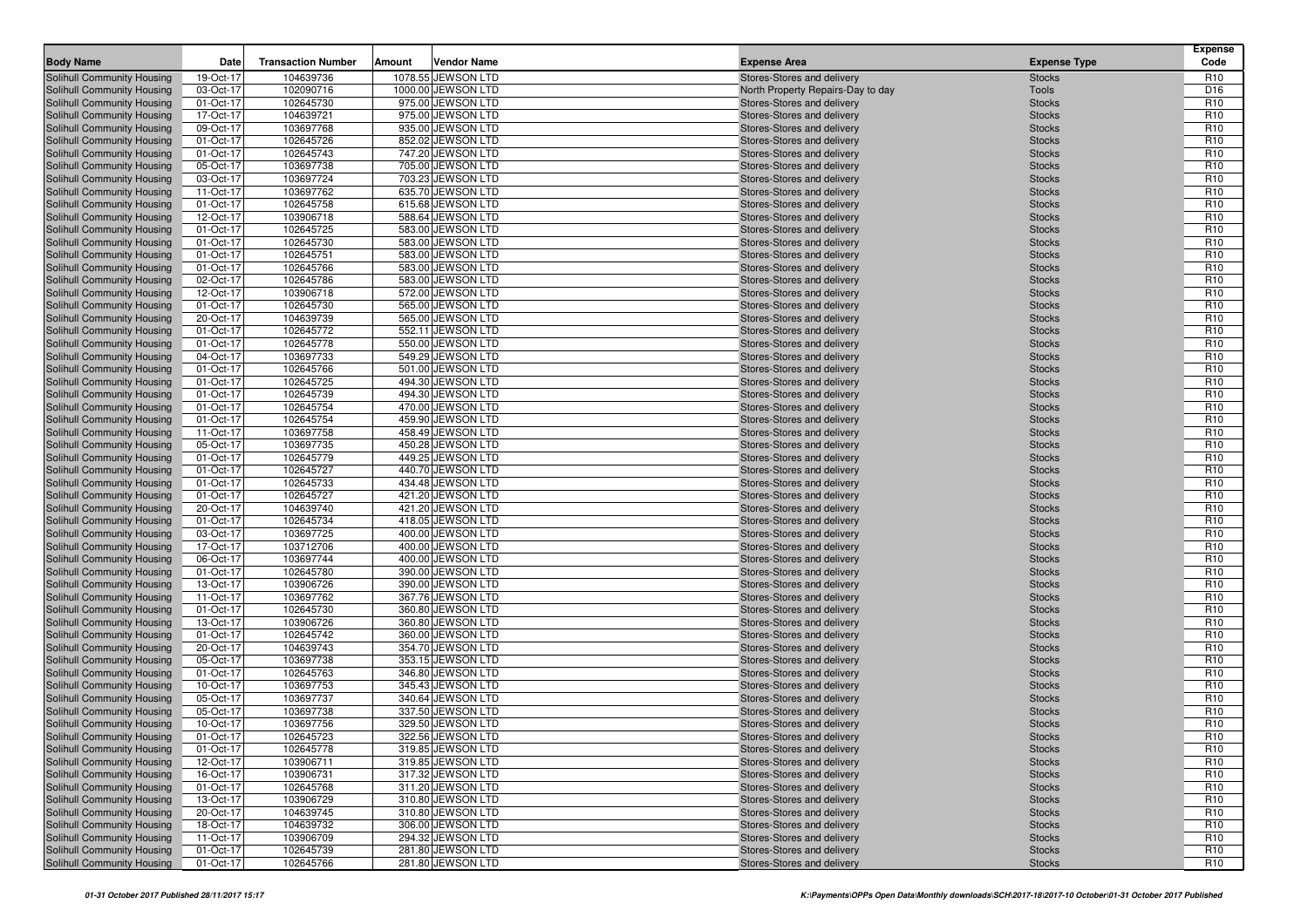| <b>Body Name</b>                                         | Date                   | <b>Transaction Number</b> | Amount | <b>Vendor Name</b>                     | <b>Expense Area</b>                                      | <b>Expense Type</b>            | <b>Expense</b><br>Code             |
|----------------------------------------------------------|------------------------|---------------------------|--------|----------------------------------------|----------------------------------------------------------|--------------------------------|------------------------------------|
| Solihull Community Housing                               | 04-Oct-17              | 103697734                 |        | 281.80 JEWSON LTD                      | Stores-Stores and delivery                               | <b>Stocks</b>                  | R <sub>10</sub>                    |
| Solihull Community Housing                               | 10-Oct-17              | 103697756                 |        | 281.80 JEWSON LTD                      | Stores-Stores and delivery                               | <b>Stocks</b>                  | R <sub>10</sub>                    |
| Solihull Community Housing                               | 02-Oct-17              | 102645785                 |        | 279.00 JEWSON LTD                      | Stores-Stores and delivery                               | <b>Stocks</b>                  | R <sub>10</sub>                    |
| Solihull Community Housing                               | 01-Oct-17              | 102645725                 |        | 275.40 JEWSON LTD                      | Stores-Stores and delivery                               | <b>Stocks</b>                  | R <sub>10</sub>                    |
| Solihull Community Housing                               | 03-Oct-17              | 103697725                 |        | 275.40 JEWSON LTD                      | Stores-Stores and delivery                               | <b>Stocks</b>                  | R <sub>10</sub>                    |
| Solihull Community Housing                               | 20-Oct-17              | 104639739                 |        | 275.40 JEWSON LTD                      | Stores-Stores and delivery                               | <b>Stocks</b>                  | R <sub>10</sub>                    |
| Solihull Community Housing                               | 11-Oct-17              | 103906709                 |        | 273.52 JEWSON LTD                      | Stores-Stores and delivery                               | <b>Stocks</b>                  | R <sub>10</sub>                    |
| Solihull Community Housing                               | 11-Oct-17              | 103906709                 |        | 273.52 JEWSON LTD                      | Stores-Stores and delivery                               | <b>Stocks</b>                  | R <sub>10</sub>                    |
| Solihull Community Housing                               | 01-Oct-17              | 102645754                 |        | 260.36 JEWSON LTD                      | Stores-Stores and delivery                               | <b>Stocks</b>                  | R <sub>10</sub>                    |
| Solihull Community Housing                               | 01-Oct-17              | 102645730                 |        | 255.60 JEWSON LTD                      | Stores-Stores and delivery                               | <b>Stocks</b>                  | R <sub>10</sub>                    |
| Solihull Community Housing                               | 02-Oct-17              | 102645786                 |        | 249.60 JEWSON LTD                      | Stores-Stores and delivery                               | <b>Stocks</b>                  | R <sub>10</sub>                    |
| Solihull Community Housing                               | 12-Oct-17              | 103906711                 |        | 246.90 JEWSON LTD                      | Stores-Stores and delivery                               | <b>Stocks</b>                  | R <sub>10</sub>                    |
| Solihull Community Housing                               | 01-Oct-17              | 102645771                 |        | 244.50 JEWSON LTD                      | Stores-Stores and delivery                               | <b>Stocks</b>                  | R <sub>10</sub>                    |
| Solihull Community Housing                               | 20-Oct-17              | 104639739                 |        | 244.50 JEWSON LTD                      | Stores-Stores and delivery                               | <b>Stocks</b>                  | R <sub>10</sub>                    |
| Solihull Community Housing                               | 12-Oct-17              | 103906711                 |        | 244.30 JEWSON LTD                      | Stores-Stores and delivery                               | <b>Stocks</b>                  | R <sub>10</sub>                    |
| Solihull Community Housing                               | 01-Oct-17              | 102645754                 |        | 244.28 JEWSON LTD                      | Stores-Stores and delivery                               | <b>Stocks</b>                  | R <sub>10</sub>                    |
| Solihull Community Housing                               | 01-Oct-17              | 102645771                 |        | 243.05 JEWSON LTD                      | Stores-Stores and delivery                               | <b>Stocks</b>                  | R <sub>10</sub>                    |
| Solihull Community Housing                               | 01-Oct-17              | 102645739                 |        | 243.00 JEWSON LTD                      | Stores-Stores and delivery                               | <b>Stocks</b>                  | R <sub>10</sub>                    |
| Solihull Community Housing                               | 02-Oct-17              | 102645786                 |        | 237.06 JEWSON LTD                      | Stores-Stores and delivery                               | <b>Stocks</b>                  | R <sub>10</sub>                    |
| Solihull Community Housing                               | 01-Oct-17              | 102645722                 |        | 235.00 JEWSON LTD                      | Stores-Stores and delivery                               | <b>Stocks</b>                  | R <sub>10</sub>                    |
| Solihull Community Housing                               | 01-Oct-17              | 102645725                 |        | 230.50 JEWSON LTD                      | Stores-Stores and delivery                               | <b>Stocks</b>                  | R <sub>10</sub>                    |
| Solihull Community Housing                               | 01-Oct-17              | 102645739                 |        | 229.16 JEWSON LTD                      | Stores-Stores and delivery                               | <b>Stocks</b>                  | R <sub>10</sub>                    |
| Solihull Community Housing                               | 20-Oct-17              | 104639740                 |        | 225.30 JEWSON LTD                      | Stores-Stores and delivery                               | <b>Stocks</b>                  | R <sub>10</sub>                    |
| Solihull Community Housing                               | 01-Oct-17              | 102645743                 |        | 224.16 JEWSON LTD                      | Stores-Stores and delivery                               | <b>Stocks</b>                  | R <sub>10</sub>                    |
| Solihull Community Housing                               | 01-Oct-17              | 102645739                 |        | 211.90 JEWSON LTD                      | Stores-Stores and delivery                               | <b>Stocks</b>                  | R <sub>10</sub>                    |
| Solihull Community Housing                               | 01-Oct-17              | 102645730                 |        | 210.60 JEWSON LTD                      | Stores-Stores and delivery                               | <b>Stocks</b>                  | R <sub>10</sub>                    |
| Solihull Community Housing                               | 01-Oct-17              | 102645739                 |        | 210.00 JEWSON LTD                      | Stores-Stores and delivery                               | <b>Stocks</b>                  | R <sub>10</sub>                    |
| Solihull Community Housing                               | 13-Oct-17              | 103906726                 |        | 201.50 JEWSON LTD                      | Stores-Stores and delivery                               | <b>Stocks</b>                  | R <sub>10</sub>                    |
| Solihull Community Housing                               | 01-Oct-17              | 102645739                 |        | 201.18 JEWSON LTD                      | Stores-Stores and delivery                               | <b>Stocks</b>                  | R <sub>10</sub>                    |
| Solihull Community Housing                               | 01-Oct-17              | 102645739                 |        | 201.06 JEWSON LTD                      | Stores-Stores and delivery                               | <b>Stocks</b>                  | R <sub>10</sub>                    |
| Solihull Community Housing                               | 01-Oct-17              | 102645758                 |        | 201.06 JEWSON LTD                      | Stores-Stores and delivery                               | <b>Stocks</b>                  | R <sub>10</sub>                    |
| Solihull Community Housing                               | 02-Oct-17              | 102645786                 |        | 201.06 JEWSON LTD                      | Stores-Stores and delivery                               | <b>Stocks</b>                  | R <sub>10</sub>                    |
| Solihull Community Housing                               | 01-Oct-17              | 102645725                 |        | 198.40 JEWSON LTD                      | Stores-Stores and delivery                               | <b>Stocks</b>                  | R <sub>10</sub>                    |
| Solihull Community Housing                               | 01-Oct-17              | 102645739                 |        | 198.40 JEWSON LTD                      | Stores-Stores and delivery                               | <b>Stocks</b>                  | R <sub>10</sub><br>R <sub>10</sub> |
| Solihull Community Housing<br>Solihull Community Housing | 01-Oct-17<br>13-Oct-17 | 102645766<br>103906726    |        | 198.40 JEWSON LTD<br>198.40 JEWSON LTD | Stores-Stores and delivery<br>Stores-Stores and delivery | <b>Stocks</b><br><b>Stocks</b> | R <sub>10</sub>                    |
| Solihull Community Housing                               | 13-Oct-17              | 103906726                 |        | 198.20 JEWSON LTD                      | Stores-Stores and delivery                               | <b>Stocks</b>                  | R <sub>10</sub>                    |
| Solihull Community Housing                               | 01-Oct-17              | 102645739                 |        | 197.80 JEWSON LTD                      | Stores-Stores and delivery                               | <b>Stocks</b>                  | R <sub>10</sub>                    |
| Solihull Community Housing                               | 10-Oct-17              | 103906708                 |        | 197.80 JEWSON LTD                      | Stores-Stores and delivery                               | <b>Stocks</b>                  | R <sub>10</sub>                    |
| Solihull Community Housing                               | 05-Oct-17              | 103697738                 |        | 196.70 JEWSON LTD                      | Stores-Stores and delivery                               | <b>Stocks</b>                  | R <sub>10</sub>                    |
| Solihull Community Housing                               | 04-Oct-17              | 103697732                 |        | 193.60 JEWSON LTD                      | Stores-Stores and delivery                               | <b>Stocks</b>                  | R <sub>10</sub>                    |
| Solihull Community Housing                               | 18-Oct-17              | 104639729                 |        | 192.40 JEWSON LTD                      | Stores-Stores and delivery                               | <b>Stocks</b>                  | R <sub>10</sub>                    |
| Solihull Community Housing                               | 01-Oct-17              | 102645739                 |        | 192.24 JEWSON LTD                      | Stores-Stores and delivery                               | <b>Stocks</b>                  | R <sub>10</sub>                    |
| Solihull Community Housing                               | 11-Oct-17              | 103906710                 |        | 192.24 JEWSON LTD                      | Stores-Stores and delivery                               | <b>Stocks</b>                  | R <sub>10</sub>                    |
| Solihull Community Housing                               | 01-Oct-17              | 102645725                 |        | 188.65 JEWSON LTD                      | Stores-Stores and delivery                               | <b>Stocks</b>                  | R <sub>10</sub>                    |
| Solihull Community Housing                               | 10-Oct-17              | 103697756                 |        | 188.65 JEWSON LTD                      | Stores-Stores and delivery                               | <b>Stocks</b>                  | R <sub>10</sub>                    |
| Solihull Community Housing                               | 01-Oct-17              | 102645780                 |        | 187.40 JEWSON LTD                      | Stores-Stores and delivery                               | <b>Stocks</b>                  | R <sub>10</sub>                    |
| Solihull Community Housing                               | 10-Oct-17              | 103697756                 |        | 187.40 JEWSON LTD                      | Stores-Stores and delivery                               | <b>Stocks</b>                  | R <sub>10</sub>                    |
| Solihull Community Housing                               | 01-Oct-17              | 102645745                 |        | 186.20 JEWSON LTD                      | Stores-Stores and delivery                               | <b>Stocks</b>                  | R <sub>10</sub>                    |
| Solihull Community Housing                               | 10-Oct-17              | 103697756                 |        | 186.20 JEWSON LTD                      | Stores-Stores and delivery                               | <b>Stocks</b>                  | R <sub>10</sub>                    |
| Solihull Community Housing                               | 13-Oct-17              | 103906726                 |        | 186.20 JEWSON LTD                      | Stores-Stores and delivery                               | <b>Stocks</b>                  | R <sub>10</sub>                    |
| Solihull Community Housing                               | 18-Oct-17              | 104639729                 |        | 186.20 JEWSON LTD                      | Stores-Stores and delivery                               | <b>Stocks</b>                  | R <sub>10</sub>                    |
| Solihull Community Housing                               | 01-Oct-17              | 102645766                 |        | 184.80 JEWSON LTD                      | Stores-Stores and delivery                               | <b>Stocks</b>                  | R <sub>10</sub>                    |
| Solihull Community Housing                               | 20-Oct-17              | 104639739                 |        | 183.96 JEWSON LTD                      | Stores-Stores and delivery                               | <b>Stocks</b>                  | R <sub>10</sub>                    |
| Solihull Community Housing                               | 01-Oct-17              | 102645771                 |        | 178.60 JEWSON LTD                      | Stores-Stores and delivery                               | <b>Stocks</b>                  | R <sub>10</sub>                    |
| Solihull Community Housing                               | 17-Oct-17              | 104639721                 |        | 178.60 JEWSON LTD                      | Stores-Stores and delivery                               | <b>Stocks</b>                  | R <sub>10</sub>                    |
| Solihull Community Housing                               | 01-Oct-17              | 102645771                 |        | 177.60 JEWSON LTD                      | Stores-Stores and delivery                               | <b>Stocks</b>                  | R <sub>10</sub>                    |
| Solihull Community Housing                               | 10-Oct-17              | 103906708                 |        | 176.52 JEWSON LTD                      | Stores-Stores and delivery                               | <b>Stocks</b>                  | R <sub>10</sub>                    |
| Solihull Community Housing                               | 01-Oct-17              | 102645780                 |        | 172.85 JEWSON LTD                      | Stores-Stores and delivery                               | <b>Stocks</b>                  | R <sub>10</sub>                    |
| Solihull Community Housing                               | 05-Oct-17              | 103697738                 |        | 172.85 JEWSON LTD                      | Stores-Stores and delivery                               | <b>Stocks</b>                  | R <sub>10</sub>                    |
| Solihull Community Housing                               | 19-Oct-17              | 104639735                 |        | 172.85 JEWSON LTD                      | Stores-Stores and delivery                               | <b>Stocks</b>                  | R <sub>10</sub>                    |
| Solihull Community Housing                               | 01-Oct-17              | 102645778                 |        | 167.20 JEWSON LTD                      | Stores-Stores and delivery                               | <b>Stocks</b>                  | R <sub>10</sub>                    |
| Solihull Community Housing                               | 05-Oct-17              | 103697738                 |        | 167.20 JEWSON LTD                      | Stores-Stores and delivery                               | <b>Stocks</b>                  | R <sub>10</sub>                    |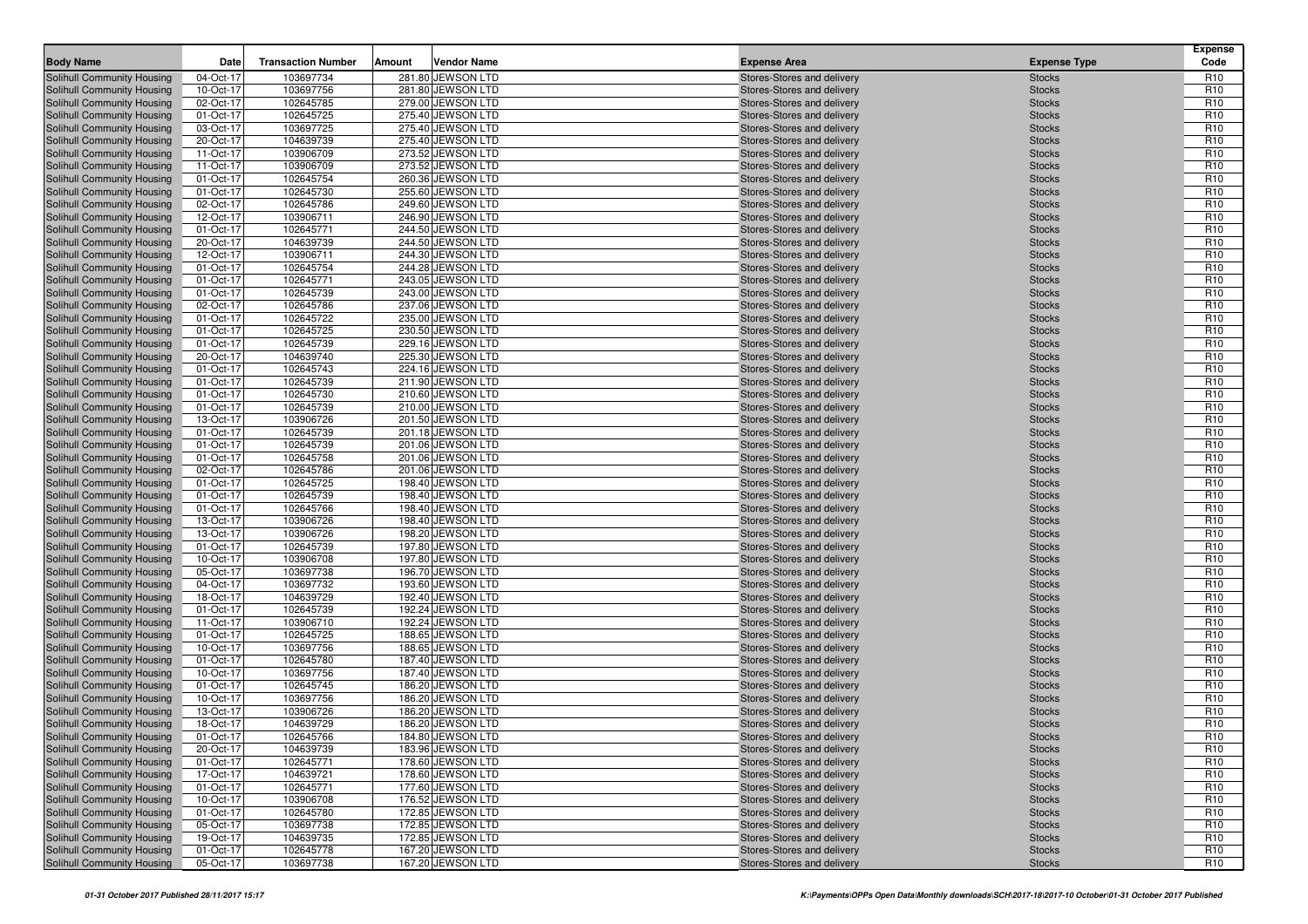| <b>Body Name</b>                                         | Date                   | <b>Transaction Number</b> | Amount | <b>Vendor Name</b>                     | <b>Expense Area</b>                                      | <b>Expense Type</b>            | <b>Expense</b><br>Code             |
|----------------------------------------------------------|------------------------|---------------------------|--------|----------------------------------------|----------------------------------------------------------|--------------------------------|------------------------------------|
| Solihull Community Housing                               | 01-Oct-17              | 102645730                 |        | 167.10 JEWSON LTD                      | Stores-Stores and delivery                               | <b>Stocks</b>                  | R <sub>10</sub>                    |
| Solihull Community Housing                               | 01-Oct-17              | 102645751                 |        | 167.10 JEWSON LTD                      | Stores-Stores and delivery                               | <b>Stocks</b>                  | R <sub>10</sub>                    |
| Solihull Community Housing                               | 01-Oct-17              | 102645780                 |        | 167.10 JEWSON LTD                      | Stores-Stores and delivery                               | <b>Stocks</b>                  | R <sub>10</sub>                    |
| Solihull Community Housing                               | 11-Oct-17              | 103906710                 |        | 167.10 JEWSON LTD                      | Stores-Stores and delivery                               | <b>Stocks</b>                  | R <sub>10</sub>                    |
| Solihull Community Housing                               | 01-Oct-17              | 102645754                 |        | 163.60 JEWSON LTD                      | Stores-Stores and delivery                               | <b>Stocks</b>                  | R <sub>10</sub>                    |
| Solihull Community Housing                               | 10-Oct-17              | 103906708                 |        | 163.60 JEWSON LTD                      | Stores-Stores and delivery                               | <b>Stocks</b>                  | R <sub>10</sub>                    |
| Solihull Community Housing                               | 01-Oct-17              | 102645771                 |        | 162.00 JEWSON LTD                      | Stores-Stores and delivery                               | <b>Stocks</b>                  | R <sub>10</sub>                    |
| Solihull Community Housing                               | 06-Oct-17              | 103697743                 |        | 162.00 JEWSON LTD                      | Stores-Stores and delivery                               | <b>Stocks</b>                  | R <sub>10</sub>                    |
| Solihull Community Housing                               | 10-Oct-17              | 103697756                 |        | 157.68 JEWSON LTD                      | Stores-Stores and delivery                               | <b>Stocks</b>                  | R <sub>10</sub>                    |
| Solihull Community Housing                               | 18-Oct-17              | 104639729                 |        | 153.90 JEWSON LTD                      | Stores-Stores and delivery                               | <b>Stocks</b>                  | R <sub>10</sub>                    |
| Solihull Community Housing                               | 05-Oct-17              | 103697738                 |        | 152.01 JEWSON LTD                      | Stores-Stores and delivery                               | <b>Stocks</b>                  | R <sub>10</sub>                    |
| Solihull Community Housing                               | 04-Oct-17              | 103697732                 |        | 146.40 JEWSON LTD                      | Stores-Stores and delivery                               | <b>Stocks</b>                  | R <sub>10</sub>                    |
| Solihull Community Housing                               | 20-Oct-17              | 104639739                 |        | 145.50 JEWSON LTD                      | Stores-Stores and delivery                               | <b>Stocks</b>                  | R <sub>10</sub>                    |
| Solihull Community Housing<br>Solihull Community Housing | 17-Oct-17              | 104639721                 |        | 144.70 JEWSON LTD                      | Stores-Stores and delivery                               | <b>Stocks</b>                  | R <sub>10</sub>                    |
|                                                          | 20-Oct-17              | 104639745<br>103906710    |        | 143.00 JEWSON LTD<br>141.25 JEWSON LTD | Stores-Stores and delivery                               | <b>Stocks</b>                  | R <sub>10</sub><br>R <sub>10</sub> |
| Solihull Community Housing<br>Solihull Community Housing | 11-Oct-17<br>01-Oct-17 | 102645754                 |        | 141.20 JEWSON LTD                      | Stores-Stores and delivery<br>Stores-Stores and delivery | <b>Stocks</b><br><b>Stocks</b> | R <sub>10</sub>                    |
| Solihull Community Housing                               | 04-Oct-17              | 103697734                 |        | 141.20 JEWSON LTD                      | Stores-Stores and delivery                               | <b>Stocks</b>                  | R <sub>10</sub>                    |
| Solihull Community Housing                               | 17-Oct-17              | 104639721                 |        | 140.90 JEWSON LTD                      | Stores-Stores and delivery                               | <b>Stocks</b>                  | R <sub>10</sub>                    |
| Solihull Community Housing                               | 01-Oct-17              | 102645735                 |        | 139.40 JEWSON LTD                      | Stores-Stores and delivery                               | <b>Stocks</b>                  | R <sub>10</sub>                    |
| Solihull Community Housing                               | 11-Oct-17              | 103906710                 |        | 138.28 JEWSON LTD                      | Stores-Stores and delivery                               | <b>Stocks</b>                  | R <sub>10</sub>                    |
| Solihull Community Housing                               | 06-Oct-17              | 103697743                 |        | 133.50 JEWSON LTD                      | Stores-Stores and delivery                               | <b>Stocks</b>                  | R <sub>10</sub>                    |
| Solihull Community Housing                               | 01-Oct-17              | 102645754                 |        | 133.20 JEWSON LTD                      | Stores-Stores and delivery                               | <b>Stocks</b>                  | R <sub>10</sub>                    |
| Solihull Community Housing                               | 17-Oct-17              | 104639721                 |        | 131.10 JEWSON LTD                      | Stores-Stores and delivery                               | <b>Stocks</b>                  | R <sub>10</sub>                    |
| Solihull Community Housing                               | 01-Oct-17              | 102645725                 |        | 130.23 JEWSON LTD                      | Stores-Stores and delivery                               | <b>Stocks</b>                  | R <sub>10</sub>                    |
| Solihull Community Housing                               | 01-Oct-17              | 102645766                 |        | 126.20 JEWSON LTD                      | Stores-Stores and delivery                               | <b>Stocks</b>                  | R <sub>10</sub>                    |
| Solihull Community Housing                               | 10-Oct-17              | 103906708                 |        | 126.20 JEWSON LTD                      | Stores-Stores and delivery                               | <b>Stocks</b>                  | R <sub>10</sub>                    |
| Solihull Community Housing                               | 12-Oct-17              | 103906711                 |        | 123.55 JEWSON LTD                      | Stores-Stores and delivery                               | <b>Stocks</b>                  | R <sub>10</sub>                    |
| Solihull Community Housing                               | 01-Oct-17              | 102645758                 |        | 123.48 JEWSON LTD                      | Stores-Stores and delivery                               | <b>Stocks</b>                  | R <sub>10</sub>                    |
| Solihull Community Housing                               | 01-Oct-17              | 102645739                 |        | 123.06 JEWSON LTD                      | Stores-Stores and delivery                               | <b>Stocks</b>                  | R <sub>10</sub>                    |
| Solihull Community Housing                               | 01-Oct-17              | 102645751                 |        | 123.00 JEWSON LTD                      | Stores-Stores and delivery                               | <b>Stocks</b>                  | R <sub>10</sub>                    |
| Solihull Community Housing                               | 01-Oct-17              | 102645780                 |        | 123.00 JEWSON LTD                      | Stores-Stores and delivery                               | <b>Stocks</b>                  | R <sub>10</sub>                    |
| Solihull Community Housing                               | 11-Oct-17              | 103906710                 |        | 123.00 JEWSON LTD                      | Stores-Stores and delivery                               | <b>Stocks</b>                  | R <sub>10</sub>                    |
| Solihull Community Housing                               | 02-Oct-17              | 102645784                 |        | 117.22 JEWSON LTD                      | Stores-Stores and delivery                               | <b>Stocks</b>                  | R <sub>10</sub>                    |
| Solihull Community Housing                               | 01-Oct-17              | 102645739                 |        | 113.80 JEWSON LTD                      | Stores-Stores and delivery                               | <b>Stocks</b>                  | R <sub>10</sub>                    |
| Solihull Community Housing                               | 06-Oct-17              | 103697743                 |        | 113.80 JEWSON LTD                      | Stores-Stores and delivery                               | <b>Stocks</b>                  | R <sub>10</sub>                    |
| Solihull Community Housing                               | 13-Oct-17              | 103906726                 |        | 113.80 JEWSON LTD                      | Stores-Stores and delivery                               | <b>Stocks</b>                  | R <sub>10</sub>                    |
| Solihull Community Housing                               | 12-Oct-17              | 103906711                 |        | 113.68 JEWSON LTD                      | Stores-Stores and delivery                               | <b>Stocks</b>                  | R <sub>10</sub>                    |
| Solihull Community Housing                               | 20-Oct-17              | 104639745                 |        | 112.10 JEWSON LTD                      | Stores-Stores and delivery                               | <b>Stocks</b>                  | R <sub>10</sub>                    |
| Solihull Community Housing                               | 01-Oct-17              | 102645768                 |        | 111.20 JEWSON LTD                      | Stores-Stores and delivery                               | <b>Stocks</b>                  | R <sub>10</sub>                    |
| Solihull Community Housing                               | 01-Oct-17              | 102645771                 |        | 109.20 JEWSON LTD                      | Stores-Stores and delivery                               | <b>Stocks</b>                  | R <sub>10</sub>                    |
| Solihull Community Housing                               | 01-Oct-17              | 102645780                 |        | 109.20 JEWSON LTD                      | Stores-Stores and delivery                               | <b>Stocks</b>                  | R <sub>10</sub>                    |
| Solihull Community Housing<br>Solihull Community Housing | 10-Oct-17<br>01-Oct-17 | 103697756<br>102645745    |        | 106.80 JEWSON LTD<br>101.10 JEWSON LTD | Stores-Stores and delivery<br>Stores-Stores and delivery | <b>Stocks</b><br><b>Stocks</b> | R <sub>10</sub><br>R <sub>10</sub> |
| Solihull Community Housing                               | 01-Oct-17              | 102645730                 |        | 100.64 JEWSON LTD                      | Stores-Stores and delivery                               | <b>Stocks</b>                  | R <sub>10</sub>                    |
| Solihull Community Housing                               | 01-Oct-17              | 102645778                 |        | 100.00 JEWSON LTD                      | Stores-Stores and delivery                               | <b>Stocks</b>                  | R <sub>10</sub>                    |
| Solihull Community Housing                               | 03-Oct-17              | 103697725                 |        | 99.80 JEWSON LTD                       | Stores-Stores and delivery                               | <b>Stocks</b>                  | R <sub>10</sub>                    |
| Solihull Community Housing                               | 02-Oct-17              | 102645784                 |        | 99.44 JEWSON LTD                       | Stores-Stores and delivery                               | <b>Stocks</b>                  | R <sub>10</sub>                    |
| Solihull Community Housing                               | 02-Oct-17              | 102645786                 |        | 99.12 JEWSON LTD                       | Stores-Stores and delivery                               | <b>Stocks</b>                  | R <sub>10</sub>                    |
| Solihull Community Housing                               | 13-Oct-17              | 103906726                 |        | 98.00 JEWSON LTD                       | Stores-Stores and delivery                               | <b>Stocks</b>                  | R <sub>10</sub>                    |
| Solihull Community Housing                               | 01-Oct-17              | 102645766                 |        | 97.20 JEWSON LTD                       | Stores-Stores and delivery                               | <b>Stocks</b>                  | R <sub>10</sub>                    |
| Solihull Community Housing                               | 17-Oct-17              | 104639721                 |        | 97.20 JEWSON LTD                       | Stores-Stores and delivery                               | <b>Stocks</b>                  | R <sub>10</sub>                    |
| Solihull Community Housing                               | 01-Oct-17              | 102645739                 |        | 97.00 JEWSON LTD                       | Stores-Stores and delivery                               | <b>Stocks</b>                  | R <sub>10</sub>                    |
| Solihull Community Housing                               | 01-Oct-17              | 102645758                 |        | 97.00 JEWSON LTD                       | Stores-Stores and delivery                               | <b>Stocks</b>                  | R <sub>10</sub>                    |
| Solihull Community Housing                               | 13-Oct-17              | 103906726                 |        | 97.00 JEWSON LTD                       | Stores-Stores and delivery                               | <b>Stocks</b>                  | R <sub>10</sub>                    |
| Solihull Community Housing                               | 02-Oct-17              | 102645786                 |        | 96.85 JEWSON LTD                       | Stores-Stores and delivery                               | <b>Stocks</b>                  | R <sub>10</sub>                    |
| Solihull Community Housing                               | 01-Oct-17              | 102645766                 |        | 96.12 JEWSON LTD                       | Stores-Stores and delivery                               | <b>Stocks</b>                  | R <sub>10</sub>                    |
| Solihull Community Housing                               | 01-Oct-17              | 102645771                 |        | 95.16 JEWSON LTD                       | Stores-Stores and delivery                               | <b>Stocks</b>                  | R <sub>10</sub>                    |
| Solihull Community Housing                               | 01-Oct-17              | 102645725                 |        | 94.80 JEWSON LTD                       | Stores-Stores and delivery                               | <b>Stocks</b>                  | R <sub>10</sub>                    |
| Solihull Community Housing                               | 01-Oct-17              | 102645778                 |        | 93.90 JEWSON LTD                       | Stores-Stores and delivery                               | <b>Stocks</b>                  | R <sub>10</sub>                    |
| Solihull Community Housing                               | 01-Oct-17              | 102645771                 |        | 92.00 JEWSON LTD                       | Stores-Stores and delivery                               | <b>Stocks</b>                  | R <sub>10</sub>                    |
| Solihull Community Housing                               | 10-Oct-17              | 103697756                 |        | 92.00 JEWSON LTD                       | Stores-Stores and delivery                               | <b>Stocks</b>                  | R <sub>10</sub>                    |
| Solihull Community Housing                               | 03-Oct-17              | 103697725                 |        | 91.20 JEWSON LTD                       | Stores-Stores and delivery                               | <b>Stocks</b>                  | R <sub>10</sub>                    |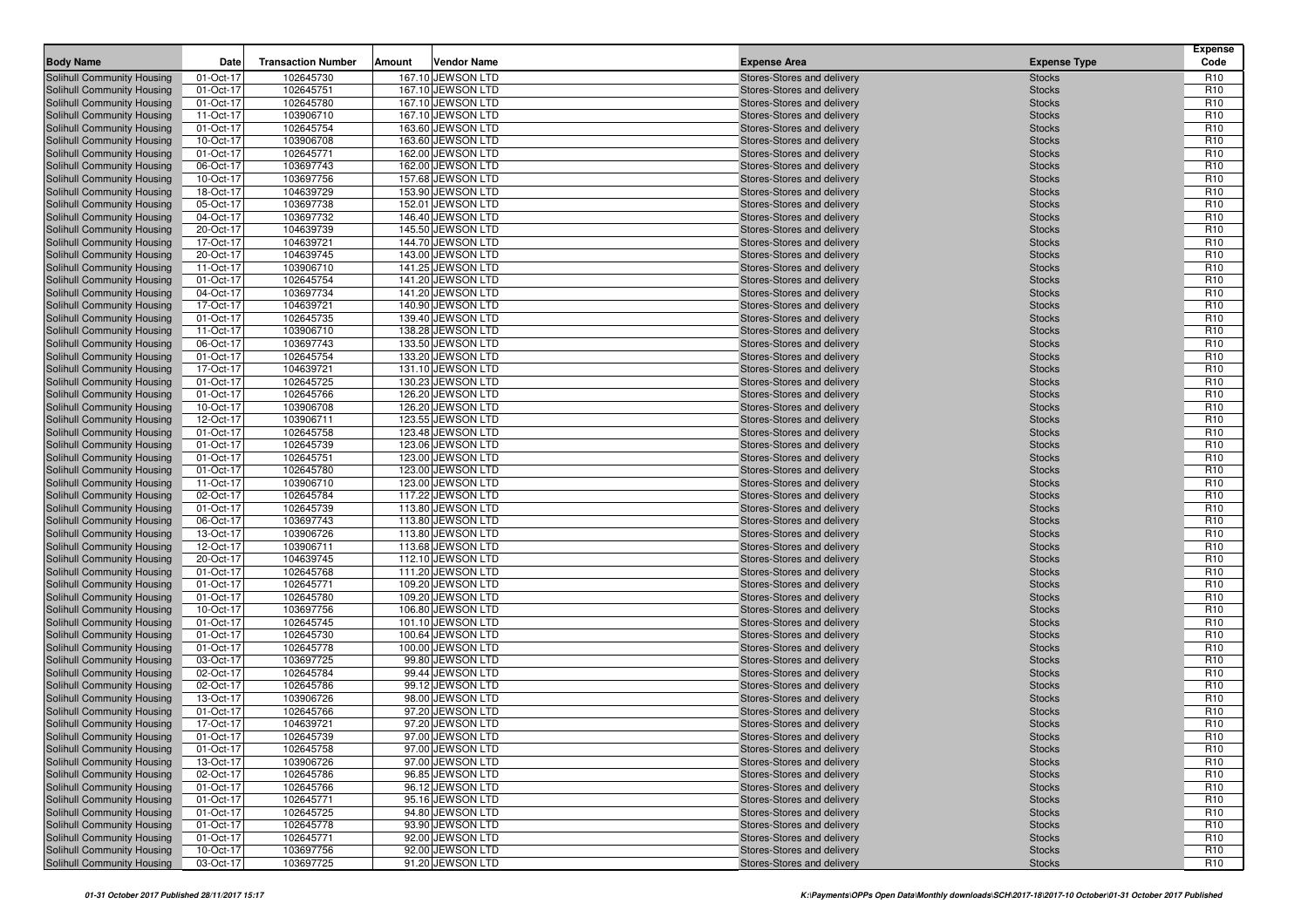| <b>Body Name</b>                                         | Date                   | <b>Transaction Number</b> | Amount | <b>Vendor Name</b>                   | <b>Expense Area</b>                                      | <b>Expense Type</b>            | <b>Expense</b><br>Code             |
|----------------------------------------------------------|------------------------|---------------------------|--------|--------------------------------------|----------------------------------------------------------|--------------------------------|------------------------------------|
| Solihull Community Housing                               | 01-Oct-17              | 102645730                 |        | 90.00 JEWSON LTD                     | Stores-Stores and delivery                               | <b>Stocks</b>                  | R <sub>10</sub>                    |
| Solihull Community Housing                               | 03-Oct-17              | 103697725                 |        | 90.00 JEWSON LTD                     | Stores-Stores and delivery                               | <b>Stocks</b>                  | R <sub>10</sub>                    |
| Solihull Community Housing                               | 13-Oct-17              | 103906726                 |        | 90.00 JEWSON LTD                     | Stores-Stores and delivery                               | <b>Stocks</b>                  | R <sub>10</sub>                    |
| Solihull Community Housing                               | 10-Oct-17              | 103697756                 |        | 89.58 JEWSON LTD                     | Stores-Stores and delivery                               | <b>Stocks</b>                  | R <sub>10</sub>                    |
| Solihull Community Housing                               | 01-Oct-17              | 102645745                 |        | 89.50 JEWSON LTD                     | Stores-Stores and delivery                               | <b>Stocks</b>                  | R <sub>10</sub>                    |
| Solihull Community Housing                               | 20-Oct-17              | 104639743                 |        | 89.10 JEWSON LTD                     | Stores-Stores and delivery                               | <b>Stocks</b>                  | R <sub>10</sub>                    |
| Solihull Community Housing                               | 03-Oct-17              | 103697725                 |        | 88.60 JEWSON LTD                     | Stores-Stores and delivery                               | <b>Stocks</b>                  | R <sub>10</sub>                    |
| Solihull Community Housing                               | 19-Oct-17              | 104639735                 |        | 88.44 JEWSON LTD                     | Stores-Stores and delivery                               | <b>Stocks</b>                  | R <sub>10</sub>                    |
| Solihull Community Housing                               | 06-Oct-17              | 103697743                 |        | 86.00 JEWSON LTD                     | Stores-Stores and delivery                               | <b>Stocks</b>                  | R <sub>10</sub>                    |
| Solihull Community Housing                               | 19-Oct-17              | 104639735                 |        | 85.50 JEWSON LTD                     | Stores-Stores and delivery                               | <b>Stocks</b>                  | R <sub>10</sub>                    |
| Solihull Community Housing                               | 01-Oct-17              | 102645780                 |        | 84.70 JEWSON LTD                     | Stores-Stores and delivery                               | <b>Stocks</b>                  | R <sub>10</sub>                    |
| Solihull Community Housing                               | 11-Oct-17              | 103906710                 |        | 84.70 JEWSON LTD                     | Stores-Stores and delivery                               | <b>Stocks</b>                  | R <sub>10</sub>                    |
| Solihull Community Housing                               | 01-Oct-17              | 102645745                 |        | 84.60 JEWSON LTD                     | Stores-Stores and delivery                               | <b>Stocks</b>                  | R <sub>10</sub>                    |
| Solihull Community Housing                               | 01-Oct-17              | 102645758                 |        | 84.36 JEWSON LTD                     | Stores-Stores and delivery                               | <b>Stocks</b>                  | R <sub>10</sub>                    |
| Solihull Community Housing                               | 06-Oct-17              | 103697743                 |        | 84.36 JEWSON LTD                     | Stores-Stores and delivery                               | <b>Stocks</b>                  | R <sub>10</sub>                    |
| Solihull Community Housing                               | 18-Oct-17              | 104639729                 |        | 84.36 JEWSON LTD                     | Stores-Stores and delivery                               | <b>Stocks</b>                  | R <sub>10</sub>                    |
| Solihull Community Housing                               | 20-Oct-17              | 104639745                 |        | 84.10 JEWSON LTD                     | Stores-Stores and delivery                               | <b>Stocks</b>                  | R <sub>10</sub>                    |
| Solihull Community Housing                               | 01-Oct-17              | 102645771                 |        | 83.60 JEWSON LTD                     | Stores-Stores and delivery                               | <b>Stocks</b>                  | R <sub>10</sub>                    |
| Solihull Community Housing                               | 01-Oct-17              | 102645745                 |        | 82.80 JEWSON LTD                     | Stores-Stores and delivery                               | <b>Stocks</b>                  | R <sub>10</sub>                    |
| Solihull Community Housing                               | 12-Oct-17              | 103906711                 |        | 82.80 JEWSON LTD                     | Stores-Stores and delivery                               | <b>Stocks</b>                  | R <sub>10</sub>                    |
| Solihull Community Housing                               | 01-Oct-17              | 102645758                 |        | 82.10 JEWSON LTD                     | Stores-Stores and delivery                               | <b>Stocks</b>                  | R <sub>10</sub>                    |
| Solihull Community Housing                               | 01-Oct-17              | 102645725                 |        | 81.50 JEWSON LTD                     | Stores-Stores and delivery                               | <b>Stocks</b>                  | R <sub>10</sub>                    |
| Solihull Community Housing                               | 01-Oct-17              | 102645735                 |        | 81.50 JEWSON LTD                     | Stores-Stores and delivery                               | <b>Stocks</b>                  | R <sub>10</sub>                    |
| Solihull Community Housing                               | 01-Oct-17              | 102645766                 |        | 81.50 JEWSON LTD                     | Stores-Stores and delivery                               | <b>Stocks</b>                  | R <sub>10</sub>                    |
| Solihull Community Housing                               | 01-Oct-17              | 102645780                 |        | 81.50 JEWSON LTD                     | Stores-Stores and delivery                               | <b>Stocks</b>                  | R <sub>10</sub>                    |
| Solihull Community Housing                               | 12-Oct-17              | 103906711                 |        | 81.50 JEWSON LTD                     | Stores-Stores and delivery                               | <b>Stocks</b>                  | R <sub>10</sub>                    |
| Solihull Community Housing                               | 01-Oct-17              | 102645739                 |        | 81.20 JEWSON LTD                     | Stores-Stores and delivery                               | <b>Stocks</b>                  | R <sub>10</sub>                    |
| Solihull Community Housing                               | 01-Oct-17              | 102645771                 |        | 79.20 JEWSON LTD                     | Stores-Stores and delivery                               | <b>Stocks</b>                  | R <sub>10</sub>                    |
| Solihull Community Housing                               | 01-Oct-17              | 102645771                 |        | 78.75 JEWSON LTD                     | Stores-Stores and delivery                               | <b>Stocks</b>                  | R <sub>10</sub>                    |
| Solihull Community Housing                               | 06-Oct-17              | 103697743                 |        | 78.75 JEWSON LTD                     | Stores-Stores and delivery                               | <b>Stocks</b>                  | R <sub>10</sub>                    |
| Solihull Community Housing                               | 02-Oct-17              | 102645786                 |        | 78.00 JEWSON LTD                     | Stores-Stores and delivery                               | <b>Stocks</b>                  | R <sub>10</sub>                    |
| Solihull Community Housing                               | 01-Oct-17              | 102645745                 |        | 77.95 JEWSON LTD                     | Stores-Stores and delivery                               | <b>Stocks</b>                  | R <sub>10</sub>                    |
| Solihull Community Housing                               | 01-Oct-17              | 102645730                 |        | 77.70 JEWSON LTD                     | Stores-Stores and delivery                               | <b>Stocks</b>                  | R <sub>10</sub>                    |
| Solihull Community Housing                               | 01-Oct-17              | 102645766                 |        | 77.70 JEWSON LTD                     | Stores-Stores and delivery                               | <b>Stocks</b>                  | R <sub>10</sub><br>R <sub>10</sub> |
| Solihull Community Housing<br>Solihull Community Housing | 01-Oct-17<br>17-Oct-17 | 102645766<br>104639721    |        | 77.70 JEWSON LTD<br>77.70 JEWSON LTD | Stores-Stores and delivery<br>Stores-Stores and delivery | <b>Stocks</b><br><b>Stocks</b> | R <sub>10</sub>                    |
| Solihull Community Housing                               | 17-Oct-17              | 104639721                 |        | 77.70 JEWSON LTD                     | Stores-Stores and delivery                               | <b>Stocks</b>                  | R <sub>10</sub>                    |
| Solihull Community Housing                               | 03-Oct-17              | 103697725                 |        | 76.80 JEWSON LTD                     | Stores-Stores and delivery                               | <b>Stocks</b>                  | R <sub>10</sub>                    |
| Solihull Community Housing                               | 01-Oct-17              | 102645754                 |        | 76.56 JEWSON LTD                     | Stores-Stores and delivery                               | <b>Stocks</b>                  | R <sub>10</sub>                    |
| Solihull Community Housing                               | 01-Oct-17              | 102645758                 |        | 76.56 JEWSON LTD                     | Stores-Stores and delivery                               | <b>Stocks</b>                  | R <sub>10</sub>                    |
| Solihull Community Housing                               | 20-Oct-17              | 104639739                 |        | 76.56 JEWSON LTD                     | Stores-Stores and delivery                               | <b>Stocks</b>                  | R <sub>10</sub>                    |
| Solihull Community Housing                               | 02-Oct-17              | 102645786                 |        | 75.84 JEWSON LTD                     | Stores-Stores and delivery                               | <b>Stocks</b>                  | R <sub>10</sub>                    |
| Solihull Community Housing                               | 03-Oct-17              | 103697725                 |        | 75.60 JEWSON LTD                     | Stores-Stores and delivery                               | <b>Stocks</b>                  | R <sub>10</sub>                    |
| Solihull Community Housing                               | 13-Oct-17              | 103906726                 |        | 75.60 JEWSON LTD                     | Stores-Stores and delivery                               | <b>Stocks</b>                  | R <sub>10</sub>                    |
| Solihull Community Housing                               | 01-Oct-17              | 102645723                 |        | 75.26 JEWSON LTD                     | Stores-Stores and delivery                               | <b>Stocks</b>                  | R <sub>10</sub>                    |
| Solihull Community Housing                               | 01-Oct-17              | 102645754                 |        | 75.00 JEWSON LTD                     | Stores-Stores and delivery                               | <b>Stocks</b>                  | R <sub>10</sub>                    |
| Solihull Community Housing                               | 01-Oct-17              | 102645780                 |        | 75.00 JEWSON LTD                     | Stores-Stores and delivery                               | <b>Stocks</b>                  | R <sub>10</sub>                    |
| Solihull Community Housing                               | 04-Oct-17              | 103697732                 |        | 75.00 JEWSON LTD                     | Stores-Stores and delivery                               | <b>Stocks</b>                  | R <sub>10</sub>                    |
| Solihull Community Housing                               | 11-Oct-17              | 103697762                 |        | 74.85 JEWSON LTD                     | Stores-Stores and delivery                               | <b>Stocks</b>                  | R <sub>10</sub>                    |
| Solihull Community Housing                               | 02-Oct-17              | 102645786                 |        | 73.50 JEWSON LTD                     | Stores-Stores and delivery                               | <b>Stocks</b>                  | R <sub>10</sub>                    |
| Solihull Community Housing                               | 20-Oct-17              | 104639740                 |        | 72.48 JEWSON LTD                     | Stores-Stores and delivery                               | <b>Stocks</b>                  | R <sub>10</sub>                    |
| Solihull Community Housing                               | 01-Oct-17              | 102645751                 |        | 72.36 JEWSON LTD                     | Stores-Stores and delivery                               | <b>Stocks</b>                  | R <sub>10</sub>                    |
| Solihull Community Housing                               | 03-Oct-17              | 103697725                 |        | 72.36 JEWSON LTD                     | Stores-Stores and delivery                               | <b>Stocks</b>                  | R <sub>10</sub>                    |
| Solihull Community Housing                               | 10-Oct-17              | 103697756                 |        | 72.36 JEWSON LTD                     | Stores-Stores and delivery                               | <b>Stocks</b>                  | R <sub>10</sub>                    |
| Solihull Community Housing                               | 01-Oct-17              | 102645745                 |        | 71.70 JEWSON LTD                     | Stores-Stores and delivery                               | <b>Stocks</b>                  | R <sub>10</sub>                    |
| Solihull Community Housing                               | 01-Oct-17              | 102645766                 |        | 71.50 JEWSON LTD                     | Stores-Stores and delivery                               | <b>Stocks</b>                  | R <sub>10</sub>                    |
| Solihull Community Housing                               | 18-Oct-17              | 104639729                 |        | 71.50 JEWSON LTD                     | Stores-Stores and delivery                               | <b>Stocks</b>                  | R <sub>10</sub>                    |
| Solihull Community Housing                               | 01-Oct-17              | 102645778                 |        | 71.30 JEWSON LTD                     | Stores-Stores and delivery                               | <b>Stocks</b>                  | R <sub>10</sub>                    |
| Solihull Community Housing                               | 01-Oct-17              | 102645745                 |        | 71.04 JEWSON LTD                     | Stores-Stores and delivery                               | <b>Stocks</b>                  | R <sub>10</sub>                    |
| Solihull Community Housing                               | 10-Oct-17              | 103697756                 |        | 71.04 JEWSON LTD                     | Stores-Stores and delivery                               | <b>Stocks</b>                  | R <sub>10</sub>                    |
| Solihull Community Housing                               | 20-Oct-17              | 104639739                 |        | 69.12 JEWSON LTD                     | Stores-Stores and delivery                               | <b>Stocks</b>                  | R <sub>10</sub>                    |
| Solihull Community Housing                               | 01-Oct-17              | 102645758                 |        | 69.00 JEWSON LTD                     | Stores-Stores and delivery                               | <b>Stocks</b>                  | R <sub>10</sub>                    |
| Solihull Community Housing                               | 04-Oct-17              | 103697732                 |        | 69.00 JEWSON LTD                     | Stores-Stores and delivery                               | <b>Stocks</b>                  | R <sub>10</sub>                    |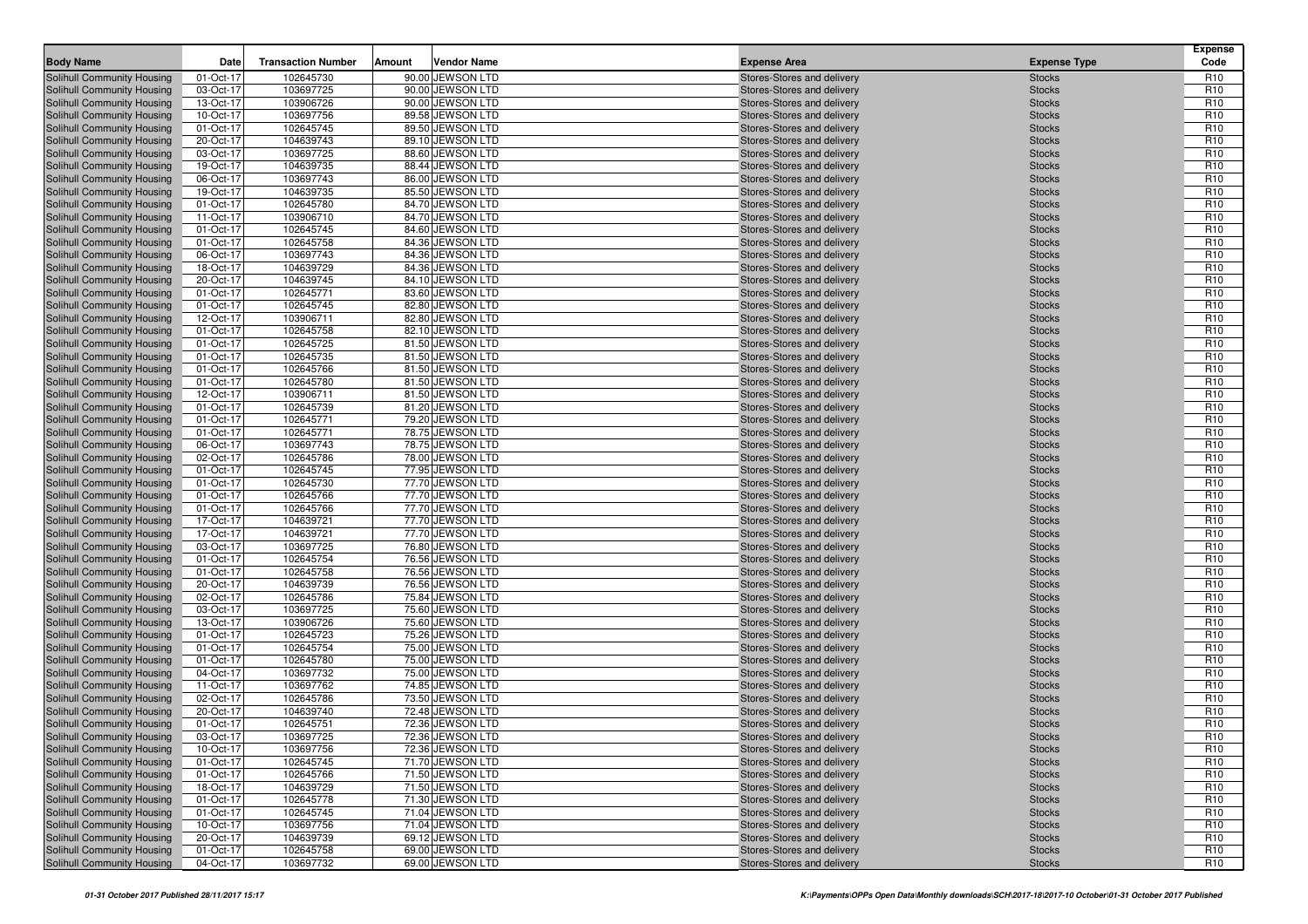|                                                          |                        |                           |        |                                      |                                                          |                                | <b>Expense</b>                     |
|----------------------------------------------------------|------------------------|---------------------------|--------|--------------------------------------|----------------------------------------------------------|--------------------------------|------------------------------------|
| <b>Body Name</b>                                         | Date                   | <b>Transaction Number</b> | Amount | <b>Vendor Name</b>                   | <b>Expense Area</b>                                      | <b>Expense Type</b>            | Code                               |
| Solihull Community Housing                               | 04-Oct-17              | 103697732                 |        | 69.00 JEWSON LTD                     | Stores-Stores and delivery                               | <b>Stocks</b>                  | R <sub>10</sub>                    |
| Solihull Community Housing                               | 20-Oct-17              | 104639739<br>102645751    |        | 69.00 JEWSON LTD<br>67.20 JEWSON LTD | Stores-Stores and delivery                               | <b>Stocks</b>                  | R <sub>10</sub><br>R <sub>10</sub> |
| Solihull Community Housing<br>Solihull Community Housing | 01-Oct-17<br>01-Oct-17 | 102645725                 |        | 66.50 JEWSON LTD                     | Stores-Stores and delivery<br>Stores-Stores and delivery | <b>Stocks</b><br><b>Stocks</b> | R <sub>10</sub>                    |
| Solihull Community Housing                               | 02-Oct-17              | 102645786                 |        | 66.50 JEWSON LTD                     | Stores-Stores and delivery                               | <b>Stocks</b>                  | R <sub>10</sub>                    |
| Solihull Community Housing                               | 01-Oct-17              | 102645730                 |        | 65.00 JEWSON LTD                     | Stores-Stores and delivery                               | <b>Stocks</b>                  | R <sub>10</sub>                    |
| Solihull Community Housing                               | 01-Oct-17              | 102645745                 |        | 65.00 JEWSON LTD                     | Stores-Stores and delivery                               | <b>Stocks</b>                  | R <sub>10</sub>                    |
| Solihull Community Housing                               | 01-Oct-17              | 102645771                 |        | 65.00 JEWSON LTD                     | Stores-Stores and delivery                               | <b>Stocks</b>                  | R <sub>10</sub>                    |
| Solihull Community Housing                               | 02-Oct-17              | 102645786                 |        | 65.00 JEWSON LTD                     | Stores-Stores and delivery                               | <b>Stocks</b>                  | R <sub>10</sub>                    |
| Solihull Community Housing                               | 13-Oct-17              | 103906726                 |        | 64.51 JEWSON LTD                     | Stores-Stores and delivery                               | <b>Stocks</b>                  | R <sub>10</sub>                    |
| Solihull Community Housing                               | 01-Oct-17              | 102645735                 |        | 63.90 JEWSON LTD                     | Stores-Stores and delivery                               | <b>Stocks</b>                  | R <sub>10</sub>                    |
| Solihull Community Housing                               | 06-Oct-17              | 103697743                 |        | 63.90 JEWSON LTD                     | Stores-Stores and delivery                               | <b>Stocks</b>                  | R <sub>10</sub>                    |
| Solihull Community Housing                               | 01-Oct-17              | 102645780                 |        | 62.94 JEWSON LTD                     | Stores-Stores and delivery                               | <b>Stocks</b>                  | R <sub>10</sub>                    |
| Solihull Community Housing                               | 01-Oct-17              | 102645730                 |        | 62.90 JEWSON LTD                     | Stores-Stores and delivery                               | <b>Stocks</b>                  | R <sub>10</sub>                    |
| Solihull Community Housing                               | 05-Oct-17              | 103697738                 |        | 62.90 JEWSON LTD                     | Stores-Stores and delivery                               | <b>Stocks</b>                  | R <sub>10</sub>                    |
| Solihull Community Housing                               | 18-Oct-17              | 104639729                 |        | 62.90 JEWSON LTD                     | Stores-Stores and delivery                               | <b>Stocks</b>                  | R <sub>10</sub>                    |
| Solihull Community Housing                               | 01-Oct-17              | 102645778                 |        | 62.40 JEWSON LTD                     | Stores-Stores and delivery                               | <b>Stocks</b>                  | R <sub>10</sub>                    |
| Solihull Community Housing                               | 10-Oct-17              | 103906708                 |        | 62.40 JEWSON LTD                     | Stores-Stores and delivery                               | <b>Stocks</b>                  | R <sub>10</sub>                    |
| Solihull Community Housing                               | 20-Oct-17              | 104639739                 |        | 62.24 JEWSON LTD                     | Stores-Stores and delivery                               | <b>Stocks</b>                  | R <sub>10</sub>                    |
| Solihull Community Housing                               | 13-Oct-17              | 103906726                 |        | 61.72 JEWSON LTD                     | Stores-Stores and delivery                               | <b>Stocks</b>                  | R <sub>10</sub>                    |
| Solihull Community Housing                               | 10-Oct-17              | 103697756                 |        | 61.50 JEWSON LTD                     | Stores-Stores and delivery                               | <b>Stocks</b>                  | R <sub>10</sub>                    |
| Solihull Community Housing                               | 19-Oct-17              | 104639735                 |        | 61.40 JEWSON LTD                     | Stores-Stores and delivery                               | <b>Stocks</b>                  | R <sub>10</sub>                    |
| Solihull Community Housing<br>Solihull Community Housing | 01-Oct-17              | 102645725                 |        | 61.39 JEWSON LTD<br>61.07 JEWSON LTD | Stores-Stores and delivery                               | <b>Stocks</b>                  | R <sub>10</sub><br>R <sub>10</sub> |
| Solihull Community Housing                               | 01-Oct-17<br>01-Oct-17 | 102645766<br>102645780    |        | 61.07 JEWSON LTD                     | Stores-Stores and delivery<br>Stores-Stores and delivery | <b>Stocks</b><br><b>Stocks</b> | R <sub>10</sub>                    |
| Solihull Community Housing                               | 01-Oct-17              | 102645751                 |        | 60.90 JEWSON LTD                     | Stores-Stores and delivery                               | <b>Stocks</b>                  | R <sub>10</sub>                    |
| Solihull Community Housing                               | 01-Oct-17              | 102645751                 |        | 60.72 JEWSON LTD                     | Stores-Stores and delivery                               | <b>Stocks</b>                  | R <sub>10</sub>                    |
| Solihull Community Housing                               | 01-Oct-17              | 102645766                 |        | 60.10 JEWSON LTD                     | Stores-Stores and delivery                               | <b>Stocks</b>                  | R <sub>10</sub>                    |
| Solihull Community Housing                               | 01-Oct-17              | 102645739                 |        | 60.00 JEWSON LTD                     | Stores-Stores and delivery                               | <b>Stocks</b>                  | R <sub>10</sub>                    |
| Solihull Community Housing                               | 01-Oct-17              | 102645754                 |        | 60.00 JEWSON LTD                     | Stores-Stores and delivery                               | <b>Stocks</b>                  | R <sub>10</sub>                    |
| Solihull Community Housing                               | 01-Oct-17              | 102645771                 |        | 60.00 JEWSON LTD                     | Stores-Stores and delivery                               | <b>Stocks</b>                  | R <sub>10</sub>                    |
| Solihull Community Housing                               | 01-Oct-17              | 102645780                 |        | 59.10 JEWSON LTD                     | Stores-Stores and delivery                               | <b>Stocks</b>                  | R <sub>10</sub>                    |
| Solihull Community Housing                               | 11-Oct-17              | 103697762                 |        | 58.50 JEWSON LTD                     | Stores-Stores and delivery                               | <b>Stocks</b>                  | R <sub>10</sub>                    |
| Solihull Community Housing                               | 02-Oct-17              | 102645786                 |        | 58.40 JEWSON LTD                     | Stores-Stores and delivery                               | <b>Stocks</b>                  | R <sub>10</sub>                    |
| Solihull Community Housing                               | 10-Oct-17              | 103697756                 |        | 58.40 JEWSON LTD                     | Stores-Stores and delivery                               | <b>Stocks</b>                  | R <sub>10</sub>                    |
| Solihull Community Housing                               | 03-Oct-17              | 103697725                 |        | 58.36 JEWSON LTD                     | Stores-Stores and delivery                               | <b>Stocks</b>                  | R <sub>10</sub>                    |
| Solihull Community Housing                               | 13-Oct-17              | 103906726                 |        | 58.29 JEWSON LTD                     | Stores-Stores and delivery                               | <b>Stocks</b>                  | R <sub>10</sub>                    |
| Solihull Community Housing                               | 01-Oct-17              | 102645771                 |        | 57.90 JEWSON LTD                     | Stores-Stores and delivery                               | <b>Stocks</b>                  | R <sub>10</sub>                    |
| Solihull Community Housing                               | 01-Oct-17              | 102645735                 |        | 56.64 JEWSON LTD                     | Stores-Stores and delivery                               | <b>Stocks</b>                  | R <sub>10</sub>                    |
| Solihull Community Housing                               | 13-Oct-17              | 103906726                 |        | 56.59 JEWSON LTD                     | Stores-Stores and delivery                               | <b>Stocks</b>                  | R <sub>10</sub>                    |
| Solihull Community Housing                               | 01-Oct-17              | 102645735                 |        | 56.50 JEWSON LTD                     | Stores-Stores and delivery                               | <b>Stocks</b>                  | R <sub>10</sub>                    |
| Solihull Community Housing                               | 02-Oct-17              | 102645786                 |        | 56.50 JEWSON LTD                     | Stores-Stores and delivery                               | <b>Stocks</b>                  | R <sub>10</sub>                    |
| Solihull Community Housing<br>Solihull Community Housing | 05-Oct-17<br>11-Oct-17 | 103697738<br>103906710    |        | 56.50 JEWSON LTD<br>56.50 JEWSON LTD | Stores-Stores and delivery<br>Stores-Stores and delivery | <b>Stocks</b><br><b>Stocks</b> | R <sub>10</sub><br>R <sub>10</sub> |
| Solihull Community Housing                               | 01-Oct-17              | 102645747                 |        | 56.00 JEWSON LTD                     | Stores-Stores and delivery                               | <b>Stocks</b>                  | R <sub>10</sub>                    |
| Solihull Community Housing                               | 01-Oct-17              | 102645751                 |        | 56.00 JEWSON LTD                     | Stores-Stores and delivery                               | <b>Stocks</b>                  | R <sub>10</sub>                    |
| Solihull Community Housing                               | 01-Oct-17              | 102645739                 |        | 55.60 JEWSON LTD                     | Stores-Stores and delivery                               | <b>Stocks</b>                  | R <sub>10</sub>                    |
| Solihull Community Housing                               | 01-Oct-17              | 102645745                 |        | 55.60 JEWSON LTD                     | Stores-Stores and delivery                               | <b>Stocks</b>                  | R <sub>10</sub>                    |
| Solihull Community Housing                               | 01-Oct-17              | 102645778                 |        | 55.60 JEWSON LTD                     | Stores-Stores and delivery                               | <b>Stocks</b>                  | R <sub>10</sub>                    |
| Solihull Community Housing                               | 04-Oct-17              | 103697734                 |        | 55.60 JEWSON LTD                     | Stores-Stores and delivery                               | <b>Stocks</b>                  | R <sub>10</sub>                    |
| Solihull Community Housing                               | 10-Oct-17              | 103906708                 |        | 55.60 JEWSON LTD                     | Stores-Stores and delivery                               | <b>Stocks</b>                  | R <sub>10</sub>                    |
| Solihull Community Housing                               | 13-Oct-17              | 103906726                 |        | 55.60 JEWSON LTD                     | Stores-Stores and delivery                               | <b>Stocks</b>                  | R <sub>10</sub>                    |
| Solihull Community Housing                               | 02-Oct-17              | 102645786                 |        | 54.80 JEWSON LTD                     | Stores-Stores and delivery                               | <b>Stocks</b>                  | R <sub>10</sub>                    |
| Solihull Community Housing                               | 01-Oct-17              | 102645725                 |        | 53.15 JEWSON LTD                     | Stores-Stores and delivery                               | <b>Stocks</b>                  | R <sub>10</sub>                    |
| Solihull Community Housing                               | 01-Oct-17              | 102645745                 |        | 53.15 JEWSON LTD                     | Stores-Stores and delivery                               | <b>Stocks</b>                  | R <sub>10</sub>                    |
| Solihull Community Housing                               | 01-Oct-17              | 102645771                 |        | 53.15 JEWSON LTD                     | Stores-Stores and delivery                               | <b>Stocks</b>                  | R <sub>10</sub>                    |
| Solihull Community Housing                               | 13-Oct-17              | 103906726                 |        | 53.15 JEWSON LTD                     | Stores-Stores and delivery                               | <b>Stocks</b>                  | R <sub>10</sub>                    |
| Solihull Community Housing                               | 11-Oct-17              | 103906710                 |        | 52.50 JEWSON LTD                     | Stores-Stores and delivery                               | <b>Stocks</b>                  | R <sub>10</sub>                    |
| Solihull Community Housing                               | 10-Oct-17              | 103697756                 |        | 52.20 JEWSON LTD                     | Stores-Stores and delivery                               | <b>Stocks</b>                  | R <sub>10</sub>                    |
| Solihull Community Housing                               | 10-Oct-17              | 103906708                 |        | 50.55 JEWSON LTD                     | Stores-Stores and delivery                               | <b>Stocks</b>                  | R <sub>10</sub>                    |
| Solihull Community Housing                               | 20-Oct-17              | 104639739                 |        | 50.50 JEWSON LTD                     | Stores-Stores and delivery                               | <b>Stocks</b>                  | R <sub>10</sub>                    |
| Solihull Community Housing                               | 01-Oct-17              | 102645743                 |        | 50.00 JEWSON LTD                     | Stores-Stores and delivery                               | <b>Stocks</b>                  | R <sub>10</sub>                    |
| Solihull Community Housing                               | 01-Oct-17              | 102645751                 |        | 50.00 JEWSON LTD                     | Stores-Stores and delivery                               | <b>Stocks</b>                  | R <sub>10</sub>                    |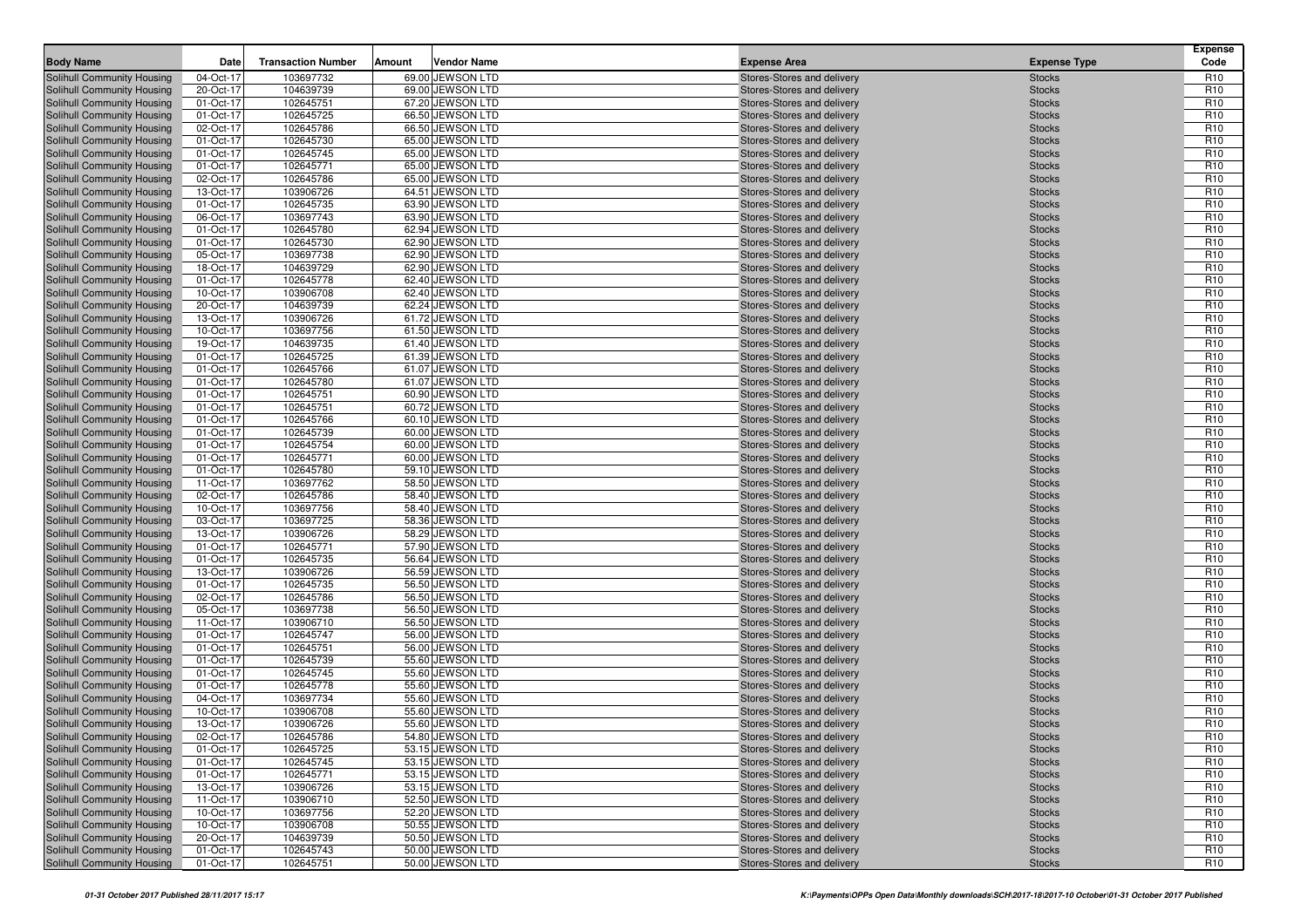| Solihull Community Housing<br>05-Oct-17<br>103697738<br>50.00 JEWSON LTD<br>Stores-Stores and delivery<br><b>Stocks</b><br>13-Oct-17<br>103906726<br>50.00 JEWSON LTD<br>Solihull Community Housing<br>Stores-Stores and delivery<br><b>Stocks</b><br>01-Oct-17<br>102645745<br>48.70 JEWSON LTD<br>Solihull Community Housing<br>Stores-Stores and delivery<br><b>Stocks</b><br>04-Oct-17<br>103697734<br>48.70 JEWSON LTD<br>Solihull Community Housing<br>Stores-Stores and delivery<br><b>Stocks</b><br>01-Oct-17<br>48.30 JEWSON LTD<br>Solihull Community Housing<br>102645730<br>Stores-Stores and delivery<br><b>Stocks</b><br>102645758<br>48.30 JEWSON LTD<br>Solihull Community Housing<br>01-Oct-17<br>Stores-Stores and delivery<br><b>Stocks</b><br>01-Oct-17<br>102645751<br>48.00 JEWSON LTD<br>Solihull Community Housing<br>Stores-Stores and delivery<br><b>Stocks</b><br>03-Oct-17<br>103697725<br>48.00 JEWSON LTD<br>Solihull Community Housing<br>Stores-Stores and delivery<br><b>Stocks</b><br>103906708<br>48.00 JEWSON LTD<br>Solihull Community Housing<br>10-Oct-17<br>Stores-Stores and delivery<br><b>Stocks</b><br>01-Oct-17<br>102645758<br>47.55 JEWSON LTD<br><b>Solihull Community Housing</b><br>Stores-Stores and delivery<br><b>Stocks</b><br>01-Oct-17<br>102645725<br>46.95 JEWSON LTD<br>Solihull Community Housing<br>Stores-Stores and delivery<br><b>Stocks</b><br>01-Oct-17<br>102645778<br>46.95 JEWSON LTD<br>Solihull Community Housing<br>Stores-Stores and delivery<br><b>Stocks</b><br>12-Oct-17<br>103906711<br>46.95 JEWSON LTD<br>Solihull Community Housing<br>Stores-Stores and delivery<br><b>Stocks</b><br><b>Solihull Community Housing</b><br>04-Oct-17<br>103697734<br>46.70 JEWSON LTD<br><b>Stocks</b><br>Stores-Stores and delivery<br>11-Oct-17<br>103906710<br>46.62 JEWSON LTD<br>Solihull Community Housing<br>Stores-Stores and delivery<br><b>Stocks</b><br>18-Oct-17<br>104639729<br>46.40 JEWSON LTD<br>Solihull Community Housing<br>Stores-Stores and delivery<br><b>Stocks</b><br>10-Oct-17<br>103697756<br>46.00 JEWSON LTD<br>Solihull Community Housing<br>Stores-Stores and delivery<br><b>Stocks</b><br>02-Oct-17<br>45.26 JEWSON LTD<br>Solihull Community Housing<br>102645784<br>Stores-Stores and delivery<br><b>Stocks</b><br>44.60 JEWSON LTD<br>Solihull Community Housing<br>01-Oct-17<br>102645778<br>Stores-Stores and delivery<br><b>Stocks</b><br>01-Oct-17<br>102645730<br>43.20 JEWSON LTD<br>Solihull Community Housing<br>Stores-Stores and delivery<br><b>Stocks</b><br>05-Oct-17<br>103697738<br>43.20 JEWSON LTD<br>Solihull Community Housing<br>Stores-Stores and delivery<br><b>Stocks</b><br>18-Oct-17<br>104639729<br>43.20 JEWSON LTD<br>Solihull Community Housing<br>Stores-Stores and delivery<br><b>Stocks</b><br>102645739<br>43.00 JEWSON LTD<br>Solihull Community Housing<br>01-Oct-17<br><b>Stocks</b><br>Stores-Stores and delivery<br>01-Oct-17<br>102645754<br>43.00 JEWSON LTD<br>Solihull Community Housing<br>Stores-Stores and delivery<br><b>Stocks</b><br>02-Oct-17<br>102645786<br>41.40 JEWSON LTD<br>Solihull Community Housing<br>Stores-Stores and delivery<br><b>Stocks</b><br>01-Oct-17<br>102645771<br>38.88 JEWSON LTD<br>Solihull Community Housing<br>Stores-Stores and delivery<br><b>Stocks</b><br>01-Oct-17<br>102645730<br>38.67 JEWSON LTD<br>Solihull Community Housing<br><b>Stocks</b><br>Stores-Stores and delivery<br>102645771<br>38.67 JEWSON LTD<br>Solihull Community Housing<br>01-Oct-17<br>Stores-Stores and delivery<br><b>Stocks</b><br>02-Oct-17<br>102645786<br>38.67 JEWSON LTD<br>Solihull Community Housing<br>Stores-Stores and delivery<br><b>Stocks</b><br>03-Oct-17<br>38.67 JEWSON LTD | Code                               |
|------------------------------------------------------------------------------------------------------------------------------------------------------------------------------------------------------------------------------------------------------------------------------------------------------------------------------------------------------------------------------------------------------------------------------------------------------------------------------------------------------------------------------------------------------------------------------------------------------------------------------------------------------------------------------------------------------------------------------------------------------------------------------------------------------------------------------------------------------------------------------------------------------------------------------------------------------------------------------------------------------------------------------------------------------------------------------------------------------------------------------------------------------------------------------------------------------------------------------------------------------------------------------------------------------------------------------------------------------------------------------------------------------------------------------------------------------------------------------------------------------------------------------------------------------------------------------------------------------------------------------------------------------------------------------------------------------------------------------------------------------------------------------------------------------------------------------------------------------------------------------------------------------------------------------------------------------------------------------------------------------------------------------------------------------------------------------------------------------------------------------------------------------------------------------------------------------------------------------------------------------------------------------------------------------------------------------------------------------------------------------------------------------------------------------------------------------------------------------------------------------------------------------------------------------------------------------------------------------------------------------------------------------------------------------------------------------------------------------------------------------------------------------------------------------------------------------------------------------------------------------------------------------------------------------------------------------------------------------------------------------------------------------------------------------------------------------------------------------------------------------------------------------------------------------------------------------------------------------------------------------------------------------------------------------------------------------------------------------------------------------------------------------------------------------------------------------------------------------------------------------------------------------------------------------------------------------------------------------------------------------------------------------------------------------------------------------------------------------------------------------------|------------------------------------|
|                                                                                                                                                                                                                                                                                                                                                                                                                                                                                                                                                                                                                                                                                                                                                                                                                                                                                                                                                                                                                                                                                                                                                                                                                                                                                                                                                                                                                                                                                                                                                                                                                                                                                                                                                                                                                                                                                                                                                                                                                                                                                                                                                                                                                                                                                                                                                                                                                                                                                                                                                                                                                                                                                                                                                                                                                                                                                                                                                                                                                                                                                                                                                                                                                                                                                                                                                                                                                                                                                                                                                                                                                                                                                                                                                            | R <sub>10</sub>                    |
|                                                                                                                                                                                                                                                                                                                                                                                                                                                                                                                                                                                                                                                                                                                                                                                                                                                                                                                                                                                                                                                                                                                                                                                                                                                                                                                                                                                                                                                                                                                                                                                                                                                                                                                                                                                                                                                                                                                                                                                                                                                                                                                                                                                                                                                                                                                                                                                                                                                                                                                                                                                                                                                                                                                                                                                                                                                                                                                                                                                                                                                                                                                                                                                                                                                                                                                                                                                                                                                                                                                                                                                                                                                                                                                                                            | R <sub>10</sub>                    |
|                                                                                                                                                                                                                                                                                                                                                                                                                                                                                                                                                                                                                                                                                                                                                                                                                                                                                                                                                                                                                                                                                                                                                                                                                                                                                                                                                                                                                                                                                                                                                                                                                                                                                                                                                                                                                                                                                                                                                                                                                                                                                                                                                                                                                                                                                                                                                                                                                                                                                                                                                                                                                                                                                                                                                                                                                                                                                                                                                                                                                                                                                                                                                                                                                                                                                                                                                                                                                                                                                                                                                                                                                                                                                                                                                            | R <sub>10</sub>                    |
|                                                                                                                                                                                                                                                                                                                                                                                                                                                                                                                                                                                                                                                                                                                                                                                                                                                                                                                                                                                                                                                                                                                                                                                                                                                                                                                                                                                                                                                                                                                                                                                                                                                                                                                                                                                                                                                                                                                                                                                                                                                                                                                                                                                                                                                                                                                                                                                                                                                                                                                                                                                                                                                                                                                                                                                                                                                                                                                                                                                                                                                                                                                                                                                                                                                                                                                                                                                                                                                                                                                                                                                                                                                                                                                                                            | R <sub>10</sub>                    |
|                                                                                                                                                                                                                                                                                                                                                                                                                                                                                                                                                                                                                                                                                                                                                                                                                                                                                                                                                                                                                                                                                                                                                                                                                                                                                                                                                                                                                                                                                                                                                                                                                                                                                                                                                                                                                                                                                                                                                                                                                                                                                                                                                                                                                                                                                                                                                                                                                                                                                                                                                                                                                                                                                                                                                                                                                                                                                                                                                                                                                                                                                                                                                                                                                                                                                                                                                                                                                                                                                                                                                                                                                                                                                                                                                            | R <sub>10</sub>                    |
|                                                                                                                                                                                                                                                                                                                                                                                                                                                                                                                                                                                                                                                                                                                                                                                                                                                                                                                                                                                                                                                                                                                                                                                                                                                                                                                                                                                                                                                                                                                                                                                                                                                                                                                                                                                                                                                                                                                                                                                                                                                                                                                                                                                                                                                                                                                                                                                                                                                                                                                                                                                                                                                                                                                                                                                                                                                                                                                                                                                                                                                                                                                                                                                                                                                                                                                                                                                                                                                                                                                                                                                                                                                                                                                                                            | R <sub>10</sub>                    |
|                                                                                                                                                                                                                                                                                                                                                                                                                                                                                                                                                                                                                                                                                                                                                                                                                                                                                                                                                                                                                                                                                                                                                                                                                                                                                                                                                                                                                                                                                                                                                                                                                                                                                                                                                                                                                                                                                                                                                                                                                                                                                                                                                                                                                                                                                                                                                                                                                                                                                                                                                                                                                                                                                                                                                                                                                                                                                                                                                                                                                                                                                                                                                                                                                                                                                                                                                                                                                                                                                                                                                                                                                                                                                                                                                            | R <sub>10</sub>                    |
|                                                                                                                                                                                                                                                                                                                                                                                                                                                                                                                                                                                                                                                                                                                                                                                                                                                                                                                                                                                                                                                                                                                                                                                                                                                                                                                                                                                                                                                                                                                                                                                                                                                                                                                                                                                                                                                                                                                                                                                                                                                                                                                                                                                                                                                                                                                                                                                                                                                                                                                                                                                                                                                                                                                                                                                                                                                                                                                                                                                                                                                                                                                                                                                                                                                                                                                                                                                                                                                                                                                                                                                                                                                                                                                                                            | R <sub>10</sub>                    |
|                                                                                                                                                                                                                                                                                                                                                                                                                                                                                                                                                                                                                                                                                                                                                                                                                                                                                                                                                                                                                                                                                                                                                                                                                                                                                                                                                                                                                                                                                                                                                                                                                                                                                                                                                                                                                                                                                                                                                                                                                                                                                                                                                                                                                                                                                                                                                                                                                                                                                                                                                                                                                                                                                                                                                                                                                                                                                                                                                                                                                                                                                                                                                                                                                                                                                                                                                                                                                                                                                                                                                                                                                                                                                                                                                            | R <sub>10</sub>                    |
|                                                                                                                                                                                                                                                                                                                                                                                                                                                                                                                                                                                                                                                                                                                                                                                                                                                                                                                                                                                                                                                                                                                                                                                                                                                                                                                                                                                                                                                                                                                                                                                                                                                                                                                                                                                                                                                                                                                                                                                                                                                                                                                                                                                                                                                                                                                                                                                                                                                                                                                                                                                                                                                                                                                                                                                                                                                                                                                                                                                                                                                                                                                                                                                                                                                                                                                                                                                                                                                                                                                                                                                                                                                                                                                                                            | R <sub>10</sub>                    |
|                                                                                                                                                                                                                                                                                                                                                                                                                                                                                                                                                                                                                                                                                                                                                                                                                                                                                                                                                                                                                                                                                                                                                                                                                                                                                                                                                                                                                                                                                                                                                                                                                                                                                                                                                                                                                                                                                                                                                                                                                                                                                                                                                                                                                                                                                                                                                                                                                                                                                                                                                                                                                                                                                                                                                                                                                                                                                                                                                                                                                                                                                                                                                                                                                                                                                                                                                                                                                                                                                                                                                                                                                                                                                                                                                            | R <sub>10</sub>                    |
|                                                                                                                                                                                                                                                                                                                                                                                                                                                                                                                                                                                                                                                                                                                                                                                                                                                                                                                                                                                                                                                                                                                                                                                                                                                                                                                                                                                                                                                                                                                                                                                                                                                                                                                                                                                                                                                                                                                                                                                                                                                                                                                                                                                                                                                                                                                                                                                                                                                                                                                                                                                                                                                                                                                                                                                                                                                                                                                                                                                                                                                                                                                                                                                                                                                                                                                                                                                                                                                                                                                                                                                                                                                                                                                                                            | R <sub>10</sub>                    |
|                                                                                                                                                                                                                                                                                                                                                                                                                                                                                                                                                                                                                                                                                                                                                                                                                                                                                                                                                                                                                                                                                                                                                                                                                                                                                                                                                                                                                                                                                                                                                                                                                                                                                                                                                                                                                                                                                                                                                                                                                                                                                                                                                                                                                                                                                                                                                                                                                                                                                                                                                                                                                                                                                                                                                                                                                                                                                                                                                                                                                                                                                                                                                                                                                                                                                                                                                                                                                                                                                                                                                                                                                                                                                                                                                            | R <sub>10</sub><br>R <sub>10</sub> |
|                                                                                                                                                                                                                                                                                                                                                                                                                                                                                                                                                                                                                                                                                                                                                                                                                                                                                                                                                                                                                                                                                                                                                                                                                                                                                                                                                                                                                                                                                                                                                                                                                                                                                                                                                                                                                                                                                                                                                                                                                                                                                                                                                                                                                                                                                                                                                                                                                                                                                                                                                                                                                                                                                                                                                                                                                                                                                                                                                                                                                                                                                                                                                                                                                                                                                                                                                                                                                                                                                                                                                                                                                                                                                                                                                            | R <sub>10</sub>                    |
|                                                                                                                                                                                                                                                                                                                                                                                                                                                                                                                                                                                                                                                                                                                                                                                                                                                                                                                                                                                                                                                                                                                                                                                                                                                                                                                                                                                                                                                                                                                                                                                                                                                                                                                                                                                                                                                                                                                                                                                                                                                                                                                                                                                                                                                                                                                                                                                                                                                                                                                                                                                                                                                                                                                                                                                                                                                                                                                                                                                                                                                                                                                                                                                                                                                                                                                                                                                                                                                                                                                                                                                                                                                                                                                                                            | R <sub>10</sub>                    |
|                                                                                                                                                                                                                                                                                                                                                                                                                                                                                                                                                                                                                                                                                                                                                                                                                                                                                                                                                                                                                                                                                                                                                                                                                                                                                                                                                                                                                                                                                                                                                                                                                                                                                                                                                                                                                                                                                                                                                                                                                                                                                                                                                                                                                                                                                                                                                                                                                                                                                                                                                                                                                                                                                                                                                                                                                                                                                                                                                                                                                                                                                                                                                                                                                                                                                                                                                                                                                                                                                                                                                                                                                                                                                                                                                            | R <sub>10</sub>                    |
|                                                                                                                                                                                                                                                                                                                                                                                                                                                                                                                                                                                                                                                                                                                                                                                                                                                                                                                                                                                                                                                                                                                                                                                                                                                                                                                                                                                                                                                                                                                                                                                                                                                                                                                                                                                                                                                                                                                                                                                                                                                                                                                                                                                                                                                                                                                                                                                                                                                                                                                                                                                                                                                                                                                                                                                                                                                                                                                                                                                                                                                                                                                                                                                                                                                                                                                                                                                                                                                                                                                                                                                                                                                                                                                                                            | R <sub>10</sub>                    |
|                                                                                                                                                                                                                                                                                                                                                                                                                                                                                                                                                                                                                                                                                                                                                                                                                                                                                                                                                                                                                                                                                                                                                                                                                                                                                                                                                                                                                                                                                                                                                                                                                                                                                                                                                                                                                                                                                                                                                                                                                                                                                                                                                                                                                                                                                                                                                                                                                                                                                                                                                                                                                                                                                                                                                                                                                                                                                                                                                                                                                                                                                                                                                                                                                                                                                                                                                                                                                                                                                                                                                                                                                                                                                                                                                            | R <sub>10</sub>                    |
|                                                                                                                                                                                                                                                                                                                                                                                                                                                                                                                                                                                                                                                                                                                                                                                                                                                                                                                                                                                                                                                                                                                                                                                                                                                                                                                                                                                                                                                                                                                                                                                                                                                                                                                                                                                                                                                                                                                                                                                                                                                                                                                                                                                                                                                                                                                                                                                                                                                                                                                                                                                                                                                                                                                                                                                                                                                                                                                                                                                                                                                                                                                                                                                                                                                                                                                                                                                                                                                                                                                                                                                                                                                                                                                                                            | R <sub>10</sub>                    |
|                                                                                                                                                                                                                                                                                                                                                                                                                                                                                                                                                                                                                                                                                                                                                                                                                                                                                                                                                                                                                                                                                                                                                                                                                                                                                                                                                                                                                                                                                                                                                                                                                                                                                                                                                                                                                                                                                                                                                                                                                                                                                                                                                                                                                                                                                                                                                                                                                                                                                                                                                                                                                                                                                                                                                                                                                                                                                                                                                                                                                                                                                                                                                                                                                                                                                                                                                                                                                                                                                                                                                                                                                                                                                                                                                            | R <sub>10</sub>                    |
|                                                                                                                                                                                                                                                                                                                                                                                                                                                                                                                                                                                                                                                                                                                                                                                                                                                                                                                                                                                                                                                                                                                                                                                                                                                                                                                                                                                                                                                                                                                                                                                                                                                                                                                                                                                                                                                                                                                                                                                                                                                                                                                                                                                                                                                                                                                                                                                                                                                                                                                                                                                                                                                                                                                                                                                                                                                                                                                                                                                                                                                                                                                                                                                                                                                                                                                                                                                                                                                                                                                                                                                                                                                                                                                                                            | R <sub>10</sub>                    |
|                                                                                                                                                                                                                                                                                                                                                                                                                                                                                                                                                                                                                                                                                                                                                                                                                                                                                                                                                                                                                                                                                                                                                                                                                                                                                                                                                                                                                                                                                                                                                                                                                                                                                                                                                                                                                                                                                                                                                                                                                                                                                                                                                                                                                                                                                                                                                                                                                                                                                                                                                                                                                                                                                                                                                                                                                                                                                                                                                                                                                                                                                                                                                                                                                                                                                                                                                                                                                                                                                                                                                                                                                                                                                                                                                            | R <sub>10</sub>                    |
|                                                                                                                                                                                                                                                                                                                                                                                                                                                                                                                                                                                                                                                                                                                                                                                                                                                                                                                                                                                                                                                                                                                                                                                                                                                                                                                                                                                                                                                                                                                                                                                                                                                                                                                                                                                                                                                                                                                                                                                                                                                                                                                                                                                                                                                                                                                                                                                                                                                                                                                                                                                                                                                                                                                                                                                                                                                                                                                                                                                                                                                                                                                                                                                                                                                                                                                                                                                                                                                                                                                                                                                                                                                                                                                                                            | R <sub>10</sub>                    |
|                                                                                                                                                                                                                                                                                                                                                                                                                                                                                                                                                                                                                                                                                                                                                                                                                                                                                                                                                                                                                                                                                                                                                                                                                                                                                                                                                                                                                                                                                                                                                                                                                                                                                                                                                                                                                                                                                                                                                                                                                                                                                                                                                                                                                                                                                                                                                                                                                                                                                                                                                                                                                                                                                                                                                                                                                                                                                                                                                                                                                                                                                                                                                                                                                                                                                                                                                                                                                                                                                                                                                                                                                                                                                                                                                            | R <sub>10</sub>                    |
|                                                                                                                                                                                                                                                                                                                                                                                                                                                                                                                                                                                                                                                                                                                                                                                                                                                                                                                                                                                                                                                                                                                                                                                                                                                                                                                                                                                                                                                                                                                                                                                                                                                                                                                                                                                                                                                                                                                                                                                                                                                                                                                                                                                                                                                                                                                                                                                                                                                                                                                                                                                                                                                                                                                                                                                                                                                                                                                                                                                                                                                                                                                                                                                                                                                                                                                                                                                                                                                                                                                                                                                                                                                                                                                                                            | R <sub>10</sub>                    |
|                                                                                                                                                                                                                                                                                                                                                                                                                                                                                                                                                                                                                                                                                                                                                                                                                                                                                                                                                                                                                                                                                                                                                                                                                                                                                                                                                                                                                                                                                                                                                                                                                                                                                                                                                                                                                                                                                                                                                                                                                                                                                                                                                                                                                                                                                                                                                                                                                                                                                                                                                                                                                                                                                                                                                                                                                                                                                                                                                                                                                                                                                                                                                                                                                                                                                                                                                                                                                                                                                                                                                                                                                                                                                                                                                            | R <sub>10</sub>                    |
|                                                                                                                                                                                                                                                                                                                                                                                                                                                                                                                                                                                                                                                                                                                                                                                                                                                                                                                                                                                                                                                                                                                                                                                                                                                                                                                                                                                                                                                                                                                                                                                                                                                                                                                                                                                                                                                                                                                                                                                                                                                                                                                                                                                                                                                                                                                                                                                                                                                                                                                                                                                                                                                                                                                                                                                                                                                                                                                                                                                                                                                                                                                                                                                                                                                                                                                                                                                                                                                                                                                                                                                                                                                                                                                                                            | R <sub>10</sub>                    |
|                                                                                                                                                                                                                                                                                                                                                                                                                                                                                                                                                                                                                                                                                                                                                                                                                                                                                                                                                                                                                                                                                                                                                                                                                                                                                                                                                                                                                                                                                                                                                                                                                                                                                                                                                                                                                                                                                                                                                                                                                                                                                                                                                                                                                                                                                                                                                                                                                                                                                                                                                                                                                                                                                                                                                                                                                                                                                                                                                                                                                                                                                                                                                                                                                                                                                                                                                                                                                                                                                                                                                                                                                                                                                                                                                            | R <sub>10</sub>                    |
| Solihull Community Housing<br>103697725<br>Stores-Stores and delivery<br><b>Stocks</b>                                                                                                                                                                                                                                                                                                                                                                                                                                                                                                                                                                                                                                                                                                                                                                                                                                                                                                                                                                                                                                                                                                                                                                                                                                                                                                                                                                                                                                                                                                                                                                                                                                                                                                                                                                                                                                                                                                                                                                                                                                                                                                                                                                                                                                                                                                                                                                                                                                                                                                                                                                                                                                                                                                                                                                                                                                                                                                                                                                                                                                                                                                                                                                                                                                                                                                                                                                                                                                                                                                                                                                                                                                                                     | R <sub>10</sub>                    |
| 103906708<br>38.67 JEWSON LTD<br>Solihull Community Housing<br>10-Oct-17<br>Stores-Stores and delivery<br><b>Stocks</b>                                                                                                                                                                                                                                                                                                                                                                                                                                                                                                                                                                                                                                                                                                                                                                                                                                                                                                                                                                                                                                                                                                                                                                                                                                                                                                                                                                                                                                                                                                                                                                                                                                                                                                                                                                                                                                                                                                                                                                                                                                                                                                                                                                                                                                                                                                                                                                                                                                                                                                                                                                                                                                                                                                                                                                                                                                                                                                                                                                                                                                                                                                                                                                                                                                                                                                                                                                                                                                                                                                                                                                                                                                    | R <sub>10</sub>                    |
| 10-Oct-17<br>103906708<br>38.67 JEWSON LTD<br>Solihull Community Housing<br>Stores-Stores and delivery<br><b>Stocks</b>                                                                                                                                                                                                                                                                                                                                                                                                                                                                                                                                                                                                                                                                                                                                                                                                                                                                                                                                                                                                                                                                                                                                                                                                                                                                                                                                                                                                                                                                                                                                                                                                                                                                                                                                                                                                                                                                                                                                                                                                                                                                                                                                                                                                                                                                                                                                                                                                                                                                                                                                                                                                                                                                                                                                                                                                                                                                                                                                                                                                                                                                                                                                                                                                                                                                                                                                                                                                                                                                                                                                                                                                                                    | R <sub>10</sub>                    |
| 13-Oct-17<br>103906726<br>38.67 JEWSON LTD<br>Solihull Community Housing<br>Stores-Stores and delivery<br><b>Stocks</b>                                                                                                                                                                                                                                                                                                                                                                                                                                                                                                                                                                                                                                                                                                                                                                                                                                                                                                                                                                                                                                                                                                                                                                                                                                                                                                                                                                                                                                                                                                                                                                                                                                                                                                                                                                                                                                                                                                                                                                                                                                                                                                                                                                                                                                                                                                                                                                                                                                                                                                                                                                                                                                                                                                                                                                                                                                                                                                                                                                                                                                                                                                                                                                                                                                                                                                                                                                                                                                                                                                                                                                                                                                    | R <sub>10</sub>                    |
| 103906731<br>38.67 JEWSON LTD<br>Solihull Community Housing<br>16-Oct-17<br>Stores-Stores and delivery<br><b>Stocks</b>                                                                                                                                                                                                                                                                                                                                                                                                                                                                                                                                                                                                                                                                                                                                                                                                                                                                                                                                                                                                                                                                                                                                                                                                                                                                                                                                                                                                                                                                                                                                                                                                                                                                                                                                                                                                                                                                                                                                                                                                                                                                                                                                                                                                                                                                                                                                                                                                                                                                                                                                                                                                                                                                                                                                                                                                                                                                                                                                                                                                                                                                                                                                                                                                                                                                                                                                                                                                                                                                                                                                                                                                                                    | R <sub>10</sub><br>R <sub>10</sub> |
| Solihull Community Housing<br>01-Oct-17<br>102645739<br>38.40 JEWSON LTD<br>Stores-Stores and delivery<br><b>Stocks</b><br>01-Oct-17<br>102645771<br>38.10 JEWSON LTD<br>Solihull Community Housing<br><b>Stocks</b><br>Stores-Stores and delivery                                                                                                                                                                                                                                                                                                                                                                                                                                                                                                                                                                                                                                                                                                                                                                                                                                                                                                                                                                                                                                                                                                                                                                                                                                                                                                                                                                                                                                                                                                                                                                                                                                                                                                                                                                                                                                                                                                                                                                                                                                                                                                                                                                                                                                                                                                                                                                                                                                                                                                                                                                                                                                                                                                                                                                                                                                                                                                                                                                                                                                                                                                                                                                                                                                                                                                                                                                                                                                                                                                         | R <sub>10</sub>                    |
| 03-Oct-17<br>103697725<br>38.10 JEWSON LTD<br>Solihull Community Housing<br>Stores-Stores and delivery<br><b>Stocks</b>                                                                                                                                                                                                                                                                                                                                                                                                                                                                                                                                                                                                                                                                                                                                                                                                                                                                                                                                                                                                                                                                                                                                                                                                                                                                                                                                                                                                                                                                                                                                                                                                                                                                                                                                                                                                                                                                                                                                                                                                                                                                                                                                                                                                                                                                                                                                                                                                                                                                                                                                                                                                                                                                                                                                                                                                                                                                                                                                                                                                                                                                                                                                                                                                                                                                                                                                                                                                                                                                                                                                                                                                                                    | R <sub>10</sub>                    |
| 13-Oct-17<br>103906726<br>38.10 JEWSON LTD<br>Solihull Community Housing<br>Stores-Stores and delivery<br><b>Stocks</b>                                                                                                                                                                                                                                                                                                                                                                                                                                                                                                                                                                                                                                                                                                                                                                                                                                                                                                                                                                                                                                                                                                                                                                                                                                                                                                                                                                                                                                                                                                                                                                                                                                                                                                                                                                                                                                                                                                                                                                                                                                                                                                                                                                                                                                                                                                                                                                                                                                                                                                                                                                                                                                                                                                                                                                                                                                                                                                                                                                                                                                                                                                                                                                                                                                                                                                                                                                                                                                                                                                                                                                                                                                    | R <sub>10</sub>                    |
| 01-Oct-17<br>38.04 JEWSON LTD<br>Solihull Community Housing<br>102645739<br>Stores-Stores and delivery<br><b>Stocks</b>                                                                                                                                                                                                                                                                                                                                                                                                                                                                                                                                                                                                                                                                                                                                                                                                                                                                                                                                                                                                                                                                                                                                                                                                                                                                                                                                                                                                                                                                                                                                                                                                                                                                                                                                                                                                                                                                                                                                                                                                                                                                                                                                                                                                                                                                                                                                                                                                                                                                                                                                                                                                                                                                                                                                                                                                                                                                                                                                                                                                                                                                                                                                                                                                                                                                                                                                                                                                                                                                                                                                                                                                                                    | R <sub>10</sub>                    |
| 18-Oct-17<br>104639729<br>38.04 JEWSON LTD<br>Solihull Community Housing<br>Stores-Stores and delivery<br><b>Stocks</b>                                                                                                                                                                                                                                                                                                                                                                                                                                                                                                                                                                                                                                                                                                                                                                                                                                                                                                                                                                                                                                                                                                                                                                                                                                                                                                                                                                                                                                                                                                                                                                                                                                                                                                                                                                                                                                                                                                                                                                                                                                                                                                                                                                                                                                                                                                                                                                                                                                                                                                                                                                                                                                                                                                                                                                                                                                                                                                                                                                                                                                                                                                                                                                                                                                                                                                                                                                                                                                                                                                                                                                                                                                    | R <sub>10</sub>                    |
| 102645725<br>37.80 JEWSON LTD<br>Solihull Community Housing<br>01-Oct-17<br>Stores-Stores and delivery<br><b>Stocks</b>                                                                                                                                                                                                                                                                                                                                                                                                                                                                                                                                                                                                                                                                                                                                                                                                                                                                                                                                                                                                                                                                                                                                                                                                                                                                                                                                                                                                                                                                                                                                                                                                                                                                                                                                                                                                                                                                                                                                                                                                                                                                                                                                                                                                                                                                                                                                                                                                                                                                                                                                                                                                                                                                                                                                                                                                                                                                                                                                                                                                                                                                                                                                                                                                                                                                                                                                                                                                                                                                                                                                                                                                                                    | R <sub>10</sub>                    |
| 20-Oct-17<br>104639739<br>37.75 JEWSON LTD<br>Solihull Community Housing<br>Stores-Stores and delivery<br><b>Stocks</b>                                                                                                                                                                                                                                                                                                                                                                                                                                                                                                                                                                                                                                                                                                                                                                                                                                                                                                                                                                                                                                                                                                                                                                                                                                                                                                                                                                                                                                                                                                                                                                                                                                                                                                                                                                                                                                                                                                                                                                                                                                                                                                                                                                                                                                                                                                                                                                                                                                                                                                                                                                                                                                                                                                                                                                                                                                                                                                                                                                                                                                                                                                                                                                                                                                                                                                                                                                                                                                                                                                                                                                                                                                    | R <sub>10</sub>                    |
| 01-Oct-17<br>37.56 JEWSON LTD<br>Solihull Community Housing<br>102645739<br>Stores-Stores and delivery<br><b>Stocks</b>                                                                                                                                                                                                                                                                                                                                                                                                                                                                                                                                                                                                                                                                                                                                                                                                                                                                                                                                                                                                                                                                                                                                                                                                                                                                                                                                                                                                                                                                                                                                                                                                                                                                                                                                                                                                                                                                                                                                                                                                                                                                                                                                                                                                                                                                                                                                                                                                                                                                                                                                                                                                                                                                                                                                                                                                                                                                                                                                                                                                                                                                                                                                                                                                                                                                                                                                                                                                                                                                                                                                                                                                                                    | R <sub>10</sub>                    |
| 37.44 JEWSON LTD<br>Solihull Community Housing<br>01-Oct-17<br>102645771<br>Stores-Stores and delivery<br><b>Stocks</b>                                                                                                                                                                                                                                                                                                                                                                                                                                                                                                                                                                                                                                                                                                                                                                                                                                                                                                                                                                                                                                                                                                                                                                                                                                                                                                                                                                                                                                                                                                                                                                                                                                                                                                                                                                                                                                                                                                                                                                                                                                                                                                                                                                                                                                                                                                                                                                                                                                                                                                                                                                                                                                                                                                                                                                                                                                                                                                                                                                                                                                                                                                                                                                                                                                                                                                                                                                                                                                                                                                                                                                                                                                    | R <sub>10</sub>                    |
| 11-Oct-17<br>103906710<br>37.44 JEWSON LTD<br>Solihull Community Housing<br>Stores-Stores and delivery<br><b>Stocks</b>                                                                                                                                                                                                                                                                                                                                                                                                                                                                                                                                                                                                                                                                                                                                                                                                                                                                                                                                                                                                                                                                                                                                                                                                                                                                                                                                                                                                                                                                                                                                                                                                                                                                                                                                                                                                                                                                                                                                                                                                                                                                                                                                                                                                                                                                                                                                                                                                                                                                                                                                                                                                                                                                                                                                                                                                                                                                                                                                                                                                                                                                                                                                                                                                                                                                                                                                                                                                                                                                                                                                                                                                                                    | R <sub>10</sub>                    |
| 12-Oct-17<br>103906718<br>37.40 JEWSON LTD<br>Solihull Community Housing<br>Stores-Stores and delivery<br><b>Stocks</b>                                                                                                                                                                                                                                                                                                                                                                                                                                                                                                                                                                                                                                                                                                                                                                                                                                                                                                                                                                                                                                                                                                                                                                                                                                                                                                                                                                                                                                                                                                                                                                                                                                                                                                                                                                                                                                                                                                                                                                                                                                                                                                                                                                                                                                                                                                                                                                                                                                                                                                                                                                                                                                                                                                                                                                                                                                                                                                                                                                                                                                                                                                                                                                                                                                                                                                                                                                                                                                                                                                                                                                                                                                    | R <sub>10</sub>                    |
| 02-Oct-17<br>102645786<br>36.30 JEWSON LTD<br>Solihull Community Housing<br>Stores-Stores and delivery<br><b>Stocks</b>                                                                                                                                                                                                                                                                                                                                                                                                                                                                                                                                                                                                                                                                                                                                                                                                                                                                                                                                                                                                                                                                                                                                                                                                                                                                                                                                                                                                                                                                                                                                                                                                                                                                                                                                                                                                                                                                                                                                                                                                                                                                                                                                                                                                                                                                                                                                                                                                                                                                                                                                                                                                                                                                                                                                                                                                                                                                                                                                                                                                                                                                                                                                                                                                                                                                                                                                                                                                                                                                                                                                                                                                                                    | R <sub>10</sub>                    |
| 103906710<br>Solihull Community Housing<br>11-Oct-17<br>36.10 JEWSON LTD<br><b>Stocks</b><br>Stores-Stores and delivery                                                                                                                                                                                                                                                                                                                                                                                                                                                                                                                                                                                                                                                                                                                                                                                                                                                                                                                                                                                                                                                                                                                                                                                                                                                                                                                                                                                                                                                                                                                                                                                                                                                                                                                                                                                                                                                                                                                                                                                                                                                                                                                                                                                                                                                                                                                                                                                                                                                                                                                                                                                                                                                                                                                                                                                                                                                                                                                                                                                                                                                                                                                                                                                                                                                                                                                                                                                                                                                                                                                                                                                                                                    | R <sub>10</sub>                    |
| 13-Oct-17<br>103906726<br>35.88 JEWSON LTD<br>Solihull Community Housing<br>Stores-Stores and delivery<br><b>Stocks</b>                                                                                                                                                                                                                                                                                                                                                                                                                                                                                                                                                                                                                                                                                                                                                                                                                                                                                                                                                                                                                                                                                                                                                                                                                                                                                                                                                                                                                                                                                                                                                                                                                                                                                                                                                                                                                                                                                                                                                                                                                                                                                                                                                                                                                                                                                                                                                                                                                                                                                                                                                                                                                                                                                                                                                                                                                                                                                                                                                                                                                                                                                                                                                                                                                                                                                                                                                                                                                                                                                                                                                                                                                                    | R <sub>10</sub>                    |
| 01-Oct-17<br>102645730<br>35.00 JEWSON LTD<br>Solihull Community Housing<br>Stores-Stores and delivery<br><b>Stocks</b>                                                                                                                                                                                                                                                                                                                                                                                                                                                                                                                                                                                                                                                                                                                                                                                                                                                                                                                                                                                                                                                                                                                                                                                                                                                                                                                                                                                                                                                                                                                                                                                                                                                                                                                                                                                                                                                                                                                                                                                                                                                                                                                                                                                                                                                                                                                                                                                                                                                                                                                                                                                                                                                                                                                                                                                                                                                                                                                                                                                                                                                                                                                                                                                                                                                                                                                                                                                                                                                                                                                                                                                                                                    | R <sub>10</sub>                    |
| 01-Oct-17<br>102645766<br>35.00 JEWSON LTD<br>Solihull Community Housing<br>Stores-Stores and delivery<br><b>Stocks</b>                                                                                                                                                                                                                                                                                                                                                                                                                                                                                                                                                                                                                                                                                                                                                                                                                                                                                                                                                                                                                                                                                                                                                                                                                                                                                                                                                                                                                                                                                                                                                                                                                                                                                                                                                                                                                                                                                                                                                                                                                                                                                                                                                                                                                                                                                                                                                                                                                                                                                                                                                                                                                                                                                                                                                                                                                                                                                                                                                                                                                                                                                                                                                                                                                                                                                                                                                                                                                                                                                                                                                                                                                                    | R <sub>10</sub>                    |
| Solihull Community Housing<br>16-Oct-17<br>103906731<br>35.00 JEWSON LTD<br>Stores-Stores and delivery<br><b>Stocks</b>                                                                                                                                                                                                                                                                                                                                                                                                                                                                                                                                                                                                                                                                                                                                                                                                                                                                                                                                                                                                                                                                                                                                                                                                                                                                                                                                                                                                                                                                                                                                                                                                                                                                                                                                                                                                                                                                                                                                                                                                                                                                                                                                                                                                                                                                                                                                                                                                                                                                                                                                                                                                                                                                                                                                                                                                                                                                                                                                                                                                                                                                                                                                                                                                                                                                                                                                                                                                                                                                                                                                                                                                                                    | R <sub>10</sub>                    |
| Solihull Community Housing<br>01-Oct-17<br>102645739<br>34.50 JEWSON LTD<br>Stores-Stores and delivery<br><b>Stocks</b>                                                                                                                                                                                                                                                                                                                                                                                                                                                                                                                                                                                                                                                                                                                                                                                                                                                                                                                                                                                                                                                                                                                                                                                                                                                                                                                                                                                                                                                                                                                                                                                                                                                                                                                                                                                                                                                                                                                                                                                                                                                                                                                                                                                                                                                                                                                                                                                                                                                                                                                                                                                                                                                                                                                                                                                                                                                                                                                                                                                                                                                                                                                                                                                                                                                                                                                                                                                                                                                                                                                                                                                                                                    | R <sub>10</sub>                    |
| 33.25 JEWSON LTD<br>Solihull Community Housing<br>02-Oct-17<br>102645786<br>Stores-Stores and delivery<br><b>Stocks</b>                                                                                                                                                                                                                                                                                                                                                                                                                                                                                                                                                                                                                                                                                                                                                                                                                                                                                                                                                                                                                                                                                                                                                                                                                                                                                                                                                                                                                                                                                                                                                                                                                                                                                                                                                                                                                                                                                                                                                                                                                                                                                                                                                                                                                                                                                                                                                                                                                                                                                                                                                                                                                                                                                                                                                                                                                                                                                                                                                                                                                                                                                                                                                                                                                                                                                                                                                                                                                                                                                                                                                                                                                                    | R <sub>10</sub>                    |
| Solihull Community Housing<br>103906711<br>33.25 JEWSON LTD<br>12-Oct-17<br>Stores-Stores and delivery<br><b>Stocks</b><br>Solihull Community Housing<br>102645751<br>33.20 JEWSON LTD<br>Stores-Stores and delivery                                                                                                                                                                                                                                                                                                                                                                                                                                                                                                                                                                                                                                                                                                                                                                                                                                                                                                                                                                                                                                                                                                                                                                                                                                                                                                                                                                                                                                                                                                                                                                                                                                                                                                                                                                                                                                                                                                                                                                                                                                                                                                                                                                                                                                                                                                                                                                                                                                                                                                                                                                                                                                                                                                                                                                                                                                                                                                                                                                                                                                                                                                                                                                                                                                                                                                                                                                                                                                                                                                                                       | R <sub>10</sub><br>R <sub>10</sub> |
| 01-Oct-17<br><b>Stocks</b><br>Solihull Community Housing<br>05-Oct-17<br>103697738<br>32.40 JEWSON LTD<br>Stores-Stores and delivery<br><b>Stocks</b>                                                                                                                                                                                                                                                                                                                                                                                                                                                                                                                                                                                                                                                                                                                                                                                                                                                                                                                                                                                                                                                                                                                                                                                                                                                                                                                                                                                                                                                                                                                                                                                                                                                                                                                                                                                                                                                                                                                                                                                                                                                                                                                                                                                                                                                                                                                                                                                                                                                                                                                                                                                                                                                                                                                                                                                                                                                                                                                                                                                                                                                                                                                                                                                                                                                                                                                                                                                                                                                                                                                                                                                                      | R <sub>10</sub>                    |
| Solihull Community Housing<br>04-Oct-17<br>103697734<br>32.20 JEWSON LTD<br>Stores-Stores and delivery<br><b>Stocks</b>                                                                                                                                                                                                                                                                                                                                                                                                                                                                                                                                                                                                                                                                                                                                                                                                                                                                                                                                                                                                                                                                                                                                                                                                                                                                                                                                                                                                                                                                                                                                                                                                                                                                                                                                                                                                                                                                                                                                                                                                                                                                                                                                                                                                                                                                                                                                                                                                                                                                                                                                                                                                                                                                                                                                                                                                                                                                                                                                                                                                                                                                                                                                                                                                                                                                                                                                                                                                                                                                                                                                                                                                                                    | R <sub>10</sub>                    |
| Solihull Community Housing<br>17-Oct-17<br>104639721<br>32.20 JEWSON LTD<br>Stores-Stores and delivery<br><b>Stocks</b>                                                                                                                                                                                                                                                                                                                                                                                                                                                                                                                                                                                                                                                                                                                                                                                                                                                                                                                                                                                                                                                                                                                                                                                                                                                                                                                                                                                                                                                                                                                                                                                                                                                                                                                                                                                                                                                                                                                                                                                                                                                                                                                                                                                                                                                                                                                                                                                                                                                                                                                                                                                                                                                                                                                                                                                                                                                                                                                                                                                                                                                                                                                                                                                                                                                                                                                                                                                                                                                                                                                                                                                                                                    | R <sub>10</sub>                    |
| Solihull Community Housing<br>01-Oct-17<br>102645751<br>32.00 JEWSON LTD<br>Stores-Stores and delivery<br><b>Stocks</b>                                                                                                                                                                                                                                                                                                                                                                                                                                                                                                                                                                                                                                                                                                                                                                                                                                                                                                                                                                                                                                                                                                                                                                                                                                                                                                                                                                                                                                                                                                                                                                                                                                                                                                                                                                                                                                                                                                                                                                                                                                                                                                                                                                                                                                                                                                                                                                                                                                                                                                                                                                                                                                                                                                                                                                                                                                                                                                                                                                                                                                                                                                                                                                                                                                                                                                                                                                                                                                                                                                                                                                                                                                    | R <sub>10</sub>                    |
| Solihull Community Housing<br>12-Oct-17<br>32.00 JEWSON LTD<br>103906711<br>Stores-Stores and delivery<br><b>Stocks</b>                                                                                                                                                                                                                                                                                                                                                                                                                                                                                                                                                                                                                                                                                                                                                                                                                                                                                                                                                                                                                                                                                                                                                                                                                                                                                                                                                                                                                                                                                                                                                                                                                                                                                                                                                                                                                                                                                                                                                                                                                                                                                                                                                                                                                                                                                                                                                                                                                                                                                                                                                                                                                                                                                                                                                                                                                                                                                                                                                                                                                                                                                                                                                                                                                                                                                                                                                                                                                                                                                                                                                                                                                                    | R <sub>10</sub>                    |
| Solihull Community Housing<br>20-Oct-17<br>104639739<br>31.70 JEWSON LTD<br>Stores-Stores and delivery<br><b>Stocks</b>                                                                                                                                                                                                                                                                                                                                                                                                                                                                                                                                                                                                                                                                                                                                                                                                                                                                                                                                                                                                                                                                                                                                                                                                                                                                                                                                                                                                                                                                                                                                                                                                                                                                                                                                                                                                                                                                                                                                                                                                                                                                                                                                                                                                                                                                                                                                                                                                                                                                                                                                                                                                                                                                                                                                                                                                                                                                                                                                                                                                                                                                                                                                                                                                                                                                                                                                                                                                                                                                                                                                                                                                                                    | R <sub>10</sub>                    |
| Solihull Community Housing<br>02-Oct-17<br>102645786<br>31.04 JEWSON LTD<br>Stores-Stores and delivery<br><b>Stocks</b>                                                                                                                                                                                                                                                                                                                                                                                                                                                                                                                                                                                                                                                                                                                                                                                                                                                                                                                                                                                                                                                                                                                                                                                                                                                                                                                                                                                                                                                                                                                                                                                                                                                                                                                                                                                                                                                                                                                                                                                                                                                                                                                                                                                                                                                                                                                                                                                                                                                                                                                                                                                                                                                                                                                                                                                                                                                                                                                                                                                                                                                                                                                                                                                                                                                                                                                                                                                                                                                                                                                                                                                                                                    |                                    |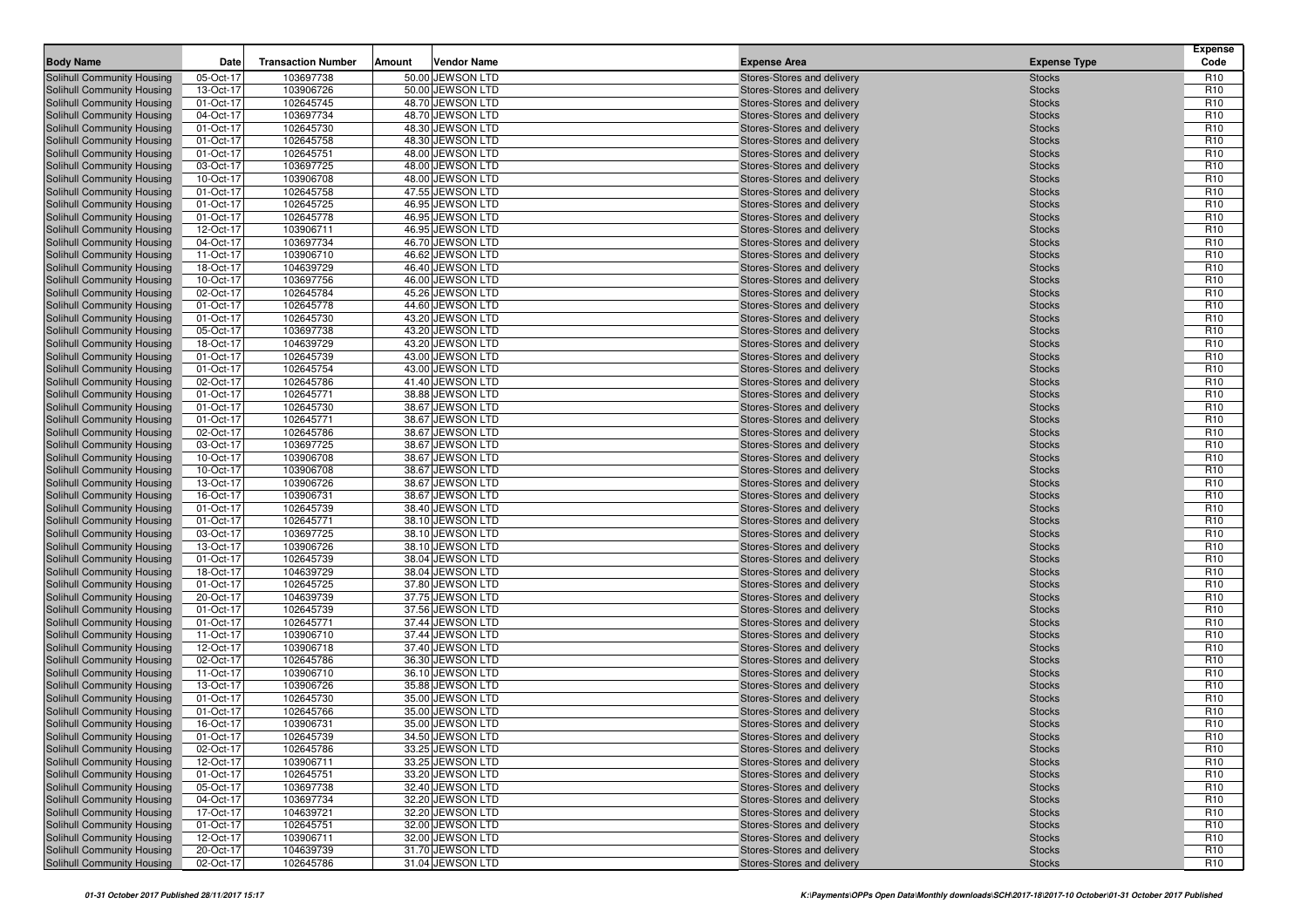| <b>Body Name</b>                                         | Date                   | <b>Transaction Number</b> | Amount | <b>Vendor Name</b>                   | <b>Expense Area</b>                                      | <b>Expense Type</b>            | <b>Expense</b><br>Code             |
|----------------------------------------------------------|------------------------|---------------------------|--------|--------------------------------------|----------------------------------------------------------|--------------------------------|------------------------------------|
| Solihull Community Housing                               | 01-Oct-17              | 102645725                 |        | 30.60 JEWSON LTD                     | Stores-Stores and delivery                               | <b>Stocks</b>                  | R <sub>10</sub>                    |
| Solihull Community Housing                               | 03-Oct-17              | 103697725                 |        | 30.60 JEWSON LTD                     | Stores-Stores and delivery                               | <b>Stocks</b>                  | R <sub>10</sub>                    |
| Solihull Community Housing                               | 17-Oct-17              | 104639721                 |        | 30.60 JEWSON LTD                     | Stores-Stores and delivery                               | <b>Stocks</b>                  | R <sub>10</sub>                    |
| Solihull Community Housing                               | 02-Oct-17              | 102645786                 |        | 30.42 JEWSON LTD                     | Stores-Stores and delivery                               | <b>Stocks</b>                  | R <sub>10</sub>                    |
| Solihull Community Housing                               | 04-Oct-17              | 103697734                 |        | 29.35 JEWSON LTD                     | Stores-Stores and delivery                               | <b>Stocks</b>                  | R <sub>10</sub>                    |
| Solihull Community Housing                               | 02-Oct-17              | 102645786                 |        | 29.30 JEWSON LTD                     | Stores-Stores and delivery                               | <b>Stocks</b>                  | R <sub>10</sub>                    |
| Solihull Community Housing                               | 01-Oct-17              | 102645780                 |        | 29.20 JEWSON LTD                     | Stores-Stores and delivery                               | <b>Stocks</b>                  | R <sub>10</sub>                    |
| Solihull Community Housing                               | 18-Oct-17              | 104639729                 |        | 29.20 JEWSON LTD                     | Stores-Stores and delivery                               | <b>Stocks</b>                  | R <sub>10</sub>                    |
| Solihull Community Housing                               | 03-Oct-17              | 103697725                 |        | 28.80 JEWSON LTD                     | Stores-Stores and delivery                               | <b>Stocks</b>                  | R <sub>10</sub>                    |
| Solihull Community Housing                               | 04-Oct-17              | 103697734                 |        | 28.80 JEWSON LTD                     | Stores-Stores and delivery                               | <b>Stocks</b>                  | R <sub>10</sub>                    |
| Solihull Community Housing                               | 18-Oct-17              | 104639729                 |        | 28.80 JEWSON LTD                     | Stores-Stores and delivery                               | <b>Stocks</b>                  | R <sub>10</sub>                    |
| Solihull Community Housing                               | 01-Oct-17              | 102645754                 |        | 28.50 JEWSON LTD                     | Stores-Stores and delivery                               | <b>Stocks</b>                  | R <sub>10</sub>                    |
| Solihull Community Housing                               | 04-Oct-17              | 103697734                 |        | 28.26 JEWSON LTD                     | Stores-Stores and delivery                               | <b>Stocks</b>                  | R <sub>10</sub>                    |
| Solihull Community Housing                               | 20-Oct-17              | 104639739                 |        | 28.26 JEWSON LTD                     | Stores-Stores and delivery                               | <b>Stocks</b>                  | R <sub>10</sub>                    |
| Solihull Community Housing                               | 01-Oct-17              | 102645758                 |        | 28.20 JEWSON LTD                     | Stores-Stores and delivery                               | <b>Stocks</b>                  | R <sub>10</sub>                    |
| Solihull Community Housing                               | 17-Oct-17              | 104639721                 |        | 28.20 JEWSON LTD                     | Stores-Stores and delivery                               | <b>Stocks</b>                  | R <sub>10</sub>                    |
| Solihull Community Housing                               | 01-Oct-17              | 102645739                 |        | 28.00 JEWSON LTD                     | Stores-Stores and delivery                               | <b>Stocks</b>                  | R <sub>10</sub>                    |
| Solihull Community Housing                               | 01-Oct-17              | 102645771                 |        | 27.90 JEWSON LTD                     | Stores-Stores and delivery                               | <b>Stocks</b>                  | R <sub>10</sub>                    |
| Solihull Community Housing                               | 12-Oct-17              | 103906711                 |        | 27.90 JEWSON LTD                     | Stores-Stores and delivery                               | <b>Stocks</b>                  | R <sub>10</sub>                    |
| Solihull Community Housing                               | 01-Oct-17              | 102645739                 |        | 27.80 JEWSON LTD                     | Stores-Stores and delivery                               | <b>Stocks</b>                  | R <sub>10</sub>                    |
| Solihull Community Housing                               | 03-Oct-17              | 103697725                 |        | 27.80 JEWSON LTD                     | Stores-Stores and delivery                               | <b>Stocks</b>                  | R <sub>10</sub>                    |
| Solihull Community Housing                               | 18-Oct-17              | 104639729                 |        | 27.40 JEWSON LTD                     | Stores-Stores and delivery                               | <b>Stocks</b>                  | R <sub>10</sub>                    |
| Solihull Community Housing                               | 03-Oct-17              | 103697725                 |        | 27.24 JEWSON LTD                     | Stores-Stores and delivery                               | <b>Stocks</b>                  | R <sub>10</sub>                    |
| Solihull Community Housing                               | 18-Oct-17              | 104639729                 |        | 27.24 JEWSON LTD                     | Stores-Stores and delivery                               | <b>Stocks</b>                  | R <sub>10</sub>                    |
| Solihull Community Housing                               | 01-Oct-17              | 102645725                 |        | 27.00 JEWSON LTD                     | Stores-Stores and delivery                               | <b>Stocks</b>                  | R <sub>10</sub>                    |
| Solihull Community Housing                               | 01-Oct-17              | 102645771                 |        | 27.00 JEWSON LTD                     | Stores-Stores and delivery                               | <b>Stocks</b>                  | R <sub>10</sub><br>R <sub>10</sub> |
| Solihull Community Housing                               | 01-Oct-17              | 102645754                 |        | 26.95 JEWSON LTD                     | Stores-Stores and delivery                               | <b>Stocks</b>                  | R <sub>10</sub>                    |
| Solihull Community Housing                               | 05-Oct-17<br>01-Oct-17 | 103697738<br>102645751    |        | 26.95 JEWSON LTD<br>26.80 JEWSON LTD | Stores-Stores and delivery                               | <b>Stocks</b>                  | R <sub>10</sub>                    |
| Solihull Community Housing<br>Solihull Community Housing | 13-Oct-17              | 103906726                 |        | 26.80 JEWSON LTD                     | Stores-Stores and delivery<br>Stores-Stores and delivery | <b>Stocks</b><br><b>Stocks</b> | R <sub>10</sub>                    |
| Solihull Community Housing                               | 18-Oct-17              | 104639729                 |        | 26.41 JEWSON LTD                     | Stores-Stores and delivery                               | <b>Stocks</b>                  | R <sub>10</sub>                    |
| Solihull Community Housing                               | 01-Oct-17              | 102645766                 |        | 26.35 JEWSON LTD                     | Stores-Stores and delivery                               | <b>Stocks</b>                  | R <sub>10</sub>                    |
| Solihull Community Housing                               | 04-Oct-17              | 103697734                 |        | 26.35 JEWSON LTD                     | Stores-Stores and delivery                               | <b>Stocks</b>                  | R <sub>10</sub>                    |
| Solihull Community Housing                               | 10-Oct-17              | 103697756                 |        | 26.35 JEWSON LTD                     | Stores-Stores and delivery                               | <b>Stocks</b>                  | R <sub>10</sub>                    |
| Solihull Community Housing                               | 01-Oct-17              | 102645766                 |        | 26.30 JEWSON LTD                     | Stores-Stores and delivery                               | <b>Stocks</b>                  | R <sub>10</sub>                    |
| Solihull Community Housing                               | 01-Oct-17              | 102645723                 |        | 26.00 JEWSON LTD                     | Stores-Stores and delivery                               | <b>Stocks</b>                  | R <sub>10</sub>                    |
| Solihull Community Housing                               | 01-Oct-17              | 102645725                 |        | 24.62 JEWSON LTD                     | Stores-Stores and delivery                               | <b>Stocks</b>                  | R <sub>10</sub>                    |
| Solihull Community Housing                               | 20-Oct-17              | 104639739                 |        | 24.62 JEWSON LTD                     | Stores-Stores and delivery                               | <b>Stocks</b>                  | R <sub>10</sub>                    |
| Solihull Community Housing                               | 01-Oct-17              | 102645735                 |        | 24.60 JEWSON LTD                     | Stores-Stores and delivery                               | <b>Stocks</b>                  | R <sub>10</sub>                    |
| Solihull Community Housing                               | 13-Oct-17              | 103906726                 |        | 24.32 JEWSON LTD                     | Stores-Stores and delivery                               | <b>Stocks</b>                  | R <sub>10</sub>                    |
| Solihull Community Housing                               | 01-Oct-17              | 102645778                 |        | 23.40 JEWSON LTD                     | Stores-Stores and delivery                               | <b>Stocks</b>                  | R <sub>10</sub>                    |
| Solihull Community Housing                               | 18-Oct-17              | 104639729                 |        | 23.40 JEWSON LTD                     | Stores-Stores and delivery                               | <b>Stocks</b>                  | R <sub>10</sub>                    |
| Solihull Community Housing                               | 01-Oct-17              | 102645771                 |        | 22.40 JEWSON LTD                     | Stores-Stores and delivery                               | <b>Stocks</b>                  | R <sub>10</sub>                    |
| Solihull Community Housing                               | 01-Oct-17              | 102645754                 |        | 22.10 JEWSON LTD                     | Stores-Stores and delivery                               | <b>Stocks</b>                  | R <sub>10</sub>                    |
| Solihull Community Housing                               | 01-Oct-17              | 102645745                 |        | 21.90 JEWSON LTD                     | Stores-Stores and delivery                               | <b>Stocks</b>                  | R <sub>10</sub>                    |
| Solihull Community Housing                               | 01-Oct-17              | 102645778                 |        | 21.90 JEWSON LTD                     | Stores-Stores and delivery                               | <b>Stocks</b>                  | R <sub>10</sub>                    |
| Solihull Community Housing                               | 01-Oct-17              | 102645771                 |        | 21.80 JEWSON LTD                     | Stores-Stores and delivery                               | <b>Stocks</b>                  | R <sub>10</sub>                    |
| Solihull Community Housing                               | 01-Oct-17              | 102645739                 |        | 21.40 JEWSON LTD                     | Stores-Stores and delivery                               | <b>Stocks</b>                  | R <sub>10</sub>                    |
| Solihull Community Housing                               | 01-Oct-17              | 102645778                 |        | 20.40 JEWSON LTD                     | Stores-Stores and delivery                               | <b>Stocks</b>                  | R <sub>10</sub>                    |
| Solihull Community Housing                               | 10-Oct-17              | 103906708                 |        | 20.40 JEWSON LTD                     | Stores-Stores and delivery                               | <b>Stocks</b>                  | R <sub>10</sub>                    |
| Solihull Community Housing                               | 02-Oct-17              | 102645784                 |        | 20.00 JEWSON LTD                     | Stores-Stores and delivery                               | <b>Stocks</b>                  | R <sub>10</sub>                    |
| Solihull Community Housing                               | 05-Oct-17              | 103697738                 |        | 19.83 JEWSON LTD                     | Stores-Stores and delivery                               | <b>Stocks</b>                  | R <sub>10</sub>                    |
| Solihull Community Housing                               | 18-Oct-17              | 104639729                 |        | 19.65 JEWSON LTD                     | Stores-Stores and delivery                               | <b>Stocks</b>                  | R <sub>10</sub>                    |
| Solihull Community Housing                               | 20-Oct-17              | 104639739                 |        | 19.65 JEWSON LTD                     | Stores-Stores and delivery                               | <b>Stocks</b>                  | R <sub>10</sub>                    |
| Solihull Community Housing                               | 01-Oct-17              | 102645739                 |        | 19.40 JEWSON LTD                     | Stores-Stores and delivery                               | <b>Stocks</b>                  | R <sub>10</sub>                    |
| Solihull Community Housing                               | 20-Oct-17              | 104639743                 |        | 19.20 JEWSON LTD                     | Stores-Stores and delivery                               | <b>Stocks</b>                  | R <sub>10</sub>                    |
| Solihull Community Housing                               | 01-Oct-17              | 102645725                 |        | 19.00 JEWSON LTD                     | Stores-Stores and delivery                               | <b>Stocks</b>                  | R <sub>10</sub>                    |
| Solihull Community Housing                               | 01-Oct-17              | 102645745                 |        | 19.00 JEWSON LTD                     | Stores-Stores and delivery                               | <b>Stocks</b>                  | R <sub>10</sub>                    |
| Solihull Community Housing                               | 10-Oct-17              | 103906708                 |        | 19.00 JEWSON LTD                     | Stores-Stores and delivery                               | <b>Stocks</b>                  | R <sub>10</sub>                    |
| Solihull Community Housing                               | 01-Oct-17              | 102645754                 |        | 18.80 JEWSON LTD                     | Stores-Stores and delivery                               | <b>Stocks</b>                  | R <sub>10</sub>                    |
| Solihull Community Housing                               | 01-Oct-17              | 102645725                 |        | 18.44 JEWSON LTD                     | Stores-Stores and delivery                               | <b>Stocks</b>                  | R <sub>10</sub>                    |
| Solihull Community Housing                               | 01-Oct-17              | 102645771                 |        | 18.40 JEWSON LTD                     | Stores-Stores and delivery                               | <b>Stocks</b>                  | R <sub>10</sub>                    |
| Solihull Community Housing                               | 12-Oct-17              | 103906711                 |        | 18.40 JEWSON LTD                     | Stores-Stores and delivery                               | <b>Stocks</b>                  | R <sub>10</sub>                    |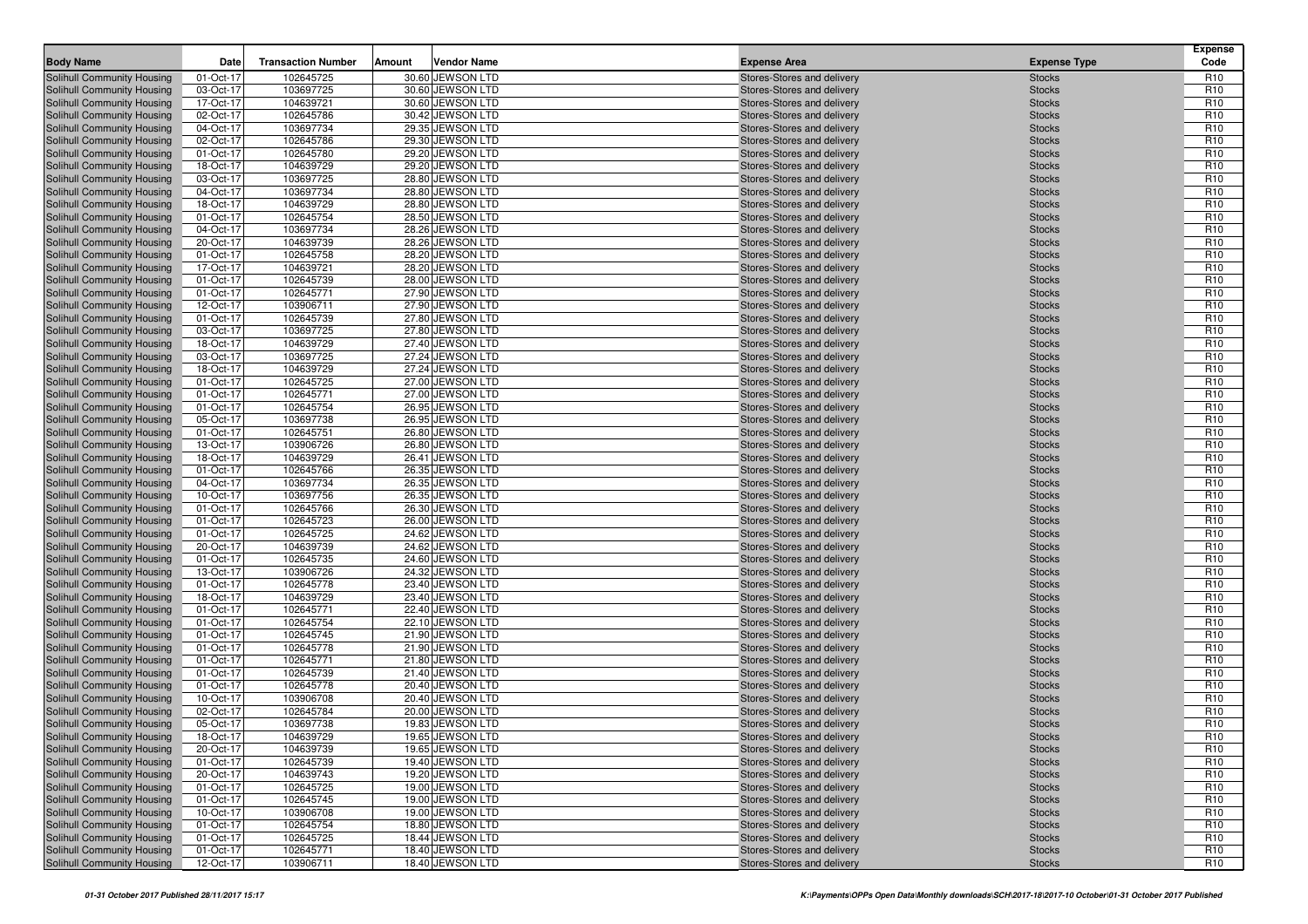| <b>Body Name</b>                                         | Date                   | <b>Transaction Number</b> | Amount | <b>Vendor Name</b>                   | <b>Expense Area</b>                                      | <b>Expense Type</b>            | <b>Expense</b><br>Code             |
|----------------------------------------------------------|------------------------|---------------------------|--------|--------------------------------------|----------------------------------------------------------|--------------------------------|------------------------------------|
| Solihull Community Housing                               | 01-Oct-17              | 102645754                 |        | 18.24 JEWSON LTD                     | Stores-Stores and delivery                               | <b>Stocks</b>                  | R <sub>10</sub>                    |
| Solihull Community Housing                               | 17-Oct-17              | 104639721                 |        | 18.00 JEWSON LTD                     | Stores-Stores and delivery                               | <b>Stocks</b>                  | R <sub>10</sub>                    |
| Solihull Community Housing                               | 01-Oct-17              | 102645745                 |        | 17.90 JEWSON LTD                     | Stores-Stores and delivery                               | <b>Stocks</b>                  | R <sub>10</sub>                    |
| Solihull Community Housing                               | 01-Oct-17              | 102645730                 |        | 17.40 JEWSON LTD                     | Stores-Stores and delivery                               | <b>Stocks</b>                  | R <sub>10</sub>                    |
| Solihull Community Housing                               | 01-Oct-17              | 102645771                 |        | 17.40 JEWSON LTD                     | Stores-Stores and delivery                               | <b>Stocks</b>                  | R <sub>10</sub>                    |
| Solihull Community Housing                               | 17-Oct-17              | 104639721                 |        | 17.40 JEWSON LTD                     | Stores-Stores and delivery                               | <b>Stocks</b>                  | R <sub>10</sub>                    |
| Solihull Community Housing                               | 01-Oct-17              | 102645758                 |        | 17.25 JEWSON LTD                     | Stores-Stores and delivery                               | <b>Stocks</b>                  | R <sub>10</sub>                    |
| Solihull Community Housing                               | 13-Oct-17              | 103906726                 |        | 17.25 JEWSON LTD                     | Stores-Stores and delivery                               | <b>Stocks</b>                  | R <sub>10</sub>                    |
| Solihull Community Housing                               | 10-Oct-17              | 103906708                 |        | 17.10 JEWSON LTD                     | Stores-Stores and delivery                               | <b>Stocks</b>                  | R <sub>10</sub>                    |
| <b>Solihull Community Housing</b>                        | 01-Oct-17              | 102645751                 |        | 17.08 JEWSON LTD                     | Stores-Stores and delivery                               | <b>Stocks</b>                  | R <sub>10</sub>                    |
| Solihull Community Housing                               | 13-Oct-17              | 103906726                 |        | 16.97 JEWSON LTD                     | Stores-Stores and delivery                               | <b>Stocks</b>                  | R <sub>10</sub>                    |
| Solihull Community Housing                               | 01-Oct-17              | 102645735                 |        | 16.85 JEWSON LTD                     | Stores-Stores and delivery                               | <b>Stocks</b>                  | R <sub>10</sub>                    |
| Solihull Community Housing                               | 03-Oct-17              | 103697725                 |        | 16.30 JEWSON LTD                     | Stores-Stores and delivery                               | <b>Stocks</b>                  | R <sub>10</sub>                    |
| <b>Solihull Community Housing</b>                        | 13-Oct-17              | 103906726                 |        | 16.30 JEWSON LTD<br>16.20 JEWSON LTD | Stores-Stores and delivery                               | <b>Stocks</b>                  | R <sub>10</sub>                    |
| Solihull Community Housing                               | 01-Oct-17              | 102645730                 |        |                                      | Stores-Stores and delivery                               | <b>Stocks</b>                  | R <sub>10</sub>                    |
| Solihull Community Housing<br>Solihull Community Housing | 10-Oct-17<br>01-Oct-17 | 103906708<br>102645725    |        | 16.00 JEWSON LTD<br>15.80 JEWSON LTD | Stores-Stores and delivery<br>Stores-Stores and delivery | <b>Stocks</b><br><b>Stocks</b> | R <sub>10</sub><br>R <sub>10</sub> |
| Solihull Community Housing                               | 01-Oct-17              | 102645745                 |        | 15.80 JEWSON LTD                     | Stores-Stores and delivery                               | <b>Stocks</b>                  | R <sub>10</sub>                    |
| Solihull Community Housing                               | 01-Oct-17              | 102645758                 |        | 15.80 JEWSON LTD                     | Stores-Stores and delivery                               | <b>Stocks</b>                  | R <sub>10</sub>                    |
| Solihull Community Housing                               | 05-Oct-17              | 103697738                 |        | 15.80 JEWSON LTD                     | Stores-Stores and delivery                               | <b>Stocks</b>                  | R <sub>10</sub>                    |
| Solihull Community Housing                               | 17-Oct-17              | 104639721                 |        | 15.80 JEWSON LTD                     | Stores-Stores and delivery                               | <b>Stocks</b>                  | R <sub>10</sub>                    |
| Solihull Community Housing                               | 20-Oct-17              | 104639739                 |        | 15.80 JEWSON LTD                     | Stores-Stores and delivery                               | <b>Stocks</b>                  | R <sub>10</sub>                    |
| <b>Solihull Community Housing</b>                        | 17-Oct-17              | 104639721                 |        | 15.68 JEWSON LTD                     | Stores-Stores and delivery                               | <b>Stocks</b>                  | R <sub>10</sub>                    |
| Solihull Community Housing                               | 01-Oct-17              | 102645723                 |        | 15.64 JEWSON LTD                     | Stores-Stores and delivery                               | <b>Stocks</b>                  | R <sub>10</sub>                    |
| Solihull Community Housing                               | 01-Oct-17              | 102645725                 |        | 15.60 JEWSON LTD                     | Stores-Stores and delivery                               | <b>Stocks</b>                  | R <sub>10</sub>                    |
| Solihull Community Housing                               | 05-Oct-17              | 103697738                 |        | 15.60 JEWSON LTD                     | Stores-Stores and delivery                               | <b>Stocks</b>                  | R <sub>10</sub>                    |
| Solihull Community Housing                               | 01-Oct-17              | 102645758                 |        | 15.40 JEWSON LTD                     | Stores-Stores and delivery                               | <b>Stocks</b>                  | R <sub>10</sub>                    |
| Solihull Community Housing                               | 01-Oct-17              | 102645758                 |        | 15.40 JEWSON LTD                     | Stores-Stores and delivery                               | <b>Stocks</b>                  | R <sub>10</sub>                    |
| Solihull Community Housing                               | 10-Oct-17              | 103906708                 |        | 15.40 JEWSON LTD                     | Stores-Stores and delivery                               | <b>Stocks</b>                  | R <sub>10</sub>                    |
| Solihull Community Housing                               | 01-Oct-17              | 102645751                 |        | 15.10 JEWSON LTD                     | Stores-Stores and delivery                               | <b>Stocks</b>                  | R <sub>10</sub>                    |
| Solihull Community Housing                               | 02-Oct-17              | 102645785                 |        | 15.10 JEWSON LTD                     | Stores-Stores and delivery                               | <b>Stocks</b>                  | R <sub>10</sub>                    |
| Solihull Community Housing                               | 18-Oct-17              | 104639729                 |        | 15.10 JEWSON LTD                     | Stores-Stores and delivery                               | <b>Stocks</b>                  | R <sub>10</sub>                    |
| Solihull Community Housing                               | 01-Oct-17              | 102645730                 |        | 15.00 JEWSON LTD                     | Stores-Stores and delivery                               | <b>Stocks</b>                  | R <sub>10</sub>                    |
| Solihull Community Housing                               | 01-Oct-17              | 102645771                 |        | 15.00 JEWSON LTD                     | Stores-Stores and delivery                               | <b>Stocks</b>                  | R <sub>10</sub>                    |
| Solihull Community Housing                               | 01-Oct-17              | 102645780                 |        | 15.00 JEWSON LTD                     | Stores-Stores and delivery                               | <b>Stocks</b>                  | R <sub>10</sub>                    |
| Solihull Community Housing                               | 10-Oct-17              | 103906708                 |        | 15.00 JEWSON LTD                     | Stores-Stores and delivery                               | <b>Stocks</b>                  | R <sub>10</sub>                    |
| Solihull Community Housing                               | 01-Oct-17              | 102645771                 |        | 14.70 JEWSON LTD                     | Stores-Stores and delivery                               | <b>Stocks</b>                  | R <sub>10</sub>                    |
| Solihull Community Housing                               | 20-Oct-17              | 104639739                 |        | 14.00 JEWSON LTD                     | Stores-Stores and delivery                               | <b>Stocks</b>                  | R <sub>10</sub>                    |
| Solihull Community Housing<br>Solihull Community Housing | 01-Oct-17<br>10-Oct-17 | 102645780<br>103697756    |        | 13.95 JEWSON LTD<br>13.95 JEWSON LTD | Stores-Stores and delivery<br>Stores-Stores and delivery | <b>Stocks</b><br><b>Stocks</b> | R <sub>10</sub><br>R <sub>10</sub> |
| Solihull Community Housing                               | 10-Oct-17              | 103697756                 |        | 13.95 JEWSON LTD                     | Stores-Stores and delivery                               | <b>Stocks</b>                  | R <sub>10</sub>                    |
| Solihull Community Housing                               | 01-Oct-17              | 102645754                 |        | 13.85 JEWSON LTD                     | Stores-Stores and delivery                               | <b>Stocks</b>                  | R <sub>10</sub>                    |
| Solihull Community Housing                               | 02-Oct-17              | 102645786                 |        | 13.57 JEWSON LTD                     | Stores-Stores and delivery                               | <b>Stocks</b>                  | R <sub>10</sub>                    |
| Solihull Community Housing                               | 01-Oct-17              | 102645771                 |        | 13.34 JEWSON LTD                     | Stores-Stores and delivery                               | <b>Stocks</b>                  | R <sub>10</sub>                    |
| Solihull Community Housing                               | 18-Oct-17              | 104639729                 |        | 13.32 JEWSON LTD                     | Stores-Stores and delivery                               | <b>Stocks</b>                  | R <sub>10</sub>                    |
| Solihull Community Housing                               | 01-Oct-17              | 102645771                 |        | 13.20 JEWSON LTD                     | Stores-Stores and delivery                               | <b>Stocks</b>                  | R <sub>10</sub>                    |
| Solihull Community Housing                               | 19-Oct-17              | 104639735                 |        | 13.20 JEWSON LTD                     | Stores-Stores and delivery                               | <b>Stocks</b>                  | R <sub>10</sub>                    |
| Solihull Community Housing                               | 01-Oct-17              | 102645725                 |        | 13.17 JEWSON LTD                     | Stores-Stores and delivery                               | <b>Stocks</b>                  | R <sub>10</sub>                    |
| Solihull Community Housing                               | 01-Oct-17              | 102645778                 |        | 13.00 JEWSON LTD                     | Stores-Stores and delivery                               | <b>Stocks</b>                  | R <sub>10</sub>                    |
| Solihull Community Housing                               | 17-Oct-17              | 104639721                 |        | 13.00 JEWSON LTD                     | Stores-Stores and delivery                               | <b>Stocks</b>                  | R <sub>10</sub>                    |
| Solihull Community Housing                               | 01-Oct-17              | 102645735                 |        | 12.40 JEWSON LTD                     | Stores-Stores and delivery                               | <b>Stocks</b>                  | R <sub>10</sub>                    |
| Solihull Community Housing                               | 01-Oct-17              | 102645745                 |        | 12.21 JEWSON LTD                     | Stores-Stores and delivery                               | <b>Stocks</b>                  | R <sub>10</sub>                    |
| Solihull Community Housing                               | 01-Oct-17              | 102645739                 |        | 11.85 JEWSON LTD                     | Stores-Stores and delivery                               | <b>Stocks</b>                  | R <sub>10</sub>                    |
| Solihull Community Housing                               | 16-Oct-17              | 103906731                 |        | 11.80 JEWSON LTD                     | Stores-Stores and delivery                               | <b>Stocks</b>                  | R <sub>10</sub>                    |
| Solihull Community Housing                               | 02-Oct-17              | 102645786                 |        | 11.20 JEWSON LTD                     | Stores-Stores and delivery                               | <b>Stocks</b>                  | R <sub>10</sub>                    |
| Solihull Community Housing                               | 16-Oct-17              | 103906731                 |        | 11.20 JEWSON LTD                     | Stores-Stores and delivery                               | <b>Stocks</b>                  | R <sub>10</sub>                    |
| Solihull Community Housing                               | 17-Oct-17              | 104639721                 |        | 11.10 JEWSON LTD                     | Stores-Stores and delivery                               | <b>Stocks</b>                  | R <sub>10</sub>                    |
| Solihull Community Housing                               | 01-Oct-17              | 102645725                 |        | 10.50 JEWSON LTD                     | Stores-Stores and delivery                               | <b>Stocks</b>                  | R <sub>10</sub>                    |
| Solihull Community Housing                               | 01-Oct-17              | 102645780                 |        | 10.50 JEWSON LTD                     | Stores-Stores and delivery                               | <b>Stocks</b>                  | R <sub>10</sub>                    |
| Solihull Community Housing                               | 04-Oct-17              | 103697734                 |        | 10.20 JEWSON LTD                     | Stores-Stores and delivery                               | <b>Stocks</b>                  | R <sub>10</sub>                    |
| Solihull Community Housing                               | 16-Oct-17              | 103906731                 |        | 10.10 JEWSON LTD                     | Stores-Stores and delivery                               | <b>Stocks</b>                  | R <sub>10</sub>                    |
| Solihull Community Housing                               | 01-Oct-17              | 102645778                 |        | 10.00 JEWSON LTD                     | Stores-Stores and delivery                               | <b>Stocks</b>                  | R <sub>10</sub>                    |
| Solihull Community Housing                               | 02-Oct-17              | 102645786                 |        | 10.00 JEWSON LTD                     | Stores-Stores and delivery                               | <b>Stocks</b>                  | R <sub>10</sub>                    |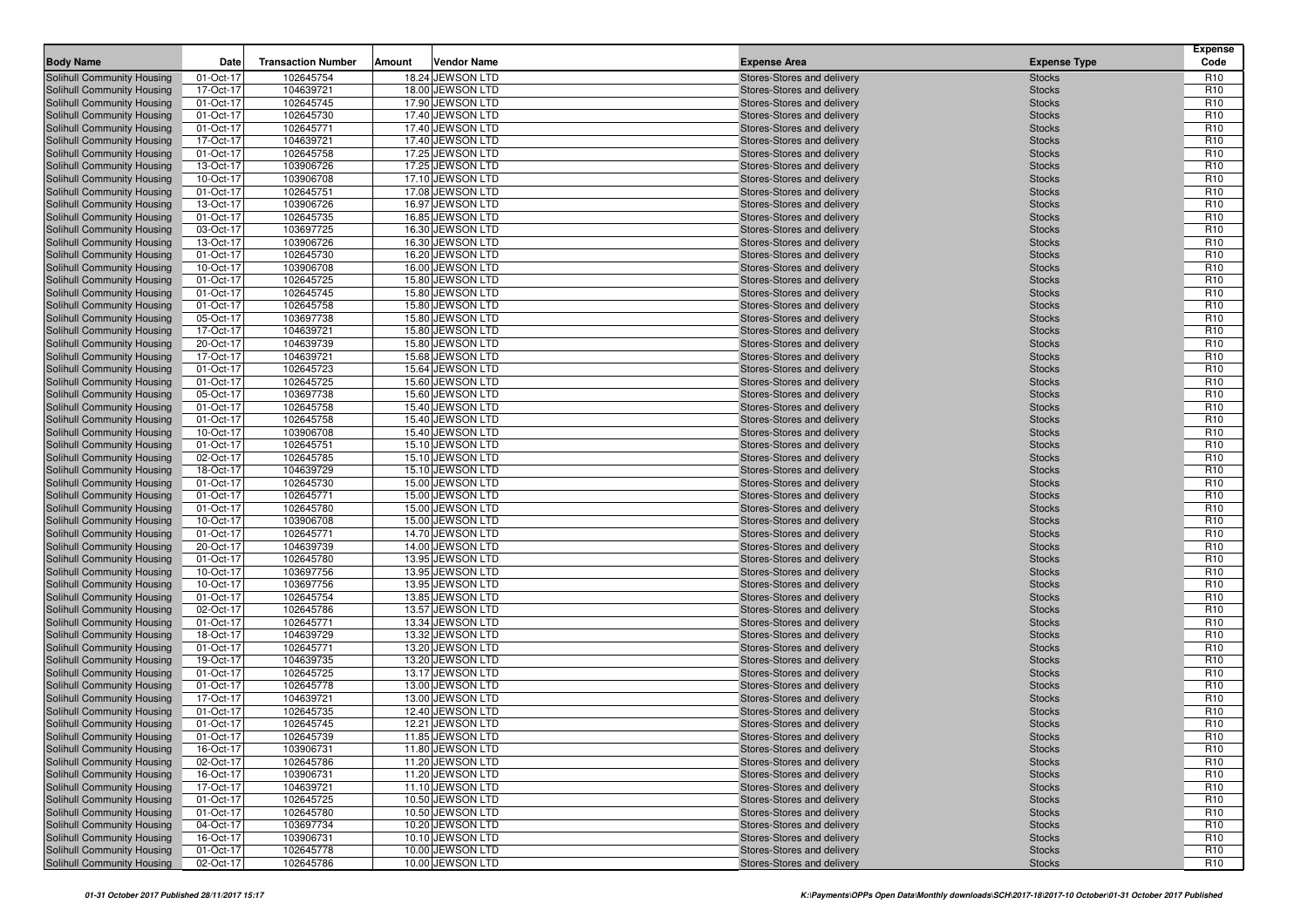| <b>Body Name</b>                                         | Date                   | <b>Transaction Number</b> | Amount | <b>Vendor Name</b>                 | <b>Expense Area</b>                                      | <b>Expense Type</b>            | <b>Expense</b><br>Code             |
|----------------------------------------------------------|------------------------|---------------------------|--------|------------------------------------|----------------------------------------------------------|--------------------------------|------------------------------------|
| Solihull Community Housing                               | 03-Oct-17              | 103697725                 |        | 9.90 JEWSON LTD                    | Stores-Stores and delivery                               | <b>Stocks</b>                  | R <sub>10</sub>                    |
| Solihull Community Housing                               | 12-Oct-17              | 103906711                 |        | 9.75 JEWSON LTD                    | Stores-Stores and delivery                               | <b>Stocks</b>                  | R <sub>10</sub>                    |
| Solihull Community Housing                               | 01-Oct-17              | 102645754                 |        | 9.70 JEWSON LTD                    | Stores-Stores and delivery                               | <b>Stocks</b>                  | R <sub>10</sub>                    |
| Solihull Community Housing                               | 01-Oct-17              | 102645730                 |        | 9.60 JEWSON LTD                    | Stores-Stores and delivery                               | <b>Stocks</b>                  | R <sub>10</sub>                    |
| Solihull Community Housing                               | 01-Oct-17              | 102645766                 |        | 9.60 JEWSON LTD                    | Stores-Stores and delivery                               | <b>Stocks</b>                  | R <sub>10</sub>                    |
| Solihull Community Housing                               | 10-Oct-17              | 103697756                 |        | 9.60 JEWSON LTD                    | Stores-Stores and delivery                               | <b>Stocks</b>                  | R <sub>10</sub>                    |
| Solihull Community Housing                               | 05-Oct-17              | 103697738                 |        | 9.20 JEWSON LTD                    | Stores-Stores and delivery                               | <b>Stocks</b>                  | R <sub>10</sub>                    |
| Solihull Community Housing                               | 16-Oct-17              | 103906731                 |        | 9.20 JEWSON LTD                    | Stores-Stores and delivery                               | <b>Stocks</b>                  | R <sub>10</sub>                    |
| Solihull Community Housing                               | 18-Oct-17              | 104639729                 |        | 9.10 JEWSON LTD                    | Stores-Stores and delivery                               | <b>Stocks</b>                  | R <sub>10</sub>                    |
| Solihull Community Housing                               | 01-Oct-17              | 102645751                 |        | 9.00 JEWSON LTD                    | Stores-Stores and delivery                               | <b>Stocks</b>                  | R <sub>10</sub>                    |
| Solihull Community Housing                               | 03-Oct-17              | 103697725                 |        | 9.00 JEWSON LTD                    | Stores-Stores and delivery                               | <b>Stocks</b>                  | R <sub>10</sub>                    |
| Solihull Community Housing                               | 17-Oct-17              | 104639721                 |        | 9.00 JEWSON LTD                    | Stores-Stores and delivery                               | <b>Stocks</b>                  | R <sub>10</sub>                    |
| Solihull Community Housing                               | 01-Oct-17              | 102645725                 |        | 8.88 JEWSON LTD                    | Stores-Stores and delivery                               | <b>Stocks</b>                  | R <sub>10</sub>                    |
| Solihull Community Housing                               | 10-Oct-17              | 103697756                 |        | 8.84 JEWSON LTD                    | Stores-Stores and delivery                               | <b>Stocks</b>                  | R <sub>10</sub>                    |
| Solihull Community Housing                               | 12-Oct-17              | 103906711                 |        | 8.67 JEWSON LTD                    | Stores-Stores and delivery                               | <b>Stocks</b>                  | R <sub>10</sub>                    |
| Solihull Community Housing                               | 17-Oct-17              | 104639721                 |        | 8.60 JEWSON LTD                    | Stores-Stores and delivery                               | <b>Stocks</b>                  | R <sub>10</sub>                    |
| Solihull Community Housing                               | 18-Oct-17              | 104639729                 |        | 8.50 JEWSON LTD                    | Stores-Stores and delivery                               | <b>Stocks</b>                  | R <sub>10</sub>                    |
| Solihull Community Housing                               | 10-Oct-17              | 103697756                 |        | 8.40 JEWSON LTD                    | Stores-Stores and delivery                               | <b>Stocks</b>                  | R <sub>10</sub>                    |
| Solihull Community Housing                               | 01-Oct-17              | 102645751                 |        | 8.00 JEWSON LTD                    | Stores-Stores and delivery                               | <b>Stocks</b>                  | R <sub>10</sub>                    |
| Solihull Community Housing                               | 03-Oct-17              | 103697725                 |        | 8.00 JEWSON LTD                    | Stores-Stores and delivery                               | <b>Stocks</b>                  | R <sub>10</sub>                    |
| Solihull Community Housing                               | 03-Oct-17              | 103697725                 |        | 8.00 JEWSON LTD                    | Stores-Stores and delivery                               | <b>Stocks</b>                  | R <sub>10</sub>                    |
| Solihull Community Housing                               | 04-Oct-17              | 103697734                 |        | 8.00 JEWSON LTD                    | Stores-Stores and delivery                               | <b>Stocks</b>                  | R <sub>10</sub>                    |
| Solihull Community Housing                               | 13-Oct-17              | 103906726                 |        | 8.00 JEWSON LTD                    | Stores-Stores and delivery                               | <b>Stocks</b>                  | R <sub>10</sub>                    |
| Solihull Community Housing                               | 13-Oct-17              | 103906726                 |        | 8.00 JEWSON LTD                    | Stores-Stores and delivery                               | <b>Stocks</b>                  | R <sub>10</sub>                    |
| Solihull Community Housing                               | 05-Oct-17              | 103697738                 |        | 7.60 JEWSON LTD                    | Stores-Stores and delivery                               | <b>Stocks</b>                  | R <sub>10</sub>                    |
| Solihull Community Housing<br>Solihull Community Housing | 13-Oct-17              | 103906726                 |        | 7.60 JEWSON LTD                    | Stores-Stores and delivery                               | <b>Stocks</b>                  | R <sub>10</sub><br>R <sub>10</sub> |
|                                                          | 01-Oct-17              | 102645771                 |        | 7.50 JEWSON LTD                    | Stores-Stores and delivery                               | <b>Stocks</b>                  | R <sub>10</sub>                    |
| Solihull Community Housing                               | 02-Oct-17<br>10-Oct-17 | 102645784<br>103906708    |        | 7.50 JEWSON LTD<br>7.50 JEWSON LTD | Stores-Stores and delivery                               | <b>Stocks</b>                  | R <sub>10</sub>                    |
| Solihull Community Housing<br>Solihull Community Housing | 18-Oct-17              | 104639729                 |        | 7.50 JEWSON LTD                    | Stores-Stores and delivery<br>Stores-Stores and delivery | <b>Stocks</b><br><b>Stocks</b> | R <sub>10</sub>                    |
| Solihull Community Housing                               | 01-Oct-17              | 102645725                 |        | 7.40 JEWSON LTD                    | Stores-Stores and delivery                               | <b>Stocks</b>                  | R <sub>10</sub>                    |
| Solihull Community Housing                               | 01-Oct-17              | 102645735                 |        | 7.40 JEWSON LTD                    | Stores-Stores and delivery                               | <b>Stocks</b>                  | R <sub>10</sub>                    |
| Solihull Community Housing                               | 10-Oct-17              | 103697756                 |        | 7.40 JEWSON LTD                    | Stores-Stores and delivery                               | <b>Stocks</b>                  | R <sub>10</sub>                    |
| Solihull Community Housing                               | 01-Oct-17              | 102645780                 |        | 6.95 JEWSON LTD                    | Stores-Stores and delivery                               | <b>Stocks</b>                  | R <sub>10</sub>                    |
| Solihull Community Housing                               | 01-Oct-17              | 102645725                 |        | 6.78 JEWSON LTD                    | Stores-Stores and delivery                               | <b>Stocks</b>                  | R <sub>10</sub>                    |
| Solihull Community Housing                               | 01-Oct-17              | 102645766                 |        | 6.78 JEWSON LTD                    | Stores-Stores and delivery                               | <b>Stocks</b>                  | R <sub>10</sub>                    |
| Solihull Community Housing                               | 01-Oct-17              | 102645745                 |        | 6.50 JEWSON LTD                    | Stores-Stores and delivery                               | <b>Stocks</b>                  | R <sub>10</sub>                    |
| Solihull Community Housing                               | 02-Oct-17              | 102645786                 |        | 6.50 JEWSON LTD                    | Stores-Stores and delivery                               | <b>Stocks</b>                  | R <sub>10</sub>                    |
| Solihull Community Housing                               | 05-Oct-17              | 103697738                 |        | 6.50 JEWSON LTD                    | Stores-Stores and delivery                               | <b>Stocks</b>                  | R <sub>10</sub>                    |
| Solihull Community Housing                               | 12-Oct-17              | 103906711                 |        | 6.50 JEWSON LTD                    | Stores-Stores and delivery                               | <b>Stocks</b>                  | R <sub>10</sub>                    |
| Solihull Community Housing                               | 13-Oct-17              | 103906726                 |        | 6.50 JEWSON LTD                    | Stores-Stores and delivery                               | <b>Stocks</b>                  | R <sub>10</sub>                    |
| Solihull Community Housing                               | 16-Oct-17              | 103906731                 |        | 6.50 JEWSON LTD                    | Stores-Stores and delivery                               | <b>Stocks</b>                  | R <sub>10</sub>                    |
| Solihull Community Housing                               | 03-Oct-17              | 103697725                 |        | 6.00 JEWSON LTD                    | Stores-Stores and delivery                               | <b>Stocks</b>                  | R <sub>10</sub>                    |
| Solihull Community Housing                               | 03-Oct-17              | 103697725                 |        | 6.00 JEWSON LTD                    | Stores-Stores and delivery                               | <b>Stocks</b>                  | R <sub>10</sub>                    |
| Solihull Community Housing                               | 13-Oct-17              | 103906726                 |        | 6.00 JEWSON LTD                    | Stores-Stores and delivery                               | <b>Stocks</b>                  | R <sub>10</sub>                    |
| Solihull Community Housing                               | 01-Oct-17              | 102645725                 |        | 5.80 JEWSON LTD                    | Stores-Stores and delivery                               | <b>Stocks</b>                  | R <sub>10</sub>                    |
| Solihull Community Housing                               | 01-Oct-17              | 102645780                 |        | 5.80 JEWSON LTD                    | Stores-Stores and delivery                               | <b>Stocks</b>                  | R <sub>10</sub>                    |
| Solihull Community Housing                               | 04-Oct-17              | 103697734                 |        | 5.80 JEWSON LTD                    | Stores-Stores and delivery                               | <b>Stocks</b>                  | R <sub>10</sub>                    |
| Solihull Community Housing                               | 19-Oct-17              | 104639735                 |        | 5.80 JEWSON LTD                    | Stores-Stores and delivery                               | <b>Stocks</b>                  | R <sub>10</sub>                    |
| Solihull Community Housing                               | 19-Oct-17              | 104639735                 |        | 5.79 JEWSON LTD                    | Stores-Stores and delivery                               | <b>Stocks</b>                  | R <sub>10</sub>                    |
| Solihull Community Housing                               | 04-Oct-17              | 103697734                 |        | 5.60 JEWSON LTD                    | Stores-Stores and delivery                               | <b>Stocks</b>                  | R <sub>10</sub>                    |
| Solihull Community Housing                               | 19-Oct-17              | 104639735                 |        | 5.50 JEWSON LTD                    | Stores-Stores and delivery                               | <b>Stocks</b>                  | R <sub>10</sub>                    |
| Solihull Community Housing                               | 20-Oct-17              | 104639739                 |        | 5.32 JEWSON LTD                    | Stores-Stores and delivery                               | <b>Stocks</b>                  | R <sub>10</sub>                    |
| Solihull Community Housing                               | 01-Oct-17              | 102645780                 |        | 5.30 JEWSON LTD                    | Stores-Stores and delivery                               | <b>Stocks</b>                  | R <sub>10</sub>                    |
| Solihull Community Housing                               | 10-Oct-17              | 103906708                 |        | 5.19 JEWSON LTD                    | Stores-Stores and delivery                               | <b>Stocks</b>                  | R <sub>10</sub>                    |
| Solihull Community Housing                               | 01-Oct-17              | 102645730                 |        | 5.10 JEWSON LTD                    | Stores-Stores and delivery                               | <b>Stocks</b>                  | R <sub>10</sub>                    |
| Solihull Community Housing                               | 03-Oct-17              | 103697725                 |        | 5.10 JEWSON LTD                    | Stores-Stores and delivery                               | <b>Stocks</b>                  | R <sub>10</sub>                    |
| Solihull Community Housing                               | 13-Oct-17              | 103906726                 |        | 5.10 JEWSON LTD                    | Stores-Stores and delivery                               | <b>Stocks</b>                  | R <sub>10</sub>                    |
| Solihull Community Housing                               | 01-Oct-17              | 102645751                 |        | 5.00 JEWSON LTD                    | Stores-Stores and delivery                               | <b>Stocks</b>                  | R <sub>10</sub>                    |
| Solihull Community Housing<br>Solihull Community Housing | 18-Oct-17<br>12-Oct-17 | 104639729<br>103906711    |        | 5.00 JEWSON LTD<br>4.80 JEWSON LTD | Stores-Stores and delivery<br>Stores-Stores and delivery | <b>Stocks</b><br><b>Stocks</b> | R <sub>10</sub><br>R <sub>10</sub> |
| Solihull Community Housing                               | 20-Oct-17              | 104639743                 |        | 4.80 JEWSON LTD                    | Stores-Stores and delivery                               | <b>Stocks</b>                  | R <sub>10</sub>                    |
| Solihull Community Housing                               | 12-Oct-17              | 103906711                 |        | 4.50 JEWSON LTD                    | Stores-Stores and delivery                               | <b>Stocks</b>                  | R <sub>10</sub>                    |
|                                                          |                        |                           |        |                                    |                                                          |                                |                                    |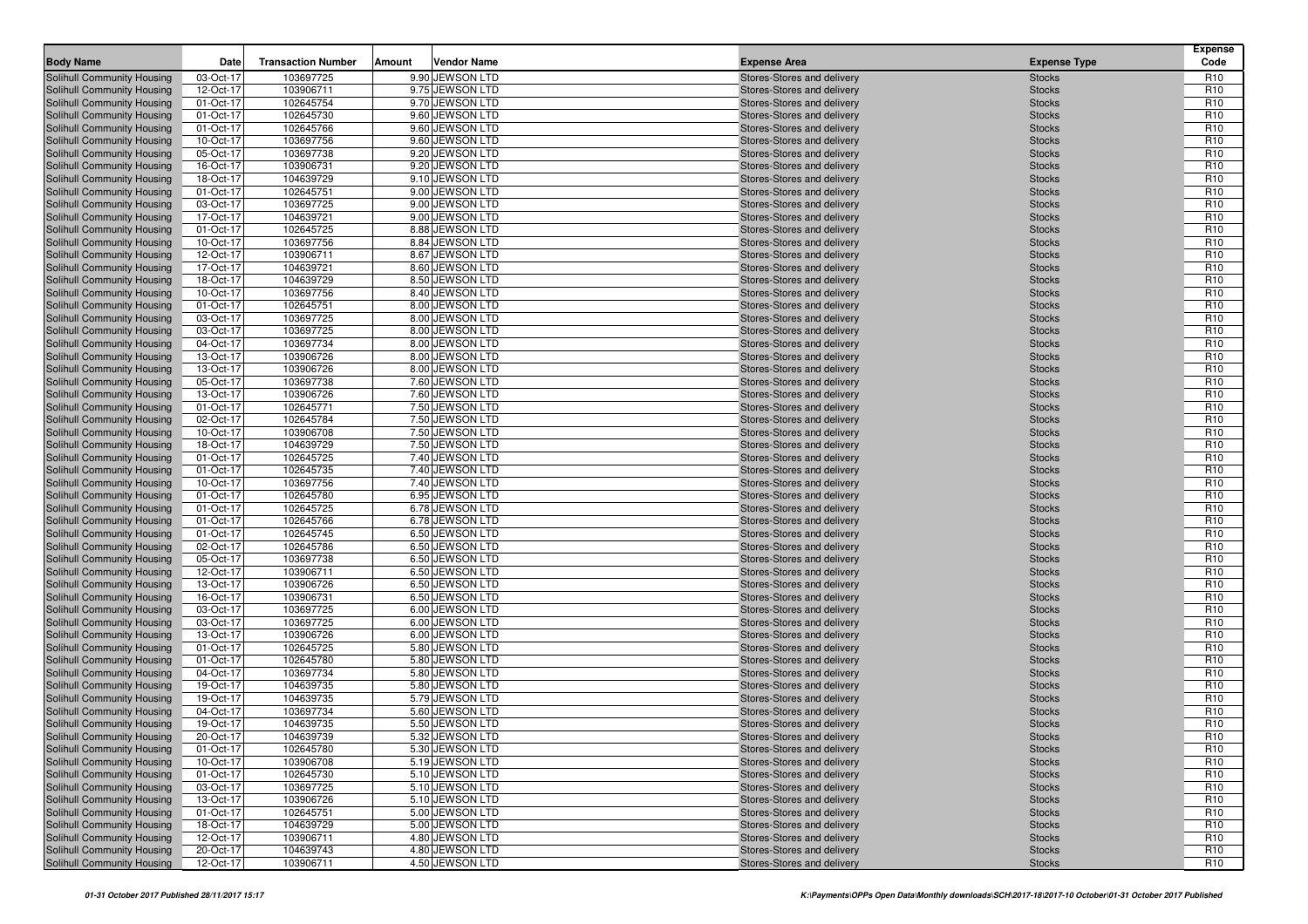|                                                          |                        |                           |        |                                                                              |                                                                                     |                                                          | <b>Expense</b>                     |
|----------------------------------------------------------|------------------------|---------------------------|--------|------------------------------------------------------------------------------|-------------------------------------------------------------------------------------|----------------------------------------------------------|------------------------------------|
| <b>Body Name</b>                                         | Date                   | <b>Transaction Number</b> | Amount | <b>Vendor Name</b>                                                           | <b>Expense Area</b>                                                                 | <b>Expense Type</b>                                      | Code                               |
| Solihull Community Housing                               | 01-Oct-17              | 102645771                 |        | 4.45 JEWSON LTD                                                              | Stores-Stores and delivery                                                          | <b>Stocks</b>                                            | R <sub>10</sub>                    |
| Solihull Community Housing                               | 01-Oct-17              | 102645751<br>102645754    |        | 4.20 JEWSON LTD<br>3.80 JEWSON LTD                                           | Stores-Stores and delivery                                                          | <b>Stocks</b>                                            | R <sub>10</sub><br>R <sub>10</sub> |
| Solihull Community Housing<br>Solihull Community Housing | 01-Oct-17<br>10-Oct-17 | 103906708                 |        | 3.80 JEWSON LTD                                                              | Stores-Stores and delivery<br>Stores-Stores and delivery                            | <b>Stocks</b><br><b>Stocks</b>                           | R <sub>10</sub>                    |
| Solihull Community Housing                               | 01-Oct-17              | 102645771                 |        | 3.60 JEWSON LTD                                                              | Stores-Stores and delivery                                                          | <b>Stocks</b>                                            | R <sub>10</sub>                    |
| Solihull Community Housing                               | 20-Oct-17              | 104639739                 |        | 3.60 JEWSON LTD                                                              | Stores-Stores and delivery                                                          | <b>Stocks</b>                                            | R <sub>10</sub>                    |
| Solihull Community Housing                               | 05-Oct-17              | 103697738                 |        | 3.40 JEWSON LTD                                                              | Stores-Stores and delivery                                                          | <b>Stocks</b>                                            | R <sub>10</sub>                    |
| Solihull Community Housing                               | 17-Oct-17              | 104639721                 |        | 3.40 JEWSON LTD                                                              | Stores-Stores and delivery                                                          | <b>Stocks</b>                                            | R <sub>10</sub>                    |
| Solihull Community Housing                               | 02-Oct-17              | 102645786                 |        | 3.10 JEWSON LTD                                                              | Stores-Stores and delivery                                                          | <b>Stocks</b>                                            | R <sub>10</sub>                    |
| Solihull Community Housing                               | 19-Oct-17              | 104639735                 |        | 3.00 JEWSON LTD                                                              | Stores-Stores and delivery                                                          | <b>Stocks</b>                                            | R <sub>10</sub>                    |
| Solihull Community Housing                               | 12-Oct-17              | 103906711                 |        | 2.50 JEWSON LTD                                                              | Stores-Stores and delivery                                                          | <b>Stocks</b>                                            | R <sub>10</sub>                    |
| Solihull Community Housing                               | 12-Oct-17              | 103906711                 |        | 2.10 JEWSON LTD                                                              | Stores-Stores and delivery                                                          | <b>Stocks</b>                                            | R <sub>10</sub>                    |
| Solihull Community Housing                               | 01-Oct-17              | 102645771                 |        | 2.00 JEWSON LTD                                                              | Stores-Stores and delivery                                                          | <b>Stocks</b>                                            | R <sub>10</sub>                    |
| Solihull Community Housing                               | 01-Oct-17              | 102645766                 |        | 1.60 JEWSON LTD                                                              | Stores-Stores and delivery                                                          | <b>Stocks</b>                                            | R <sub>10</sub>                    |
| Solihull Community Housing                               | 18-Oct-17              | 104639729                 |        | 1.20 JEWSON LTD                                                              | Stores-Stores and delivery                                                          | <b>Stocks</b>                                            | R <sub>10</sub>                    |
| Solihull Community Housing                               | 20-Oct-17              | 104639746                 |        | -215.30 JEWSON LTD                                                           | Stores-Stores and delivery                                                          | <b>Stocks</b>                                            | R <sub>10</sub>                    |
| Solihull Community Housing                               | 01-Oct-17              | 102645753                 |        | -270.00 JEWSON LTD                                                           | Stores-Stores and delivery                                                          | <b>Stocks</b>                                            | R <sub>10</sub>                    |
| Solihull Community Housing                               | 01-Oct-17              | 102645765                 |        | -400.00 JEWSON LTD                                                           | Stores-Stores and delivery                                                          | <b>Stocks</b>                                            | R <sub>10</sub>                    |
| Solihull Community Housing                               | 17-Oct-17              | 103715706                 |        | -400.00 JEWSON LTD                                                           | Stores-Stores and delivery                                                          | <b>Stocks</b>                                            | R <sub>10</sub>                    |
| Solihull Community Housing                               | 24-Oct-17              | 104465714                 |        | 1026.00 JLA TOTAL CARE LTD                                                   | <b>Laundry Service</b>                                                              | Equipment Rental/Lease                                   | D <sub>18</sub>                    |
| Solihull Community Housing                               | 30-Oct-17              | 104859734                 |        | 2624.83 LEGRAND                                                              | Wellbeing Service (inc. Handy Person & Garden Service)                              | Equipment Rental/Lease                                   | D18                                |
| Solihull Community Housing<br>Solihull Community Housing | 30-Oct-17              | 104859731                 |        | 942.00 LEGRAND<br>659.40 LEGRAND                                             | Wellbeing Service (inc. Handy Person & Garden Service)                              | Equipment Rental/Lease                                   | D <sub>18</sub><br>D18             |
| Solihull Community Housing                               | 30-Oct-17<br>17-Oct-17 | 104859732<br>103730706    |        | 24917.45 LEX AUTOLEASE LIMITED                                               | Wellbeing Service (inc. Handy Person & Garden Service)<br>Client - Fleet Management | Equipment Rental/Lease<br><b>Vehicle Hire</b>            | C <sub>30</sub>                    |
| Solihull Community Housing                               | 24-Oct-17              | 104463706                 |        | 24917.45 LEX AUTOLEASE LIMITED                                               | Client - Fleet Management                                                           | <b>Vehicle Hire</b>                                      | C30                                |
| Solihull Community Housing                               | 12-Oct-17              | 103180708                 |        | 638.09 LEX AUTOLEASE LIMITED                                                 | Client - Fleet Management                                                           | Vehicle service and repairs                              | C60                                |
| Solihull Community Housing                               | 12-Oct-17              | 103188706                 |        | 254.87 LEX AUTOLEASE LIMITED                                                 | Client - Fleet Management                                                           | Vehicle service and repairs                              | C60                                |
| Solihull Community Housing                               | 03-Oct-17              | 102090711                 |        | 254.40 LEX AUTOLEASE LIMITED                                                 | Client - Fleet Management                                                           | <b>Vehicle Hire</b>                                      | C30                                |
| Solihull Community Housing                               | 13-Oct-17              | 103293706                 |        | 230.00 LEX AUTOLEASE LIMITED                                                 | Client - Fleet Management                                                           | <b>Vehicle Hire</b>                                      | C <sub>30</sub>                    |
| Solihull Community Housing                               | 03-Oct-17              | 102090712                 |        | 229.97 LEX AUTOLEASE LIMITED                                                 | Client - Fleet Management                                                           | <b>Vehicle Hire</b>                                      | C <sub>30</sub>                    |
| Solihull Community Housing                               | 13-Oct-17              | 103296706                 |        | 225.00 LEX AUTOLEASE LIMITED                                                 | Client - Fleet Management                                                           | <b>Vehicle Hire</b>                                      | C <sub>30</sub>                    |
| Solihull Community Housing                               | 19-Oct-17              | 104057707                 |        | 216.82 LEX AUTOLEASE LIMITED                                                 | Client - Fleet Management                                                           | Vehicle service and repairs                              | C60                                |
| Solihull Community Housing                               | 13-Oct-17              | 103297777                 |        | -225.00 LEX AUTOLEASE LIMITED                                                | Client - Fleet Management                                                           | <b>Vehicle Hire</b>                                      | C30                                |
| Solihull Community Housing                               | 13-Oct-17              | 103295706                 |        | -230.00 LEX AUTOLEASE LIMITED                                                | Client - Fleet Management                                                           | <b>Vehicle Hire</b>                                      | C <sub>30</sub>                    |
| Solihull Community Housing                               | 12-Oct-17              | 103183706                 |        | -638.09 LEX AUTOLEASE LIMITED                                                | Client - Fleet Management                                                           | Vehicle service and repairs                              | C60                                |
| Solihull Community Housing                               | 23-Oct-17              | 104386707                 |        | -875.00 LEX AUTOLEASE LIMITED                                                | Client - Fleet Management                                                           | <b>Vehicle Hire</b>                                      | C <sub>30</sub>                    |
| Solihull Community Housing                               | 20-Oct-17              | 104240708                 |        | 2396.00 LIBERATA UK LIMITED                                                  | Income Collection Team                                                              | <b>Court Fees</b>                                        | D <sub>54</sub>                    |
| Solihull Community Housing                               | 30-Oct-17              | 104861994                 |        | 45092.98 LIFT & ENGINEERING SERVICES                                         | Lift Refurbishment                                                                  | <b>Contractor Payments</b>                               | <b>B70</b>                         |
| Solihull Community Housing                               | 30-Oct-17              | 104861995                 |        | 43892.98 LIFT & ENGINEERING SERVICES                                         | Lift Refurbishment                                                                  | <b>Contractor Payments</b>                               | <b>B70</b>                         |
| Solihull Community Housing                               | 30-Oct-17              | 104861996                 |        | 43892.98 LIFT & ENGINEERING SERVICES                                         | Lift Refurbishment                                                                  | <b>Contractor Payments</b>                               | <b>B70</b>                         |
| Solihull Community Housing                               | 30-Oct-17              | 104861992                 |        | 42392.86 LIFT & ENGINEERING SERVICES                                         | Lift Refurbishment<br>Lift Refurbishment                                            | <b>Contractor Payments</b>                               | <b>B70</b><br><b>B70</b>           |
| Solihull Community Housing<br>Solihull Community Housing | 01-Oct-17<br>30-Oct-17 | 104861991<br>104861993    |        | 39692.74 LIFT & ENGINEERING SERVICES<br>39692.74 LIFT & ENGINEERING SERVICES | Lift Refurbishment                                                                  | <b>Contractor Payments</b><br><b>Contractor Payments</b> | <b>B70</b>                         |
| Solihull Community Housing                               | 01-Oct-17              | 104788706                 |        | 3788.67 LIFT & ENGINEERING SERVICES                                          | Mechanical & Electrical                                                             | <b>Utility Related Works</b>                             | <b>B34</b>                         |
| Solihull Community Housing                               | 01-Oct-17              | 104788707                 |        | 3171.42 LIFT & ENGINEERING SERVICES                                          | <b>Mechanical &amp; Electrical</b>                                                  | <b>Utility Related Works</b>                             | <b>B34</b>                         |
| Solihull Community Housing                               | 01-Oct-17              | 104788708                 |        | 1442.24 LIFT & ENGINEERING SERVICES                                          | <b>Mechanical &amp; Electrical</b>                                                  | <b>Utility Related Works</b>                             | <b>B34</b>                         |
| Solihull Community Housing                               | 10-Oct-17              | 103697769                 |        | 504.80 LORIENT POLYPRODUCTS LTD                                              | Stores-Stores and delivery                                                          | <b>Stocks</b>                                            | R <sub>10</sub>                    |
| Solihull Community Housing                               | 09-Oct-17              | 102421707                 |        | 640.41 LYRECO UK LTD                                                         | <b>Endeavour House</b>                                                              | Stationery                                               | D <sub>25</sub>                    |
| Solihull Community Housing                               | 06-Oct-17              | 102361804                 |        | 18624.76 MAN COMMERCIAL PROTECTION LTD                                       | Private Sector Leasing - 87 Warwick Rd                                              | <b>Professional Fees</b>                                 | D <sub>50</sub>                    |
| Solihull Community Housing                               | 06-Oct-17              | 102361806                 |        | 367.25 MAN COMMERCIAL PROTECTION LTD                                         | Private Sector Leasing - 87 Warwick Rd                                              | <b>Professional Fees</b>                                 | D <sub>50</sub>                    |
| Solihull Community Housing                               | 20-Oct-17              | 104211708                 |        | 364.00 MAN COMMERCIAL PROTECTION LTD                                         | Private Sector Leasing - 87 Warwick Rd                                              | <b>Professional Fees</b>                                 | D50                                |
| <b>Solihull Community Housing</b>                        | 16-Oct-17              | 103521716                 |        | 360.75 MAN COMMERCIAL PROTECTION LTD                                         | Private Sector Leasing - 87 Warwick Rd                                              | <b>Professional Fees</b>                                 | D <sub>50</sub>                    |
| <b>Solihull Community Housing</b>                        | 01-Oct-17              | 103697720                 |        | 112.80 MOBILITY WORLD LTD                                                    | Stores-Stores and delivery                                                          | <b>Stocks</b>                                            | R <sub>10</sub>                    |
| Solihull Community Housing                               | 01-Oct-17              | 103697720                 |        | 98.40 MOBILITY WORLD LTD                                                     | Stores-Stores and delivery                                                          | <b>Stocks</b>                                            | R <sub>10</sub>                    |
| Solihull Community Housing                               | 01-Oct-17              | 103697720                 |        | 15.00 MOBILITY WORLD LTD                                                     | Stores-Stores and delivery                                                          | <b>Stocks</b>                                            | R <sub>10</sub>                    |
| Solihull Community Housing                               | 13-Oct-17              | 103335710                 |        | 388.59 MORGAN HUNT UK LTD                                                    | <b>Contact Centre</b>                                                               | <b>Agency Staff</b>                                      | A60                                |
| Solihull Community Housing                               | 13-Oct-17              | 103345708                 |        | 388.59 MORGAN HUNT UK LTD                                                    | <b>Contact Centre</b>                                                               | <b>Agency Staff</b>                                      | A60                                |
| Solihull Community Housing                               | 13-Oct-17              | 103335707                 |        | 329.60 MORGAN HUNT UK LTD                                                    | <b>Contact Centre</b>                                                               | <b>Agency Staff</b>                                      | A60                                |
| Solihull Community Housing                               | 13-Oct-17              | 103345706                 |        | 309.12 MORGAN HUNT UK LTD                                                    | <b>Contact Centre</b>                                                               | <b>Agency Staff</b>                                      | A60                                |
| Solihull Community Housing                               | 20-Oct-17              | 104209707                 |        | 288.77 MORGAN HUNT UK LTD                                                    | <b>Contact Centre</b>                                                               | <b>Agency Staff</b>                                      | A60                                |
| Solihull Community Housing<br>Solihull Community Housing | 13-Oct-17<br>20-Oct-17 | 103335709<br>104211706    |        | 257.60 MORGAN HUNT UK LTD<br>257.60 MORGAN HUNT UK LTD                       | <b>Contact Centre</b><br><b>Contact Centre</b>                                      | <b>Agency Staff</b><br><b>Agency Staff</b>               | A60<br>A60                         |
| Solihull Community Housing                               | 20-Oct-17              | 104209708                 |        | 255.41 MORGAN HUNT UK LTD                                                    | <b>Contact Centre</b>                                                               | <b>Agency Staff</b>                                      | A60                                |
|                                                          |                        |                           |        |                                                                              |                                                                                     |                                                          |                                    |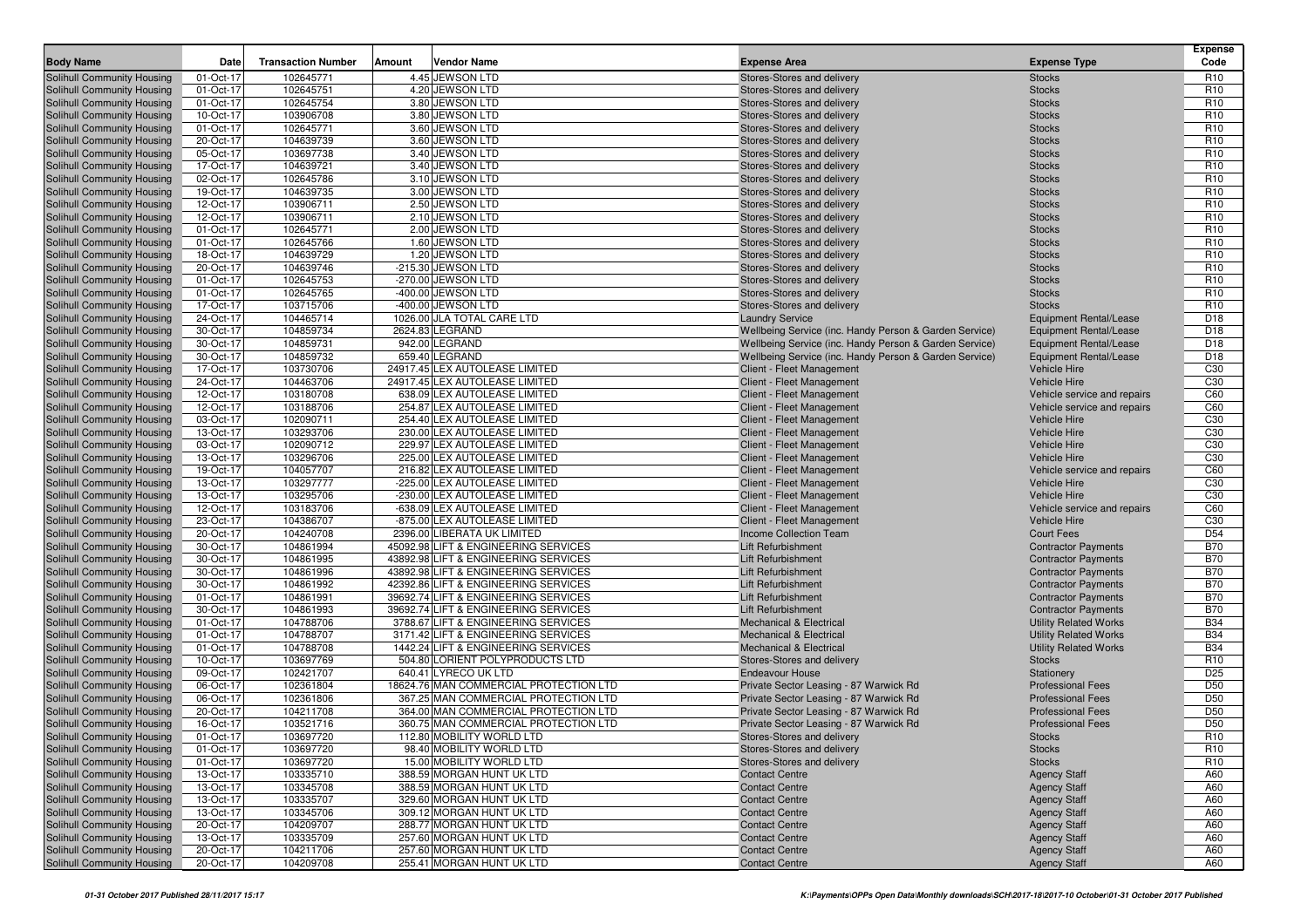| <b>Body Name</b>           | Date      | <b>Transaction Number</b> | Amount | <b>Vendor Name</b>                             | <b>Expense Area</b>                                    | <b>Expense Type</b>    | <b>Expense</b><br>Code |
|----------------------------|-----------|---------------------------|--------|------------------------------------------------|--------------------------------------------------------|------------------------|------------------------|
| Solihull Community Housing | 13-Oct-17 | 103345707                 |        | 253.35 MORGAN HUNT UK LTD                      | <b>Contact Centre</b>                                  | <b>Agency Staff</b>    | A60                    |
| Solihull Community Housing | 01-Oct-17 | 102645721                 |        | 231.00 NATIONAL PLASTICS                       | Stores-Stores and delivery                             | <b>Stocks</b>          | R <sub>10</sub>        |
| Solihull Community Housing | 09-Oct-17 | 103697719                 |        | 231.00 NATIONAL PLASTICS                       | Stores-Stores and delivery                             | <b>Stocks</b>          | R <sub>10</sub>        |
| Solihull Community Housing | 01-Oct-17 | 102645721                 |        | 95.70 NATIONAL PLASTICS                        | Stores-Stores and delivery                             | <b>Stocks</b>          | R <sub>10</sub>        |
| Solihull Community Housing | 09-Oct-17 | 103697719                 |        | 29.00 NATIONAL PLASTICS                        | Stores-Stores and delivery                             | <b>Stocks</b>          | R <sub>10</sub>        |
| Solihull Community Housing | 01-Oct-17 | 102645721                 |        | 25.45 NATIONAL PLASTICS                        | Stores-Stores and delivery                             | <b>Stocks</b>          | R <sub>10</sub>        |
| Solihull Community Housing | 01-Oct-17 | 102645721                 |        | 21.30 NATIONAL PLASTICS                        | Stores-Stores and delivery                             | <b>Stocks</b>          | R <sub>10</sub>        |
| Solihull Community Housing | 09-Oct-17 | 103697719                 |        | 19.00 NATIONAL PLASTICS                        | Stores-Stores and delivery                             | <b>Stocks</b>          | R <sub>10</sub>        |
| Solihull Community Housing | 01-Oct-17 | 102645721                 |        | 18.60 NATIONAL PLASTICS                        | Stores-Stores and delivery                             | <b>Stocks</b>          | R <sub>10</sub>        |
| Solihull Community Housing | 11-Oct-17 | 103697777                 |        | 223.50 NATIONAL SAFETY SUPPLIES                | Stores-Stores and delivery                             | <b>Stocks</b>          | R <sub>10</sub>        |
| Solihull Community Housing | 11-Oct-17 | 103697777                 |        | 75.00 NATIONAL SAFETY SUPPLIES                 | Stores-Stores and delivery                             | <b>Stocks</b>          | R <sub>10</sub>        |
| Solihull Community Housing | 11-Oct-17 | 103697777                 |        | 6.40 NATIONAL SAFETY SUPPLIES                  | Stores-Stores and delivery                             | <b>Stocks</b>          | R <sub>10</sub>        |
| Solihull Community Housing | 11-Oct-17 | 103906706                 |        | 349.40 NICHOLLS & CLARKE BUILDING PRODUCTS LTD | Stores-Stores and delivery                             | <b>Stocks</b>          | R <sub>10</sub>        |
| Solihull Community Housing | 01-Oct-17 | 103697707                 |        | 296.99 NICHOLLS & CLARKE BUILDING PRODUCTS LTD | Stores-Stores and delivery                             | <b>Stocks</b>          | R <sub>10</sub>        |
| Solihull Community Housing | 19-Oct-17 | 104023708                 |        | 469.54 NITECREST LTD                           | <b>Endeavour House</b>                                 | <b>ICT Consumables</b> | D33                    |
| Solihull Community Housing | 03-Oct-17 | 102090717                 |        | 1250.00 NIYAA PEOPLE                           | North Property Repairs-Day to day                      | <b>Agency Staff</b>    | A60                    |
| Solihull Community Housing | 16-Oct-17 | 103521711                 |        | 1250.00 NIYAA PEOPLE                           | North Property Repairs-Day to day                      | <b>Agency Staff</b>    | A60                    |
| Solihull Community Housing | 17-Oct-17 | 103736706                 |        | 1250.00 NIYAA PEOPLE                           | North Property Repairs-Day to day                      | <b>Agency Staff</b>    | A60                    |
| Solihull Community Housing | 24-Oct-17 | 104463708                 |        | 1250.00 NIYAA PEOPLE                           | North Property Repairs-Day to day                      | <b>Agency Staff</b>    | A60                    |
| Solihull Community Housing | 16-Oct-17 | 103491706                 |        | 629.00 NIYAA PEOPLE                            | North Property Repairs-Day to day                      | <b>Agency Staff</b>    | A60                    |
| Solihull Community Housing | 16-Oct-17 | 103497706                 |        | 629.00 NIYAA PEOPLE                            | North Property Repairs-Day to day                      | <b>Agency Staff</b>    | A60                    |
| Solihull Community Housing | 03-Oct-17 | 102096707                 |        | 629.00 NIYAA PEOPLE                            | North Property Repairs-Day to day                      | <b>Agency Staff</b>    | A60                    |
| Solihull Community Housing | 11-Oct-17 | 102881706                 |        | 629.00 NIYAA PEOPLE                            | North Property Repairs-Day to day                      | <b>Agency Staff</b>    | A60                    |
| Solihull Community Housing | 11-Oct-17 | 102877706                 |        | 629.00 NIYAA PEOPLE                            | North Property Repairs-Day to day                      | <b>Agency Staff</b>    | A60                    |
| Solihull Community Housing | 11-Oct-17 | 102876706                 |        | 629.00 NIYAA PEOPLE                            | North Property Repairs-Day to day                      | <b>Agency Staff</b>    | A60                    |
| Solihull Community Housing | 17-Oct-17 | 103734706                 |        | 629.00 NIYAA PEOPLE                            | North Property Repairs-Day to day                      | <b>Agency Staff</b>    | A60                    |
| Solihull Community Housing | 24-Oct-17 | 104465710                 |        | 629.00 NIYAA PEOPLE                            | North Property Repairs-Day to day                      | <b>Agency Staff</b>    | A60                    |
| Solihull Community Housing | 24-Oct-17 | 104465706                 |        | 629.00 NIYAA PEOPLE                            | North Property Repairs-Day to day                      | <b>Agency Staff</b>    | A60                    |
| Solihull Community Housing | 03-Oct-17 | 102090720                 |        | 620.75 NIYAA PEOPLE                            | North Property Repairs-Day to day                      | <b>Agency Staff</b>    | A60                    |
| Solihull Community Housing | 16-Oct-17 | 103484708                 |        | 592.00 NIYAA PEOPLE                            | North Property Repairs-Day to day                      | <b>Agency Staff</b>    | A60                    |
| Solihull Community Housing | 16-Oct-17 | 103487706                 |        | 592.00 NIYAA PEOPLE                            | North Property Repairs-Day to day                      | <b>Agency Staff</b>    | A60                    |
| Solihull Community Housing | 16-Oct-17 | 103490707                 |        | 592.00 NIYAA PEOPLE                            | North Property Repairs-Day to day                      | <b>Agency Staff</b>    | A60                    |
| Solihull Community Housing | 03-Oct-17 | 102090721                 |        | 592.00 NIYAA PEOPLE                            | North Property Repairs-Day to day                      | <b>Agency Staff</b>    | A60                    |
| Solihull Community Housing | 11-Oct-17 | 102878706                 |        | 592.00 NIYAA PEOPLE                            | North Property Repairs-Day to day                      | <b>Agency Staff</b>    | A60                    |
| Solihull Community Housing | 24-Oct-17 | 104465707                 |        | 592.00 NIYAA PEOPLE                            | North Property Repairs-Day to day                      | <b>Agency Staff</b>    | A60                    |
| Solihull Community Housing | 03-Oct-17 | 102090718                 |        | 580.97 NIYAA PEOPLE                            | North Property Repairs-Day to day                      | <b>Agency Staff</b>    | A60                    |
| Solihull Community Housing | 16-Oct-17 | 103488707                 |        | 544.00 NIYAA PEOPLE                            | North Property Repairs-Day to day                      | <b>Agency Staff</b>    | A60                    |
| Solihull Community Housing | 03-Oct-17 | 102096706                 |        | 518.00 NIYAA PEOPLE                            | North Property Repairs-Day to day                      | <b>Agency Staff</b>    | A60                    |
| Solihull Community Housing | 11-Oct-17 | 102880707                 |        | 518.00 NIYAA PEOPLE                            | North Property Repairs-Day to day                      | <b>Agency Staff</b>    | A60                    |
| Solihull Community Housing | 24-Oct-17 | 104465709                 |        | 518.00 NIYAA PEOPLE                            | North Property Repairs-Day to day                      | <b>Agency Staff</b>    | A60                    |
| Solihull Community Housing | 18-Oct-17 | 103970707                 |        | 484.25 NIYAA PEOPLE                            | <b>Contact Centre</b>                                  | <b>Agency Staff</b>    | A60                    |
| Solihull Community Housing | 17-Oct-17 | 103726707                 |        | 482.09 NIYAA PEOPLE                            | Wellbeing Service (inc. Handy Person & Garden Service) | <b>Agency Staff</b>    | A60                    |
| Solihull Community Housing | 04-Oct-17 | 102176706                 |        | 481.00 NIYAA PEOPLE                            | Damp Removal & Painting                                | <b>Agency Staff</b>    | A60                    |
| Solihull Community Housing | 04-Oct-17 | 102174706                 |        | 481.00 NIYAA PEOPLE                            | Damp Removal & Painting                                | <b>Agency Staff</b>    | A60                    |
| Solihull Community Housing | 12-Oct-17 | 103193708                 |        | 481.00 NIYAA PEOPLE                            | Damp Removal & Painting                                | <b>Agency Staff</b>    | A60                    |
| Solihull Community Housing | 12-Oct-17 | 103193706                 |        | 481.00 NIYAA PEOPLE                            | Damp Removal & Painting                                | <b>Agency Staff</b>    | A60                    |
| Solihull Community Housing | 24-Oct-17 | 104465711                 |        | 481.00 NIYAA PEOPLE                            | Damp Removal & Painting                                | <b>Agency Staff</b>    | A60                    |
| Solihull Community Housing | 13-Oct-17 | 103344706                 |        | 455.00 NIYAA PEOPLE                            | <b>Contact Centre</b>                                  | <b>Agency Staff</b>    | A60                    |
| Solihull Community Housing | 24-Oct-17 | 104463709                 |        | 422.17 NIYAA PEOPLE                            | Direct - Asbestos                                      | <b>Agency Staff</b>    | A60                    |
| Solihull Community Housing | 24-Oct-17 | 104465712                 |        | 416.00 NIYAA PEOPLE                            | Damp Removal & Painting                                | <b>Agency Staff</b>    | A60                    |
| Solihull Community Housing | 16-Oct-17 | 103485707                 |        | 400.61 NIYAA PEOPLE                            | Wellbeing Service (inc. Handy Person & Garden Service) | <b>Agency Staff</b>    | A60                    |
| Solihull Community Housing | 13-Oct-17 | 103349707                 |        | 393.25 NIYAA PEOPLE                            | <b>Contact Centre</b>                                  | <b>Agency Staff</b>    | A60                    |
| Solihull Community Housing | 13-Oct-17 | 103339707                 |        | 390.00 NIYAA PEOPLE                            | <b>Contact Centre</b>                                  | <b>Agency Staff</b>    | A60                    |
| Solihull Community Housing | 13-Oct-17 | 103345709                 |        | 390.00 NIYAA PEOPLE                            | <b>Contact Centre</b>                                  | <b>Agency Staff</b>    | A60                    |
| Solihull Community Housing | 03-Oct-17 | 102090719                 |        | 370.83 NIYAA PEOPLE                            | Direct - Asbestos                                      | <b>Agency Staff</b>    | A60                    |
| Solihull Community Housing | 13-Oct-17 | 103349709                 |        | 367.25 NIYAA PEOPLE                            | <b>Contact Centre</b>                                  | <b>Agency Staff</b>    | A60                    |
| Solihull Community Housing | 16-Oct-17 | 103495708                 |        | 360.00 NIYAA PEOPLE                            | North Property Repairs-Day to day                      | <b>Agency Staff</b>    | A60                    |
| Solihull Community Housing | 13-Oct-17 | 103339708                 |        | 325.00 NIYAA PEOPLE                            | <b>Contact Centre</b>                                  | <b>Agency Staff</b>    | A60                    |
| Solihull Community Housing | 13-Oct-17 | 103339706                 |        | 315.25 NIYAA PEOPLE                            | <b>Contact Centre</b>                                  | <b>Agency Staff</b>    | A60                    |
| Solihull Community Housing | 13-Oct-17 | 103349706                 |        | 305.50 NIYAA PEOPLE                            | <b>Contact Centre</b>                                  | <b>Agency Staff</b>    | A60                    |
| Solihull Community Housing | 19-Oct-17 | 104078707                 |        | 305.50 NIYAA PEOPLE                            | <b>Contact Centre</b>                                  | <b>Agency Staff</b>    | A60                    |
| Solihull Community Housing | 03-Oct-17 | 102090718                 |        | 48.03 NIYAA PEOPLE                             | North Property Repairs-Day to day                      | <b>Agency Staff</b>    | A60                    |
| Solihull Community Housing | 03-Oct-17 | 102090720                 |        | 8.25 NIYAA PEOPLE                              | North Property Repairs-Day to day                      | <b>Agency Staff</b>    | A60                    |
|                            |           |                           |        |                                                |                                                        |                        |                        |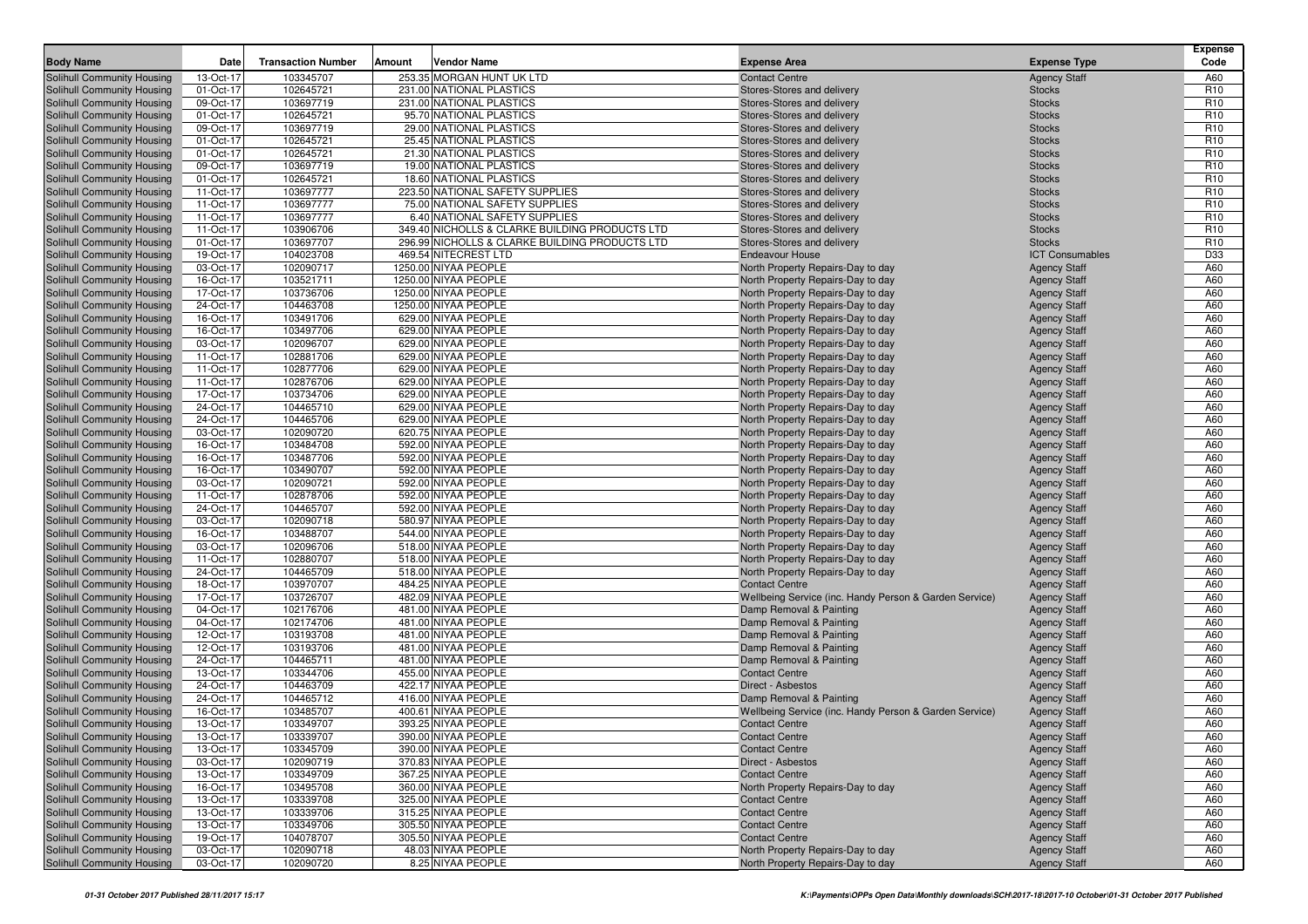|                                                                 | Date                   |                           |        |                                                                                                    |                                                              |                                                          | Expense                  |
|-----------------------------------------------------------------|------------------------|---------------------------|--------|----------------------------------------------------------------------------------------------------|--------------------------------------------------------------|----------------------------------------------------------|--------------------------|
| <b>Body Name</b>                                                |                        | <b>Transaction Number</b> | Amount | Vendor Name                                                                                        | <b>Expense Area</b>                                          | <b>Expense Type</b>                                      | Code                     |
| Solihull Community Housing                                      | 16-Oct-17              | 103510707                 |        | 858.52 NPOWER                                                                                      | PSL - Private Sector Leasing                                 | Electricity                                              | <b>B11</b>               |
| Solihull Community Housing<br>Solihull Community Housing        | 16-Oct-17<br>16-Oct-17 | 103510707<br>103510707    |        | 216.83 NPOWER<br>$-162.62$ NPOWER                                                                  | PSL - Private Sector Leasing<br>PSL - Private Sector Leasing | Gas<br>Gas                                               | <b>B10</b><br><b>B10</b> |
| Solihull Community Housing                                      | 16-Oct-17              | 103510707                 |        | -643.89 NPOWER                                                                                     | PSL - Private Sector Leasing                                 | Electricity                                              | <b>B11</b>               |
| Solihull Community Housing                                      | 10-Oct-17              | 102718706                 |        | 234.34 OFFICE DEPOT UK LTD                                                                         | <b>Endeavour House</b>                                       | Stationery                                               | D <sub>25</sub>          |
| Solihull Community Housing                                      | 01-Oct-17              | 103774804                 |        | 1008.00 OPENVIEW SECURITY SOLUTIONS LTD                                                            | <b>Endeavour House</b>                                       | <b>General Building Costs</b>                            | <b>B30</b>               |
| Solihull Community Housing                                      | 01-Oct-17              | 104544765                 |        | 444.33 OPENVIEW SECURITY SOLUTIONS LTD                                                             | <b>Mechanical &amp; Electrical</b>                           | <b>Utility Related Works</b>                             | <b>B34</b>               |
| Solihull Community Housing                                      | 01-Oct-17              | 102359801                 |        | 444.33 OPENVIEW SECURITY SOLUTIONS LTD                                                             | <b>Mechanical &amp; Electrical</b>                           | <b>Utility Related Works</b>                             | <b>B34</b>               |
| Solihull Community Housing                                      | 01-Oct-17              | 104544762                 |        | 444.00 OPENVIEW SECURITY SOLUTIONS LTD                                                             | <b>Mechanical &amp; Electrical</b>                           | <b>Utility Related Works</b>                             | <b>B34</b>               |
| Solihull Community Housing                                      | 01-Oct-17              | 102359803                 |        | 377.80 OPENVIEW SECURITY SOLUTIONS LTD                                                             | <b>Mechanical &amp; Electrical</b>                           | <b>Utility Related Works</b>                             | <b>B34</b>               |
| Solihull Community Housing                                      | 01-Oct-17              | 102359804                 |        | 332.34 OPENVIEW SECURITY SOLUTIONS LTD                                                             | <b>Mechanical &amp; Electrical</b>                           | <b>Utility Related Works</b>                             | <b>B34</b>               |
| Solihull Community Housing                                      | 01-Oct-17              | 102359815                 |        | 332.34 OPENVIEW SECURITY SOLUTIONS LTD                                                             | <b>Mechanical &amp; Electrical</b>                           | <b>Utility Related Works</b>                             | <b>B34</b>               |
| Solihull Community Housing                                      | 01-Oct-17              | 104544854                 |        | 2250.00 OPUS STRUCTURAL SURVEYS                                                                    | <b>MST</b> -Structural Works                                 | <b>Contractor Payments</b>                               | <b>B70</b>               |
| Solihull Community Housing                                      | 01-Oct-17              | 104544852                 |        | 325.00 OPUS STRUCTURAL SURVEYS                                                                     | <b>MST</b> -Structural Works                                 | <b>Contractor Payments</b>                               | <b>B70</b>               |
| Solihull Community Housing                                      | 01-Oct-17              | 104544855<br>103018706    |        | 325.00 OPUS STRUCTURAL SURVEYS<br>325.00 OPUS STRUCTURAL SURVEYS                                   | <b>MST</b> -Structural Works                                 | <b>Contractor Payments</b>                               | <b>B70</b><br><b>B70</b> |
| Solihull Community Housing<br>Solihull Community Housing        | 11-Oct-17<br>01-Oct-17 | 104544853                 |        | 220.00 OPUS STRUCTURAL SURVEYS                                                                     | <b>Property Acquisitions</b><br><b>MST</b> -Structural Works | <b>Contractor Payments</b><br><b>Contractor Payments</b> | <b>B70</b>               |
| Solihull Community Housing                                      | 01-Oct-17              | 104544856                 |        | 220.00 OPUS STRUCTURAL SURVEYS                                                                     | <b>MST</b> -Structural Works                                 | <b>Contractor Payments</b>                               | <b>B70</b>               |
| Solihull Community Housing                                      | 01-Oct-17              | 104544857                 |        | 220.00 OPUS STRUCTURAL SURVEYS                                                                     | <b>MST</b> -Structural Works                                 | <b>Contractor Payments</b>                               | <b>B70</b>               |
| Solihull Community Housing                                      | 01-Oct-17              | 104544861                 |        | 220.00 OPUS STRUCTURAL SURVEYS                                                                     | <b>MST</b> -Structural Works                                 | <b>Contractor Payments</b>                               | <b>B70</b>               |
| Solihull Community Housing                                      | 01-Oct-17              | 104544862                 |        | 220.00 OPUS STRUCTURAL SURVEYS                                                                     | <b>MST</b> -Structural Works                                 | <b>Contractor Payments</b>                               | <b>B70</b>               |
| Solihull Community Housing                                      | 11-Oct-17              | 104544863                 |        | 220.00 OPUS STRUCTURAL SURVEYS                                                                     | <b>MST</b> -Structural Works                                 | <b>Contractor Payments</b>                               | <b>B70</b>               |
| Solihull Community Housing                                      | 11-Oct-17              | 104544864                 |        | 220.00 OPUS STRUCTURAL SURVEYS                                                                     | <b>MST</b> -Structural Works                                 | <b>Contractor Payments</b>                               | <b>B70</b>               |
| Solihull Community Housing                                      | 03-Oct-17              | 102090715                 |        | 3218.15 ORBIS PROTECT LIMITED                                                                      | <b>Contact Centre</b>                                        | Other Fees & Charges                                     | D <sub>59</sub>          |
| Solihull Community Housing                                      | 01-Oct-17              | 104544774                 |        | 865.59 ORBIS PROTECT LIMITED                                                                       | North Property Repairs-Voids                                 | Voids                                                    | <b>B38</b>               |
| Solihull Community Housing                                      | 10-Oct-17              | 104544813                 |        | 456.23 ORBIS PROTECT LIMITED                                                                       | North Property Repairs-Voids                                 | Voids                                                    | <b>B38</b>               |
| Solihull Community Housing                                      | 01-Oct-17              | 102359847                 |        | 421.93 ORBIS PROTECT LIMITED                                                                       | North Property Repairs-Voids                                 | Voids                                                    | <b>B38</b>               |
| Solihull Community Housing                                      | 10-Oct-17              | 104544780                 |        | 353.16 ORBIS PROTECT LIMITED                                                                       | North Property Repairs-Voids                                 | Voids                                                    | <b>B38</b>               |
| Solihull Community Housing<br>Solihull Community Housing        | 01-Oct-17              | 102359873                 |        | 280.79 ORBIS PROTECT LIMITED                                                                       | North Property Repairs-Voids                                 | Voids                                                    | <b>B38</b>               |
| Solihull Community Housing                                      | 01-Oct-17<br>10-Oct-17 | 104544772<br>104544802    |        | 277.82 ORBIS PROTECT LIMITED<br>274.27 ORBIS PROTECT LIMITED                                       | North Property Repairs-Voids<br>North Property Repairs-Voids | Voids<br>Voids                                           | <b>B38</b><br><b>B38</b> |
| Solihull Community Housing                                      | 01-Oct-17              | 102359867                 |        | 253.33 ORBIS PROTECT LIMITED                                                                       | North Property Repairs-Voids                                 | Voids                                                    | <b>B38</b>               |
| Solihull Community Housing                                      | 10-Oct-17              | 104544815                 |        | 250.51 ORBIS PROTECT LIMITED                                                                       | North Property Repairs-Voids                                 | Voids                                                    | <b>B38</b>               |
| Solihull Community Housing                                      | 10-Oct-17              | 104544801                 |        | 244.23 ORBIS PROTECT LIMITED                                                                       | North Property Repairs-Voids                                 | Voids                                                    | <b>B38</b>               |
| Solihull Community Housing                                      | 01-Oct-17              | 102359869                 |        | 236.93 ORBIS PROTECT LIMITED                                                                       | North Property Repairs-Voids                                 | Voids                                                    | <b>B38</b>               |
| Solihull Community Housing                                      | 10-Oct-17              | 104544812                 |        | 222.31 ORBIS PROTECT LIMITED                                                                       | North Property Repairs-Voids                                 | Voids                                                    | <b>B38</b>               |
| Solihull Community Housing                                      | 03-Oct-17              | 102074743                 |        | 7500.00 OT BATHROOMS LTD                                                                           | Private Sector - Disabled Facilities Grants                  | <b>Contractor Payments</b>                               | <b>B70</b>               |
| Solihull Community Housing                                      | 03-Oct-17              | 102074743                 |        | -6000.00 OT BATHROOMS LTD                                                                          | <b>Sub Contractors Tax</b>                                   | <b>Creditor: Inland Revenue</b>                          | S02                      |
| Solihull Community Housing                                      | 06-Oct-17              | 103906739                 |        | 6698.30 PACE PETROLEUM LTD                                                                         | Stores-Stores and delivery                                   | <b>Stocks</b>                                            | R <sub>10</sub>          |
| Solihull Community Housing                                      | 06-Oct-17              | 102361800                 |        | 1254.00 PENNINGTON CHOICE LTD                                                                      | <b>Energy Performance Certificates</b>                       | Other Fees & Charges                                     | D <sub>59</sub>          |
| Solihull Community Housing                                      | 18-Oct-17              | 103832708                 |        | 2448.64 QUALITY GAS AUDIT SERVICES LTD                                                             | <b>Mechanical &amp; Electrical</b>                           | <b>Utility Related Works</b>                             | <b>B34</b><br><b>B70</b> |
| Solihull Community Housing<br>Solihull Community Housing        | 26-Oct-17<br>26-Oct-17 | 104786719<br>104786719    |        | 15735.50 R S MILLER ROOFING (WOLVERHAMPTON) LTD<br>14839.30 R S MILLER ROOFING (WOLVERHAMPTON) LTD | <b>Pitched Re-roofing</b><br><b>Pitched Re-roofing</b>       | <b>Contractor Payments</b><br><b>Contractor Payments</b> | <b>B70</b>               |
| Solihull Community Housing                                      | 26-Oct-17              | 104786719                 |        | 14814.50 R S MILLER ROOFING (WOLVERHAMPTON) LTD                                                    | <b>Pitched Re-roofing</b>                                    | <b>Contractor Payments</b>                               | <b>B70</b>               |
| Solihull Community Housing                                      | 26-Oct-17              | 104786719                 |        | 14181.18 R S MILLER ROOFING (WOLVERHAMPTON) LTD                                                    | <b>Pitched Re-roofing</b>                                    | <b>Contractor Payments</b>                               | <b>B70</b>               |
| Solihull Community Housing                                      | 26-Oct-17              | 104786719                 |        | 14181.18 R S MILLER ROOFING (WOLVERHAMPTON) LTD                                                    | Pitched Re-roofing                                           | <b>Contractor Payments</b>                               | <b>B70</b>               |
| Solihull Community Housing                                      | 26-Oct-17              | 104786719                 |        | 14181.18 R S MILLER ROOFING (WOLVERHAMPTON) LTD                                                    | Pitched Re-roofing                                           | <b>Contractor Payments</b>                               | <b>B70</b>               |
| Solihull Community Housing                                      | 26-Oct-17              | 104786719                 |        | 14181.18 R S MILLER ROOFING (WOLVERHAMPTON) LTD                                                    | <b>Pitched Re-roofing</b>                                    | <b>Contractor Payments</b>                               | <b>B70</b>               |
| Solihull Community Housing                                      | 26-Oct-17              | 104786719                 |        | 14181.18 R S MILLER ROOFING (WOLVERHAMPTON) LTD                                                    | <b>Pitched Re-roofing</b>                                    | <b>Contractor Payments</b>                               | <b>B70</b>               |
| Solihull Community Housing                                      | 26-Oct-17              | 104786719                 |        | 13603.40 R S MILLER ROOFING (WOLVERHAMPTON) LTD                                                    | <b>Pitched Re-roofing</b>                                    | <b>Contractor Payments</b>                               | <b>B70</b>               |
| Solihull Community Housing                                      | 26-Oct-17              | 104786719                 |        | 13171.40 R S MILLER ROOFING (WOLVERHAMPTON) LTD                                                    | Pitched Re-roofing                                           | <b>Contractor Payments</b>                               | <b>B70</b>               |
| Solihull Community Housing                                      | 26-Oct-17              | 104786719                 |        | 10533.00 R S MILLER ROOFING(WOLVERHAMPTON) LTD                                                     | <b>Pitched Re-roofing</b>                                    | <b>Contractor Payments</b>                               | <b>B70</b>               |
| <b>Solihull Community Housing</b>                               | 01-Oct-17              | 102963715                 |        | 4594.45 R S MILLER ROOFING (WOLVERHAMPTON) LTD                                                     | Pitched Re-roofing                                           | <b>Contractor Payments</b>                               | <b>B70</b>               |
| Solihull Community Housing<br><b>Solihull Community Housing</b> | 01-Oct-17<br>01-Oct-17 | 102963715<br>102963715    |        | 4538.45 R S MILLER ROOFING (WOLVERHAMPTON) LTD<br>4390.45 R S MILLER ROOFING (WOLVERHAMPTON) LTD   | Pitched Re-roofing<br>Pitched Re-roofing                     | <b>Contractor Payments</b><br><b>Contractor Payments</b> | <b>B70</b><br><b>B70</b> |
| Solihull Community Housing                                      | 01-Oct-17              | 102963715                 |        | 4334.45 R S MILLER ROOFING (WOLVERHAMPTON) LTD                                                     | Pitched Re-roofing                                           | <b>Contractor Payments</b>                               | <b>B70</b>               |
| Solihull Community Housing                                      | 01-Oct-17              | 102963715                 |        | 4327.05 R S MILLER ROOFING(WOLVERHAMPTON) LTD                                                      | Pitched Re-roofing                                           | <b>Contractor Payments</b>                               | <b>B70</b>               |
| Solihull Community Housing                                      | 01-Oct-17              | 102963715                 |        | 4327.05 R S MILLER ROOFING (WOLVERHAMPTON) LTD                                                     | <b>Pitched Re-roofing</b>                                    | <b>Contractor Payments</b>                               | <b>B70</b>               |
| Solihull Community Housing                                      | 01-Oct-17              | 102963715                 |        | 4327.05 R S MILLER ROOFING (WOLVERHAMPTON) LTD                                                     | Pitched Re-roofing                                           | <b>Contractor Payments</b>                               | <b>B70</b>               |
| Solihull Community Housing                                      | 01-Oct-17              | 102963715                 |        | 4327.05 R S MILLER ROOFING (WOLVERHAMPTON) LTD                                                     | Pitched Re-roofing                                           | <b>Contractor Payments</b>                               | <b>B70</b>               |
| Solihull Community Housing                                      | 01-Oct-17              | 102963715                 |        | 4159.05 R S MILLER ROOFING (WOLVERHAMPTON) LTD                                                     | Pitched Re-roofing                                           | <b>Contractor Payments</b>                               | <b>B70</b>               |
| Solihull Community Housing                                      | 01-Oct-17              | 102963715                 |        | 4138.05 R S MILLER ROOFING (WOLVERHAMPTON) LTD                                                     | Pitched Re-roofing                                           | <b>Contractor Payments</b>                               | <b>B70</b>               |
| Solihull Community Housing                                      | 01-Oct-17              | 102963715                 |        | 4138.05 R S MILLER ROOFING (WOLVERHAMPTON) LTD                                                     | Pitched Re-roofing                                           | <b>Contractor Payments</b>                               | <b>B70</b>               |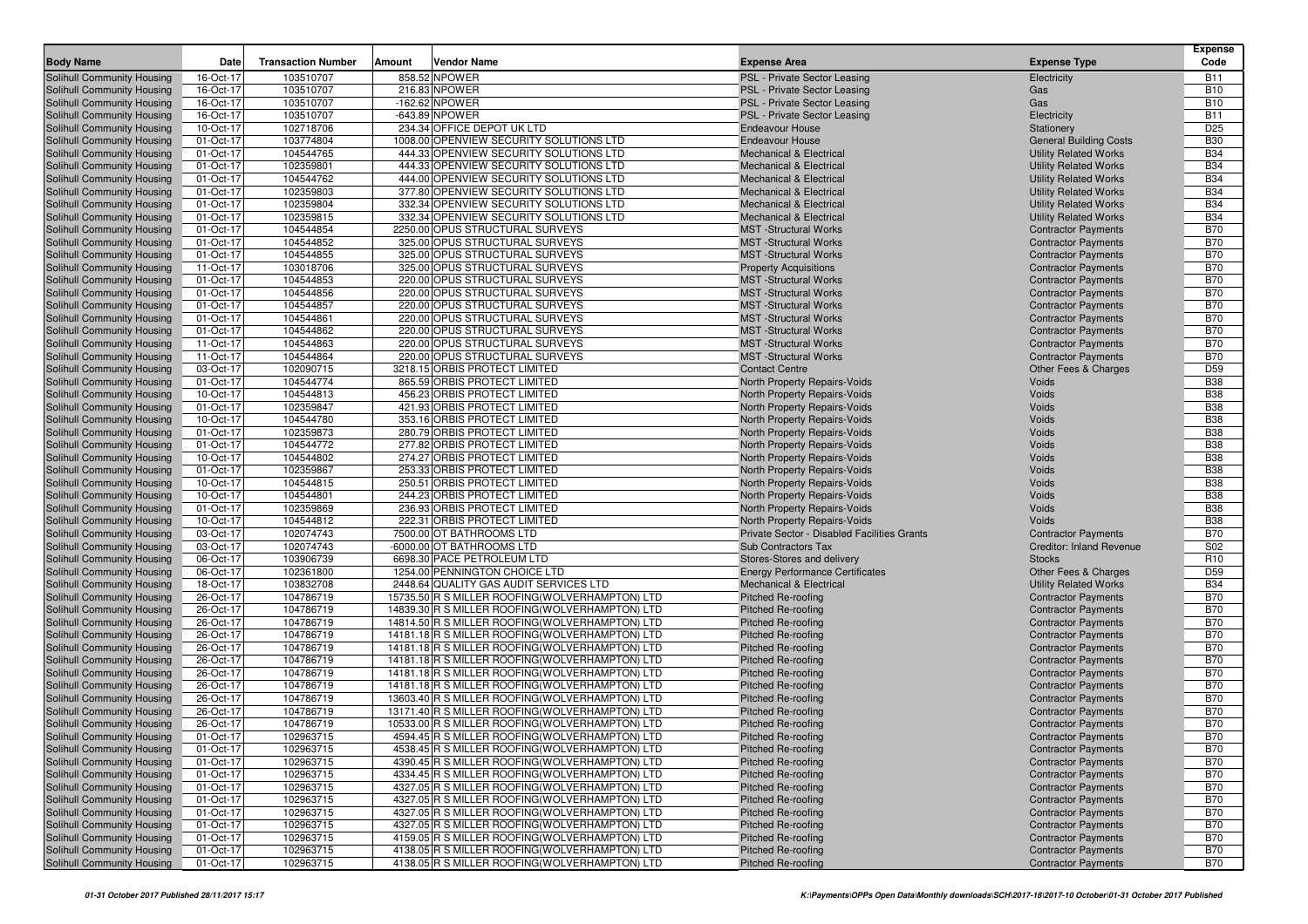| <b>Body Name</b>                                         | Date                   | <b>Transaction Number</b> | <b>Amount</b><br>Vendor Name                                                                     | <b>Expense Area</b>                                      | <b>Expense Type</b>                                      | <b>Expense</b><br>Code   |
|----------------------------------------------------------|------------------------|---------------------------|--------------------------------------------------------------------------------------------------|----------------------------------------------------------|----------------------------------------------------------|--------------------------|
| Solihull Community Housing                               | 01-Oct-17              | 102963715                 | 4138.05 R S MILLER ROOFING(WOLVERHAMPTON) LTD                                                    | <b>Pitched Re-roofing</b>                                | <b>Contractor Payments</b>                               | <b>B70</b>               |
| Solihull Community Housing                               | 01-Oct-17              | 102963715                 | 4089.05 R S MILLER ROOFING (WOLVERHAMPTON) LTD                                                   | <b>Pitched Re-roofing</b>                                | <b>Contractor Payments</b>                               | <b>B70</b>               |
| Solihull Community Housing                               | 01-Oct-17              | 102963715                 | 4089.05 R S MILLER ROOFING (WOLVERHAMPTON) LTD                                                   | <b>Pitched Re-roofing</b>                                | <b>Contractor Payments</b>                               | <b>B70</b>               |
| Solihull Community Housing                               | 01-Oct-17              | 102963715                 | 4089.05 R S MILLER ROOFING (WOLVERHAMPTON) LTD                                                   | <b>Pitched Re-roofing</b>                                | <b>Contractor Payments</b>                               | <b>B70</b>               |
| Solihull Community Housing                               | 01-Oct-17              | 102963715                 | 4088.45 R S MILLER ROOFING(WOLVERHAMPTON) LTD                                                    | <b>Pitched Re-roofing</b>                                | <b>Contractor Payments</b>                               | <b>B70</b>               |
| Solihull Community Housing                               | 01-Oct-17              | 102963715                 | 4064.05 R S MILLER ROOFING (WOLVERHAMPTON) LTD                                                   | <b>Pitched Re-roofing</b>                                | <b>Contractor Payments</b>                               | <b>B70</b>               |
| Solihull Community Housing                               | 01-Oct-17              | 102963715                 | 4064.05 R S MILLER ROOFING (WOLVERHAMPTON) LTD                                                   | <b>Pitched Re-roofing</b>                                | <b>Contractor Payments</b>                               | <b>B70</b>               |
| Solihull Community Housing                               | 01-Oct-17              | 102963715                 | 4064.05 R S MILLER ROOFING (WOLVERHAMPTON) LTD                                                   | <b>Pitched Re-roofing</b>                                | <b>Contractor Payments</b>                               | <b>B70</b>               |
| Solihull Community Housing                               | 01-Oct-17              | 102963715                 | 3973.05 R S MILLER ROOFING (WOLVERHAMPTON) LTD                                                   | <b>Pitched Re-roofing</b>                                | <b>Contractor Payments</b>                               | <b>B70</b>               |
| Solihull Community Housing                               | 26-Oct-17              | 104786719                 | -7022.00 R S MILLER ROOFING(WOLVERHAMPTON) LTD                                                   | <b>Pitched Re-roofing</b>                                | <b>Contractor Payments</b>                               | <b>B70</b>               |
| Solihull Community Housing                               | 26-Oct-17              | 104786719                 | -8780.90 R S MILLER ROOFING(WOLVERHAMPTON) LTD                                                   | <b>Pitched Re-roofing</b>                                | <b>Contractor Payments</b>                               | <b>B70</b>               |
| Solihull Community Housing                               | 26-Oct-17              | 104786719                 | -9068.90 R S MILLER ROOFING(WOLVERHAMPTON) LTD                                                   | <b>Pitched Re-roofing</b>                                | <b>Contractor Payments</b>                               | <b>B70</b>               |
| Solihull Community Housing                               | 26-Oct-17              | 104786719                 | -9454.18 R S MILLER ROOFING(WOLVERHAMPTON) LTD                                                   | Pitched Re-roofing                                       | <b>Contractor Payments</b>                               | <b>B70</b>               |
| Solihull Community Housing                               | 26-Oct-17<br>26-Oct-17 | 104786719<br>104786719    | -9454.18 R S MILLER ROOFING(WOLVERHAMPTON) LTD                                                   | <b>Pitched Re-roofing</b>                                | <b>Contractor Payments</b>                               | <b>B70</b><br><b>B70</b> |
| Solihull Community Housing<br>Solihull Community Housing | 26-Oct-17              | 104786719                 | -9454.18 R S MILLER ROOFING(WOLVERHAMPTON) LTD<br>-9454.18 R S MILLER ROOFING(WOLVERHAMPTON) LTD | <b>Pitched Re-roofing</b><br><b>Pitched Re-roofing</b>   | <b>Contractor Payments</b><br><b>Contractor Payments</b> | <b>B70</b>               |
| Solihull Community Housing                               | 26-Oct-17              | 104786719                 | -9454.18 R S MILLER ROOFING(WOLVERHAMPTON) LTD                                                   | Pitched Re-roofing                                       | <b>Contractor Payments</b>                               | <b>B70</b>               |
| Solihull Community Housing                               | 26-Oct-17              | 104786719                 | -9876.50 R S MILLER ROOFING(WOLVERHAMPTON) LTD                                                   | Pitched Re-roofing                                       | <b>Contractor Payments</b>                               | <b>B70</b>               |
| Solihull Community Housing                               | 26-Oct-17              | 104786719                 | -9892.30 R S MILLER ROOFING(WOLVERHAMPTON) LTD                                                   | <b>Pitched Re-roofing</b>                                | <b>Contractor Payments</b>                               | <b>B70</b>               |
| Solihull Community Housing                               | 26-Oct-17              | 104786719                 | -10490.50 R S MILLER ROOFING (WOLVERHAMPTON) LTD                                                 | <b>Pitched Re-roofing</b>                                | <b>Contractor Payments</b>                               | <b>B70</b>               |
| Solihull Community Housing                               | 05-Oct-17              | 102254716                 | 250.00 RAPIDE COMMUNICATION LIMITED                                                              | North Property Repairs-Day to day                        | Mobile Telephones                                        | D41                      |
| Solihull Community Housing                               | 26-Oct-17              | 104680706                 | 10000.00 REDACTED PERSONAL INFORMATION                                                           | Private Sector - Disabled Facilities Grants              | <b>Contractor Payments</b>                               | <b>B70</b>               |
| Solihull Community Housing                               | 23-Oct-17              | 104383717                 | 5355.35 REDACTED PERSONAL INFORMATION                                                            | Private Sector - Disabled Facilities Grants              | <b>Contractor Payments</b>                               | <b>B70</b>               |
| Solihull Community Housing                               | 18-Oct-17              | 103932708                 | 4823.56 REDACTED PERSONAL INFORMATION                                                            | Private Sector - Disabled Facilities Grants              | <b>Contractor Payments</b>                               | <b>B70</b>               |
| Solihull Community Housing                               | 26-Oct-17              | 104681706                 | 4561.73 REDACTED PERSONAL INFORMATION                                                            | <b>Public Sector - Major Adaptations</b>                 | <b>Contractor Payments</b>                               | <b>B70</b>               |
| Solihull Community Housing                               | 23-Oct-17              | 104383780                 | 4488.69 REDACTED PERSONAL INFORMATION                                                            | Private Sector - Disabled Facilities Grants              | <b>Contractor Payments</b>                               | <b>B70</b>               |
| Solihull Community Housing                               | 23-Oct-17              | 104393714                 | 4054.08 REDACTED PERSONAL INFORMATION                                                            | Private Sector - Disabled Facilities Grants              | <b>Contractor Payments</b>                               | <b>B70</b>               |
| Solihull Community Housing                               | 19-Oct-17              | 104084706                 | 1000.00 REDACTED PERSONAL INFORMATION                                                            | Private Sector - Disabled Facilities Grants              | <b>Contractor Payments</b>                               | <b>B70</b>               |
| Solihull Community Housing                               | 18-Oct-17              | 103967706                 | 604.04 REDACTED PERSONAL INFORMATION                                                             | Movement Incentive Scheme                                | <b>Other Building Costs</b>                              | <b>B39</b>               |
| Solihull Community Housing                               | 18-Oct-17              | 103832706                 | 501.75 REED                                                                                      | <b>Contact Centre</b>                                    | <b>Agency Staff</b>                                      | A60                      |
| Solihull Community Housing                               | 18-Oct-17              | 103832707                 | 485.03 REED                                                                                      | <b>Contact Centre</b>                                    | <b>Agency Staff</b>                                      | A60                      |
| Solihull Community Housing                               | 24-Oct-17              | 104463707                 | 401.40 REED                                                                                      | <b>Contact Centre</b>                                    | <b>Agency Staff</b>                                      | A60                      |
| Solihull Community Housing                               | 31-Oct-17<br>11-Oct-17 | 104862010<br>102984707    | 800.00 RESOLVE ANTISOCIAL BEHAVIOUR<br>5746.00 RESOURCE PRINT SOLUTIONS                          | Training                                                 | Training                                                 | A80<br>D80               |
| Solihull Community Housing<br>Solihull Community Housing | 25-Oct-17              | 104610706                 | 489.00 RESOURCE PRINT SOLUTIONS                                                                  | <b>Communications Team</b><br><b>Communications Team</b> | Printing<br>Printing                                     | D80                      |
| Solihull Community Housing                               | 11-Oct-17              | 102984706                 | 250.00 RESOURCE PRINT SOLUTIONS                                                                  | <b>Communications Team</b>                               | Printing                                                 | D80                      |
| Solihull Community Housing                               | 12-Oct-17              | 103178709                 | 9325.00 RG+P                                                                                     | New Build - Coleshill Heath School Extra Care            | <b>Contractor Payments</b>                               | <b>B70</b>               |
| Solihull Community Housing                               | 19-Oct-17              | 104023706                 | 1596.13 ROYAL MAIL                                                                               | <b>Endeavour House</b>                                   | Postages                                                 | D <sub>21</sub>          |
| Solihull Community Housing                               | 10-Oct-17              | 102721706                 | 1500.71 ROYAL MAIL                                                                               | <b>Endeavour House</b>                                   | Postages                                                 | D <sub>21</sub>          |
| Solihull Community Housing                               | 09-Oct-17              | 102404706                 | 1002.80 ROYAL MAIL                                                                               | <b>Endeavour House</b>                                   | Postages                                                 | D <sub>21</sub>          |
| Solihull Community Housing                               | 05-Oct-17              | 102254708                 | 1556.01 SCCI ALPHATRACK LTD                                                                      | <b>Mechanical &amp; Electrical</b>                       | <b>Utility Related Works</b>                             | <b>B34</b>               |
| Solihull Community Housing                               | 05-Oct-17              | 102254711                 | -1556.01 SCCI ALPHATRACK LTD                                                                     | <b>Mechanical &amp; Electrical</b>                       | <b>Utility Related Works</b>                             | <b>B34</b>               |
| Solihull Community Housing                               | 06-Oct-17              | 102361805                 | 675.00 SELLICK PARTNERSHIP LTD                                                                   | Money Advice Team                                        | <b>Agency Staff</b>                                      | A60                      |
| Solihull Community Housing                               | 19-Oct-17              | 104022706                 | 660.06 SELLICK PARTNERSHIP LTD                                                                   | <b>Money Advice Team</b>                                 | <b>Agency Staff</b>                                      | A60                      |
| Solihull Community Housing                               | 30-Oct-17              | 104859741                 | 621.00 SELLICK PARTNERSHIP LTD                                                                   | Money Advice Team                                        | <b>Agency Staff</b>                                      | A60                      |
| Solihull Community Housing                               | 06-Oct-17              | 102361807                 | 2557.50 SIMPLY UMBRELLA SERVICES LIMITED                                                         | <b>Commercial Activity</b>                               | <b>Agency Staff</b>                                      | A60                      |
| Solihull Community Housing                               | 31-Oct-17              | 104862008                 | 2092.50 SIMPLY UMBRELLA SERVICES LIMITED                                                         | <b>Commercial Activity</b>                               | <b>Agency Staff</b>                                      | A60                      |
| Solihull Community Housing                               | 06-Oct-17              | 102361808                 | 412.50 SIMPLY UMBRELLA SERVICES LIMITED                                                          | <b>Commercial Activity</b>                               | <b>Agency Staff</b>                                      | A60                      |
| Solihull Community Housing                               | 31-Oct-17              | 104862009                 | 337.50 SIMPLY UMBRELLA SERVICES LIMITED<br>1000.00 SOLIHULL CHAMBER OF COMMERCE & INDUSTRY       | <b>Commercial Activity</b>                               | <b>Agency Staff</b>                                      | A60                      |
| Solihull Community Housing                               | 26-Oct-17<br>26-Oct-17 | 104771706<br>104771706    | 200.00 SOLIHULL CHAMBER OF COMMERCE & INDUSTRY                                                   | <b>Pest Control</b><br>Anti Graffiti Team                | <b>Materials</b><br>Pay: APT & C                         | D <sub>13</sub><br>A10   |
| Solihull Community Housing<br>Solihull Community Housing | 02-Oct-17              | 101982706                 | 230.00 SOLIHULL COMMUNITY HOUSING                                                                | Homelessness                                             | Electricity                                              | <b>B11</b>               |
| Solihull Community Housing                               | 31-Oct-17              | 104860975                 | 120.00 SOLIHULL COMMUNITY HOUSING                                                                | North Property Repairs-Voids                             | Electricity                                              | <b>B11</b>               |
| <b>Solihull Community Housing</b>                        | 02-Oct-17              | 101982706                 | 39.99 SOLIHULL COMMUNITY HOUSING                                                                 | Homelessness                                             | Furniture                                                | D11                      |
| Solihull Community Housing                               | 31-Oct-17              | 104860975                 | 38.38 SOLIHULL COMMUNITY HOUSING                                                                 | <b>Adaptations Major</b>                                 | Materials                                                | D <sub>13</sub>          |
| Solihull Community Housing                               | 31-Oct-17              | 104860975                 | 25.02 SOLIHULL COMMUNITY HOUSING                                                                 | Business Support - MST Back Office Support               | Other Fees & Charges                                     | D <sub>59</sub>          |
| Solihull Community Housing                               | 31-Oct-17              | 104860975                 | 25.00 SOLIHULL COMMUNITY HOUSING                                                                 | Mechanical & Electrical                                  | <b>Utility Related Works</b>                             | <b>B34</b>               |
| Solihull Community Housing                               | 31-Oct-17              | 104860975                 | 24.40 SOLIHULL COMMUNITY HOUSING                                                                 | North Property Repairs-Day to day                        | <b>Public Transport</b>                                  | C <sub>20</sub>          |
| Solihull Community Housing                               | 31-Oct-17              | 104860975                 | 16.45 SOLIHULL COMMUNITY HOUSING                                                                 | North Property Repairs-Day to day                        | Tools                                                    | D <sub>16</sub>          |
| Solihull Community Housing                               | 31-Oct-17              | 104860975                 | 7.00 SOLIHULL COMMUNITY HOUSING                                                                  | <b>Public Sector - Major Adaptations</b>                 | <b>Contractor Payments</b>                               | <b>B70</b>               |
| Solihull Community Housing                               | 31-Oct-17              | 104860975                 | 6.80 SOLIHULL COMMUNITY HOUSING                                                                  | <b>Direct-Fire Precaution Works</b>                      | Materials                                                | D <sub>13</sub>          |
| Solihull Community Housing                               | 31-Oct-17              | 104860975                 | 5.90 SOLIHULL COMMUNITY HOUSING                                                                  | <b>Capital Programmes</b>                                | Office Expenses                                          | D <sub>20</sub>          |
| Solihull Community Housing                               | 31-Oct-17              | 104860975                 | 5.65 SOLIHULL COMMUNITY HOUSING                                                                  | Neighbourhood Services                                   | <b>Catering Provisions</b>                               | D75                      |